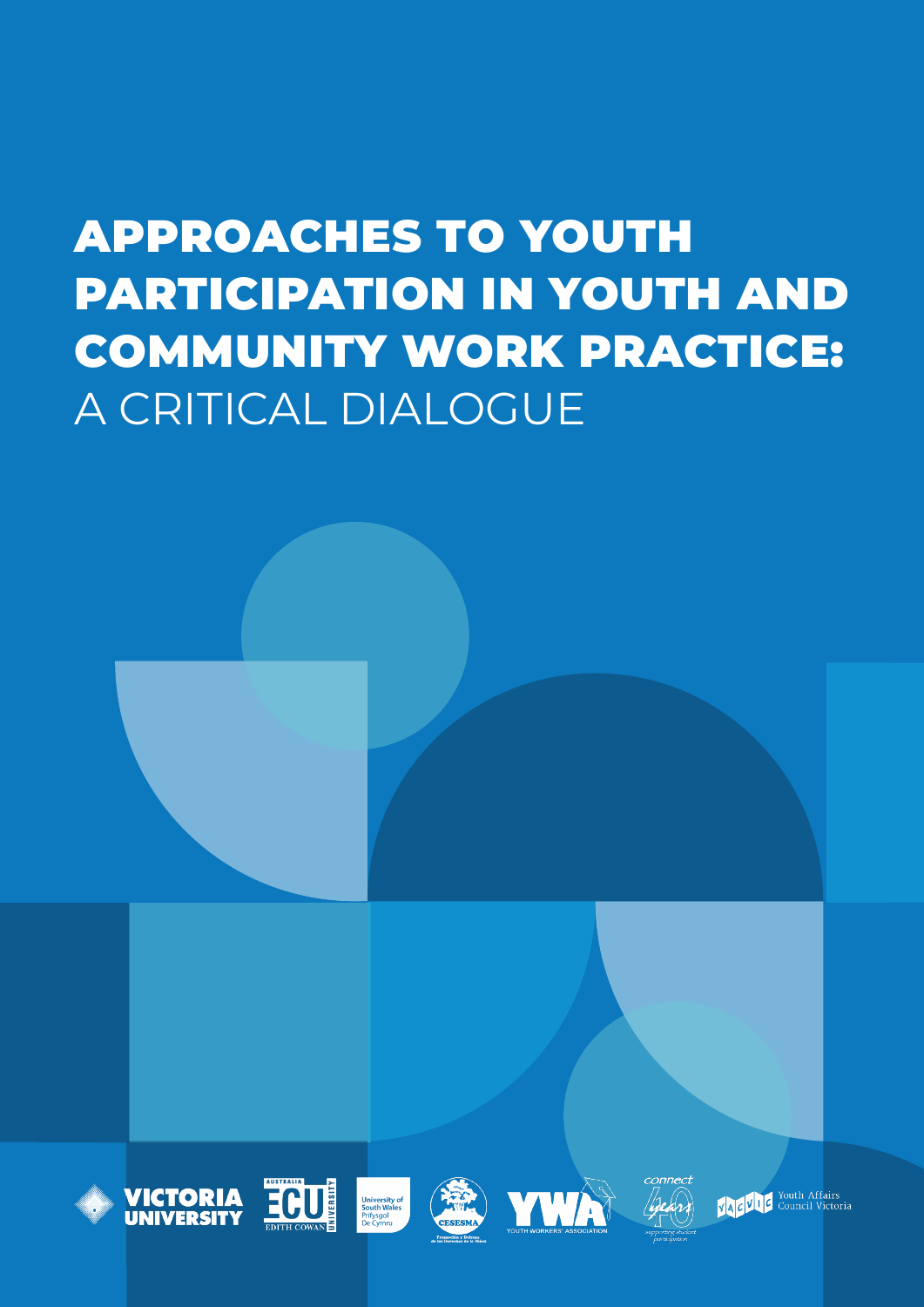**Editors:** Tim Corney and Howard Williamson

**Moderator:** Tim Corney

**Co-contributors:** Tim Corney PhD<sup>1</sup>, Howard Williamson PhD<sup>2</sup>, Roger Holdsworth<sup>3</sup>, Robyn Broadbent DEd<sup>4</sup>, Katherine Ellis<sup>5</sup>, Harry Shier PhD<sup>6</sup> and Trudi Cooper PhD<sup>7</sup>

**Publisher:** Youth Workers Association, Victoria, Australia.

#### **Preferred citation:**

Corney, T., Williamson, H., Holdsworth, R., Broadbent, R., Ellis, K., Shier, H., & Cooper, T. (2020). *Approaches to youth participation in youth and community work practice: A critical dialogue*. Youth Workers Association.

**ISBN:** 978-0-646-82394-2

#### **Co-contributors affiliation:**

- 1. Victoria University, Melbourne, Australia.
- 2. University of South Wales, Wales, UK.
- 3. The University of Melbourne, Australia.
- 4. Victoria University, Melbourne, Australia.
- 5. Youth Affairs Council Victoria, Australia.
- 6. CESESMA, Nicaragua and Western Sydney University, Australia.
- 7. Edith Cowan University, Perth, Australia.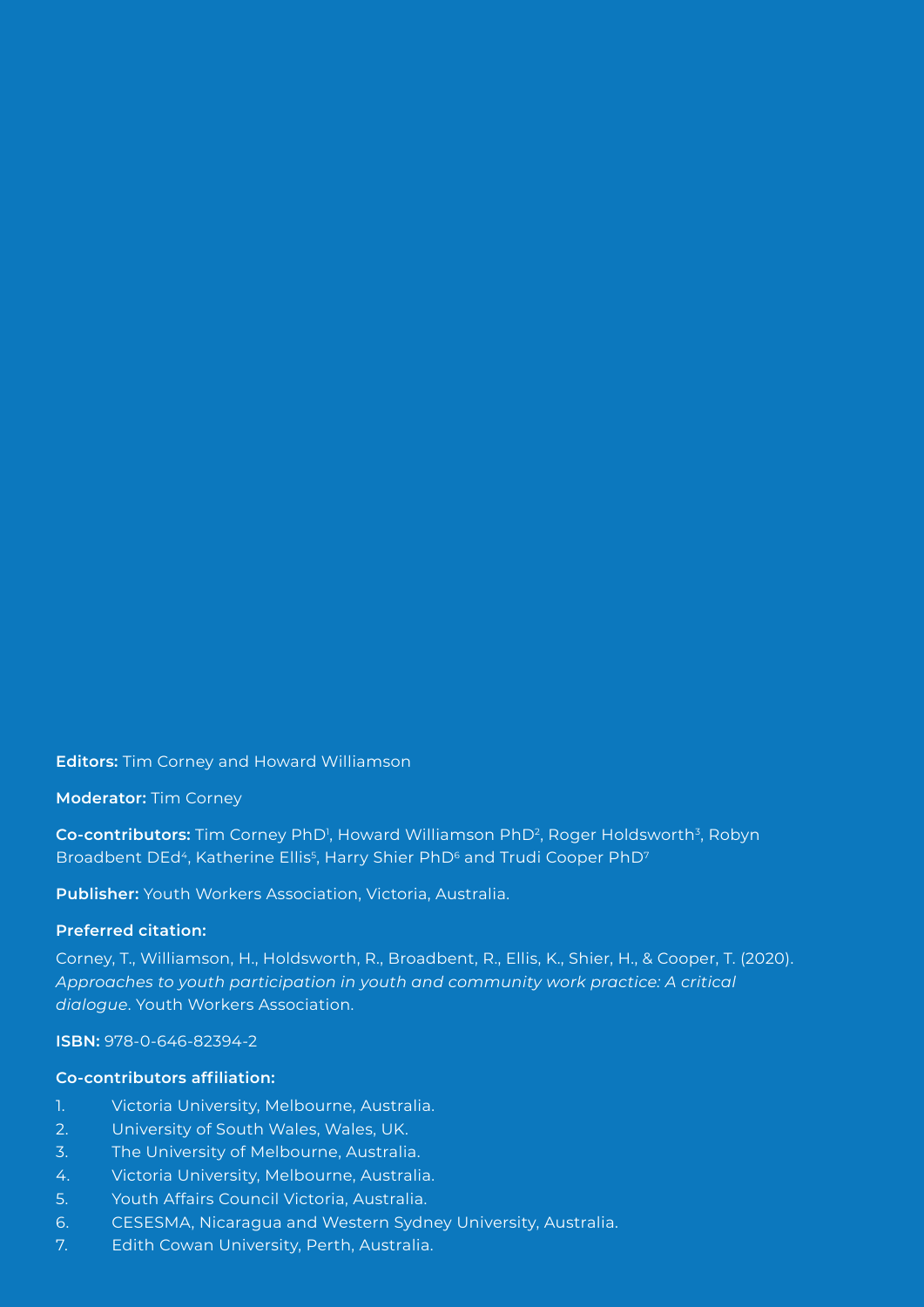## **Table of Contents**

| Co-contributors                                                                                                                                | 4  |
|------------------------------------------------------------------------------------------------------------------------------------------------|----|
| Introduction                                                                                                                                   | 5  |
| Chapter 1. What is 'Youth Participation'?                                                                                                      | 7  |
| Chapter 2. Models of Youth Participation - are they helpful?                                                                                   | 13 |
| Chapter 3. Perspectives on Participation – is the process linear and hierarchical,<br>sequential and developmental, or organic and circuitous? | 18 |
| Chapter 4. Do All Young People Want to Participate?                                                                                            | 21 |
| Chapter 5. Are There Limits to Participation and Young People's Decision Making?                                                               | 25 |
| Chapter 6. Why Should Young People Participate?                                                                                                | 29 |
| Chapter 7. Empowerment and Co-design - what roles do they play in participation?<br>And what is the role of 'listening' to young people?       | 33 |
| Chapter 8. Agency and Control - is it important that young people have control?                                                                | 37 |
| Chapter 9. Are Alliances with Adults Strategically Important for Young People's<br>Participation - or is there a danger?                       | 41 |
| Chapter 10. Youth Engagement and Participation - can these two concepts work together?                                                         | 44 |
| Chapter 11. What is the Relationship Between Citizenship and Participation?                                                                    | 47 |
| Chapter 12. Can Participation Go Wrong - even with the best intentions?                                                                        | 50 |
| Chapter 13. Can Too Much be Asked of Young People's Participation?                                                                             | 53 |
| Chapter 14. What are the Organisational and Structural Barriers to Participation?                                                              | 57 |
| Chapter 15. Are All Voices Equal in Youth Participation?                                                                                       | 59 |
| Chapter 16. How Should Ethnicity, Culture and Diversity be Considered in Participation?                                                        | 62 |
| Chapter 17. How Should Disadvantaged Young People be Included in Participation?                                                                | 65 |
| Conclusion                                                                                                                                     | 68 |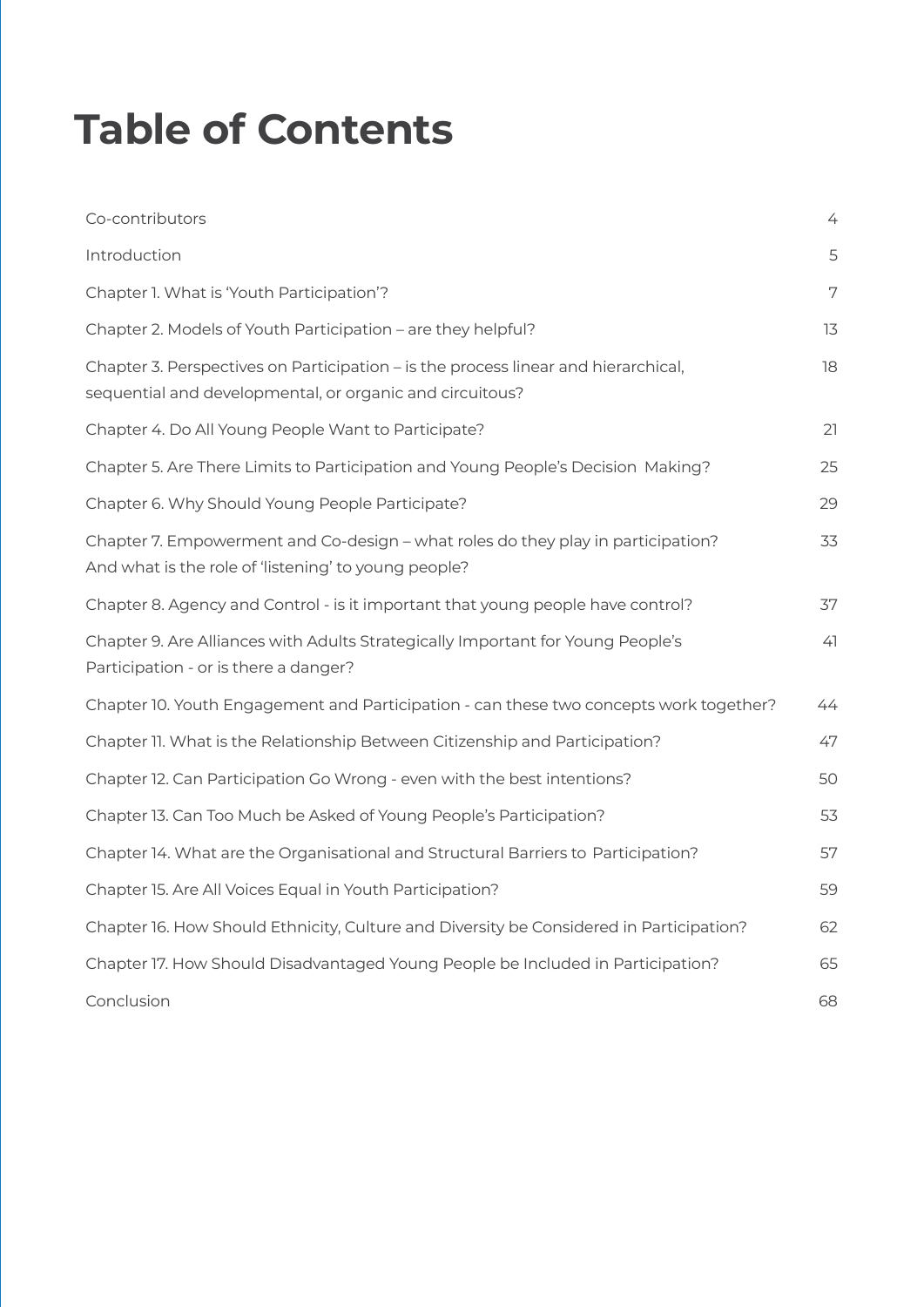#### **CO-CONTRIBUTORS** (IN ALPHABETICAL ORDER)

**Dr Robyn Broadbent** is Professor of Youth Work and a qualified youth worker. She has been a long-term executive member of the Youth Workers Association and worked for many years as a local council youth worker in the western suburbs of Melbourne. She has taught youth work for over 25 years and is currently the coordinator of the youth and community work degrees at Victoria University.

**Dr Trudi Cooper** is Associate Professor of Youth Work at Edith Cowan University. She is a qualified youth worker in the UK and member of the Western Australian Association of Youth Workers. She began her career in youth work first as a young volunteer, then a play worker, before becoming a full-time paid youth worker and youth work educator with the Lancashire County Council, in the UK. She describes herself as 'an informal educator caught in a formal education system'.

**Dr Tim Corney** is an Associate Professor at Victoria University, and coordinates the youth and community research discipline group. He is also a Senior Fellow in the Youth Research Centre at The University of Melbourne and a Visiting Fellow at the University of Tallinn, Estonia. He trained as a youth and community worker before moving into academia, and had a long background in managing youth services and in face-to-face youth and community work with young people. Tim has been an advisor to governments and international organisations on youth affairs and currently advises the Commonwealth Secretariat youth development programme.

**Katherine Ellis** is the CEO of the Youth Affairs Council Victoria and a former Director of the Commonwealth Youth Program for the Commonwealth of Nations, where she led the creation of the Global Youth Development Index. She was previously the CEO of the Reach Foundation, which has a strong youth participation model, and is a trained youth worker.

**Roger Holdsworth** is well known in Australia as an expert in the field of youth research and particularly in youth participation, having edited the youth participation in education practice journal *Connect* for over 40 years. Roger was a leader in alternative, democratic and community-based schooling and is the former founding coordinator of Lynall Hall Community School. He is an Honorary Associate in the Youth Research Centre at The University of Melbourne. Roger has described himself as a 'practitioner trapped in academia'.

**Dr Harry Shier** is an expert on child rights and participation, having spent a life time as a practitioner and adviser. He was the UK national representative and branch Chair of the International Association for the Child's Right to Play, and was a member of the UN Committee on the Rights of the Child International Expert Group, advising on the final draft of General Comment No 12 on the child's right to be heard. His PhD in child rights is from Queens University, Belfast, and he has been a visiting scholar at Macquarie University and Western Sydney University, Australia.

**Dr Howard Williamson CVO CBE FRSA FHEA** is Professor of European Youth Policy at the University of South Wales and a JNC qualified youth worker. He is also an adviser to the Council of Europe on youth policy and youth work, and a visiting scholar at numerous universities including in Australia at Victoria University. In parallel, he has been a practising youth worker for over 50 years. Howard is a highly regarded and widely published international expert on youth policy and a leading authority on youth and community work around the world.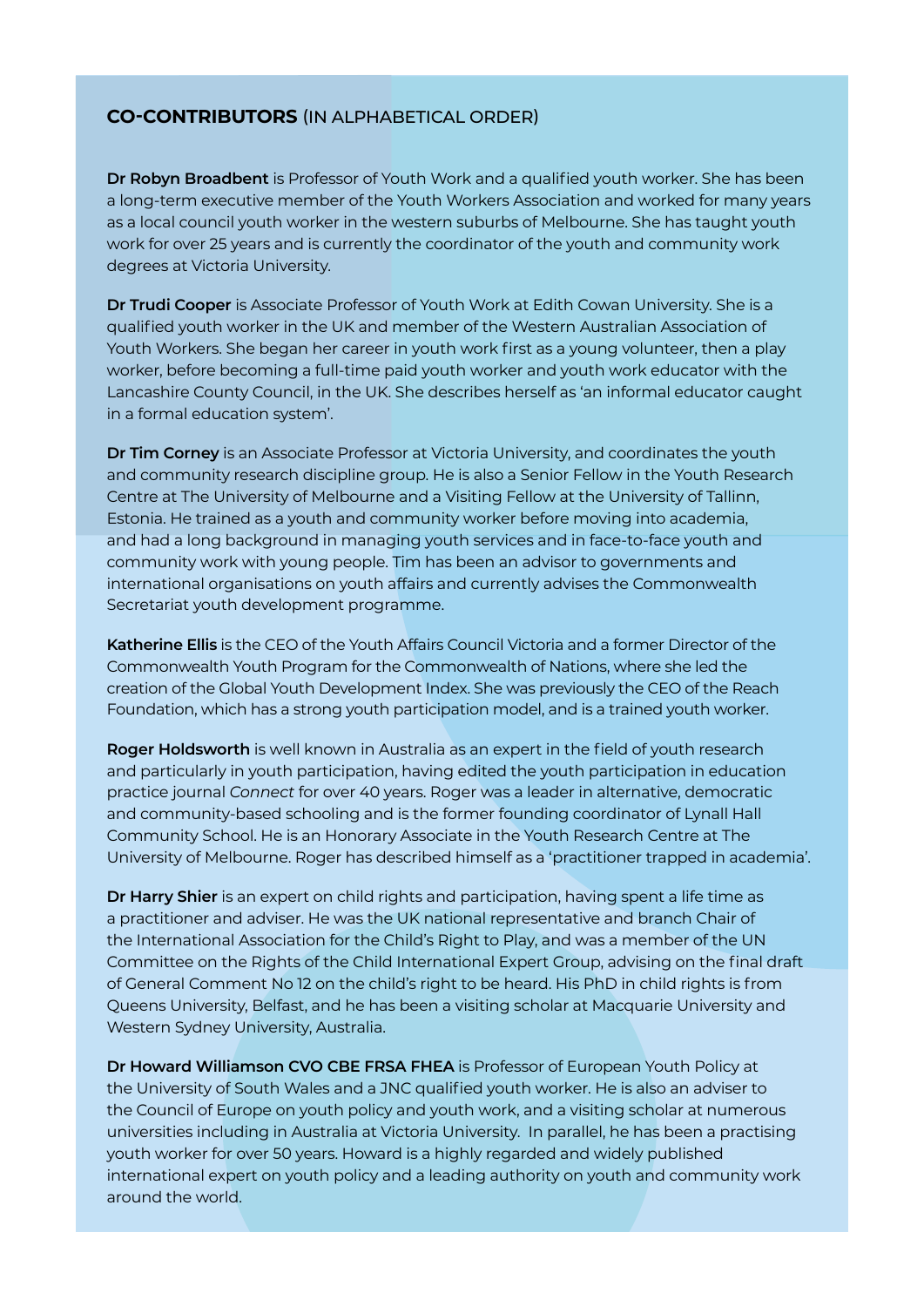# **Introduction**

Participation, and the inclusion of young people in decisions that affect them, is important to professional youth and community work practice (Smith 1983, 1988; Jeffs & Smith 1987; Irving, Maunders & Sherrington 1995; Harrison & Wise 2005; Ord 2007; Wood & Hine 2009; Batsleer & Davies 2010; Sapin 2013; Corney 2014a, 2014b). However, application of the concept is contested (Farthing 2010, 2012) and, as Smith (1983) has warned, participation, while central to youth work, has not been well understood. Ord (2007) goes further to suggest that understanding what is meant by participation is crucial to good youth and community work practice.

According to Kellet (2009:43), participation is to be "actively involved in something". Reddy and Ratna (2002) suggest that the way participation is conceptualised is both ideological and cultural and its translation into action is mediated through a particular context. Enabling the participation of young people in decisions that affect them has been and continues to be a key principle underpinning the practice of professional youth and community work (Batsleer & Davies 2010; Sapin 2013). This principle of participation is informed by the United Nations Declaration on Human Rights (1948) and the United Nations Convention on the Rights of the Child (UNCRC 1989). In the various international contexts that professional youth and community work takes place, the principle is further strengthened by ratification of the UNCRC and enabling legislation, acts of parliament and/or regulatory measures specific to the state or local government of that particular country or jurisdiction (Lansdown 2010).

Practitioners of youth and community work have long held the view that young people who are yet to reach the age of majority or enfranchisement (18 years in Australia for example) are disenfranchised, not treated equally by virtue of their age and thus often on the margins of political and civic decision-making (Farson 1974; Corney 2004; Hoiles & Corney 2007; Seebach 2008; Sapin 2013; Corney 2014a, 2014b). Some young people are further marginalised from mainstream society by the social, political, cultural and economic contexts in which they live (Brown 1992, 2010; Joseph, Akpokavi, Chauhan & Cummins 2002). It is the powerlessness associated with the social and political marginalisation of young people that links youth and community work to social justice, to human rights and, more broadly, to the concept of participation embedded in the idea of active citizenship (Farson 1974; Crooks 1992; Corney 2004; Chouhan 2009; Wood 2009, 2010; Ife 2012; Corney 2014a, 2014b). Kenny (2011) strongly links citizenship and human rights to civil and political rights. She asserts that it is the right of all people, based on their common humanity, to participate equally in the making of a civil society, and to reap its benefits regardless of age, gender or economic position. In this sense, youth and community work is underpinned by human rights, and by a commitment to enable the active participation of young people in decisions that will affect them, particularly those made by governments and legislators on their behalf (Corney 2014b).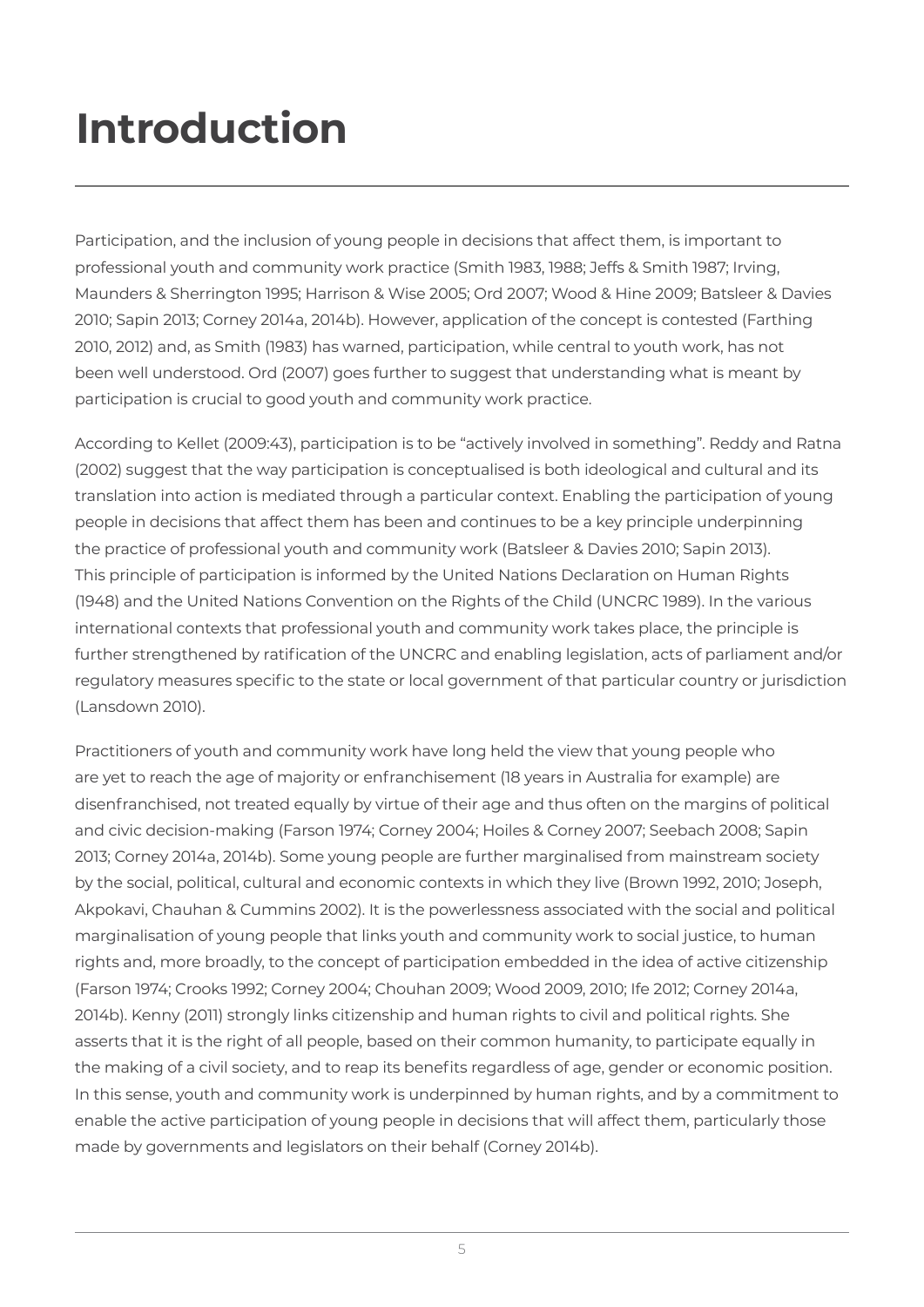Governments that are a signatory to the United Nations Convention on the Rights of the Child (UNCRC) are accountable to ensure that the human rights of children and young people under the age of majority are valued and protected within government and the community. This is exemplified in the UNCRC's (1989) 'best interests' principle. Article 3.1 of the UNCRC prescribes that:

*In all actions concerning children, whether undertaken by public or private social welfare institutions, courts of law, administrative authorities or legislative bodies, the best interests of the child shall be a primary consideration.*

The right of young people under the age of majority to participate in decisions being made about them is enshrined in Article 12 of the UNCRC (1989). These covenants are designed to inform various pieces of government legislation (for example, the Victorian Government's *Children Youth and Families Act 2005*) in relation to the responsibilities of agencies and individuals who work with young people. As such, the concept of youth participation as a principle of professional youth and community work practice is well documented (YACVic 2007; Podd 2010; Sapin 2013; Batsleer & Davies 2010; Corney 2014a; 2014b). However, in terms of the policy and practice implications, we still need to ask: what does 'participation' mean? What does it look like? And what are the issues it raises for professional youth and community workers?

### **CRITICAL DIALOGUE**

There is renewed interest by governments and non-government youth agencies in the role and place of youth participation in funded programs and services. Terms such as 'co-design', 'co-creation', 'co-production' and 'co-management' appear regularly in the youth sector literature and concepts such as 'client-centred' practice are often mandated in funding agreements. In spite, of this renewed interest, there appears to be a lack of a nuanced understanding of the theory and practice of youth participation and associated concepts (Lansdown 2010; Farthing 2010, 2012). In this critical dialogue, experts from the field of youth and community work in Australia and internationally are asked to critically respond to a series of provocative questions on the topic of 'youth participation'.

This critical dialogue focuses on the principle of 'youth participation', reflecting in detail on its meaning and the various understandings of its use and application in the practice of professional youth and community work. The dialogue takes the form of a moderated discussion between authoritative voices in the fields of youth and community work, who are both practitioners and academics. Critical dialogue (Freire 1972) is the proposing of provocative questions and reflecting on them critically, enabling the responses to challenge and inform future action. Critical dialogue is a common practice within youth and community work. The following is a transcript of this dialogue, with minor edits for clarity.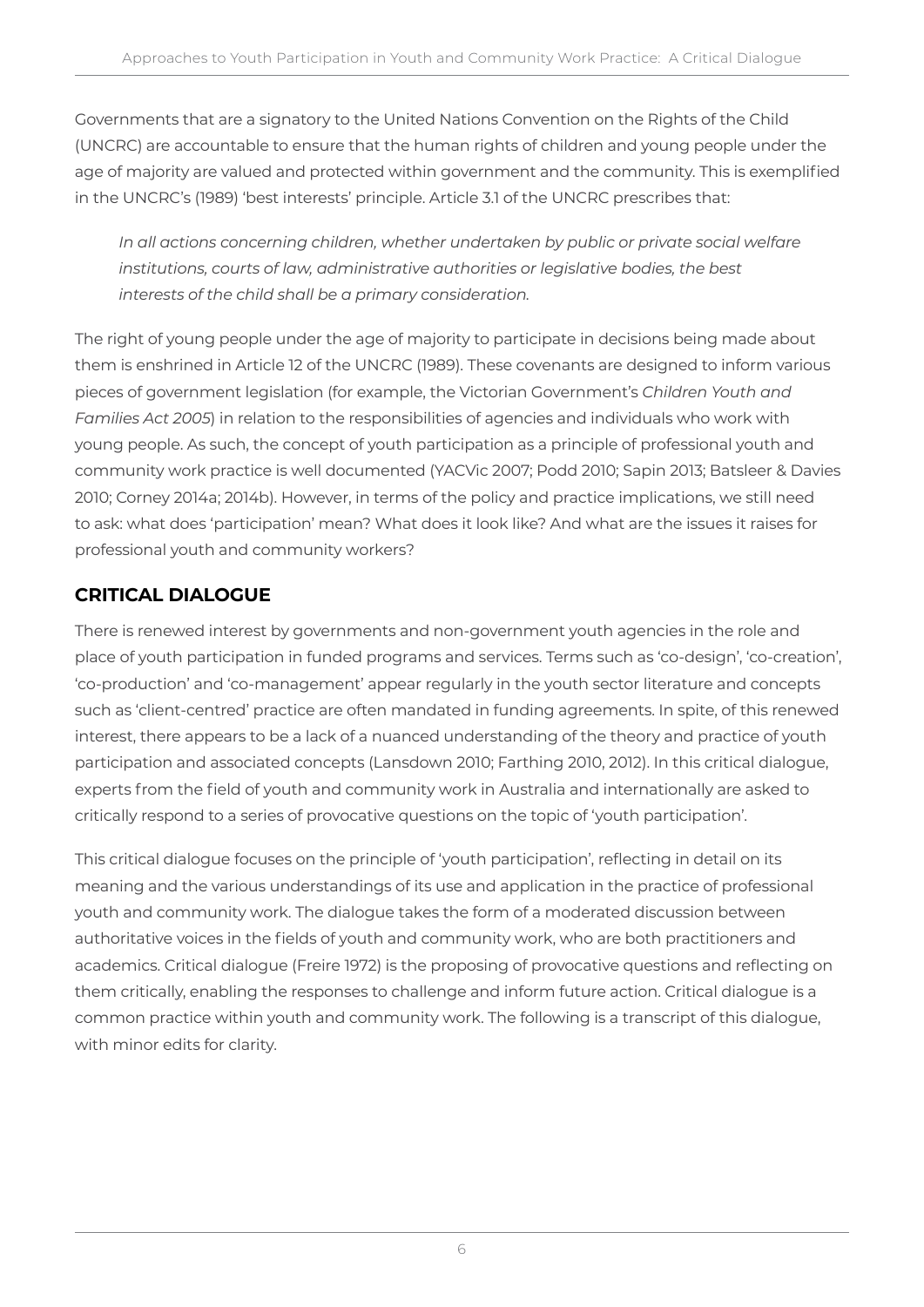## **Chapter 1: What is 'Youth Participation'?**

**Moderator - Tim Corney:** Let's begin by defining what we mean by 'participation', because 'youth participation' is a term that youth and community workers and agencies use regularly and think is important. Government funding agreements for youth service provision are beginning to mandate 'youth participation'. However, youth participation is not well understood and has been described as a "fuzzy concept" (Sotkasiira, Haikkola & Horelli 2010:176). So what does it mean? What does the term 'participation' mean to the youth sector? And what does the term mean to youth and community work practitioners and academics?

**Harry Shier:** That's a very tricky question, however you approach it. In 2017 I worked with international experts at UNICEF HQ in New York trying to determine a broadly acceptable (i.e. unobjectionable) conceptualisation of youth participation. The background was that UNICEF was developing an instrument called the 'Adolescent Country Tracker' (UNICEF 2018a) that would compare and contrast the situation of young people around the world and track it over time. They had decided that 'adolescence', as a global state of being, involved five key aspects: health and wellbeing, education and learning, protection, transition to work, and finally participation and engagement. They had already agreed on five broad indicators for each of the first four aspects that would enable them to track the progress of adolescence throughout the world, but when they came to write the indicators for 'participation' they drew a complete blank. As they struggled to come up with even one indicator that would serve as a proxy measure for 'participation', the underlying problem was revealed: they didn't know what they meant by 'participation'. They had the word, and they were sure it was a good thing, but they were lacking a concept to go with it. So they formed an international expert group, and that is how I came to be in New York in 2017. Our deliberations led to a published report (UNICEF 2018b), which contains the following definition:

### *Adolescent girls and boys (individually and/or collectively) form and express their views and influence matters that concern them directly and indirectly* (UNICEF 2018b:3).

The reason this is so sparse and, you might say, unhelpful, is that is seeks to be a genuine definition. That is, to find a form of words that will encompass everything that *is* participation and exclude everything that *isn't* participation. It tells us what participation *is*, but it doesn't tell us anything about how it *works*, or make any value judgements about it. How are young people's views formed? How are they expressed? How does influence occur? Are we in favour of it, and if so, why? Here lies a real understanding of the meaning of participation: in the narratives, the theory, the praxis, the constructs, the discourses, and the critical reflection. That's what makes it a tricky question.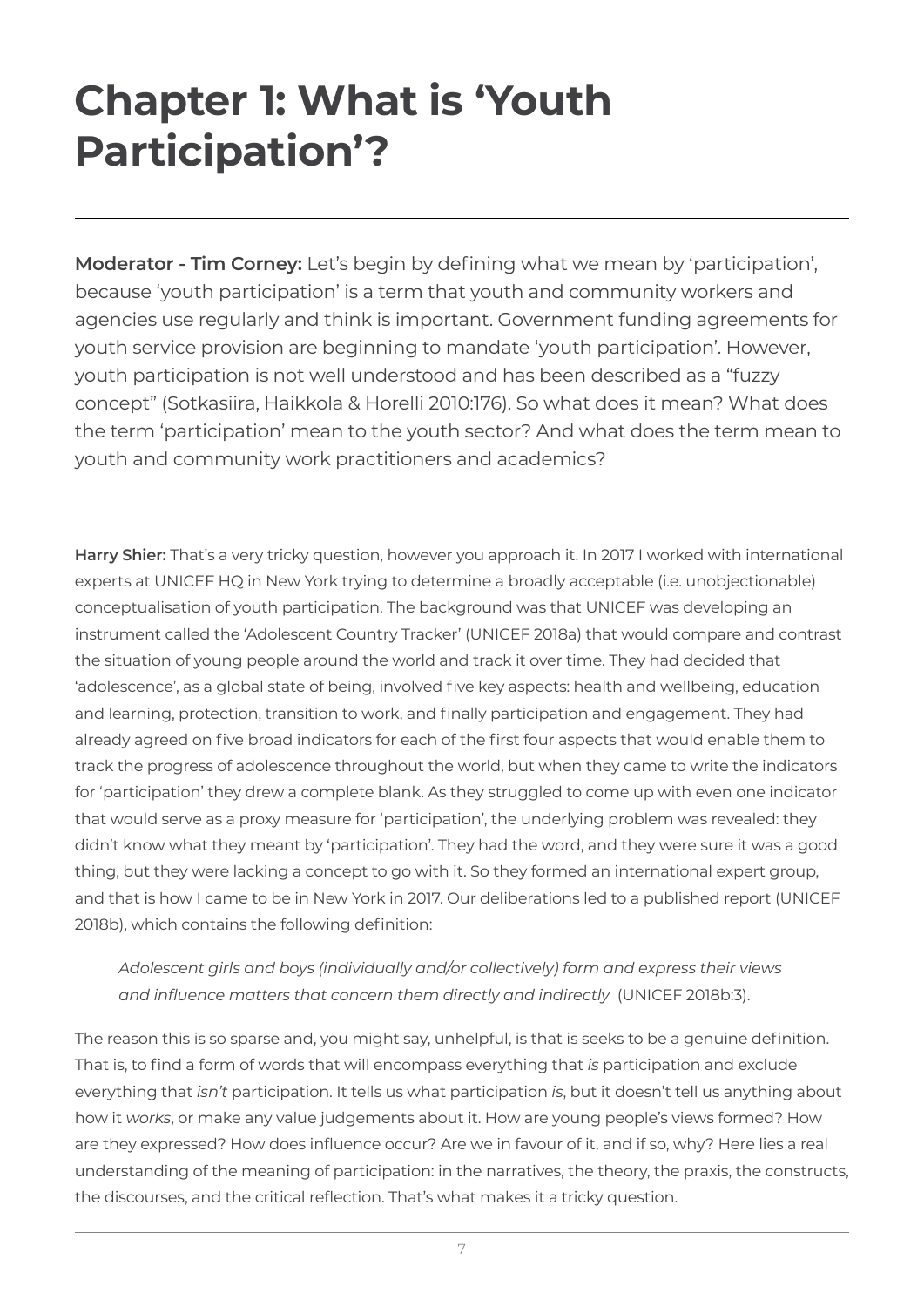**Robyn Broadbent:** Yes, I think youth participation is quite vexed, both globally and in Australia at this time, because there is not any consistent pattern or definition to youth participation. I see the voice of young people being shut out. At the last Australian federal election in the western suburbs of one of our states, a local government youth service ran a consultation with young people interviewing all of the aspiring politicians and asking young people their views on the politicians. However, the municipal councillors would not release the findings. Now that is terrible. You ask young people for their opinion, but if that opinion is deemed to be too controversial or doesn't fit the views of local politicians, you don't release it. So, it's a very vexed space, and increasingly, young people are struggling to have a voice.

**Tim:** I think you are right, Robyn. From my perspective this can also be seen clearly in the way young people have been demonised by some political leaders for taking the day off school to participate in the Schools Strike 4 Climate protests for example or for participating in the Black Lives Matters rallies. Their voice and participation has certainly not been encouraged by some politicians.

**Roger Holdsworth:** Youth participation is about young people having real roles in their communities. I think it is nothing much different from the participation that we all have. It's about us all being active participants. It also means looking at the structures within our communities that deny young people those opportunities to participate, which exclude them.

Adam Fletcher (2015) in the United States talks about adultism as being an ingrained antiyouth assumption that young people can't do things because of age rather than anything else. Youth participation is a struggle against those sorts of things. Therefore, it is a form of positive discrimination. It is seeing the sorts of barriers to participation that exist for young people and what we can do structurally or in attitudes and so on to overcome those sorts of discriminations.

Participation can manifest itself in all sorts of different ways: for example, in governance, which I think often people get focused upon, like putting young people on a committee or a council or something like that. However, within education, I have been much more interested in what happens in the classroom in terms of student participation than on the school council.

**Howard Williamson:** Participation needs contextualisation. As a youth worker, I always tried to work to the mantra that I only do those things *for* young people that they cannot do by virtue of their age. Otherwise, we work together. Roger mentioned age, and obviously, there are limitations to what young people can do and can decide. There is debate about that, about their empowerment and words like that. However, what I have tried to do as a practitioner was always to have conversations with young people in order to say, 'Well, you can do a lot of this. What do you want to do? How would you like to do it?' It is about equalising the balance of power. It was not for me to determine what should be done to them. I wanted to do things *with* them, and I wanted them to do things for themselves when they felt able to do that.

I think sometimes there's a bit of an over-gushing belief that young people (a) want to do it all for themselves, and (b) can do it all for themselves. So there's always contextualisation and interpretation of 'participation'. If you are talking to a 10-year-old, it is different from talking to a 15-year-old. However,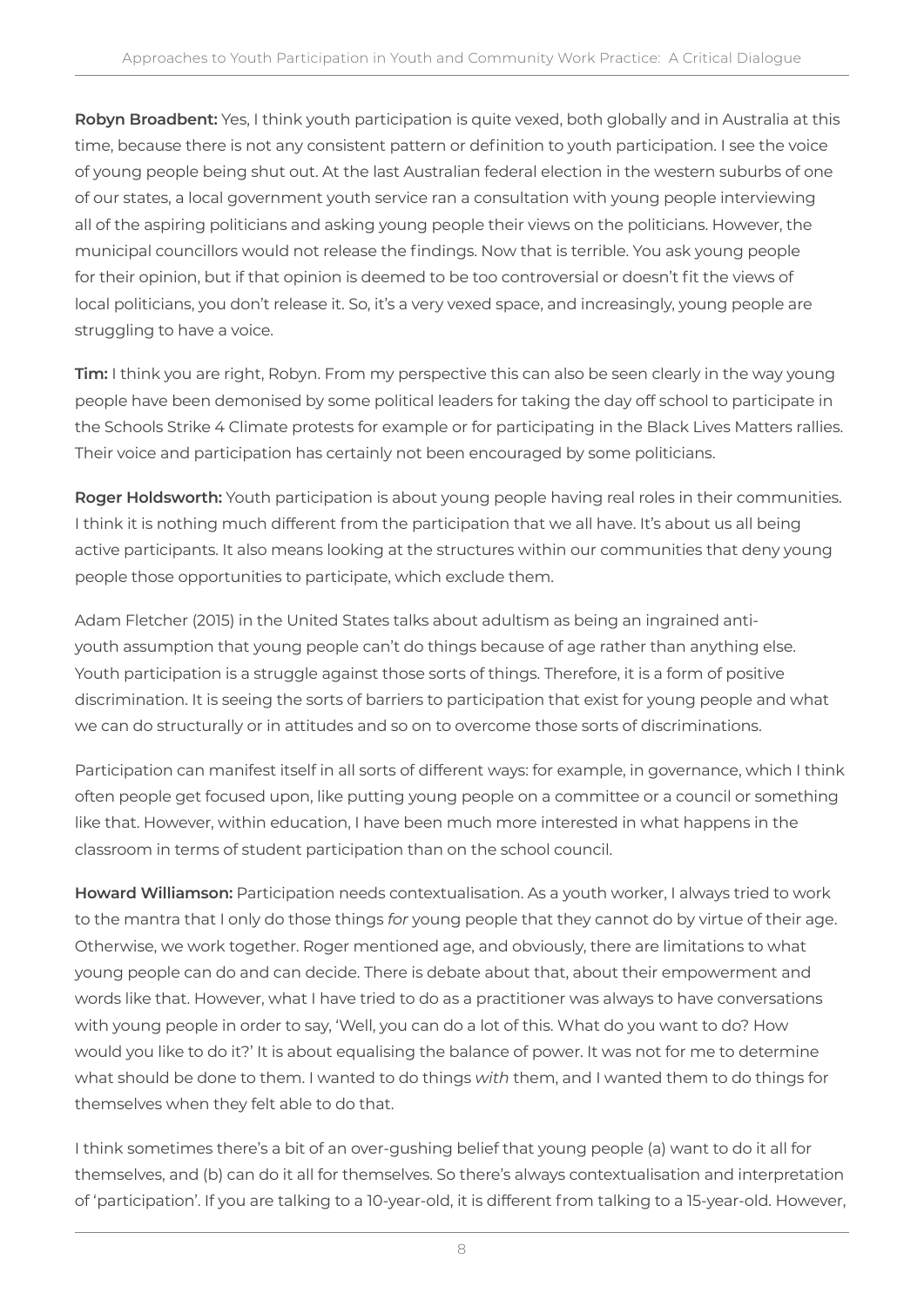the 'what' question: 'what is participation?' is about enabling young people to take part in whatever is shaping their lives, whether that is formal schooling or in non-formal education and learning settings, or in other things.

**Katherine Ellis:** For me, youth participation is, at its core, taking young people seriously, as citizens, as having a right to have a say in matters that affect their lives. That can be in terms of programs for young people or it can be in terms of policy that affects their lives. It can be in terms of participating in governance of organisations that have influence and power over them. Participation really means many different things in different environments, so there is no one real way to do youth participation. I think the reason we want to do it is because young people have unique perspectives and, quite often, they have unique needs as well.

Just recently, YACVic<sup>1</sup> made a submission to the Royal Commission on Victoria's Mental Health System. It was critical that we focused on young people because mental health is an issue for them. Seventy-five per cent of mental health disorders emerge before the age of 25, and yet the system at the moment doesn't make any real allowance for the unique needs of young people.

So enabling young people's participation in the submission was important. They co-designed it; they co-facilitated all of the consultations with about 300 young people, and the submission was very informed by their lived experience. That's a critical part of participation - that young people are experts in their own lives - and that needs to be acknowledged. They may not be experts in other areas, but they are experts in their own lives, and they know how systems affect them and where the gaps are, and quite often, what the solutions can be.

**Tim:** So, Katherine, do you think that young people participating – that is, young people having a say, a voice, providing advice and feedback – or to use your term 'co-designing' programs – that it actually makes programs potentially more efficient and effective, and better able to service the needs of young people?

**Katherine:** Yes, certainly, in my experience, it does. My time in the youth sector started at the Reach Foundation, and I was quite fortunate to start in an organisation where youth participation was taken for granted. All the programs were designed and delivered by young people for young people. It meant that those programs were coming out of the minds of young people, and therefore very relevant and engaging for young people. They also had a real understanding of what would inspire and shift young people's behaviours and thinking, and how to create safe spaces for them, to encourage them to open up about their lives. My early experience of youth participation was that ability of young people to really know what is going to work for them.

**Tim:** So what you are saying is that participation is about relevance and the ability of the program or service to relate to, and meet the needs of young people?

 <sup>1.</sup> Youth Affairs Council Victoria.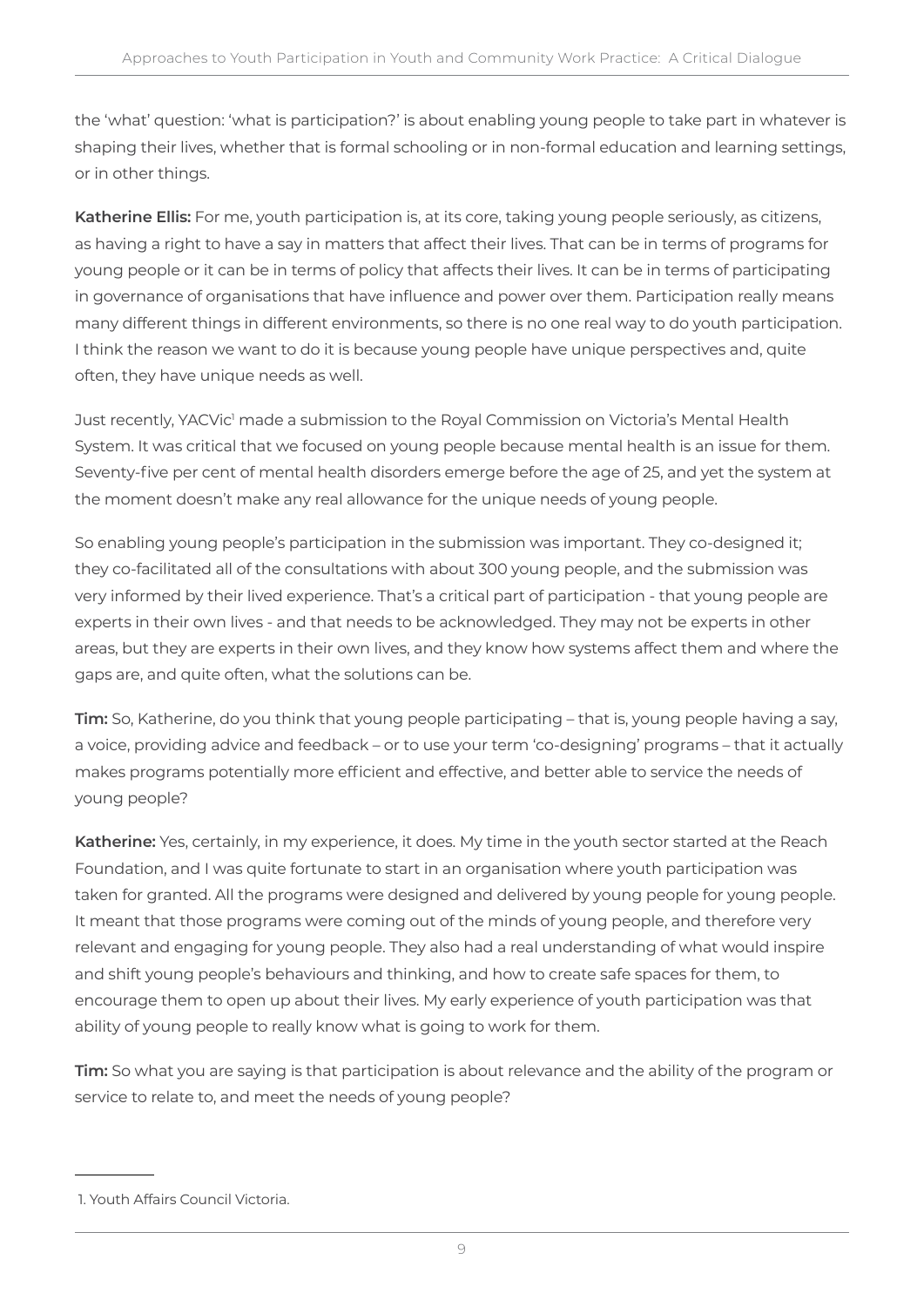**Katherine:** Yes, absolutely; relevant programs, services and policies are a significant outcome of youth participation.

**Robyn:** My concern is that we still have a whole range of youth practitioners and services that do not have a strong framework of practice that is underpinned by human rights, and who actually understand and will advocate for participation. My view is that the quality of participation really varies across our youth service system. It depends on the employer or agency, and on how the youth worker views youth participation, and how they have been trained and whether they can either advocate or even understand what youth participation, or to use the new term 'co-design', actually looks like.

There are some good examples within youth residential housing settings that are using co-design. That was an initiative of the Victorian state government youth minister, giving young people much more say over their program, their personal space, in residential care environments. I think there are pockets of good participation, but I think it's really still fairly patchy. I'm not going to put that patchiness squarely with youth workers, though I think there is some responsibility there. I think it is mostly about the youth services and government having some sort of consistent pattern and definition.

**Tim:** Robyn, you mentioned youth workers taking some responsibility for participation and the lack of good models. As a lecturer in youth work, do you think that is about training and students understanding and having a commitment to youth participation? And do you think that is also about the quality of the youth work training – lecturers delivering appropriate models of what participation might look like: teaching students how to advocate and facilitate that? There are lots of people and other professions that are working in the youth sector who don't have a youth work qualification, who may not necessarily be trained in or have a framework for youth participation, or who may not have skill sets to enable and facilitate that. So how do you respond to that: is that what you also mean by patchiness?

**Robyn:** Yes. I do think the training is patchy and there are key differences in content and quality between certificate level vocational training in technical and further education (TAFE) colleges and a university degree. I also think you have youth workers who are committed to and skilled in youth participation, but they have bosses who are not youth work trained and who are not committed to youth participation. I think that part of knowing the amazingness of young people, of what they are capable of, is actually working with them every day, and if you don't, you don't necessarily have that privilege of understanding of what young people can achieve if you give them some respect and some resources and some opportunities to partner with you to do things. You have, instead, this attitude of defensiveness or patronising or even fear of what young people might do if they have too much power. And so you then have a conflict between the youth workers who can see the potential and their supervisors and managers who don't want to let that happen.

**Trudi Cooper:** Participation can mean different things to youth workers, young people and funding bodies. The minimal everyday meaning of 'taking part' (Dictionary.com) in pre-planned activities is arguably how young people initially understand participation. This same meaning is prominent in evaluation systems that use outcomes-based metrics (for example counting numbers of participants).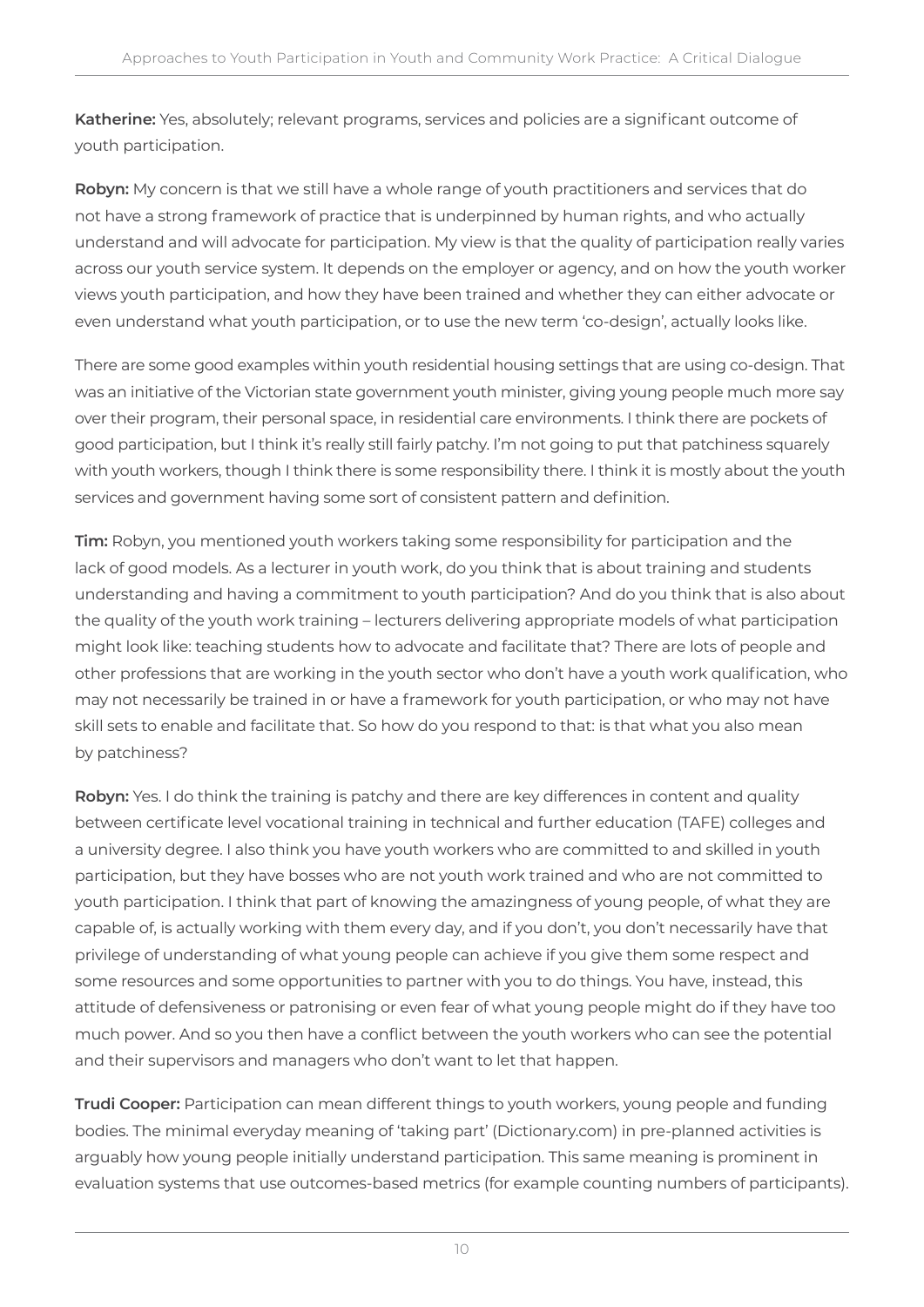Harry mentions the problem of metrics, and outcomes-based metrics, as a means to measure service utilisation and efficiency, which have become the norm for public services under new public management (Gruening 2001). By contrast, most definitions of youth work present youth work as a *process* that is relational, collaborative and negotiated (Cooper 2018; Jeffs & Smith 1987, 1988, 2005; Ord 2007). The relational and collaborative aspects of the youth work process, *necessitate* a more engaged understanding of participation, as others have alluded to in their examples.

However, 'outcomes' focused youth work, as conceptualised by funding bodies, is in tension with the concept of youth participation implicit in youth workers' definitions of youth work. Arguably outcomes-based funding mitigates all but minimal concepts of youth participation because youth workers are pressured to meet the 'outcome' targets without regard to process, or the means by which the outcome has been achieved. The problematic nature of pre-determined numerical targets for quality management has been well-documented in many other areas of management (Gruening 2001), long before new public management methods became prominent and problematic in youth work (Ord 2007). The funding regime for job placement agencies provides a classic example of how outcomes-based funding disempowers young people and *undermines their genuine participation*. Job agencies are 'incentivised' under outcomes-based funding to 'persuade' young people to 'participate' in training or work that will benefit the job placement agency but may not benefit the young person. If persuasion fails, job agencies have the power to coerce young people to accept training or job placements against their will (through financial sanctions).

A first step to promoting an expanded concept of youth participation beyond narrow outcome targets is to attend to the integrity of the youth work processes used by youth workers (what youth workers do and why), rather than focusing on *apparent* outcomes (what outcomes are claimed or apparently achieved, by whatever means). If youth work methods achieve what they claim, then positive outcomes for youth participation will follow, if youth work processes are followed with integrity. This form of monitoring and evaluation is realistic. In the early days of my career in youth work, much more attention was paid to ensuring the integrity of youth work processes (or inputs) than attempting to measure claimed outcomes, many of which may be ephemeral or inauthentic.

**Katherine:** On that last point of outcomes-focussed work with young people, I'm very interested now in looking beyond the youth work sector to other spaces where young people are. There are many people who are not technically youth workers, but who work with young people, and their ability to engage with young people and promote youth participation in an effective and skilled way is almost non-existent, because there's not a recognition that young people's empowerment, agency and competence are really important in those spaces.

**Tim:** That's an interesting perspective Katherine, and I agree that there are a lot of people who work with young people in various contexts and who are not trained or qualified as youth workers. What are some of these contexts and 'spaces' that you are thinking of?

**Katherine:** Well, employers are one. Employers that have a lot of young people who work for them. I'm thinking of businesses such as the fast food franchise chains, the movie cinema chains; they all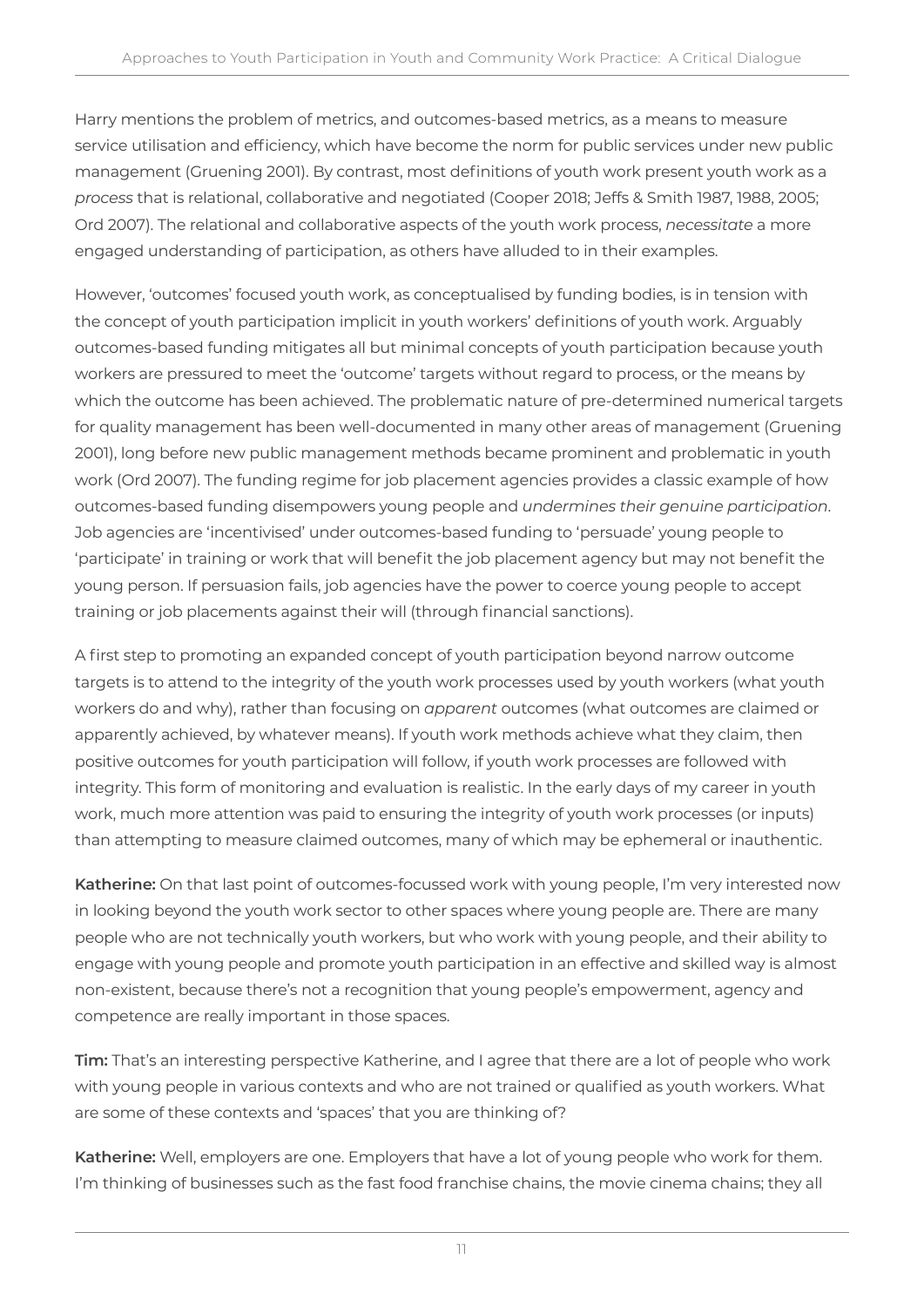have large groups of young staff, but do they have any understanding of youth participation or any skills in engaging young people?

In addition, I would say the media is another industry that needs to take a long, hard look at how they are engaging young people and promoting youth participation. There is recent research (Notley, Dezuanni & Zhong 2019) analysing young people's voices in media. They found that only 1% of the pieces quoted a young person directly, and only 15% had young people as the focus, and the majority of those were negative stories about young people involved in accidents or crime.

**Tim:** So are you saying, Katherine, that often the way that young people are presented and the role they play in businesses and/or in the media is lacking something, that it is deficit based? And, that these organisations and business could benefit from understanding the principles of youth participation and the strengths of young people?

**Katherine:** Yes, I am. And I would say that government departments could benefit too. They often undertake reviews and reforms, and advise on policy, on matters that affect young people's lives enormously, but without enough consultation or inclusion of young people's perspectives.

### **IN SUMMARY**

The contributors agree on the human right of young people to participate and the ramifications of this right for youth and community work practice, particularly Article 12 of the UNCRC. Contributors also agree that the participation of young people in decision making is useful in both the development and evaluation of policy, programs and services. It improves the quality and informs the effectiveness of service delivery and the meeting of young people's needs.

However, the application of participation processes means different things in different contexts. Outcomes-led funding criteria for youth services is one example where context can shape the form that participation may take. Youth worker training and the level of qualification is also important to the understanding and application of youth participation processes, and a lack of training, particularly a lack of understanding of the relevance of the UNCRC, can be an inhibitor and barrier to the facilitation of young people's participation. As Lansdown (2010:12) has said,

*"If advocacy to promote [young people and] children's right to participation is to be effective, it is imperative that it is grounded in a clear understanding of the scope of the relevant rights in the Convention and the obligations they impose…"*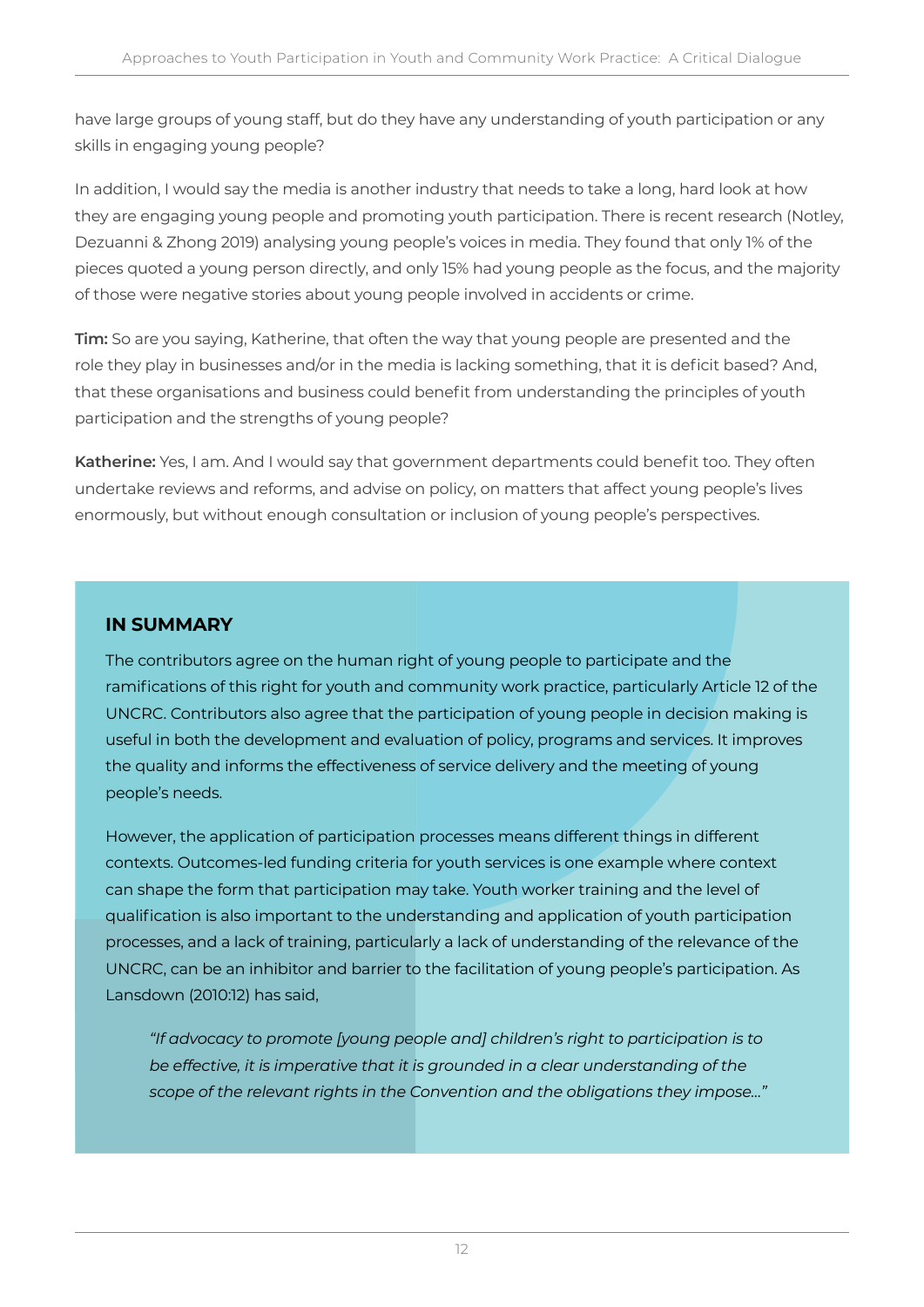## **Chapter 2: Models of Youth Participation – are they helpful?**

**Moderator - Tim Corney:** There are a numerous 'models' of participation and they often contain measures of the level of participation. Probably the most well-known is Hart's (1992) 'Ladder of Participation'. But it is not the first of its kind: Arnstein (1969) developed an early 'ladder' model and, later, Shier's (2001) work on 'pathways' and Treseder's (1997) 'degrees of participation' have all been informative and are widely recognised. In more recent times there have emerged a range of new models, for example Wong, Zimmerman and Parker (2010) have built on Harry Shier's work to create an interesting typology of youth participation, and Anderson (2017) has drawn on Swedish youth research to propose a Pedagogical Political Participation model (3-PM).

However, Hart's 'Ladder' has become synonymous with *youth* participation. It drew from work in the 1960s by Sherry Arnstein, who proposed a ladder of citizen participation to depict the different ways that we all participate in society. Hart's Ladder starts with a very low, or 'token', level of involvement and goes right through to a high level of 'genuine' participation and collaboration with adults. So do these models help or hinder youth participation?

**Roger:** Hart's levels of participation have been a matter of contention – including as to what should be at the top or not: should it be shared decision-making with others, or unconstrained decisionmaking by young people? However, I would take the argument about levels of participation seriously because, in fact, we are all constrained by things. Everything that I do is constrained by reality. So to say to young people that you can do anything you like and put young people's total decision-making at the top level is, in fact, a fallacy. Maybe what it is actually saying to young people is, 'What you want to do is so unimportant that you can do whatever you like'. The reality of young people and adults working in partnership, I think, is quite correctly at the top … if there is a top; and the issue of a 'top' has been another criticism of Hart's Ladder – the linearity of it. Hart's Ladder relates specifically to young people but, ideologically at least, we can say young people are no different from the rest of us in that we are all in that same sort of structure.

**Howard:** I was going to mention Sherry Arnstein as well because, as you say, Hart's Ladder is derived from Arnstein. Many people assume it is Hart's Ladder, however Hart (1992) acknowledges that it is Arnstein's. The Ladder has been used extensively in community planning and development and it was adapted by Hart for UNICEF to apply to children and young people.

I agree very much with Roger about this. When I was a practitioner, the most crystal clear area of youth participation in my long history of youth work practice was the planning and doing of weekends away. Who would call the shots? Who'd do the cooking? Who would do all the bits of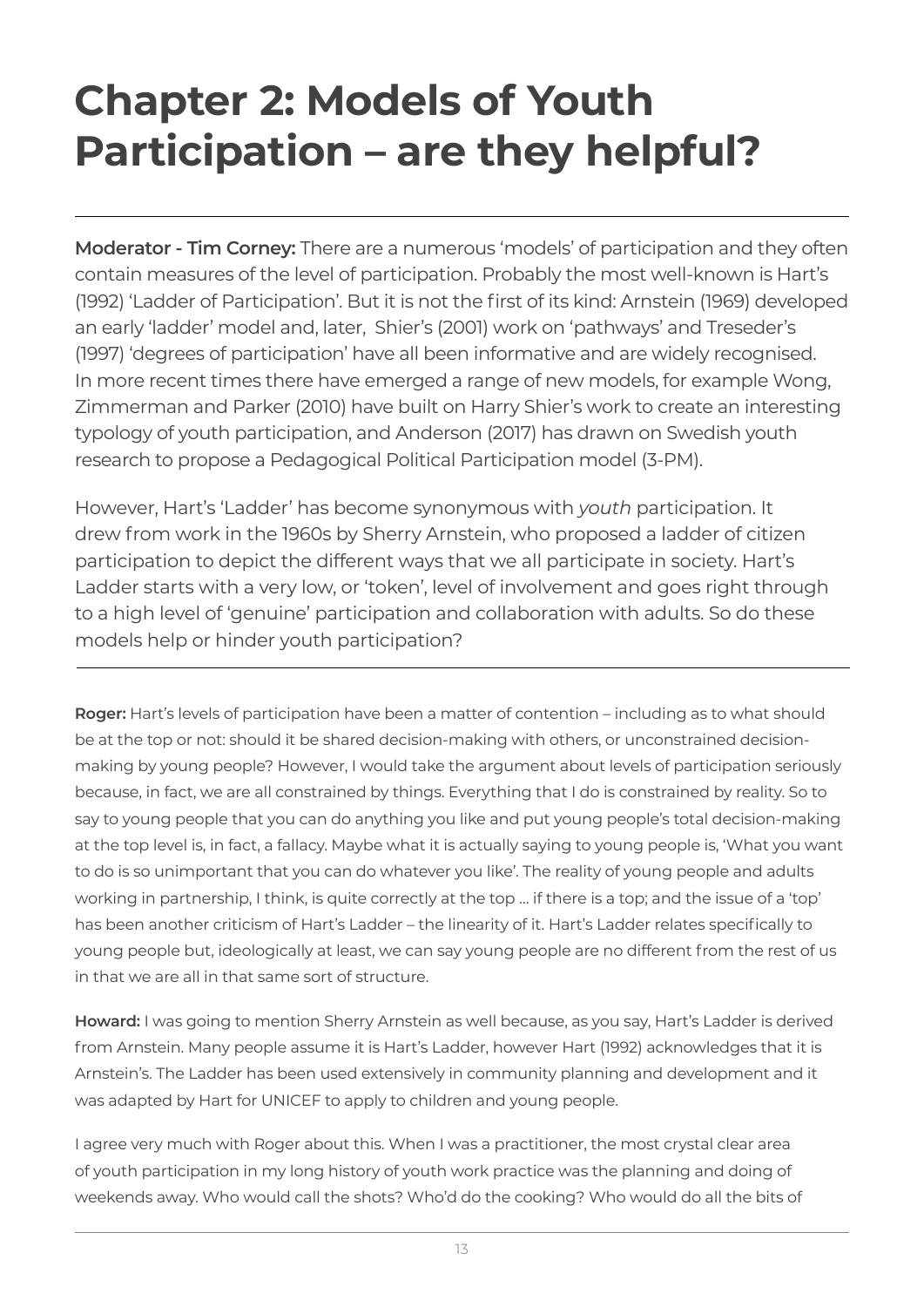organising it? And many, many sorts of youth participation issues arose during that process. One of the things I used to say in the pre-meeting before we went away was, 'Okay, how is this going to pan out?', 'There are laws that apply to me. There are things that you cannot decide because they are beyond the power of either of us. Then there are things that I want to impose on you'.

Perhaps a silly example was a thing like, 'If you keep me awake all Friday night, because you want to stay up all night in some remote cottage on a Welsh hillside, then fine. We will stay up all night, but then I am not driving the minibus anywhere on the Saturday. It is as simple as that because I will be too tired, and it will be unsafe. That's the deal. You can make that decision. But if you want me to drive you to the seaside on the Saturday, then let's all be tucked up and asleep by midnight' or whatever. So it's negotiated. Then I would say to them, 'But there is still space beneath those two sets of rules and regulations for you to determine a whole range of things, and what would you like to do, and how would you like to do it?' Of course, that opened up a huge can of worms because different young people wanted different things.

So one of the reasons I don't like Hart's Ladder too much is that it's very easy to cry tokenism when you don't respond positively to a set of demands and wants that are expressed by young people. They do have to be interpreted. They have to be slotted into a program. It is about negotiation. It's about conversation. So I don't like to classify participation as a ladder – many a time, we've seen examples of people who've taken the hearing of young people's views seriously but have not acted on all of their wishes. Then young people have responded by saying, 'Oh, it was obviously only tokenistic; a low level of participation' when, in fact, the practice might have been a very high level of participation.

**Harry:** I declare an interest, as the creator of one of the models under discussion. But having said that, I must say I still find Hart's Ladder essential. Others, myself included, have built on it and gone beyond it, but what keeps bringing me back to Hart is his analysis of the three forms of false participation or 'non-participation' at the bottom of the ladder: manipulation, decoration and tokenism. In my view all three of these are still rampant in the practice of adults facilitating child and youth participation, and more attention should be given to exposing them and weeding them out. An example I've looked at recently is the way teachers often encourage children to invent lists of rights and responsibilities as part of a manipulative classroom management strategy (Shier 2018).

And I believe my own 'Pathways to Participation' model is still useful. The original article appeared in the journal *Children & Society* in 2001, and the fact that, nearly 20 years on, it currently tops that journal's 'most cited' list tells me that plenty of others agree. A couple of weeks ago I was invited to record some reflections on how the COVID-19 phenomenon is affecting children's right to participate in the educational sphere. I haven't been working directly with children and young people these past few years, and certainly not in times of pandemic, so I wondered what I could find to say about this that would be of any use. I found the answer in the 'Pathways to Participation' diagram. Whatever your work setting, if you just put the words, 'In times of COVID-19 …' before each of the 15 questions in the matrix, the way forward reveals itself. Of course, these days there are dozens of models and analytical tools available. I draw ideas from many places and, besides Hart, the models I keep coming back to are Gerison Lansdown's (2001) and Laura Lundy's (2007).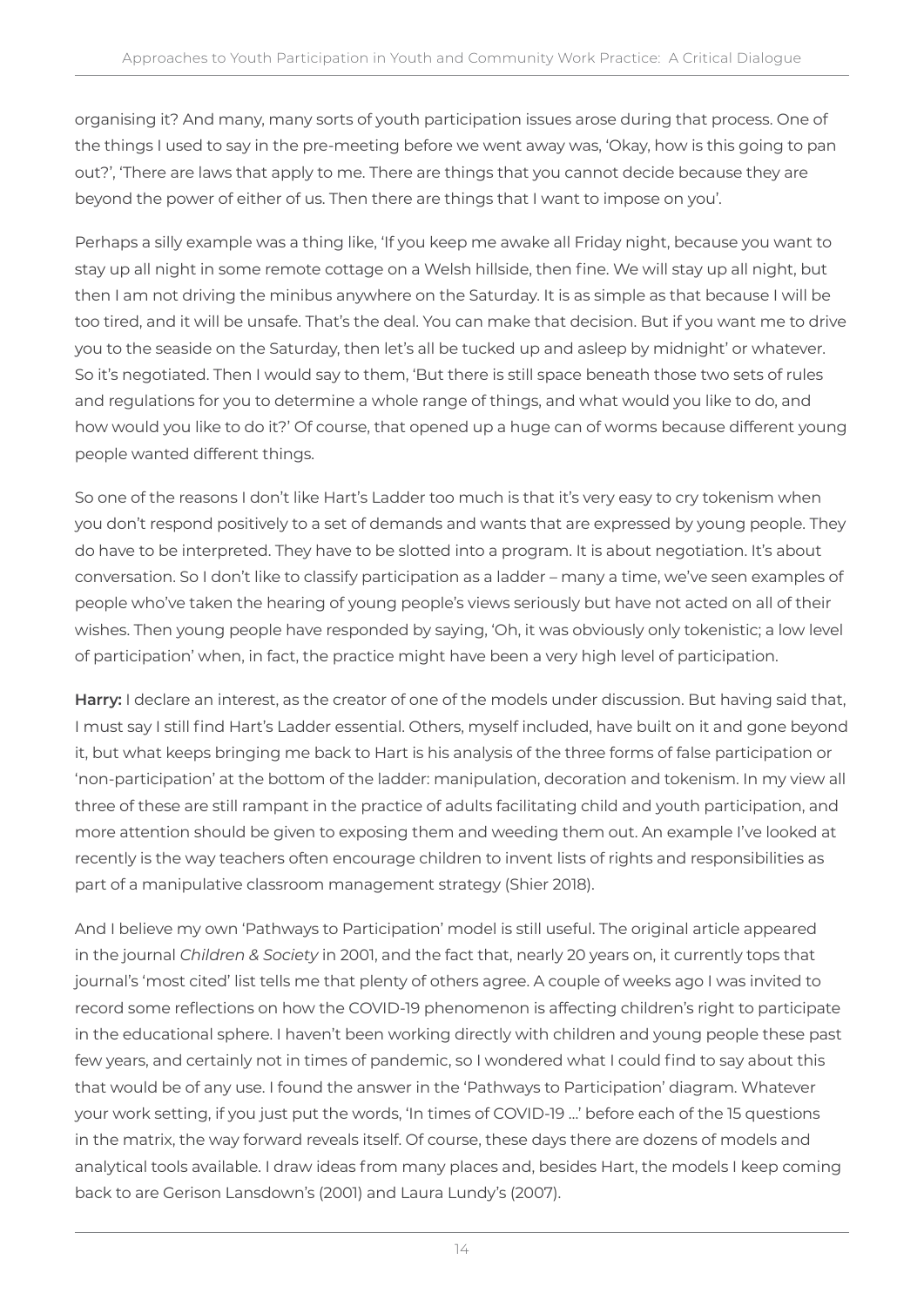Lansdown's genius is to reduce the whole world of child and youth participation to just three basic categories: consultative, collaborative and child-led (or I would say 'protagonistic') participation. Fair enough, this is a gross oversimplification of reality, but it has served me on many occasions; firstly because it gives me a child/youth-friendly framework for discussing this whole area with the children and young people themselves, and secondly because it lends itself to the addition of further dimensions to create matrices that become useful tools in their own right. See for example my recent work on helping researchers develop partnerships with children and young people (Shier 2019a).

Lundy's brilliance is to find a way to avoid altogether the whole area of types or levels of participation, and instead identify the four critical elements that have to be in place for it to occur: space, voice, audience and influence. Having been wholeheartedly embraced by our government here in Ireland (DCYA 2015), this is now regarded as the official national participation model and it has proved to be very useful. Often, when you are trying to understand an instance or a situation of participation, or unpick a problem, it is helpful to ask: What is the space, and whose is it? How is voice produced and expressed? Who is listening? And what is the influence, and how does it come about?

Discussing these models reminds me of an epigraph I came across when I was writing my thesis, which sums it all up beautifully: *Essentially, all models are wrong, but some of them are useful*  (George Box 1979).

**Tim:** Recognising that Hart (2008) has been critical of his early conceptions of the Ladder, what do others think of it and these other models of participation being discussed here?

**Trudi:** A way of judging models is their utility in context (Sterman 2002) and I agree with Harry that all models are wrong, if viewed as 'truth' statements. Various models are useful in teasing out some of the complexities that arise in real life when discussing or supporting or facilitating youth participation. Arnstein's (1969) and Hart's (1992) models differ because they were developed for different purposes. Arnstein's purpose was to promote citizens' participation in planning, Hart's purpose was to promote young people's participation in matters that affect them. Both are useful because they draw attention to *faux*, false or inauthentic forms of participation. Arnstein discusses 'manipulation' and 'therapy' as inauthentic forms of participation, and Hart discusses 'manipulation', 'decoration', and 'tokenism' as false forms of participation. Both these models draw attention to various ways in which (young) people are co-opted into subordinate positions purely to provide legitimacy to decisions that others have made, as illustrated by Harry's classroom example. Roger, Howard and Harry (in his writings) all discuss the importance of *placing models into context* because all settings come with inherent constraints on decision-making, whether legal constraints or natural consequences, as illustrated by Harry's and Howard's examples.

A question of importance to me is how adults fit into the picture of youth participation. Because Hart does not discuss the limits of adult power, Hart's Ladder risks implying that adults (or young people) are powerful without constraints (Cooper 2009). By contrast, Arnstein's top rung of 'citizen control' makes an explicit link with participative democracy. Through this, Arnstein draws attention to the ways in which current democratic forms limit citizen participation, for both adults and young people,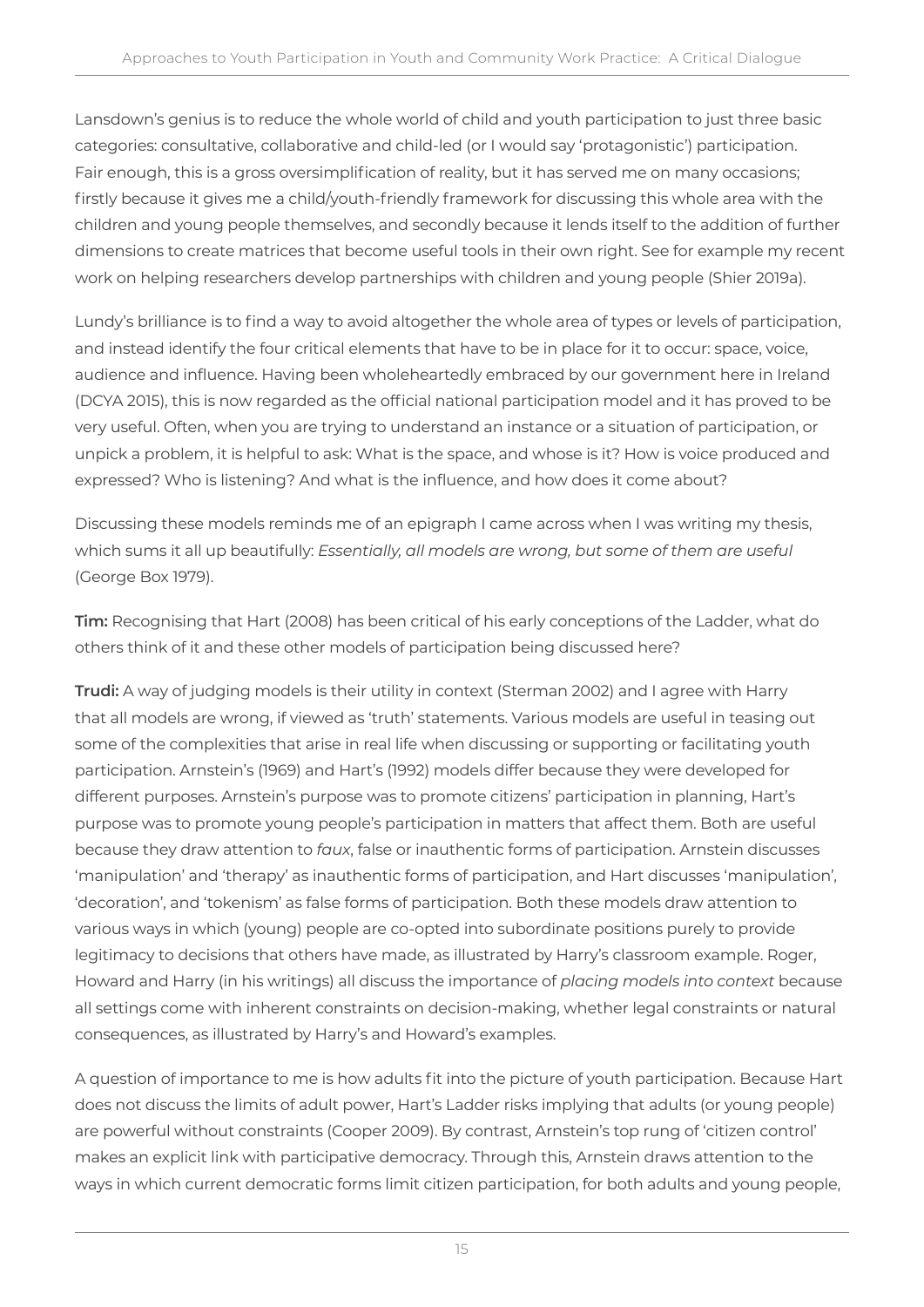in the workplace, in local planning and in many other aspects of our daily lives. On Hart's Ladder, the upper 'rungs' are sometimes referred to as youth-led. Harry's writings discuss how any of the models of youth participation can be subverted by failing to implement processes that maximise young people's capacity to genuinely participate, as he says, "*Any kind of participation can be rendered meaningless if the basic requirements are not met*" (Shier 2019b). According to Shier (2019c), the processes that maximise young people's empowerment to participate in consultation processes are: 'capacity', supporting young people to develop their capacity to participate; 'attitude', supporting them to become willing to engage in processes; and 'context and opportunities', looking for or promoting conditions that are favourable to young people's participation. In my view, these same processes are fundamental to good youth work practice.

**Katherine:** Models of participation can be very helpful. YACVic does quite a lot of work with people who don't really understand youth participation. We try to train them in the concepts and to think about how to practically implement participation in their organisation. So I think these models, like Hart's Ladder in particular, are very helpful for getting them to think beyond the very tokenistic level of consultation, because that's where a lot of organisations stop their participation because they think they're doing it.

**Robyn:** The key question for me is how to push Hart's model through to the final stage where participation is much more about youth-led activity and real partnership and collaboration between adults and young people. For some people this is quite often a new way of thinking, and actually having a theoretical model that you can point to that shows how it's done in practice is very helpful. I find actually that the final stage of Hart's Ladder, and Shier has it too as his final stages, the idea that youth-led activity is *not* the pinnacle. The pinnacle is actually where there is a multigenerational collaboration and partnership.

**Katherine:** When using a model with people who are not familiar with participation, you have to be clear that there is no single model of 'best practice' because it is always going to depend on the situation and the young people's level of competence and the older people's attitudes and behaviour. I recently attended a presentation by a Victorian government Minister, and I asked him what sort of consultations and inclusion of young people they were doing in their policy setting; the answer was not much. Yet his policy areas are as relevant for young people as they are for anybody else.

**Robyn:** Models provide an informative link to practice, but I have consistently maintained that the only way to ensure the right of young people to have a voice is through legislation, legislated youth participation. So that municipal councils, state and federal governments are required to have a youth participation process.

Legislation does force behaviour change. There is no doubt about it. You can look at it in the simplest form, like the mandatory wearing of seatbelts in cars, for example. Legislation will change behaviour because you have no choice. Because I don't think that adults will willingly give over money and power. I just do not think it is going to happen unless participation is legislated into law.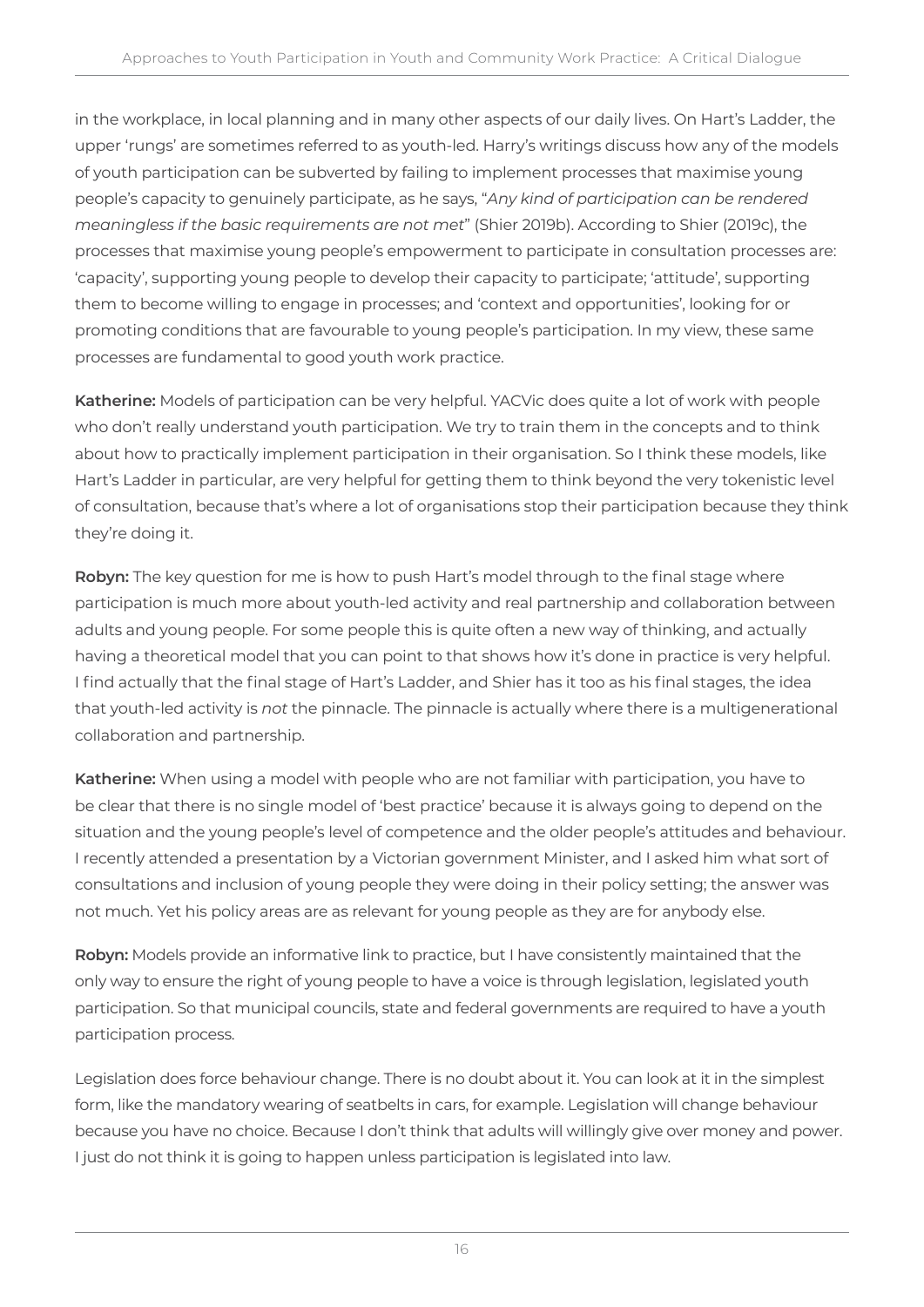#### **IN SUMMARY**

Contributors agree that, despite its limitations, Hart's (1992) Ladder of Participation continues to provide a useful starting point for considering the various models of youth participation. Contributors point out that, while no model is perfect all are useful in some way when contextualised to the needs of young people and their particular environment. Underpinning most models is the right to participate and that this right needs a mandated process. Once legislated, government entities, institutions or funded bodies are then required to provide a process and/or models for young people to participate in decision-making. However, the danger with mandated or compulsory participation is the potential for the process to be disempowering or even oppressive, as Farthing (2010, 2012) has noted. The role of adults in the participation process and the limits or constraints on adult power is contested, but it remains important for the success or otherwise of youth participation models, as does the capacity of young people to participate in them (Francis & Lorenzo 2002; Malone & Hartung 2010).

There are also models and theories of participation, some recent, that haven't been discussed in detail in this dialogue but are nevertheless important to the ongoing development of participatory processes and to youth and community work practice. These include models advanced by writers such as, Wong, Zimmerman, and Parker (2010); Anderson (2017); Cahill and Dadvand (2018); and Holdsworth (2020); and theoretical perspectives proposed by writers such as, Francis and Lorenzo (2002); Thomas (2007); Lansdown (2001, 2010, 2011); Lundy (2007); Theis (2010); Malone and Hartung (2010); Grimm and Pilkington (2015); Villa-Torres and Svanemyr (2015); and Havlicek, Curry and Villalpando (2018), to name only a few.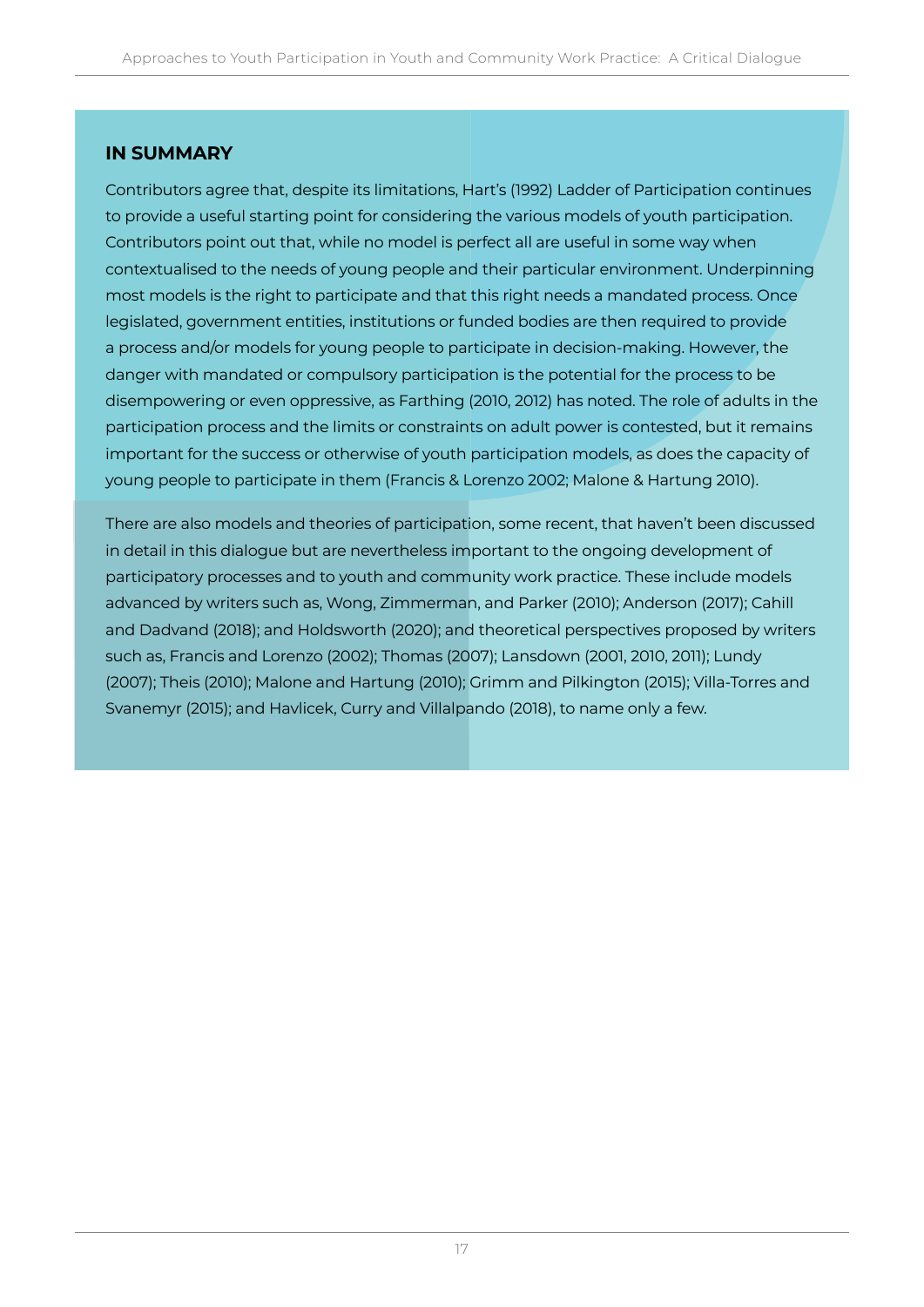### **Chapter 3: Perspectives on Participation – is the process, linear and hierarchical, sequential and developmental, or organic and circuitous?**

**Moderator - Tim Corney:** One of the criticisms of Hart's Ladder is that it is too linear, with sequential and hierarchical levels or rungs that follow each other and build on one another. Hart (2008) has written about this, recognising that it can lead the reader to assume that for participation to be successful it must progressively move up the ladder. Shier also shifted his ideas from an earlier sequential 'pathway' model (advanced in 2001) to a more complex and organic one called the 'Participation Tree' (Shier 2010), which was based on asserting the right to participate, albeit still developmentally. Even Reddy and Ratna's (2002) various discursive diagrams can be construed as developmental, where they describe participation through a series of complex schemas. How do others respond to these perspectives on participation?

**Roger:** The text that was important to me was Reddy and Ratna (2002). They said that young people *are* participating all the time and in many and varied ways. What they developed was a pyramid of participation that said, "It denotes the control and influence adults have over the process of children's participation" (2002:28). So it was the framework that organisations and adults were putting on the top of what young people were actually doing. It was how organisations were responding and enabling or restricting participation.

Shier (2001) also talks about participation being an organisational response. What he said was, 'Let's talk about this in terms of organisational responses'. So he talks about openings and opportunities and obligations for organisations. He doesn't talk so much about what young people are doing. He talks more about how organisations are responding to young people.

The other criticism of these models was that they were one-dimensional and didn't portray complex organisations and relationships. Gerry De Kort (1999), who did work in Bangkok on youth policy and youth participation, started to question what a youth organisation is and does. He looked at policy setting, employment, and so on – he had about 10 categories of what an organisation did and then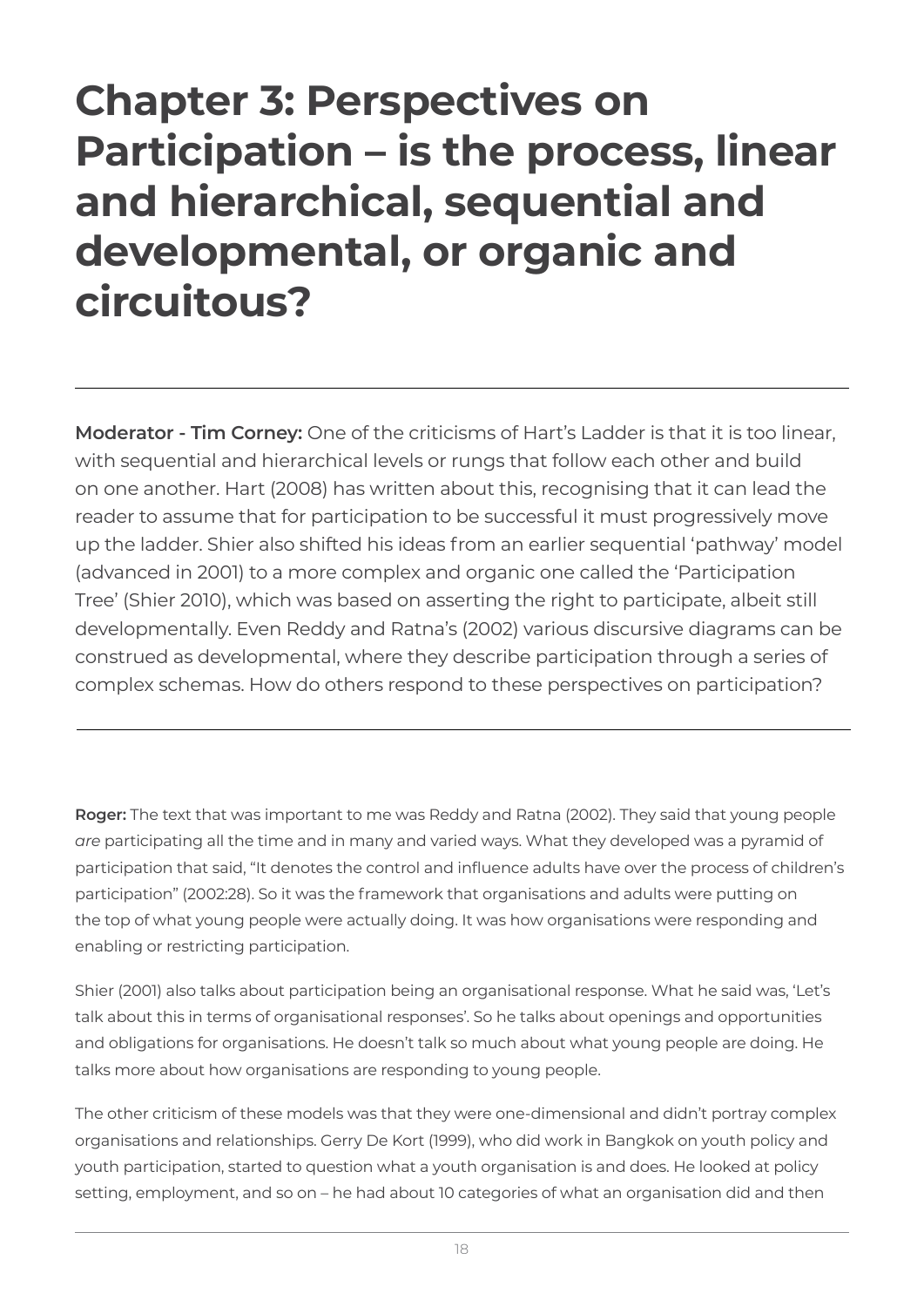talked about what young people's and adults' roles were in *each* of those 10 categories. That way, you have a two-dimensional grid that starts pushing the boundaries of what participation really means. I used that a few years ago to enable the rating of participation within, and of, an organisation. Asking the organisation: How are you, as an organisation, doing in each of these areas? How can you plot youth participation across all the activities of your organisation? How are you responding to young people? Then asking young people how they see the organisation; asking males and females how they see the organisation; asking young people from non-English-speaking backgrounds how they see it, and so on. So you can start getting a conversation going about different people's perceptions of the power and participation of (different) young people in that organisation.

**Harry:** Roger is right. 'Pathways to Participation' has little to say about what is going on for the young people themselves. It's all about what the adults involved in supporting and facilitating the participation are thinking, and what they are up to. It has been argued that the focus should be more on the young people, and if you are going for a deep theoretical discussion, I'd say that is probably true. But if we are trying to engender change in the practice of adults around participation, this is where we need to focus.

About the 'Participation Tree' from Nicaragua (Shier 2010): that is such a different kind of a thing. 'Pathways to Participation' was carefully constructed and formally laid out in straight lines. The Participation Tree, as its name suggests, grew organically out of the fertile soil of Nicaragua, through a series of discussions and workshops with young community activists on the coffee plantations and neighbouring communities. I still use it frequently, but when I pull it out of my tool-bag my aim is not to explain or instruct, but rather to motivate and inspire.

**Trudi:** The people who developed these participation models were focused upon how to *change* the ways organisations responded to young people. Therefore, the primary intended users of the models were *adults*, not young people. In particular, the intended model users were people who could influence how organisations provide opportunities for young people's participation in decisionmaking.

This has raised again for me the purpose of these models of youth participation. What the dialogue seems to point to is an agreement that many models of youth participation focus on how organisations (and adults) respond to the potential for young people's participation rather than how young people perceive participation. This is because the people who developed the models wanted to improve the ways organisations facilitated young people's participation. For Hart, whilst the 'Ladder of Participation' was developed for adults, the rationale for children and young people's participation was to use participation as a tool for youth development, community development and political selfdetermination. This can be found in Hart's (1992) *The Benefits of Participation*. Therefore, the primary intended users of the models were adults, not young people.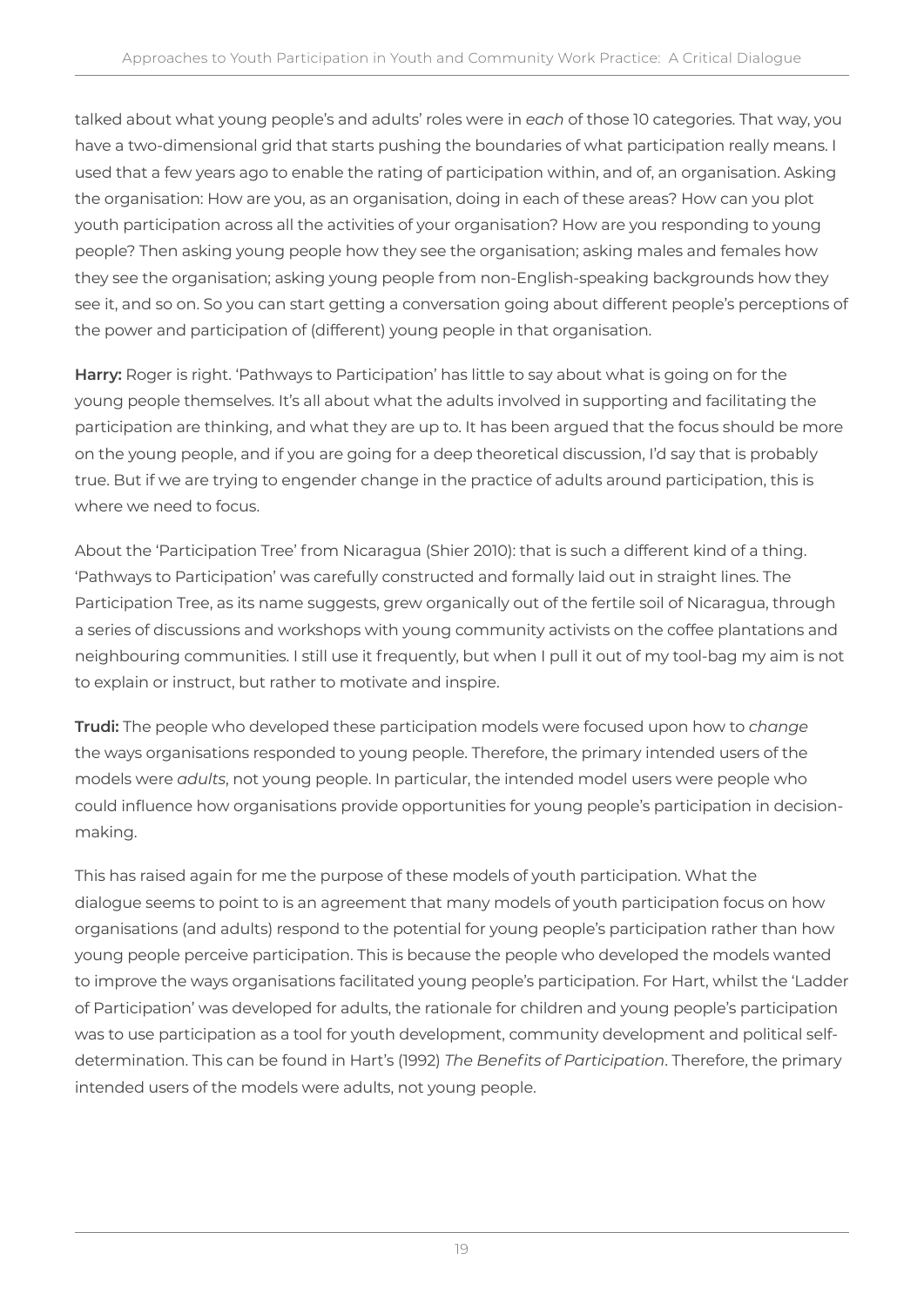#### **IN SUMMARY**

Contributors, while observing some of the weaknesses in participation models, acknowledge that young people are participating all the time in different ways and at different levels often without assistance from adults or models of participation (Reddy & Ratna 2002; Vromen & Collin 2010). Adult models, however well-intentioned, can unwittingly be used to limit or restrict young people's organic participation (Francis & Lorenzo 2002; Malone & Hartung 2010).

Contributors posited a preference for youth workers facilitating and using models of participation that *are* developed *by* and/or *with* young people for use *by* them and *with* them. An example is the model developed by young people with youth workers from Gloucestershire's *Youth and Community Service* in the UK (Huskins 1996). This model, while still a very linear 'staged' approach, with intrinsic weaknesses, is directed at assisting youth workers to include young people in the organisational processes of doing youth work rather than a way of measuring how involved young people are in the decision-making of an organisation.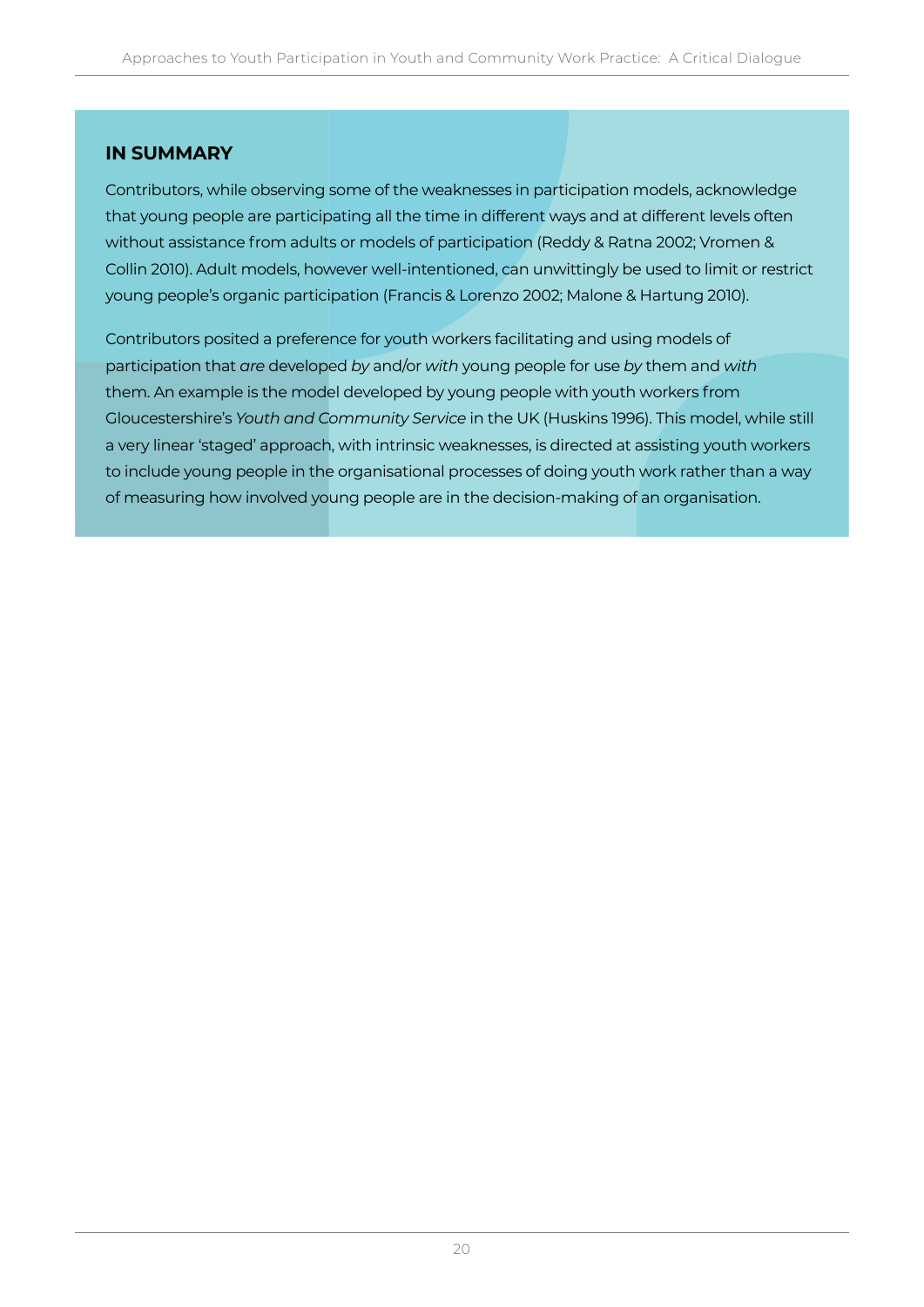### **Chapter 4: Do All Young People Want to Participate?**

**Moderator - Tim Corney:** We have been mostly talking about the 'what' rather than the 'why' of youth participation. We've briefly reflected on the issue that not all young people want to participate, or certainly not all at the same level. I wonder, how we should respond to this? Moreover, there is also the issue of what young people want to have some control over. Roger, you have spoken about this in other settings. You have talked about when you were involved in the running of a community school, the amount of time that you spent, teachers and students, talking about student control and decision-making and how a single issue could become an issue that defined the broader debates about participation.

**Roger:** Yes, that's right. Smoking was the issue (this was the 1970s) and, in many ways, it was an issue that became symbolic, because smoking was important to young people at that time, but in the general scheme of things, it wasn't *that* important. Not world peace, for example! It was more about: are you (the school/adults/teachers) going to take us (the young people/students) seriously? You are espousing a rhetoric here of participation, of including us in decision-making, but are you serious about it? For those young people, this was a testing point about how far we, the adults/teachers/ school would go in including young people.

We used to meet every week for an hour: the whole school, 70 people, teachers and students together. We agreed that every person had one vote. Outcomes of votes became the decision of the school; the staff would only overrule those decisions if it threatened the existence of the school. While we talked about those sorts of issues like smoking most weeks, there was an underlying discussion happening about seriousness, about inclusion and about respect. The more I think about it, the more I think it was about power and respect and they are the things I am more interested in now.

**Howard:** Roger's point made me smile because nowadays in all youth centres in the UK you would not be allowing cigarette smoking at all, because it is against the law. However, it was also a perennial issue in my youth centre, which was not a very big building, but it had different sort of spaces. And you'd get the changing balance in terms of the ages of the young people who were coming to the building. You would often get an influx of 13-, 14-year-olds who had absorbed their health education messages at school. They would come in, and they would say, 'We don't like all this smoking that's going on, so can we have a designated space for those people who still want to smoke?' So we'd have a small space for the smokers and discourage (not ban) smoking everywhere else in the building. But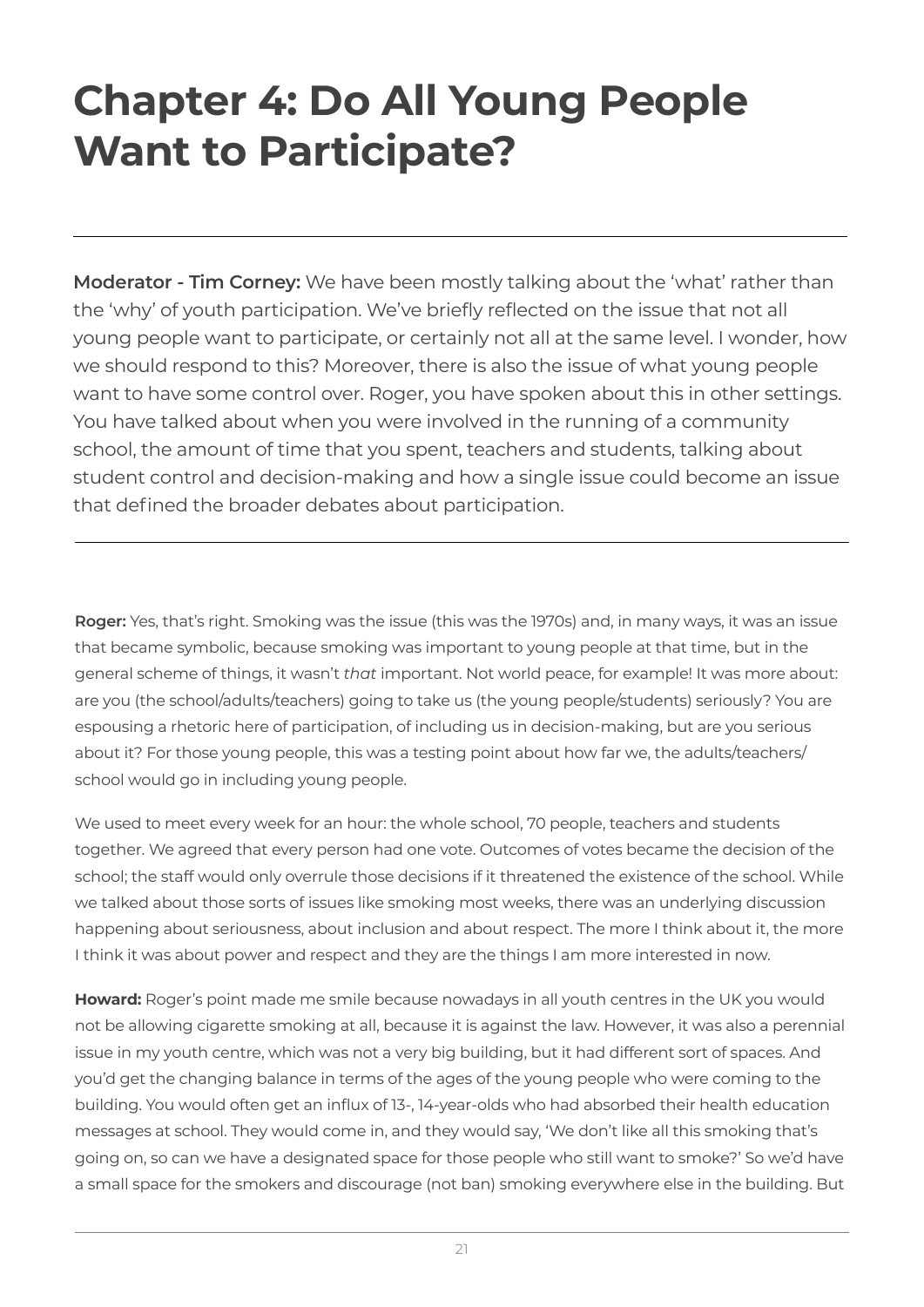then as these kids got a bit older, 15, 16, and started to smoke themselves, the small space became absolutely choc-a-bloc with young people. Then they would approach and say, 'Can we use the larger space to smoke and have the smaller space for non-smoking?' So you'd get this constant shifting balance of power about where you were permitted to smoke within the building.

**Tim:** Is it fair to say that in both these illustrations the form that participation took was democratic because the majority were ruling?

**Howard:** Yes, exactly. Except that my role as the 'youth worker' was also trying to avoid the tyranny of the majority. I was trying to enable the voice of the one lone individual who liked a different kind of music, or wanted to do things slightly differently, or the smaller number of girls and the young people with disabilities who wanted to play pool or table tennis and have a go, but did not want to take on the older, more able boys who favoured a 'winner stays on' approach, and so on. As the youth worker, you had to stand up for the minority of one against the tyranny of the majority.

**Roger:** In the school I worked in, a Year 11 girl convinced the school for a while to move from democratic to consensus decision-making. And for tough, Year 7, boys in what was then innercity working-class Brunswick (not gentrified Brunswick as it is now) the idea of keeping on talking about an issue until we all agreed, rather than it being a competition – 'Ha, ha, ha, I beat you' – was a challenging idea. However, she did it. She was a very powerful Year 11 student, and she managed to get this through.

**Tim:** It raises the question of how much time an organisation or a group of people have to commit to this idea of participation. If it is making decisions by consensus, then there is an enormous amount of time that needs to be committed to the process of decision making – is this the case and is it worth it?

**Howard:** In youth work practice, you have to give as much time to participation as it needs, and that may not be practical in schools. I'm not a fan of separating youth participation from youth work. I think youth participation is an integral part of youth work practice. So, if young people want a conversation about it and want to argue it further, you make the time for arguing it further.

**Roger:** But going back to what you were saying before, Tim, I was aware of the different levels at which young people understood their participation and those restrictions. One example was an issue a student raised for discussion in a whole-of-school meeting: 'What would happen if the ball went on the roof of the school? Could the students get up on the roof and retrieve the ball from the gutters?' One of the teachers said, 'No, my duty of care (as an education department employee) is that I have to be there and supervise you, or your parents could sue me or the school, if you fell off the roof. That's the restriction we have.' There was silence for a moment and then a student, who was in Year 8 at the time said, 'Then why the f\*\*\* are we talking about this?' He was aware of what the restrictions were in reality and the students' capacity to be co-decision-makers in that.

**Harry:** Trying to make young people participate when they don't want to has never been an issue for me. When I completed my first degree (1976) I thought I'd like to become a teacher, so I applied to do teacher training. But I took a year off before starting this, and that's when I started working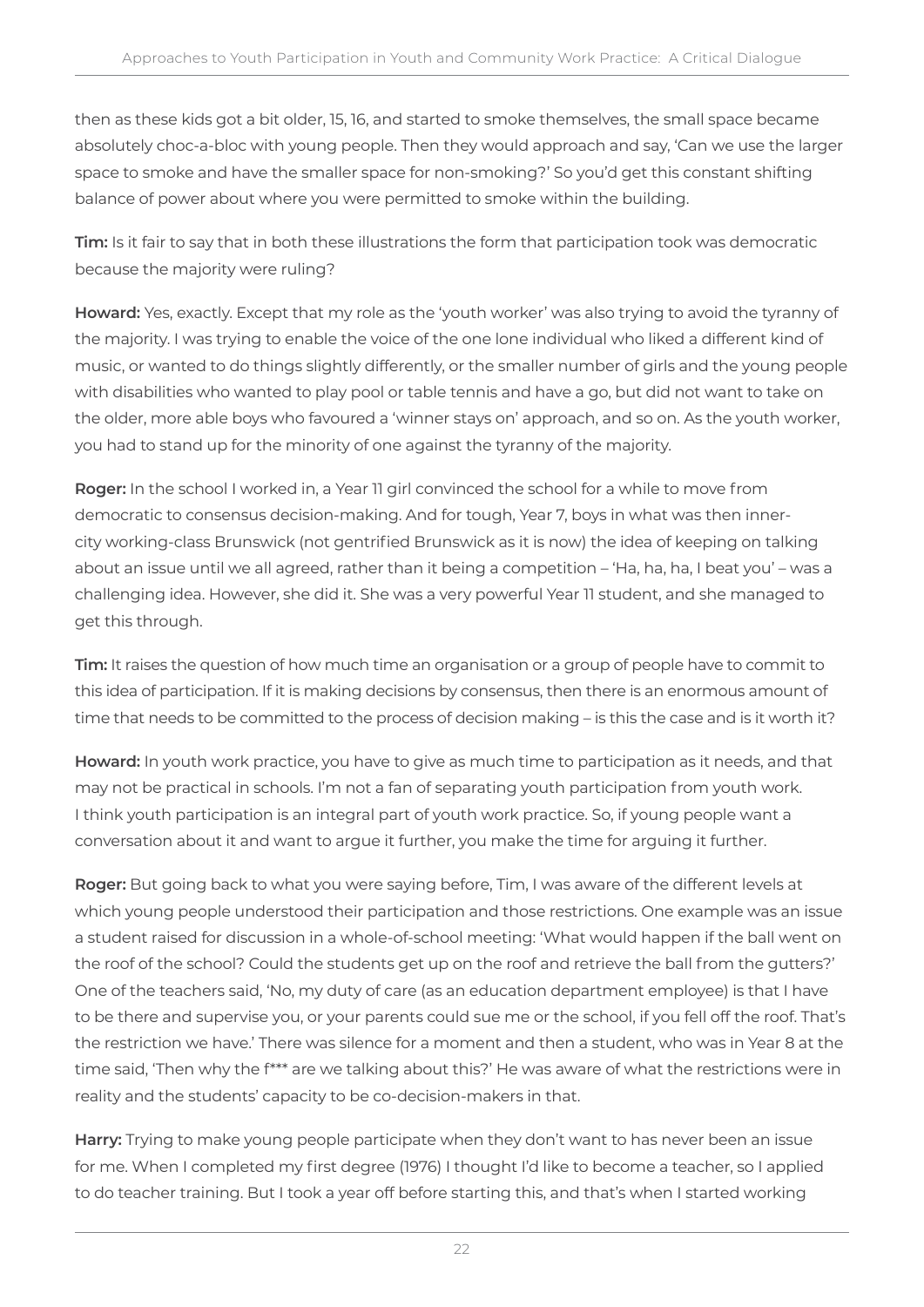on adventure playgrounds. A year flew by and the following July I got a letter from the Institute of Education asking me to confirm that I would be taking up my teacher training place in September. I wrote back saying sorry, I'd changed my mind. Though, by doing this, I was charting a course into the unknown, my guiding star was the knowledge that, if I became a teacher, I would spend a whole career working with young people who were obliged by law to work with me, whether they wanted to be there or not. As a play worker, by contrast, I would always know that the children and young people I worked with were there because they wanted to be there, and under no obligation to stay if they didn't want to. And for me, that has been the way ever since.

**Tim:** Harry, you have provided an important reminder of the 'voluntary association' principle in youth work (Ord 2007; Batsleer & Davies 2010; Sapin 2013; Corney 2014a, 2014b) and that as soon as young people are mandated or obliged to participate, that it undermines the point of participation and undermines a key principle of youth work. Rhys Farthing (2010, 2012) has written about this paradox that, if participation is made a compulsory process and young people don't have the option to opt out, it actually functions as a form of social control.

**Harry:** Another way of saying this is that I, as an adult, have lots of opportunities to participate in the community I live in, but I want to make my own decisions about how and when to participate. For example, these days I seldom attend public meetings, I go on marches and demonstrations less often as I get older, I've never stood for public office, and I haven't been a member of a political party for some years. I know I can do all these things if I want to, but I'm not going to be forced. If that's good enough for me, it's good enough for the young people I work with, too.

**Robyn:** Do all young people want to participate? This is an interesting question because it raises the issue of cultural competency and sensitivity. I did a piece of exploratory research (Broadbent 2018) on a municipal council purpose-built recreation and leisure centre for young people, and why they weren't using it and why they couldn't get a young person to sit on the board of management. The council also tried to survey young people about their use of the centre but could not get young people to participate. So, with local youth workers, I engaged key young people from each of the area's major cultural groups, and their key job was to bring a dozen friends with them, and they were all willing.

So they all turned up with friends who were excited to talk about the purpose-built leisure centre and the current barriers they faced in accessing it. So I think it's about who is asking and organising, and that can influence young people's motivation to participate. It's also about a cultural competency and recognising that young people from different cultural backgrounds will actually participate but in different ways. As long as we are providing those opportunities at the very grassroots as an alternative to young people having to sit on the board of the leisure centre, for example, in this case, but their voice is still heard.

**Tim:** So Robyn, is what you are saying, that it is not necessarily the case that young people don't want to participate; it's about their opportunity to participate and the models and processes that are provided to enable their participation? Not all young people want to be on the board of a community centre for example, but they may still want to have a say about access to the centre or the services it provides or how those services are delivered.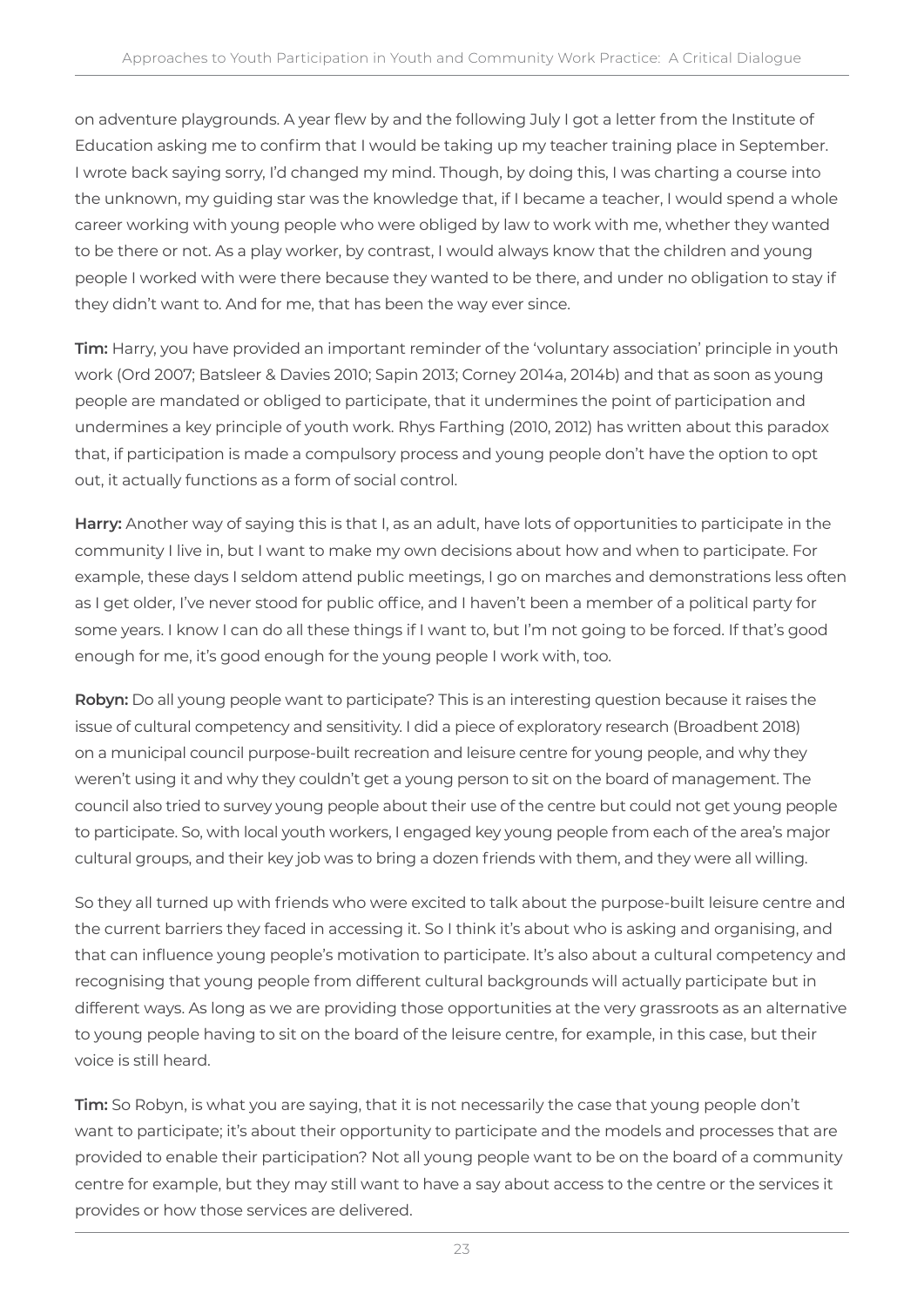**Robyn:** Yes, that's right, the participation models have to be broad enough to be inclusive of a diverse range of young people and accommodate differing levels of participation.

**Katherine:** I also agree; there have to be multiple entry points into participation. There are some organisations where young people just see it as normal to participate, whereas in other environments, they may not actually feel safe to participate – culturally safe. They may not feel like they are being heard and therefore it is a waste of time.

Part of the responsibility of youth workers and anyone who wants authentic youth participation is to make sure that barriers are taken out of the picture. Having said that, we also have to acknowledge that young people have a right to opt out of civic participation like anybody else does. If there are young people who don't want to participate because they're too busy with their school life or their social life or their sporting life, or they're just not interested in that particular issue, then we should respect that and not try and force them to participate either.

**Trudi:** The question of whether young people *want* to participate is important. From a youth work perspective this question can be understood in many ways, as the various responses showed. One implicit question is why it sometimes appears as if young people *do not want to participate* when adults offer opportunities. Robyn's example provides one answer, which is that sometimes the opportunities that adults offer (being on a committee or responding to a survey) are not perceived as the types of 'participation opportunities' that this group of young people feel comfortable with, or value. Robyn's example illustrates how, if young people are offered *different* participation opportunities that they feel comfortable with, the same group of young people will willingly engage. This approach is based upon one of the fundamental principles behind youth work practice, which is starting from where young people are at (Jeffs & Smith, 2005). This means understanding how young people perceive the 'participation opportunity' they have been offered. This may be in terms of whether they see the offer as interesting, or whether, as Katherine said they feel culturally safe in that environment.

### **IN SUMMARY**

Contributors concur that, despite the various forms that participation may take, not all young people will choose to participate. For those who do, not all will participate at the same level. For youth workers to remain consistent in their practice while promoting youth participation, they will need to reflect on and incorporate the key principles of youth work, such as voluntary participation, anti-oppressive practice and contextualisation (Sapin 2012) in order to be sensitive to the diversity of young people.

Youth workers need to be able to understand the nature of participation *in situ*: the context in which it is taking place, the boundaries of decision-making, what is able to be negotiated and/or what is achievable within those boundaries, and the level and range of participation options for young people in a given time and place.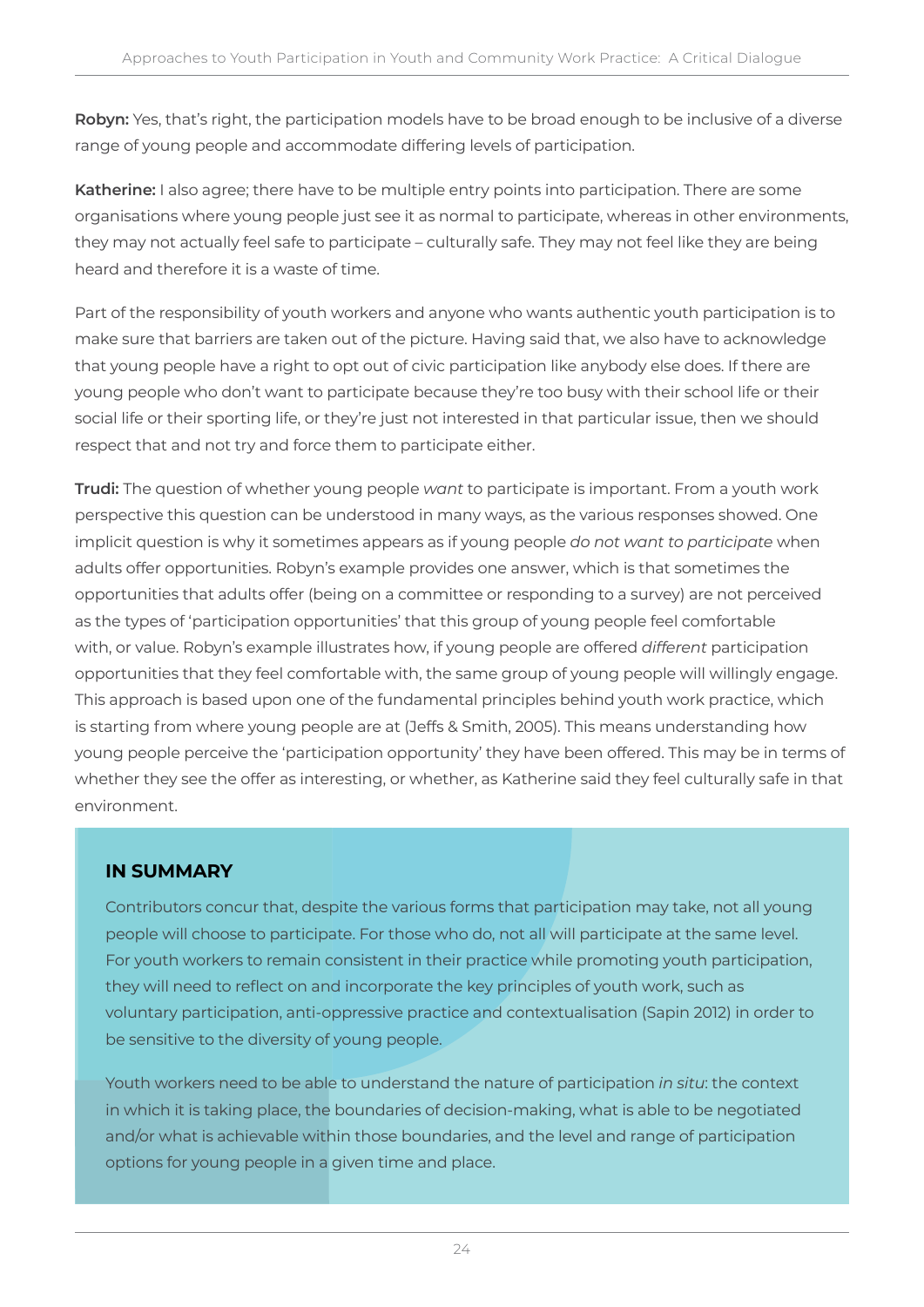## **Chapter 5: Are There Limits to Participation and Young People's Decision-Making?**

**Moderator - Tim Corney:** How do we involve young people in difficult conversations about activities or decisions they may want to make? Sometimes these decisions and the outcomes could have serious legal consequences. Is the easy answer to say, 'You're not allowed to do this because that's what the law says?' Are there limits to participation and young people's decision-making?

**Howard:** Alcohol and drug use is one of those issues. At the youth club I ran we always had a relaxed meeting on the Monday night before we went away on the following Friday for the weekend. We would talk about how long the journey would take and whether parents had any concerns and a whole range of things. The big issue was always alcohol. Can we drink? Now, of course, if you are talking about 12-, 13-year-olds, no. They rarely ask the question. However, once you are talking about older young people, 16, 17, it's a tricky one. They *always* ask the question! What most youth workers knew was that in schools, when they made trips away, there would be a blanket ban on alcohol, but kids would smuggle it in and it would be problematic. And this wasn't school.

I wanted a sensible, relaxed conversation about alcohol use, to actually bring it to the surface and be able to talk about the pros and cons of drinking in society. So, yes, with your parents' permission you can drink. Then they would think, 'Ah, great – we can bring as much as we want.' But I'd say, 'Hang on a minute. There are a couple of conditions to allowing you to drink. The first is that we buy all the food first because I am not paying for the alcohol or interfering in your effort to buy it. You can try your luck buying it and if they sell it to you they are breaking the law. You're not breaking the law by buying it.' (At the time in the UK, it wasn't illegal for a young person under 18 years to purchase and consume alcohol, but it was illegal to sell it to a minor.)

'Secondly, there's a limit.' We would talk about the limit: 'four cans of lager for two nights' or whatever the case may be. I would say, 'And the third thing is, you put it out in the open. When we get there, I want everybody's alcohol to be on the table.' And you'd always get, 'Well, somebody'll steal it.' I'd say, 'Well, there's going to be only 12 of us in the cottage. It must be one of us. If you don't trust your mates, don't bring any.' This produced a lot of what I felt was useful discussion.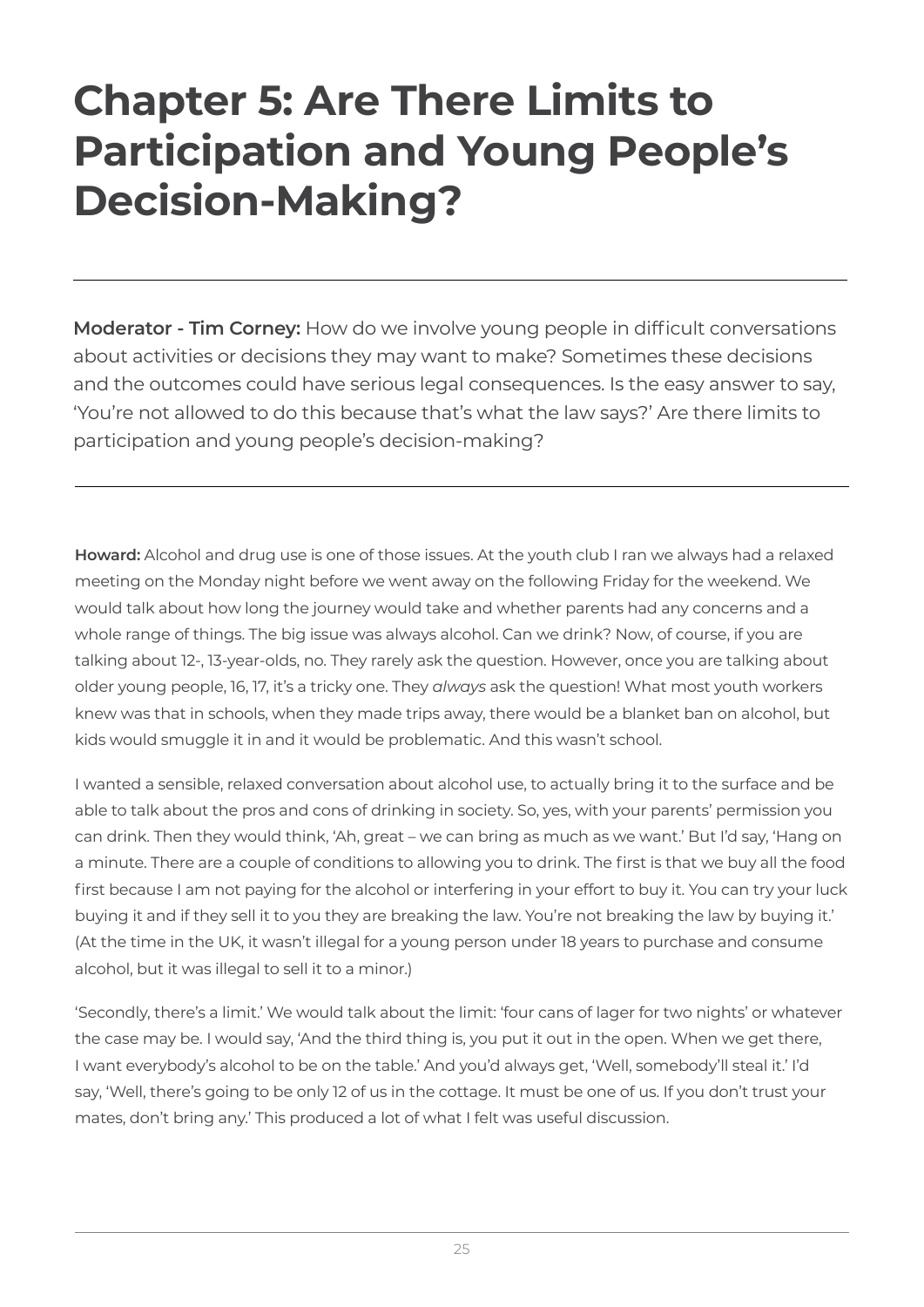**Tim:** So Howard, you were providing young people with an opportunity to discuss a difficult issue and you were also providing some boundaries, saying that participation doesn't mean a free-for-all. You were enabling a conversation about values and in particular the responsibilities that go with participation? This provides an example of the *dialogical conversations* (Freire 1972) that the youth work relationship enables.

**Roger:** Exactly. There is in young people, as with all of us, a balance between altruism and selfishness. Part of what I hear you saying there, Howard, was that the compromise point for young people was that they cared for the program. So you can sell your boundaries discussion on the basis of making sure no one endangers the program by getting drunk and out of control. Some of the point running behind the concept of youth participation is the idea about that balance between selfishness and altruism, and the reasons why that is important to us.

**Howard:** Yes, that's right, but if we shift onto illegal drugs, I made it absolutely clear that it's an illegal substance, it's banned by law. Whatever views people might have about drug use (or I had about it) it was irrelevant in terms of thinking about *use*. We could certainly *talk* about it but the law came first – and if anybody did bring illegal substances with them, we turned the minibus around and went home. It was as simple as that. Some things are open for debate and some are not because of the laws of the land – but they are all open for conversation and explanation. This is important so that young people do understand the reasons for the constraints that invariably limit their own scope for 'autonomy' and 'self-determination'.

**Katherine:** We used to have these issues at Reach. The approach we took was firstly, we had young leaders over 18 who were very clear that alcohol and drugs were not involved in our camps because it didn't add value. So their acceptance in that sort of cultural space, saying 'That's how things are here', meant that the young people under 18 who participated generally accepted it because they admired the leaders and saw them as role models. We then also had conversations around the fact that we are here for a purpose, and substance use will actually impede the purpose of that weekend. I think it comes down to treating young people seriously and treating them with respect. So let's have a respectful conversation about why we don't want alcohol or drugs in this particular environment.

Alternatively, we used to have young people who wanted to smoke cigarettes on our camps at Reach. We let them because our view was that it was far more important that they actually participated and focused on the program and did that with a really good spirit rather than getting all resentful or on edge because they couldn't smoke. The only rule we had was that if you were a non-smoker when you came on camp, you had to be a non-smoker when you left camp as well.

**Harry:** I think this is a fascinating discussion. I'm one of those who are rebellious at heart and don't feel morally obliged to obey bad laws. But what happens if you're employed in a professional role as a youth worker, and you're working with young people who feel the same way? In places like Ireland, Australia or the UK, supporting young people taking action against the state may get the youth worker into trouble, but the young people themselves are likely to come through unscathed; maybe even empowered. But in many parts of the world, young people speaking out against the state (or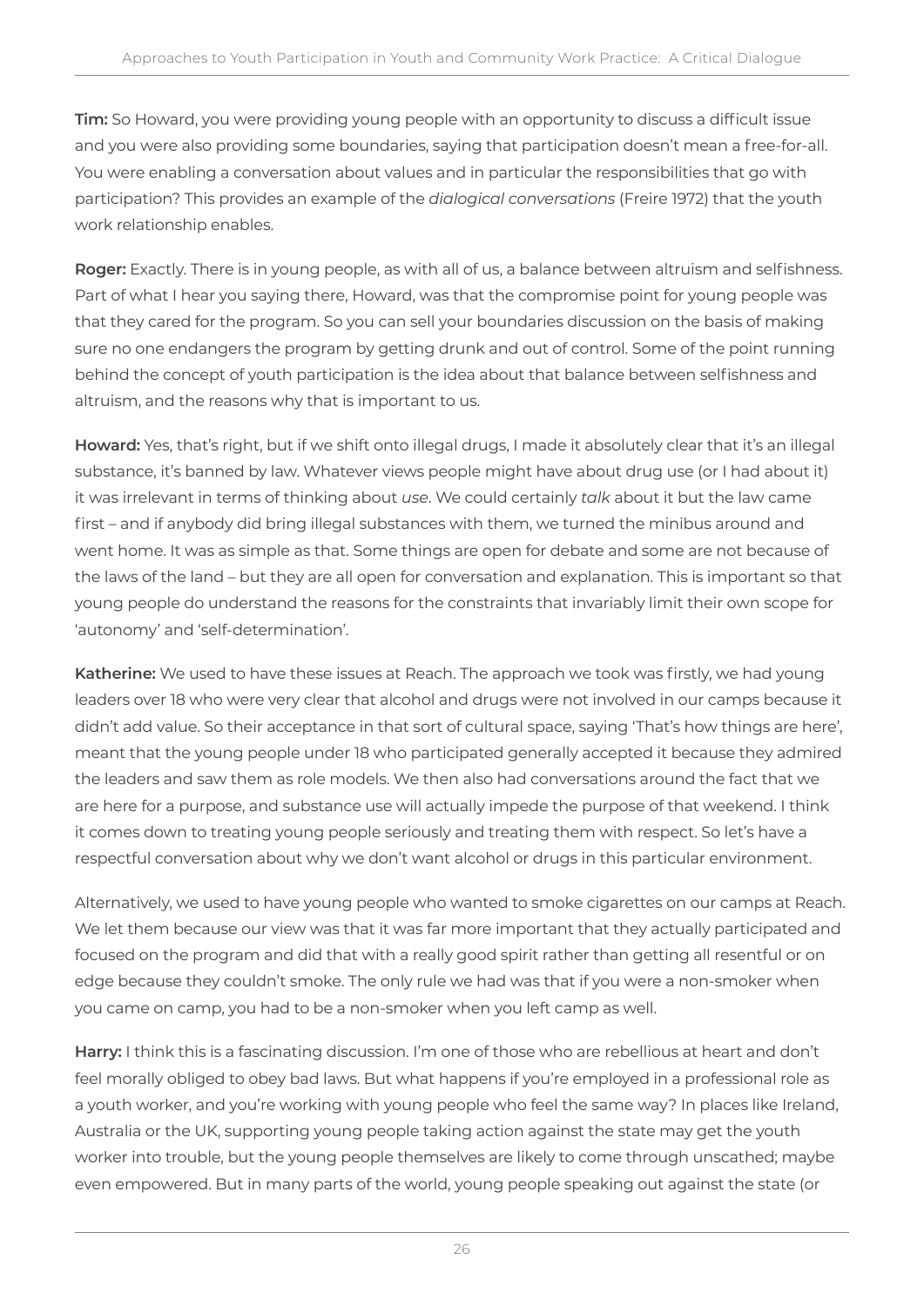other powerful interests like mining companies or drug cartels) are putting themselves at risk. What stance does the youth worker take in these situations?

I lived my adolescence during the civil war in Northern Ireland commonly known as 'The Troubles'. During those years there was massive youth participation in public social action on both sides, much of it violent and some of it lethal. What was the responsibility of the youth worker when young people wanted to join marches and demonstrations? What if they wanted to join their mates throwing stones at British Army Saracens?<sup>2</sup> What if they chose to join loyalist or republican political parties that actively supported the armed struggle? What if they wanted to join the IRA or the UVF<sup>3</sup> and commit to the armed struggle themselves? It's one thing for a youth worker to understand their professional role and the rules of conduct that go with it, but that's a very different matter from knowing your own heart, and knowing how far you are willing to support the young people you work with as they strive to make a difference.

**Trudi:** The question about whether, how and why young people's decision-making should be restricted, is one of the very difficult questions for youth workers. A harm reduction perspective on an issue may give the opposite answer from a legal perspective. Howard's example of negotiations about alcohol are familiar from my experience, and most likely come from a harm reduction perspective (Fairbairn & Murray 2004). An absolute ban on alcohol might risk clandestine drinking, which might cause greater harm than the open consumption of a small amount of low-strength alcohol. At a time and in a context where under-age drinking was not illegal, and was socially accepted by parents, as Howard indicated, this was a common response to the problem. Katherine's example of smoking is similar. However, both examples show that the acceptability of a harm reduction course of action can change over time. As Harry observes, the youth worker will be blamed if they appear to sanction illegal activities or activities that are not socially acceptable, even if they are acting from a harm reduction perspective.

Harry also raises an important moral question about whether there is a duty to obey bad laws. This is an ethical question which philosophers have discussed for millennia, frequently concluding that unjust laws do not have legitimacy (Hinman 2013). There are differences between actions taken as a private citizen and as a professional youth worker, as Harry and others observe (Banks 2010). The question for youth workers is where that difference lies, especially in contexts where legal avenues for change may not be open to young people. The example Harry provided, illustrate that, for some youth workers, these questions are not hypothetical moral dilemmas for classroom debate.

<sup>2.</sup> An armoured personnel carrier.

<sup>3.</sup> Irish Republican Army & Ulster Volunteer Force.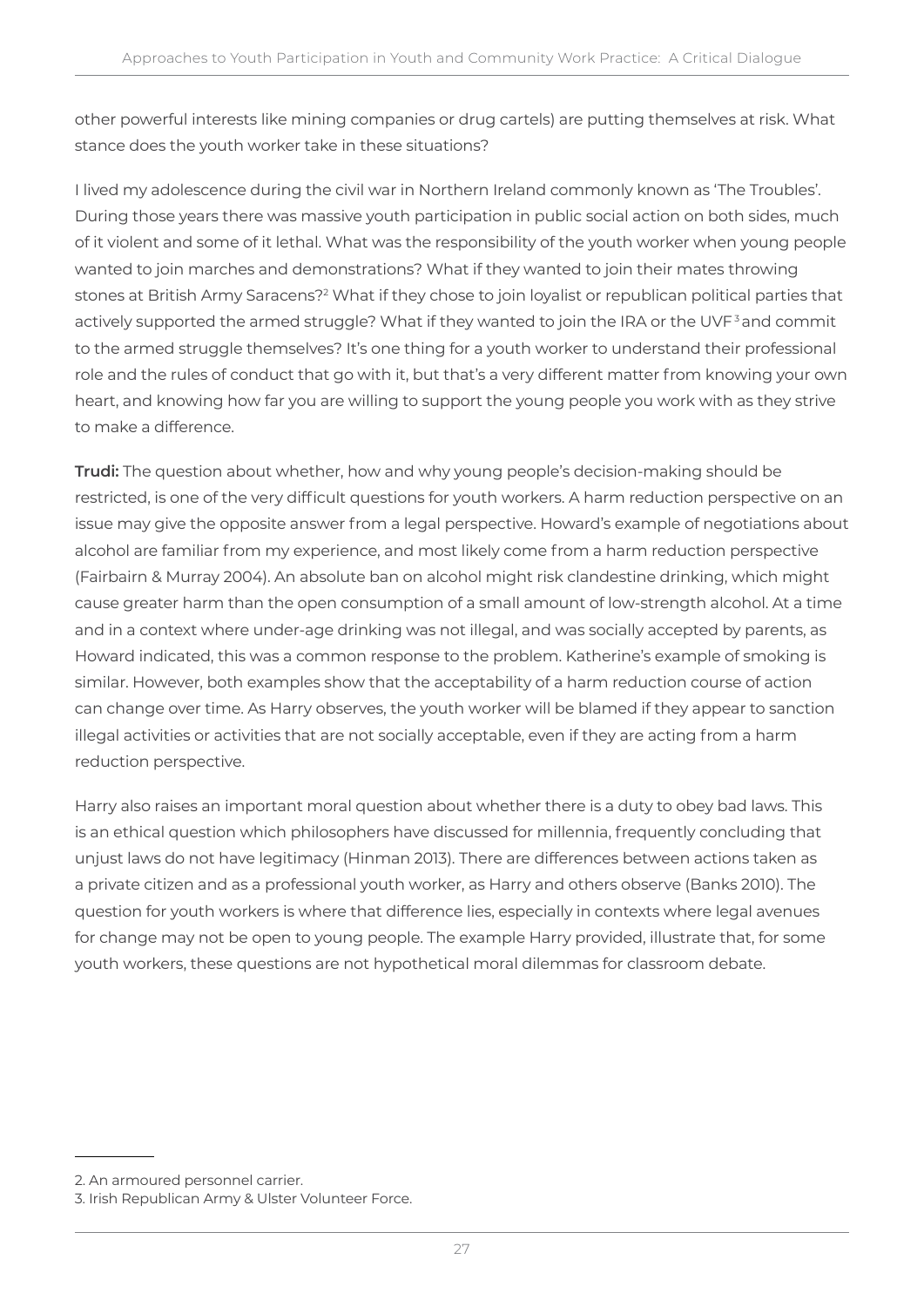### **IN SUMMARY**

Contributors agree that there are limits, legal, ethical and others, to participation and decision making for all people. A measure or rationale for making difficult decisions with young people can be found in the UNCRC 'best interests' principle. It is important to ask what are the benefits for all young people, and what will be the direct outcomes or consequences for those who participate in the decisions or who will be affected by them? – be they moral, ethical, legal, political or developmental and so on.

This section of the dialogue raises interesting questions about the ethical dimensions of participation and the relationship to youth and community work practice. Many countries around the world have developed codes of ethics and/or practice for youth work. These codes are designed to assist youth workers in the making of difficult decisions when working with young people, such as the *Commonwealth Code of Ethical Practice* (Corney 2014a). Hinman (2013) provides an introduction to the different theoretical positions associated with the moral and ethical issues surrounding the accepting or disobeying of unjust laws. For more information on ethical practice in youth and community work see Roberts (2009), Sercombe (2010), Banks (2010), Corney (2014a, 2014b), Davies (2016).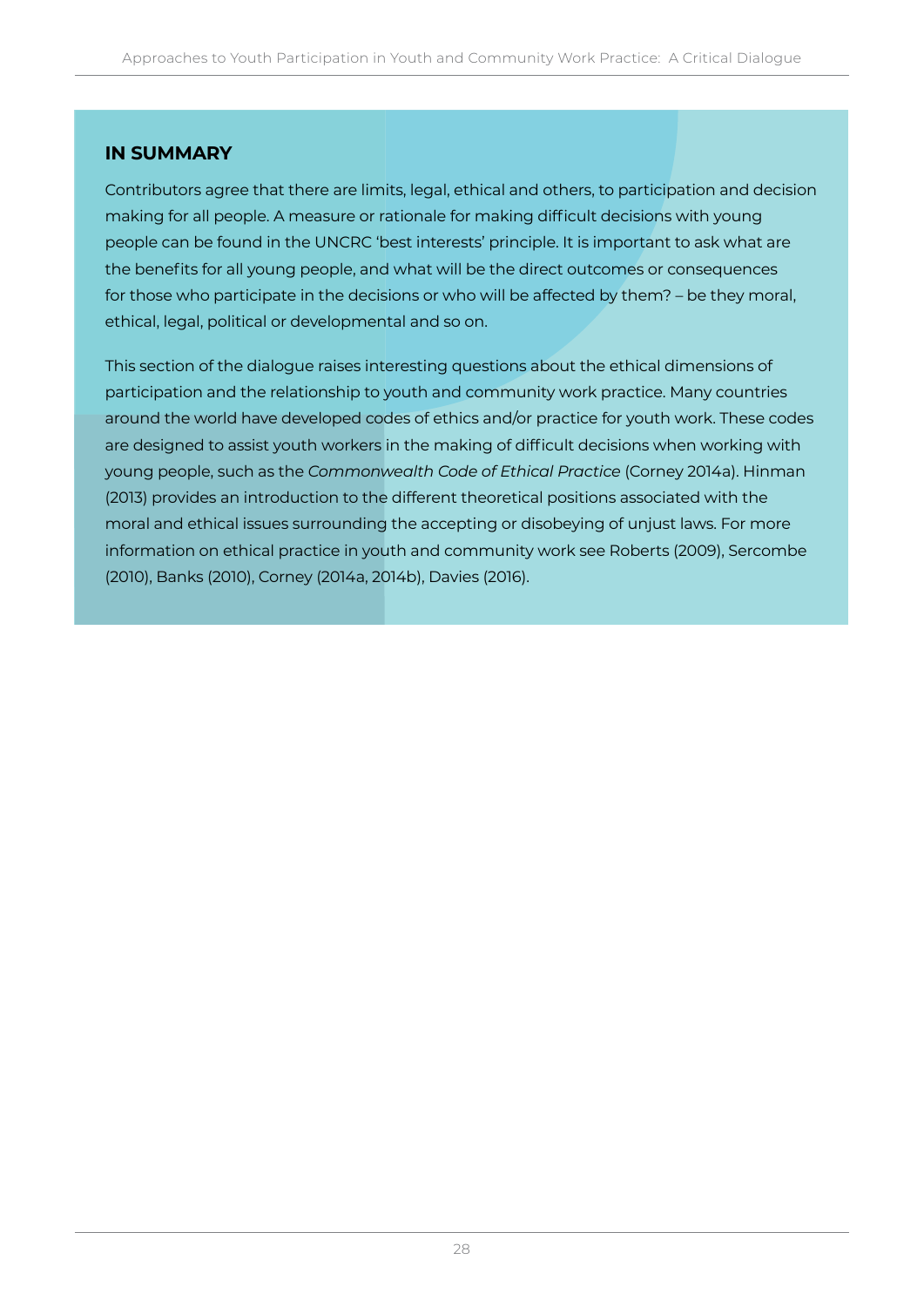## **Chapter 6: Why Should Young People Participate?**

**Moderator - Tim Corney:** This section is about the *why* of youth participation. It is about the rationale and justification of why participation is important – why should young people participate? The dialogue begins with the question: *Do we need a rationale for participation?*

**Roger:** I think we do need to discuss the underpinning rationale and logic of youth participation, however I don't think it should be couched as an obligation; the obligation should be on organisations to 'allow' and enable it.

**Tim:** But organisations ask themselves why they are obliged to facilitate participation? They ask for a rationale for young people's participation? Youth workers say, 'Young people in this program should be able to participate in decision-making, to have some say in it, or over it'. The organisation then asks why: Why should young people participate? And why should the organisation facilitate it?

**Roger:** I think there are two big frameworks that provide a rationale for participation. One is a rightsbased framework; however, rights, in my view, only exist when they are asserted, codified, fought for and defended. The other framework is effectiveness. Better outcomes happen if young people participate and their voices are heard. They are the two big theoretical frameworks in my view. However they need to be teased out into what they actually mean in practice.

If we are looking for organisational reasons, then it is effectiveness, that participation improves professionals' work. What young people know improves our work. We don't know what's in their lives: they have the information – they are experts in their own lives. This is often what we call youth voice or student voice (Holdsworth 2000). The second organisational reason has more to do with a developmental approach to young people that improves outcomes for them. Much of the research (Kirby & Bryson 2002) that has been done in this area indicates that people live longer, are happier, are safer, if they are active participants in their communities rather than passive recipients. The third reason is that there are issues facing us all in our communities that everyone should be working together on solving and that will benefit the whole community. And that might mean some structural changes to how we work so that young people and adults can work as partners in addressing those common issues together.

**Tim:** What do others think about these two overarching frameworks proposed by Roger: 'rights and effectiveness'? Do these two frameworks provide the central rationale for participation?

**Howard:** I am pretty close to Roger on this. There is obviously the need for compliance with the various UN human rights declarations and articles, and the UNCRC in particular. My own experience of both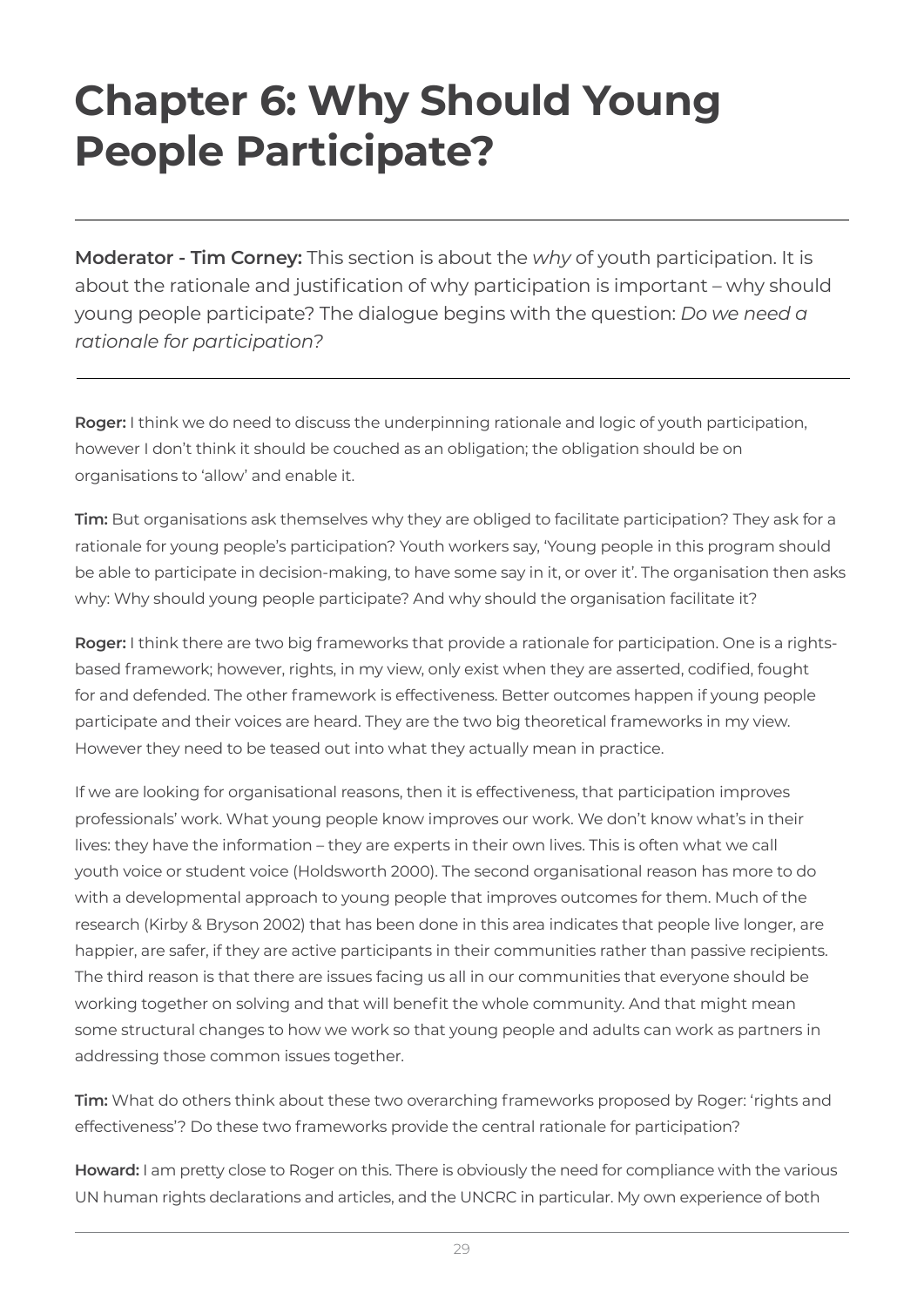the youth rights agenda and effective youth work really started in the 1970s in terms of policies looking at youth unemployment issues and employment programs. Rights are important – that is, providing employment pathways and job training; however, if as a practitioner you don't get into the heads of young people and actually start to listen and understand what perspectives and aspirations they attach to different kinds of provisions, then you can get programs and services dreadfully wrong.

**Tim:** So you are saying Howard that participation is about both young people's rights and about the efficacy of programs and services, and that these two frameworks ought to be seen as mutually beneficial.

**Howard:** Yes. Hearing from young people, their participation if you like, improves policy and practice, as Roger has said, because you get a different angle on many things. For example, the angle that I got in the late '70s was that, yes, we needed to run employment programs, but that it did not always matter to young people what quality or type of occupational training a youth employment training placement offered in terms of job destinations (the main preoccupation of government). This was because a lot of these young people were much more interested in a placement that was close to home, where they could fall out of bed a bit later in the morning, or because their mates were there, or because supervisors took them on and paid them cash off the books on the weekends. There were many hidden things that went into the criteria for young people assessing the value and quality of these programs, compared to the government's Department of Employment that had very fixed ideas on 'outcomes' and about what they should be. I learned very early on in both policy and practice terms that if you don't listen to young people, you can waste a huge amount of public money on ineffective programs.

With regard to rights, what I don't like is when young people are boxed in. We have good reasons for saying we ought to provide the opportunity for young people's participation, but we ought not to compel it. In the 1980s some radical youth workers were saying, 'We've got to put all the power in the hands of young people'. And I asked, 'Do they want it? For example, if you're arrested by the police, you probably don't want to be empowered to represent yourself. You may want a lawyer to represent you'. Sometimes young people want youth workers as advocates, and don't want to be empowered to participate and do it for themselves.

It is easy to ask for more participation. Why aren't there more young people involved? Why aren't we hearing more of the voices of young people? However, the real question is which young people? Why, how, when and where? If we box youth participation into highly structured representative youth councils and youth parliaments, we potentially exclude the voices of vast numbers of young people.

**Tim:** So to summarise, what you are saying here, Howard, is that participation is nuanced and valuedriven, that rights are a good starting point but not the end point of participation?

**Roger:** Yes, I agree with Howard and would add that this is where values become important. Professor Art Pearl once pointed out that fascist youth organisations in the 1930s, for example, could be seen as effective youth participation movements. So one cannot say that youth participation in and of itself is the necessary end game – because there are values sitting behind it. One of those big values is about exclusion and inclusion. What worries me about some of the work I am still doing with young people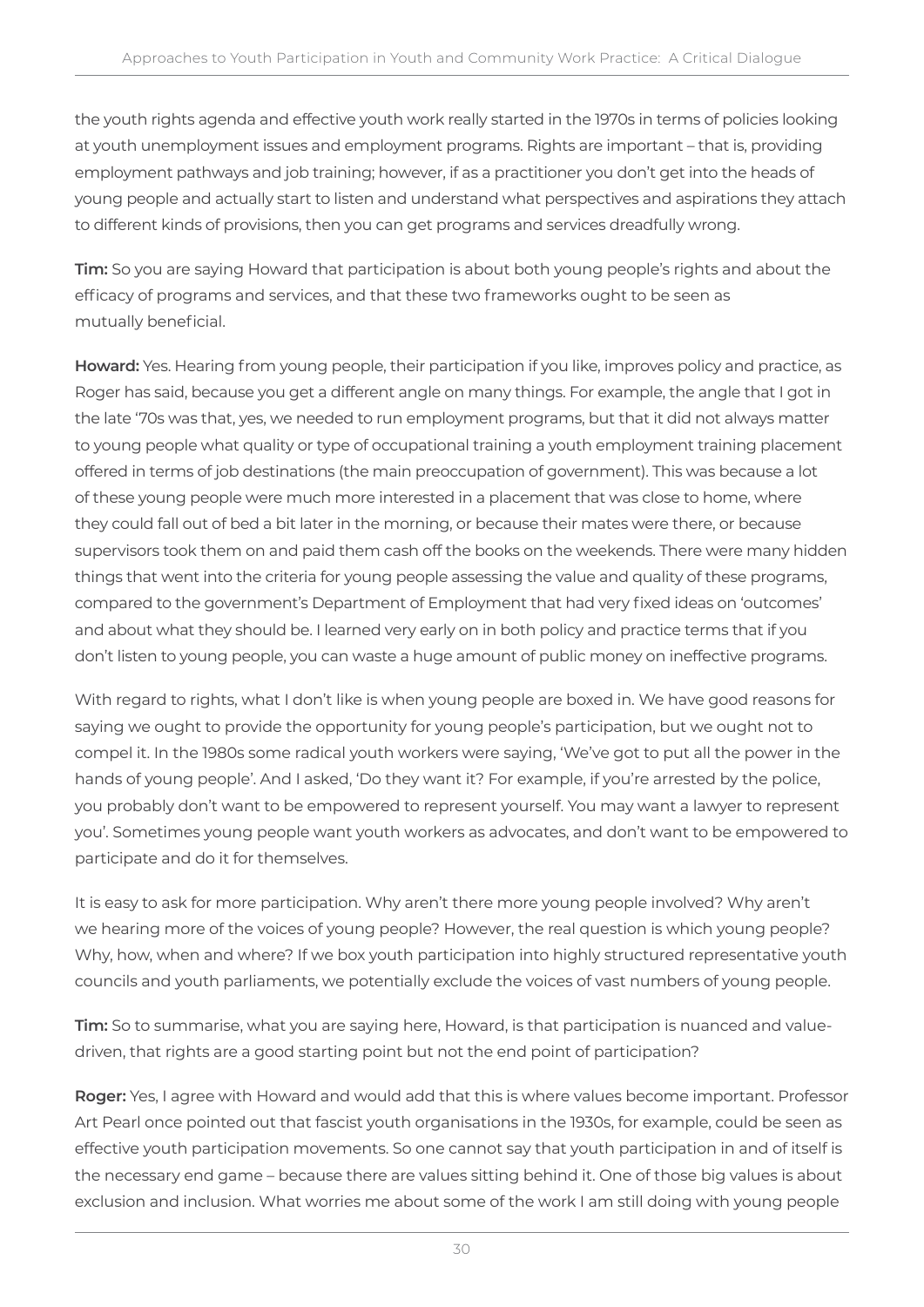is that young people can become the agents of excluding other young people. In taking power, they want power to themselves, which comes back to the selfishness/altruism concept I raised earlier.

**Howard:** Nowhere is that more evident than in the democratic youth representation structures in Europe. They say, 'We are the democratic voice of young people'. I say that you also need the categorical voice of young people. The democratic voice of young people very rarely expresses any kind of understanding or experiences of young people in public care systems, young people in custodial institutions, or young people with disabilities. Those young people are very rarely represented in overall democratic structures. I agree with Roger about this inclusion/exclusion, selfishness/altruism concept of youth participation. We need multiple avenues to express voice.

**Roger:** I have worked for many years here in Victoria with student representative councils in schools about the issue of excluded voices. I was heartened by the fact that, over a two-year period, students with significant disabilities were elected by fellow students to a 15-person state-level council, so they saw the value of diversity. One of the ongoing issues being debated by these students is how to increase diversity. I was heartened by that because it demonstrated altruism over selfishness within a democratic process.

**Harry:** I would re-frame Roger's analysis by saying participation is important (a) because it is a human right, and (b) because it brings benefits, both to young people themselves and to the community/ society they live in. But I think it is important to be clear that the first of these, the fact that it is a human right, is sufficient in itself. That is, if something is your right, you do not have to demonstrate any consequent benefit in order to be allowed to do it. You still have the right to do it, even if it doesn't bring any obvious benefits.

But, having made that point, there is evidence growing by the day of the real benefits that participation brings. When I first got involved in promoting participation over 25 years ago, we mostly had to rely on intuition about what was beneficial in the application of participation processes and models - and it wasn't that important to us at the time to document what we were doing, as we were busy defending a human right. But in the intervening years, more research has been done and the evidence base is building.

The benefits of youth participation are now known to include:

- improving the quality of public services
- improving outcomes for service users
- reducing alienation and antisocial behaviour such as bullying
- enhancing social and political education
- better protection against exploitation, abuse and mistreatment
- increasing job satisfaction for frontline workers in education, social services et cetera
- empowerment of children and young people, enabling them to develop a role as agents of social change rather than subjects of social control
- enhancing active citizenship and democracy; holding duty-bearers to account for rights violations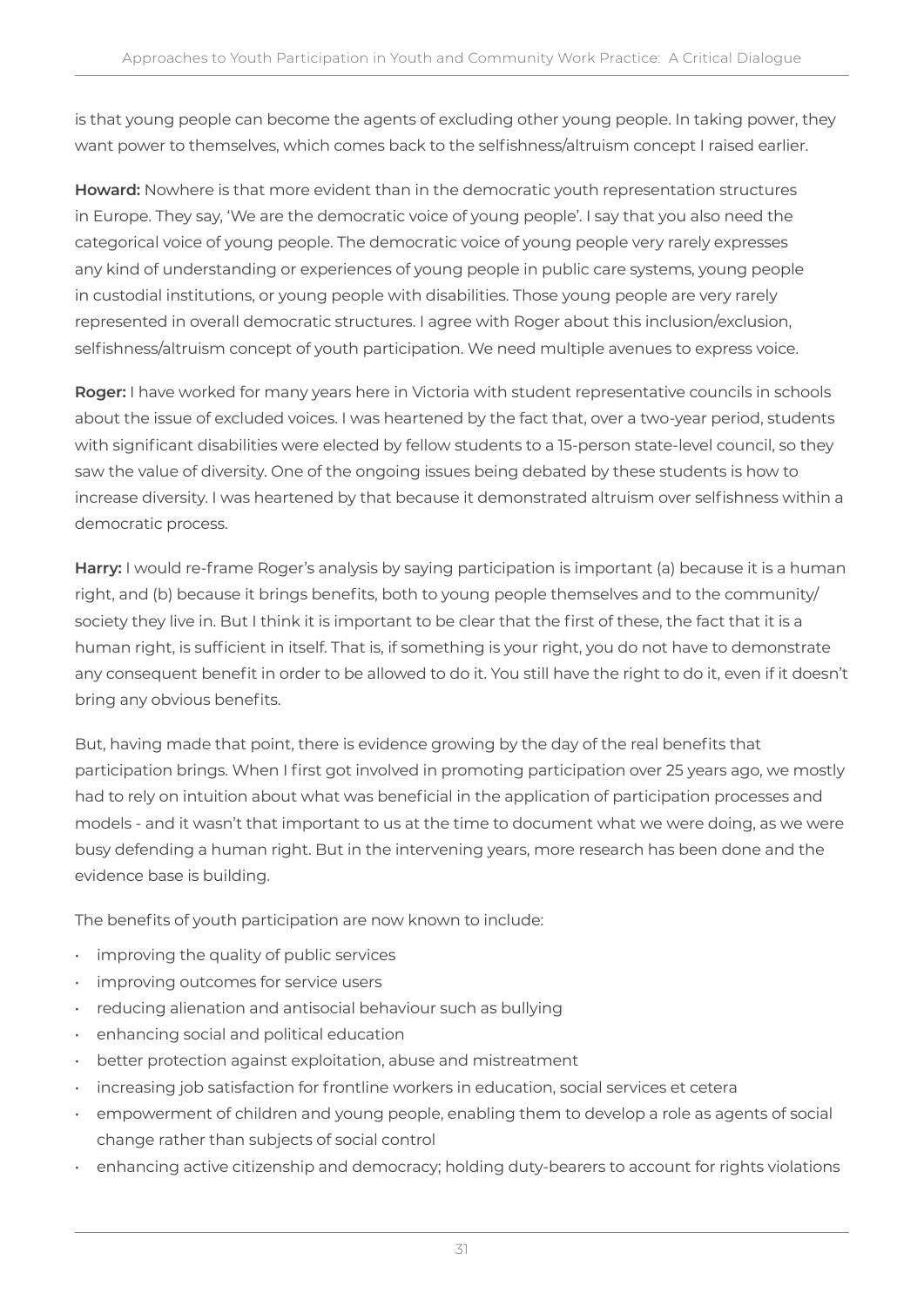**Trudi:** The discussions about the rationale for youth participation illustrate to me that the answers depend upon perspective –whose perspective and whose rationale? From a political perspective, the rationale for participation comes from a human rights perspective, as Harry, Howard and Roger identify. However, from the perspective of a policy maker, the efficacy rationale that Howard and Roger mentioned provides a persuasive rationale for why they should include young people in decision-making. For a young person, the rationale for participation may be so they can have their say, or it may be simply because they want to be with their mates.

From a youth work perspective, the rationale for young people's participation will be centred on the benefits that participation brings directly to the young people who participate, and indirectly, when their participation has positive outcomes for themselves and other young people (YACVic 2007). The youth work rationales focus on either the political education benefits of self-advocacy for young people or on the informal education, self-development and life-skills benefits of the process of participation for young people (Jeffs & Smith 1987, 1988, 2005).

Howard is right to raise the point about unequal access for young people to structures that provide platforms for young people's participation. As youth workers supporting young people's participation, this raises a number of challenges. The first challenge is to look for ways to broaden participation by young people who are not typically chosen as 'youth representatives' and would not volunteer or self-select if asked (Cooper 2009). The second challenge is to work with all potential 'youth representatives' so they become aware that their life experiences may be very different from those of other young people, so that when they share their experiences and opinions they acknowledge that they may not be speaking on behalf of all young people.

### **IN SUMMARY**

The underpinning rationale and logic of youth participation is informed by what the contributors describe as the 'two large frameworks' of firstly, human rights and secondly 'efficacy' and development. The first is based on the fundamental human right of young people to participate in decisions being made about them (UNCRC 1989). Two important points were made, 1. That if something is a right, it doesn't need to demonstrate benefit in order to be exercised. 2. While we ought to provide the opportunity for young people to exercise their right to participation, we ought not to compel it.

The second is concerned with the benefits that participation brings, such as the development of the participant, or, how participation improves the outcomes of decisions, and the 'effectiveness' of policy, planning, programs and service delivery. While contributors acknowledged the important benefits of participation there are also dangers in this approach. Malone and Hartung (2010) sound a warning about the 'efficacy' framework. Drawing on the seven 'participation realms' of Francis and Lorenzo (2002) under which participation takes place, Malone and Hartung (2010) warn that young people can be used by adults, to plan for them or on their behalf, seeing young people primarily as a 'resource' to meet adult outcomes.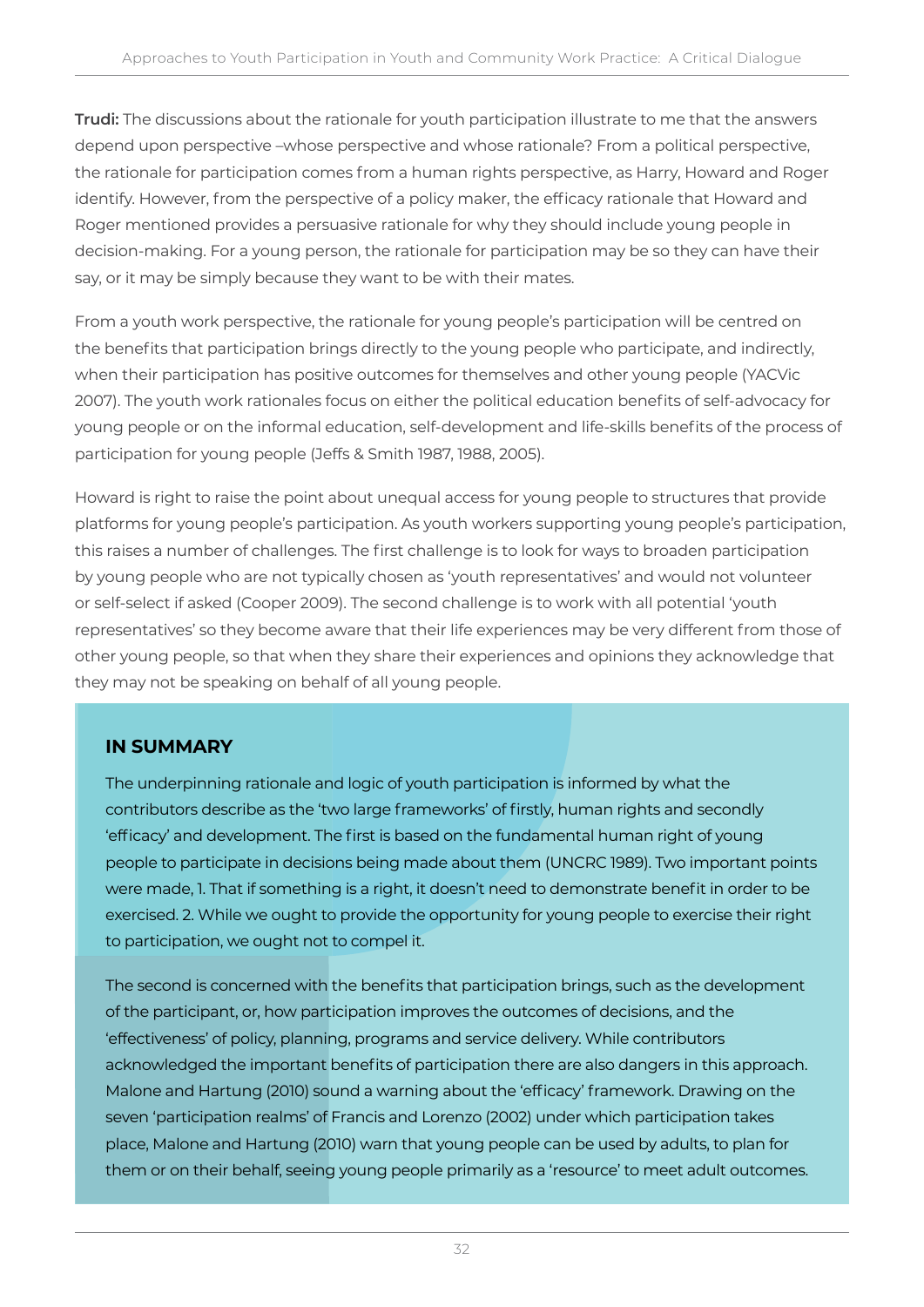## **Chapter 7: Empowerment and Co-design – what roles do they play in participation? And what is the role of 'listening' to young people?**

**Moderator - Tim Corney:** We focus now on the *application* of participation and some of the key terms that are associated with it such as: 'empowerment', 'agency' and 'co-design'. These terms are currently popular with government and other funding bodies – what do they mean in relation to youth participation? And, what do they look like when applied in youth work?

**Howard:** We used the expression earlier about young people being taken *seriously*. I am often asked by young people themselves, 'What's it take to be a youth worker?' I know that there are many versions of professional matrices and occupational standards but invariably I say it is about three simple things: listening, humour and patience. Listening means, at one level, tuning into young people's vernacular because that shifts and changes in meaning. But there's also *serious* listening, when young people really want to be listened to, and human beings are not always very good at that. When people have something serious to say, they hope that the person they are saying it to is taking them seriously and listening carefully. Listening can be empowering for the person being listened to and is a part of youth 'agency' and important for face-to-face youth work and the application of participation.

**Roger:** In regard to listening, I agree with Howard and think that it is also important that there aren't presumptions, especially systemic presumptions, which categorise young people as having nothing worthwhile to say. Adam Fletcher (2015) from the US talks about the difference between 'convenient' and 'inconvenient' voice. We often listen to convenient voices either because they are saying things we agree with or because they're saying them in ways that we like. When it comes to the *inconvenient voice*, it is not always verbal. It can be actions like graffiti or vandalism – even defecating on the floor in a youth centre is voice. We need to be listening and asking what young people are saying with this inconvenient expression of voice. What does it mean? How do we listen and how do we respond? In regard to 'empowerment' and 'agency', young people tell us very strongly that just having a voice, inconvenient or otherwise, is not enough; they want to see *action* coming out of voice. And they often want the skills to be able to make an actionable difference to the world in which they live. This is part of empowerment.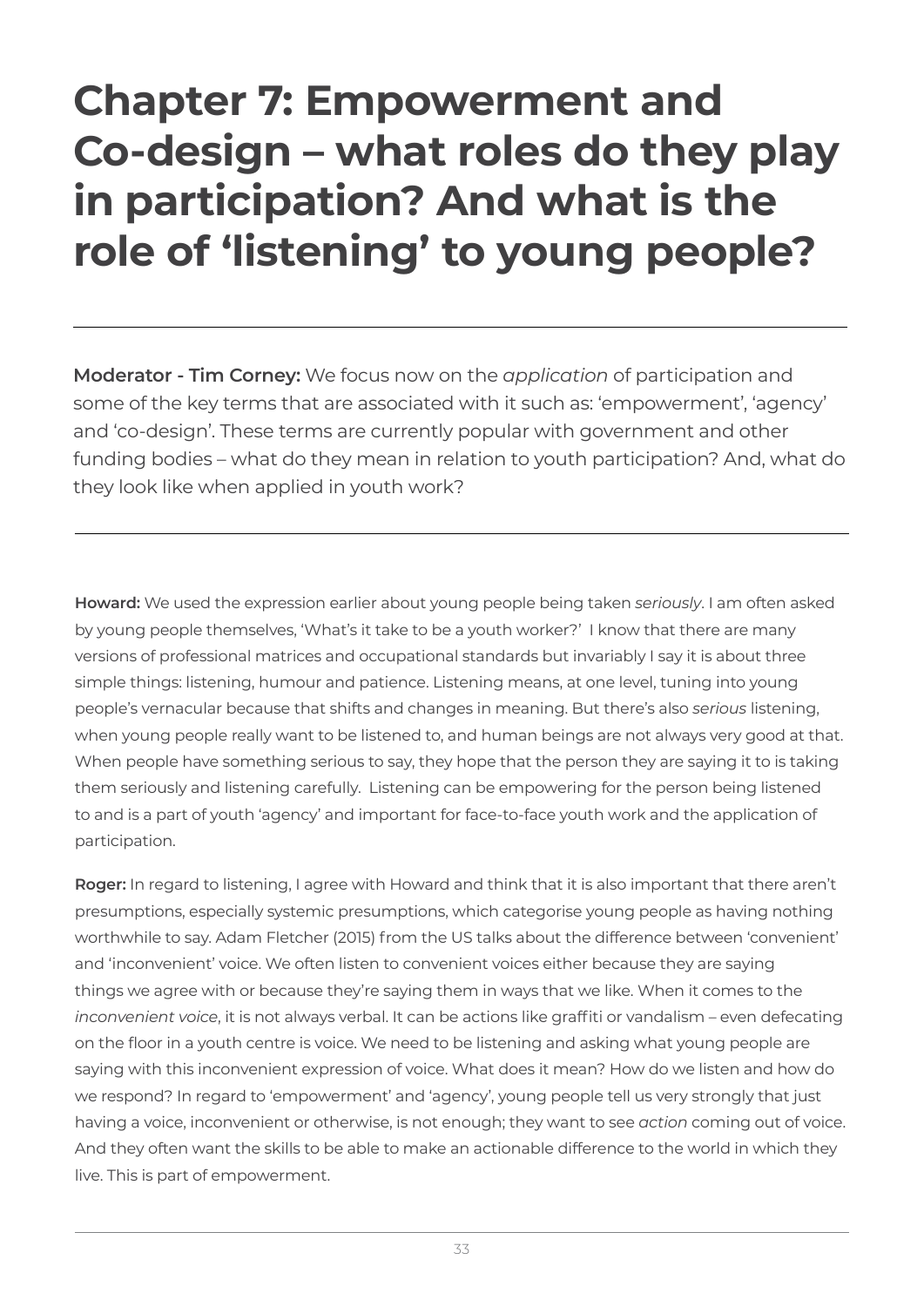**Tim:** In the context of the application of participation – terms such as 'empowerment' and 'codesign' are widely referred to but have different meanings depending on the context in which they are used. Howard Sercombe (2010) for example has written about the important role that youth workers play in facilitating young people's 'agency' and he privileges this term over empowerment. However, governments and funders of youth work have often been elastic with the use of these terms stretching the meaning of them in various directions. Katherine and Robyn have already used the term 'co-design' earlier in our discussion to describe part of what youth participation means. What do others think of the terms, empowerment and 'co-design' and their use in participation?

**Harry:** 'Empowerment' is a buzzword widely used in a range of literatures where seldom any attempt is made to define or understand it. That, by the way, is the Devil's Advocate speaking. The truth is that some years ago I made it my mission to change this situation, but I have to admit progress has been slow. Some years ago I and my colleagues at CESESMA<sup>4</sup> in Nicaragua, through a participatory research process with active and 'empowered' young people in various parts of the country, came up with what seemed to us to be a valid conceptualisation of empowerment in the context of child and adolescent participation.

In order to be 'empowered' a boy or girl must be in conditions where they can have an *influence, must have the knowledge and abilities required in order to have an influence and, above all, must feel themselves capable of having an influence* (CESESMA/UNN, 2010:44; translated from Spanish in Shier, 2015:213).

However, further research is needed to develop the concept, and to create and test indicators to demonstrate that it is meaningful, measurable and useful (and to test the extent to which such a concept can cross continents and cultures).

**Katherine:** I like the word 'co-design' because I think it makes it very clear to people who don't understand the terminology around youth participation or youth rights. It is a very clear statement. 'Co-design' means we design this with the people who it's going to affect and that is empowering for those people.

**Tim:** Yes, but is it enough? Does co-design encompass all that is the participation process? What happens after co-design? What about co-delivery, co-management and co-evaluation and so on?

**Robyn:** Yes, I agree Tim. As a youth worker trained in the 1980s, I see 'co-design' in much more holistic terms and, as much more akin to what we once described as 'community development' (Kenny 2011; Ife 1995). Community development in this sense is the larger project of community empowerment.

**Tim:** To summarise in relation to the term 'co-design' - when governments and funding bodies begin to use new words or terms for participation and plonk them into funding agreements, like 'co-design', does there need to be some definitional documentation that sits around these terms and explains

<sup>4.</sup> The Centre for Education in Health and Environment.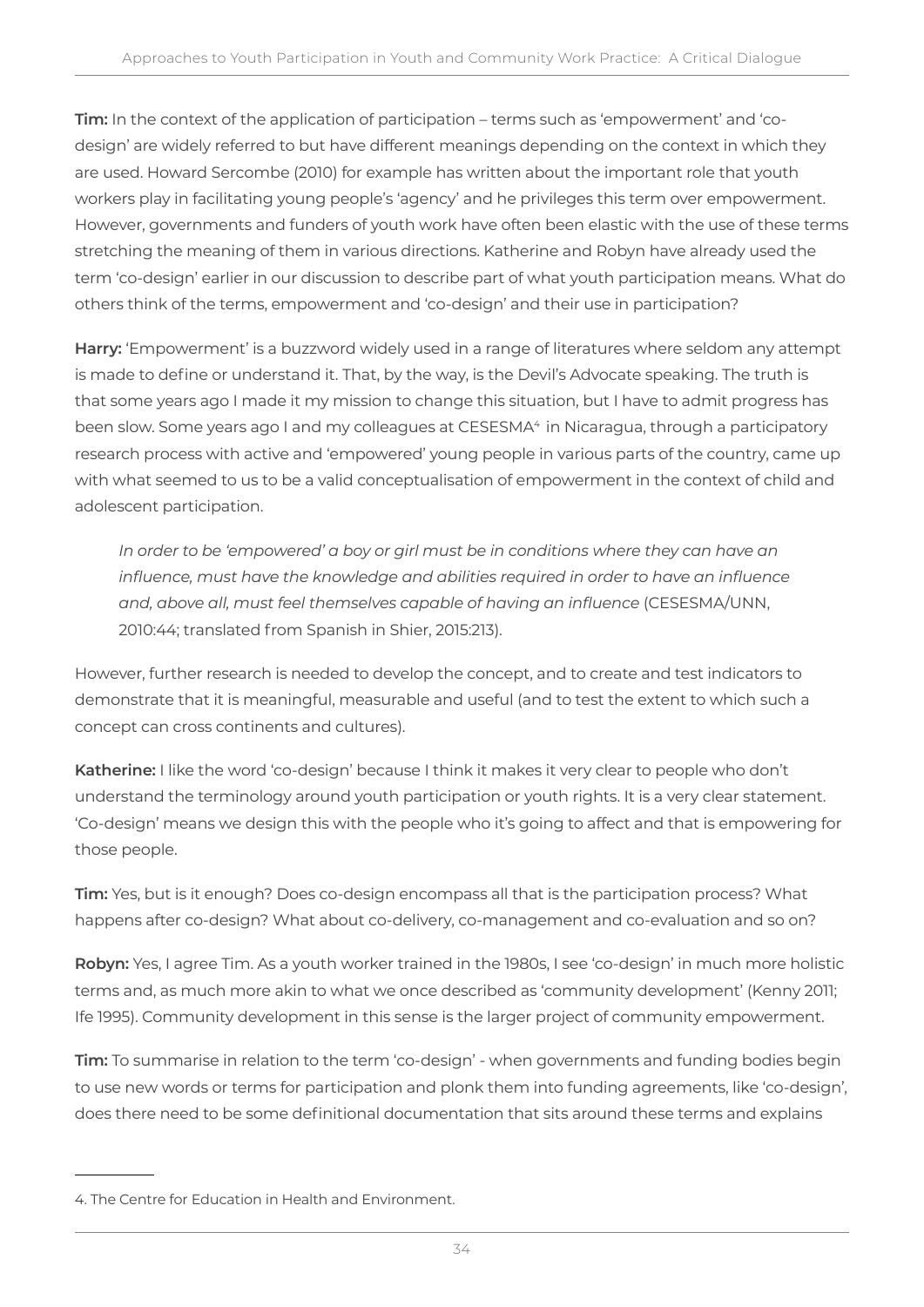the process of participation? - 'This is what we mean by this term'. Participation shouldn't be asking more than what young people can deliver – they shouldn't be set up to fail.

**Howard:** Yes, that is right. We can't be asking or expecting the wrong things of young people. Because the danger with aspirational participation concepts, such as co-design, is that the responsibility for failure can be placed on young people - if the project doesn't work, then, 'Oh, well, it's the young people's fault'.

**Trudi:** In relation to the term 'empowerment', a method of youth and community work is undertaking 'dialogical' conversations (Freire 1972; Cooper 1994, 1999; Corney 2004, 2006, 2019) with young people. These conversations simultaneously take young people's views seriously and challenge young people to think critically about the world and how socio-political structures shape the world that they live in (Chouhan 2009). Therefore, it is important that participation methods have a dialogical component, otherwise 'non-radical empowerment' (Cooper 2012; Cooper & White 1994) may lead to simplistic and stereotypical thinking that is unreflective and lacks what Freire (1972) would describe as consciousness raising.

An example of non-radical empowerment that comes to mind occurred when a community newspaper asked for suggestions about how local parks could be improved. The following week, letters were published from several children all ages 10 or 11 years old, from a local primary school, all of whom suggested drinking fountains should be provided in the park. Whilst this might be a reasonable suggestion, it seemed like 'group think' had occurred, and a suggestion was presented that would be pleasing to adults (especially the teacher). A purpose of dialogical discussion would be to go beyond group think. Almost certainly, a dialogical discussion would have elicited a wider range of perspectives, some of which might have been much less acceptable to the adult world.

This draws attention to problems that can arise for co-design. In an earlier section, Howard mentioned a problem of 'representation', that frequently youth representatives who speak only for themselves are treated as if they speak authoritatively for others. This can be a problem in co-design. Other problems of co-design are that young people may seek to express views that will please (or displease) their adult partners in co-design, or they may become captive to group think and not deeply analyse problems, as in the previous drinking fountain example. These flaws can be resolved if the dialogical methods (Freire 1972) of good youth work are applied, however, co-design experts are not necessarily familiar with youth work methods.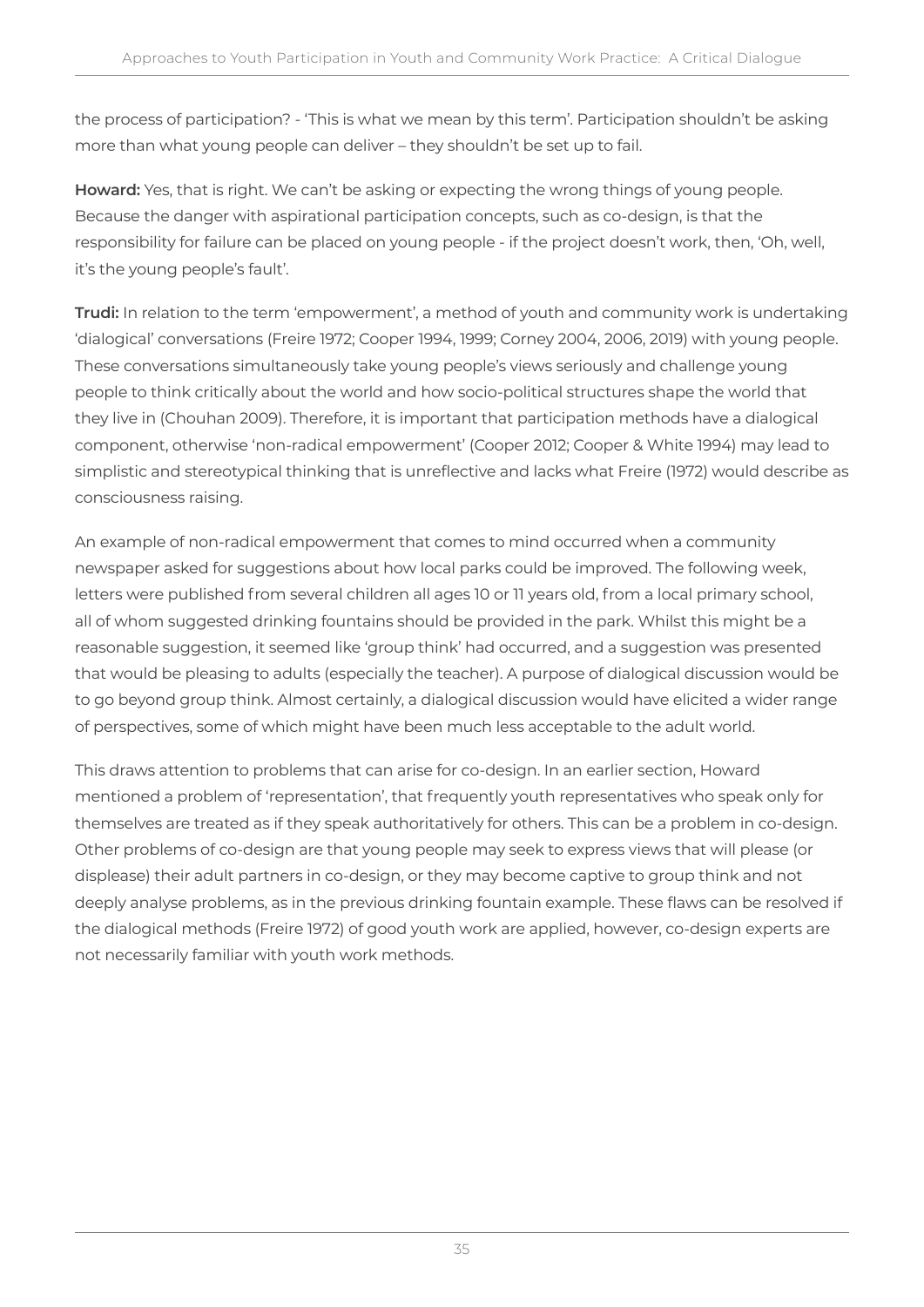#### **IN SUMMARY**

Contributors began by describing the process of listening to young people and respecting what they have to say as an important part of the participation process. Contributors provided definitions and examples of empowerment and current terms such as co-design, agreeing that they do play important roles in both the process and outcomes of participation, while also sounding a warning about the elusiveness and flexibility of language and the fashionable use of particular terms or 'buzz words'.

Contributors, while acknowledging the usefulness of a word such as co-design, recognise that the meaning of words may change over time, be redefined and/or used to manipulate or coerce in ways that may be detrimental to young people and not in their 'best interests'. Participation processes that enable co-designing of services for young people should include those that the service is being designed for. Not all young people will use the service so those participating in the co-design must be representative of service users. It was also recognised that terms can be reclaimed such as 'community development' and re-fashioned in the ongoing struggle to hold on to important concepts, none more so than 'empowerment' and the term 'participation' itself.

As this critical dialogue confirms, contributors also agree on the importance of 'dialogical conversations' as a key part of youth work practice and youth empowerment processes. The influence of seminal youth work texts (for example, Smith 1988; Jeffs & Smith 1987, 1988, 2005) have shaped much of the underpinning values of youth work practice, in particular the concept of youth work as an educational practice ('non-formal and informal education and learning') and its pedagogy as critical, progressive and emancipatory (Freire 1972; Mayo 1999; Corney 2004, 2006, 2019). Maunders (1984, 1990, 2009) and Smith (1988) drew on the Gramscian notion of hegemony and its influence on youth work as a counter hegemonic practice, further developed by Chouhan (2009). This conceptualisation of youth work sees the youth worker acting as an 'organic intellectual' (Gramsci 1971; Smith 1988; Corney 2006, 2014; Singh & Cowden 2009; Chouhan 2009). This liberatory educational concept of youth work draws directly on the critical pedagogy of Freire (1972) and his use of dialogue. These ideas are consistent with this critical dialogue.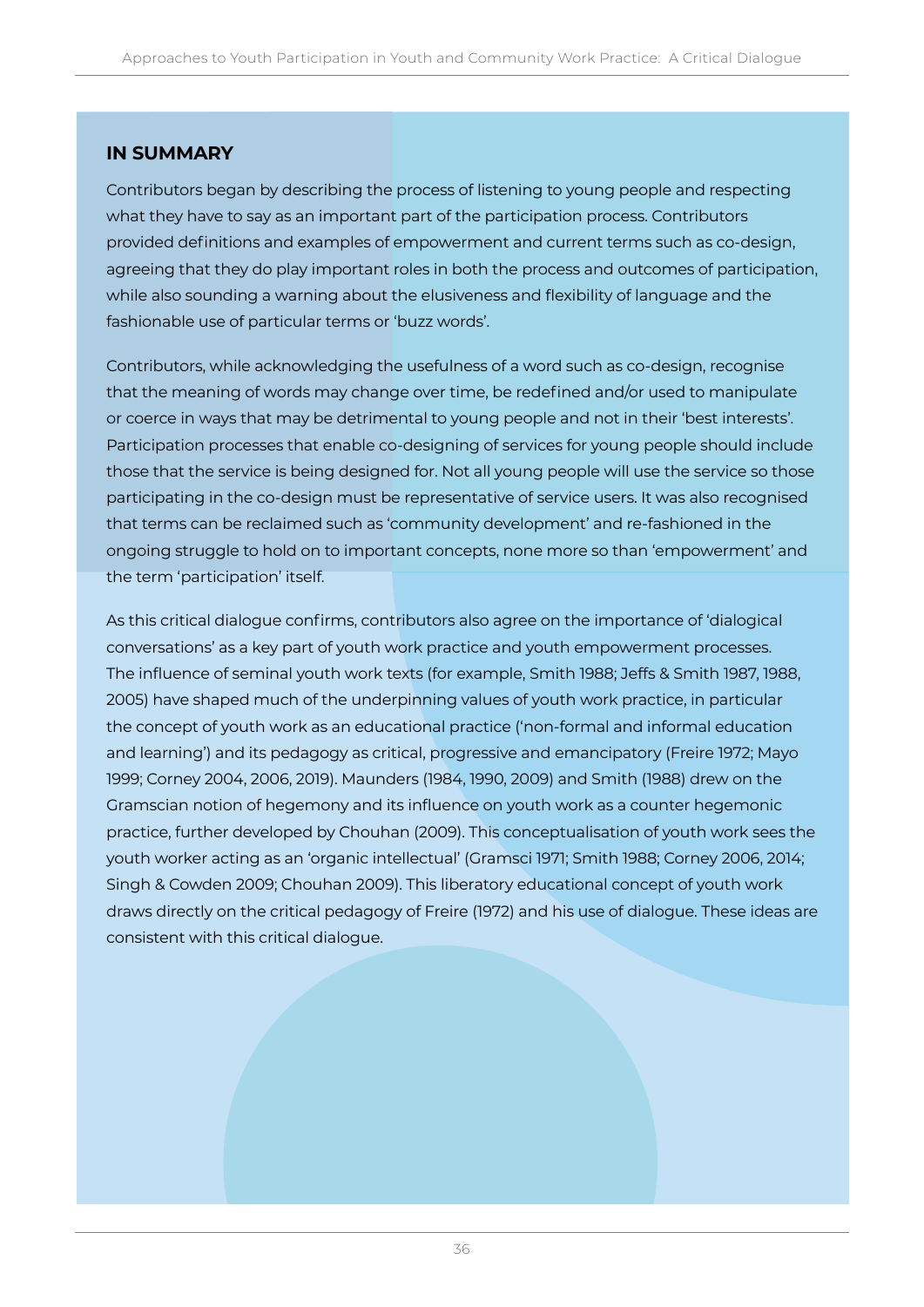### **Chapter 8: Agency and Control is it important that young people have control?**

**Moderator - Tim Corney:** The concept of agency and its relationship to empowerment and participation of young people is interesting and pertinent to youth work. Annette Fitzsimmons et al. (2011) have written about the relationship of these three concepts and their importance to youth work practice. There is the idea in youth work that individual young people should have some agency and control over their lives in the same way that adults do. So often we will hear youth workers saying, 'Young people should have more control'. And sometimes, that's about being able to make decisions that affect their lives, but sometimes it's about other things. It's about the quality of their life or what they want their future life to look like. What is the relationship of control to agency and participation more broadly? Is it important that young people have control?

**Howard:** Anthony Charles at Swansea University talks in his doctoral thesis about the link between agency and control. He found that, while young people wanted to participate, they also wanted control. He wrote using the language of youth participation, but he was really using the language of agency – that young people wanted to have control over the clothes they wore, the decoration of their bedrooms, what colour the walls were, and whether they could put posters up. That control of their environment gave them a sense of agency, a sense of self-determination that spilled over into the public space of participation. However, it was largely a private good that was considered much more important to them. In the public space, Anthony found that, when young people spoke about being on school councils and other related bodies, they were often saying that the schools didn't take them seriously so they didn't feel that they had much control.

**Roger:** The educational historian David Labaree (1997) has written about the goals of education. He broke them down into democratic equality, social efficiency and social mobility – *democratic equality*: schools should focus on preparing citizens; *social efficiency*: they should focus on training workers; and *social mobility*: they should prepare individuals to compete for social positions – and he said that these goals formed alliances and struggled and fought with each other for dominance all the time. He distinguished some of these as delivering public goods and some of them delivering private goods. So the altruism that I've been talking about is a public good. It says, 'We are involved, we are active because we believe in something about the better operation of society'.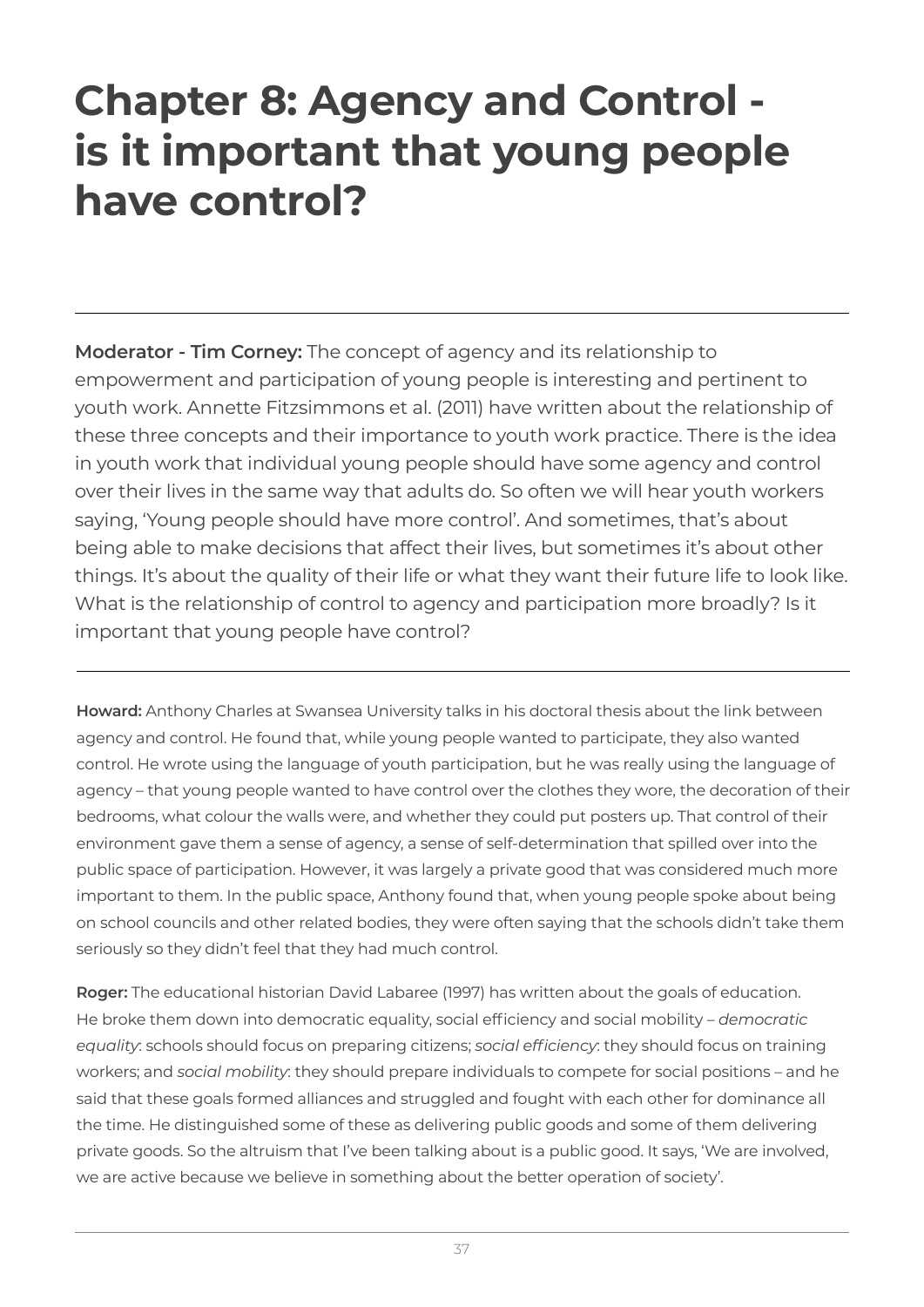The individualised outcome of control of my life can become a private good, a selfish thing about looking at my own interests and position in society. That struggle keeps going on regardless of age. I'm struggling in my life for the public good to outweigh the private good all the time.

**Harry:** 'Agency' is a theoretical construct central to classical sociological theory. I prefer to use the term empowerment, and you could say that being empowered is being able to influence others around you. A first level of empowerment, then, is being able to influence those who directly control aspects of your day-to-day life, like your parents or carers, or your teachers. So, using the examples Howard mentioned, if one of those people is controlling the clothes you wear or not letting you put a poster on your wall, one of your first goals as you become empowered is to influence them so that control passes back to you. With greater empowerment, you are able to influence a wider range of those who control your life. Young people are unlikely to take over control of their school, but by concerted action they may be able to influence decisions made by school leadership that determine the way they are treated at school. Another level is to influence wider decisions at district or national level, and finally you have adolescents like Greta and Malala<sup>s</sup> who influence the entire world.

**Robyn:** Being a grassroots youth worker is about enabling and empowering a young person to build agency, but also to understand their boundaries. And to understand the rationale as well. To talk it through so that young people understand how to use their agency to make good life decisions. We all have levels of control and boundaries over our behaviour as adults and young people. Not just legally, but also in our workplace, in public places, how we can act, how we should behave to others. So it's not that boundaries and control are necessarily a bad thing. It is about how we build the capacity of young people to actually understand where the boundaries are, what's appropriate and how to build their agency and decision-making capacity.

Agency is not well-understood. When I look at the diverse students that I teach, it is personal agency that cuts them apart from each other. It's not about their academic ability, it's their agency, to make a decision and trust their judgement to go forward. Agency is complex, more complex than just enabling them to participate in something. It's about their being able to make a whole range of life decisions and actually trusting that they have the ability, knowledge and skills to go forward on those.

For example, when VU went to online enrolments, we had a group of students – many who are the first in their family to attend university – who said, 'I need to come in to the university; I can't do this at home, I can't do this on my own'. What that means is that they are alone at home trying to do their timetable or enrol, and they do not have the personal confidence to make the decision on their own. Even knowing all the safety nets are there, like you are not locked in, you can un-enrol, they still want to come in and actually do it with someone because they lack agency.

<sup>5.</sup> Greta Thunberg is a Swedish environmental activist. Malala Yousafzai is a Pakistani activist for female education and the youngest ever Nobel Prize laureate.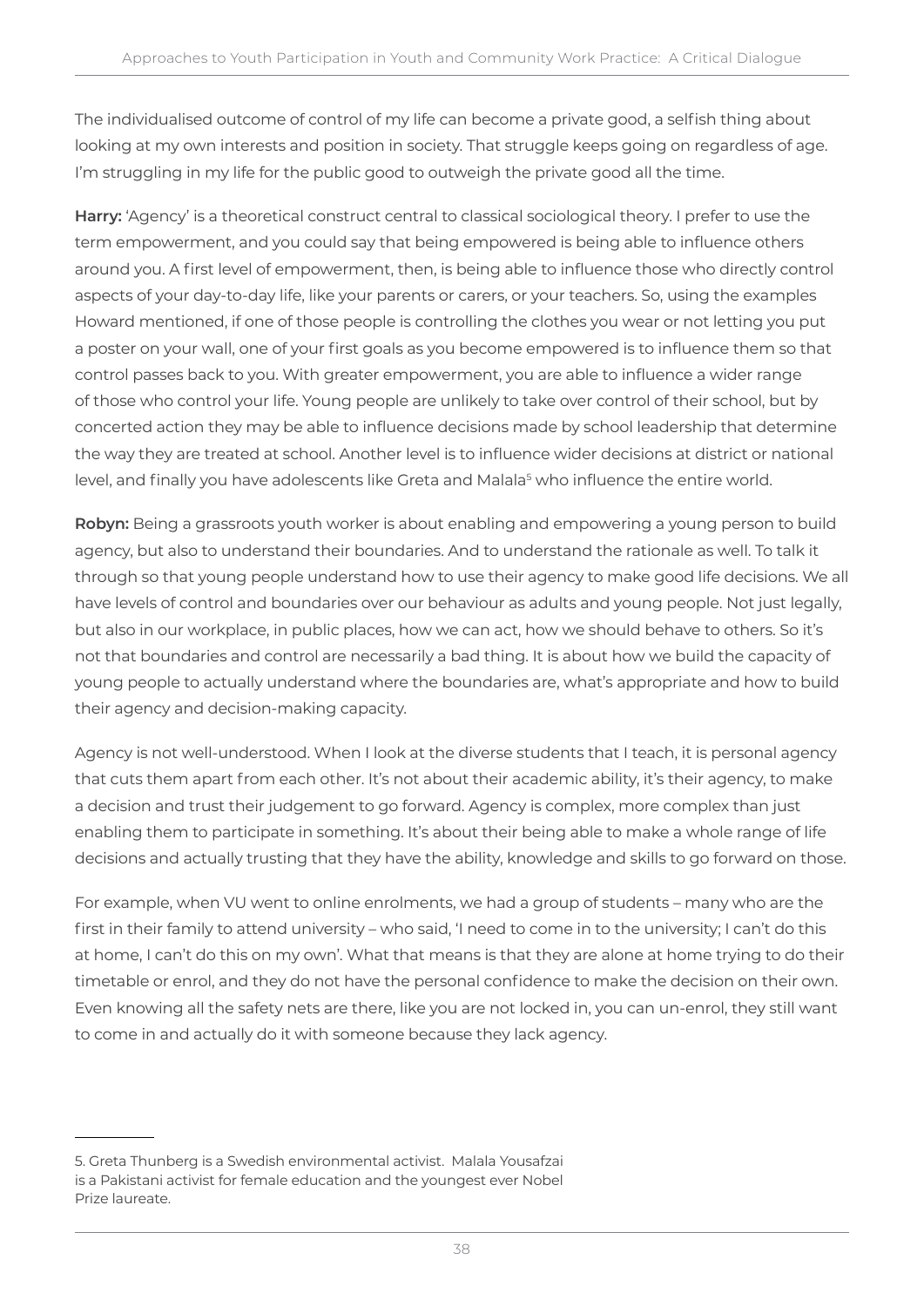**Katherine:** Yes, I agree. Agency is that ability to act with confidence, with awareness and understanding of the situation. To be acting for yourself or for other people with a real sense of ownership and control over an issue, or a situation or an initiative.

A part of a youth worker's job is actually coaching young people in how to have and use that agency in the first place. Understanding what is going on for the counterpart that a young person may be dealing with. There are many young people who have agency, and they are so confident, but often without any empathy for the person who they are dealing with and the challenges they may have and the constraints they may be working under. There are very different ways to achieve outcomes with your agency.

The Schools Strike 4 Climate was a really great example of young people exercising their agency and participating in a very effective way. At the rally in Melbourne, they had a number of speakers, and I had gone expecting it all to be young people talking about their future. But in actual fact, they led off with First Nations people talking about what the land means to them and the seas and the oceans and how climate change is affecting their custodial lands, which was very powerful. They also then had people representing the Pacific Islands talking about what it means for them, that their islands are disappearing.

They had trade unions speaking about what the loss of certain industries will mean, but how they're still supporting the climate cause because they believe that, for the future, it's absolutely imperative. In the demands that the young organisers put out, as part of the Schools Strike 4 Climate, the third demand is actually a plan for redeploying the people who work in coal and gas and oil industries. And that is, in my view, a very effective way of actually advocating with empathy and understanding of the impact that what you're advocating for is going to have on other people's lives. It also was a great example to set for the thousands of other young people at the rally that day.

So agency and having some control over your life is a very important part of growing up for a young person. Starting to gradually take on responsibility and have self-determination is part of developing an identity. So a level of control is actually very important, and the idea that you can just do anything you like, is still effectively being like a child in a way.

I think the other side of agency is that we must value young people's ability to be disruptors because they are often idealistic; they can be values-driven, and they can also bring new ideas that are outside the controls or boundaries that an adult may put around things. Young people often see things with a very different perspective. I am always very hesitant to put controls on young people because you never know actually what flower might bloom where they've thrown a big, hot pile of manure.

**Robyn:** I think the Schools Strike 4 Climate action and the Extinction Rebellion protests are a prime example of where some adults would have liked to have more controls over young people, but that is not what a democracy should do. Young people are quite within their rights to protest. The question for me is about how we as adults view power and control. Adults most of the time like to control young people, even undemocratically, because some adults don't like young people's behaviour or inconvenient voice even when they act within their democratic and human rights.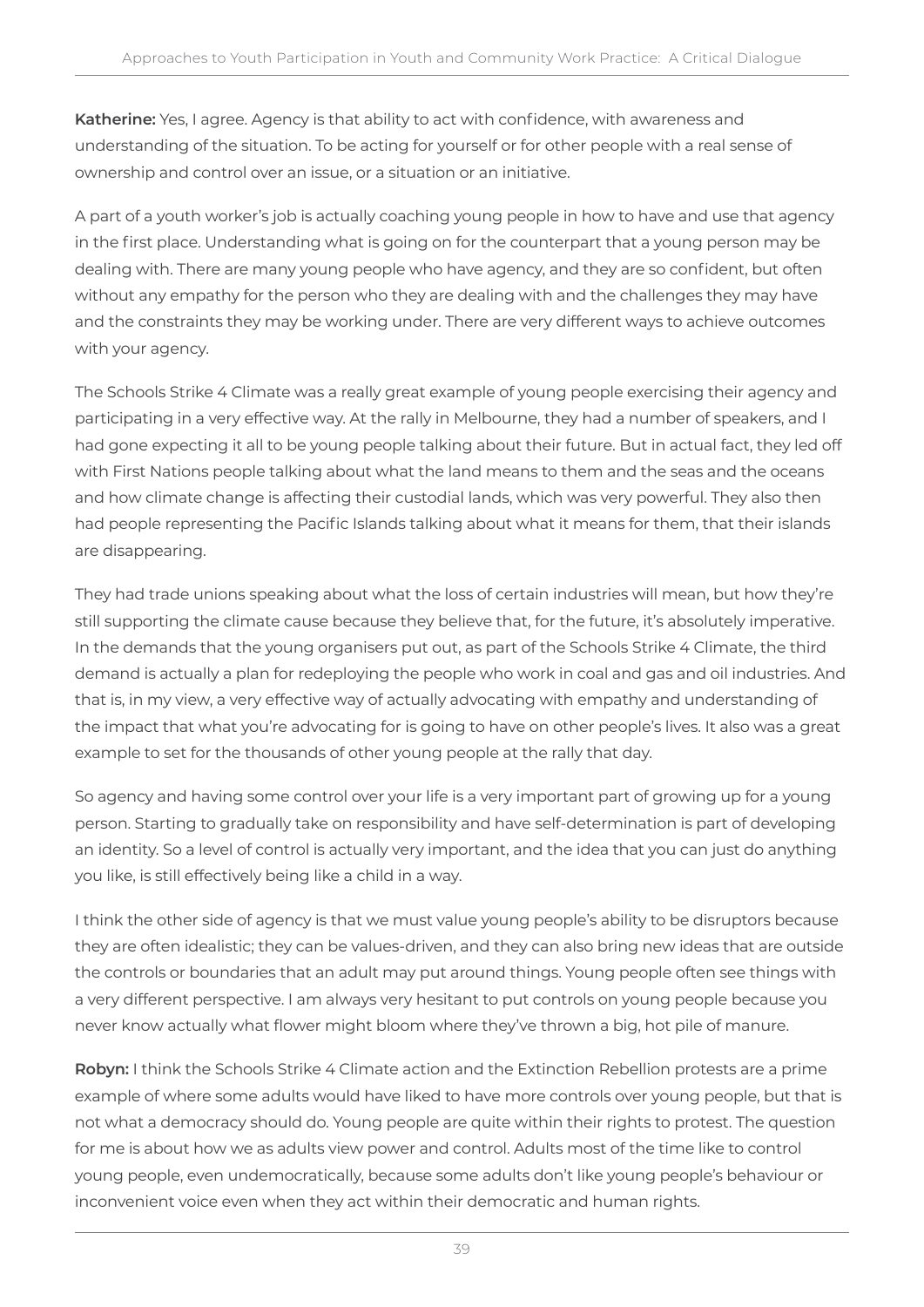**Trudi:** Young people's agency and control is contextual. The concept of the mature minor, which is a young person who is not legally adult but has sufficient capacity to make decisions about their life, is important to youth work (Cooper & Brooker 2020). On the other hand, how that capacity is determined, even within a rights-based framework can be used to restrict young people's autonomy and their right to make decisions for themselves.

#### **IN SUMMARY**

Contributors agree on the importance of both control and agency and the role that youth workers play in facilitating young people's agency (Sercombe 2010; Fitzsimmons et al. 2011). Vander Ark (2015:1) provides a helpful definition of agency as the "opposite of helplessness". It is, he suggests "the capacity and propensity to take purposeful initiative", and he goes on to assert that:

*"Young people with high levels of agency do not respond passively to their circumstances; they tend to seek meaning and act with purpose to achieve the conditions they desire in their own and others' lives."* 

The relationship of agency to participation practices is less clear, and the place of an individual's agency, particularly those with lower levels, within collective and cooperative group processes is undeveloped. There appears to be an interesting tension between the concept of participation and the related ideas of empowerment, self-determination, agency and control and the way these terms are defined, interact and used in youth and community work practice.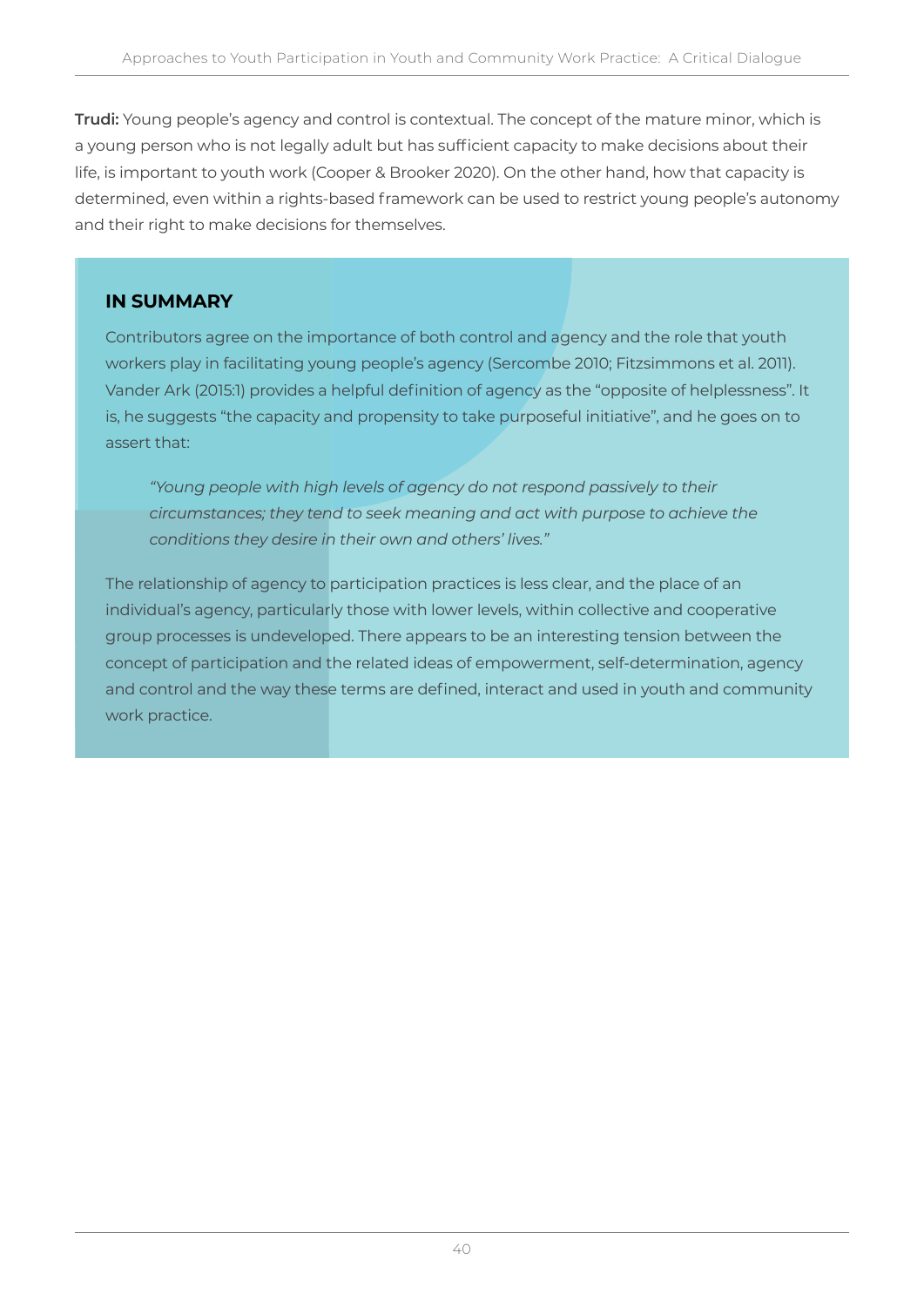### **Chapter 9: Are Alliances with Adults Strategically Important for Young People's Participation - or is there a danger?**

**Moderator - Tim Corney:** I want to ask now about this idea of young people collaborating with adults or partnering with adults as represented in the top rung of Hart's Ladder. Perhaps just to contextualise the question and to give you an example – we have recently had here in Australia, and around the world, strong participation by students in Fridays for the Future (FFF) – Schools Strike 4 Climate action (SS4C), which we've already touched on in this discussion.

The protests, thus far, have been led by secondary school students, many inspired by Swedish student and climate activist Greta Thunberg. In the most recent action, students asked 'adults' – their parents, teachers and others – to participate also. They asked for adults, and governments, to respond and to do something. This has now led to the student climate strike movement partnering with adults and creating alliances with adult organisations. However, is there potential in this alliance of co-option or influence and control by adults? Is it something to be concerned about? Are alliances with adults strategically important for young people's participation or is there a danger?

**Roger:** Again, it is about young people being taken seriously and how young people – and others – achieve outcomes for the issue or cause. Some of this comes down to strategising. In my first year of teaching, many male students were getting suspended for having their hair longer than their collar. I was a young teacher and I didn't have much power at that school. But I slowly grew my hair long in solidarity and this worked as a strategy so that students didn't get hassled anymore. So that was about strategising and alliances: working out ways other than confrontation to win in situations.

Michael Fielding (2011) has created a six-category typology for young people and adults as partners. At the bottom level is young people as data sources: information from or about young people is used to change teaching for example. At the top end is young people and adults working in intergenerational partnerships for transformation of society. So they are looking at collaborative power rather than confrontational power.

<sup>6.</sup> See Schools Strike 4 Climate Australia at https://www.schoolstrike4climate.com/about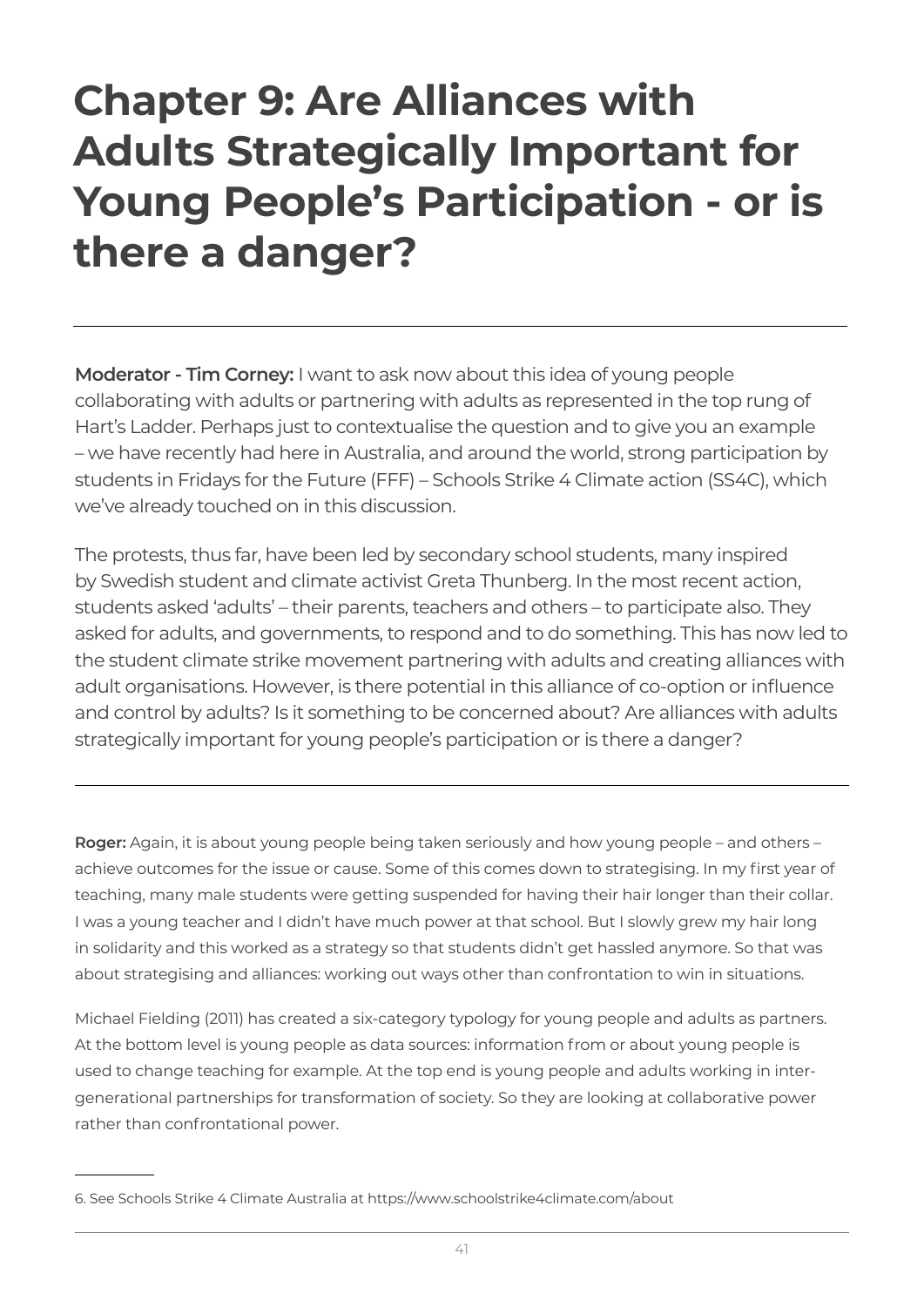**Howard:** In regard to young people's strategic alliances with adults I co-wrote a book some time ago called *Children Speak* (Butler & Williamson 1994). It was about young people reflecting on the worst things that had happened to them and how they handled them. Some talked to adults, parents, neighbours, older brothers and sisters, and so on. My question was, 'What did you want from adults when you spoke to them?' It turned out they usually wanted one of three quite different things. One was a sounding board: they just wanted to unload. They didn't think adults could do anything for them about, for example, the bullying in the playground, but they wanted to tell somebody. Often they gave up talking to adults because adults reacted wrongly in their terms, so they talked to their pets or cuddly toys because it was just about unloading.

The second area was wanting to get some ideas about things for *them* to do that might make the situation easier for them, while the third was actually wanting adults to do something for them or sometimes with them. Often, however, adults were so pleased at being confided in, they took control, went off and did something without checking back, without asking what the young person wanted to be done or said.

Having said that, young people have also got to read the differences in situations. Part of our job as youth workers is to help them to do that. It is to say to young people, 'How do you present yourself or your cause to be taken seriously and to maximise your chances in that particular situation or with that alliance? Be too passive, and you can easily get left behind. Be too active, you may get kicked out'. It is not for us to tell young people how to behave, or when, but it is our responsibility to help them to anticipate the possible and varied consequences of their actions, for themselves and for their cause.

**Harry:** I think I've addressed this in an earlier answer. It's one thing to look at this issue from the perspective of an employed professional like a youth worker, obliged to follow rules of professional practice, and something very different to see it from the perspective of an active citizen, where you can ally yourself with those whose cause you share and support them in any way you can, and equally you can turn your back on those whose views you disagree with. In the latter case, I'd say the age of the people involved is of very little importance.

**Tim:** What do others think about alliances between young people and adults in regard to youth participation and protest movements such as the climate 'alliance'? Is it a positive? Are there dangers?

**Robyn:** I do not think for one minute that the young people who are, for example, in Extinction Rebellion<sup>7</sup> are being coerced. I think that they are very clear about their motivations. They have decided that that is the way that you get your voice heard. I was very disappointed with the Lord Mayor of Melbourne Sally Capp who said, 'I understand the right to protest, but there's a time and place for it'. No, there isn't; you clearly don't understand the right to protest, which is about disruption. It is about getting noticed, this is what a democracy is about. So was it inconvenient? Yes, I'm sure it was. But this is what young people have to do to get their voice heard or their cause even noticed. Look at the student-led protests in Hong Kong. This is what you will get at the major end of

<sup>7.</sup> A recent but now global environmental movement. See https://rebellion.earth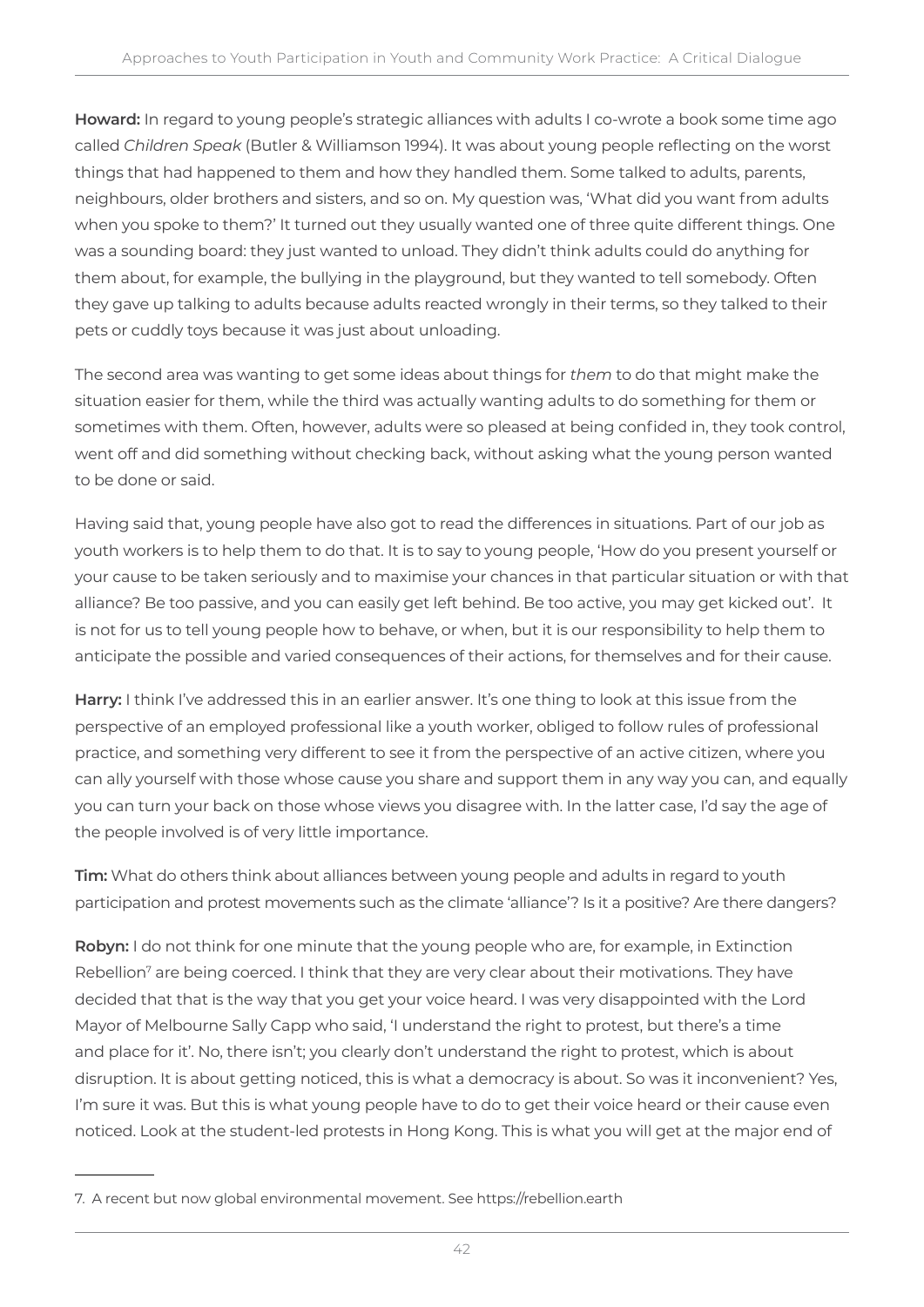disruption – and here in Melbourne; it's not Hong Kong; it is young people sitting down and blocking a major thoroughfare in the middle of the city because no-one is listening. In regard to the Schools Strike 4 Climate, I agree with young people that the Australian government, a conservative federal government, is not listening. We still have climate deniers.

**Tim:** Yes, as I said earlier, both the Australian Prime Minister and the Minister for Education at the time publicly stated that students shouldn't protest but should be in school on the climate strike day. The NSW Education Minister went further and actually threatened students saying that they had broken the law by taking the day off school to protest.

**Katherine:** This idea of young people being coerced is part of a strategic political narrative to undermine the power of young people's voices. Those adults making these claims clearly don't have a lot of engagement with today's young people. They are not being coerced; they are the most informed generation ever. They have access to so much information and so much mobilisation ability that they actually don't need adults. They are out there doing it on their own.

YACVic took an active role in encouraging adults and businesses to support the young people in their advocacy for the climate rally. As far as we're concerned, first, it's a brilliant example of young people's agency and activism around an issue that they really care about; secondly, they have serious fears for their future; and thirdly, they are taking action when nobody else is.

**Trudi:** Within the British-influenced tradition of youth work (BIYW) there has been a strand of political education. In the 1980s, this was interpreted as helping young people to become more knowledgeable about politics, but also to gain skills in advocacy and political activism (Smith 1982; Jeffs & Smith 1987, 1988, 2005). During this period I was working in a youth work team providing government funded life and social skills courses for young people. The young people were concerned about unemployment. They interviewed other young people about unemployment and we supported them to gain the skills to collate their data into a report. They decided they wanted to send it to Mrs Thatcher (then British Prime Minister). This was a legal, non-violent and legitimate democratic activity. The activity helped the young people develop writing skills, interview skills and analytical skills. However, the organisation I worked for lost its government funding for supposedly politically indoctrinating young people. Should we have stopped them from sending in their report? I don't think so, although it could easily have meant that I became unemployed, as my contract was temporary and tied to that government funding.

### **IN SUMMARY**

Contributors acknowledge the importance of young people and adults working together, collaborating and sharing power, particularly in the context of social and political change. However, contributors also recognise that there are boundaries between the role of professional youth work practitioner and active citizen and the limitations in collaborating with young people that professional practice may bring, such as the constraints of employment conditions, government funding criteria and professional ethics and so on.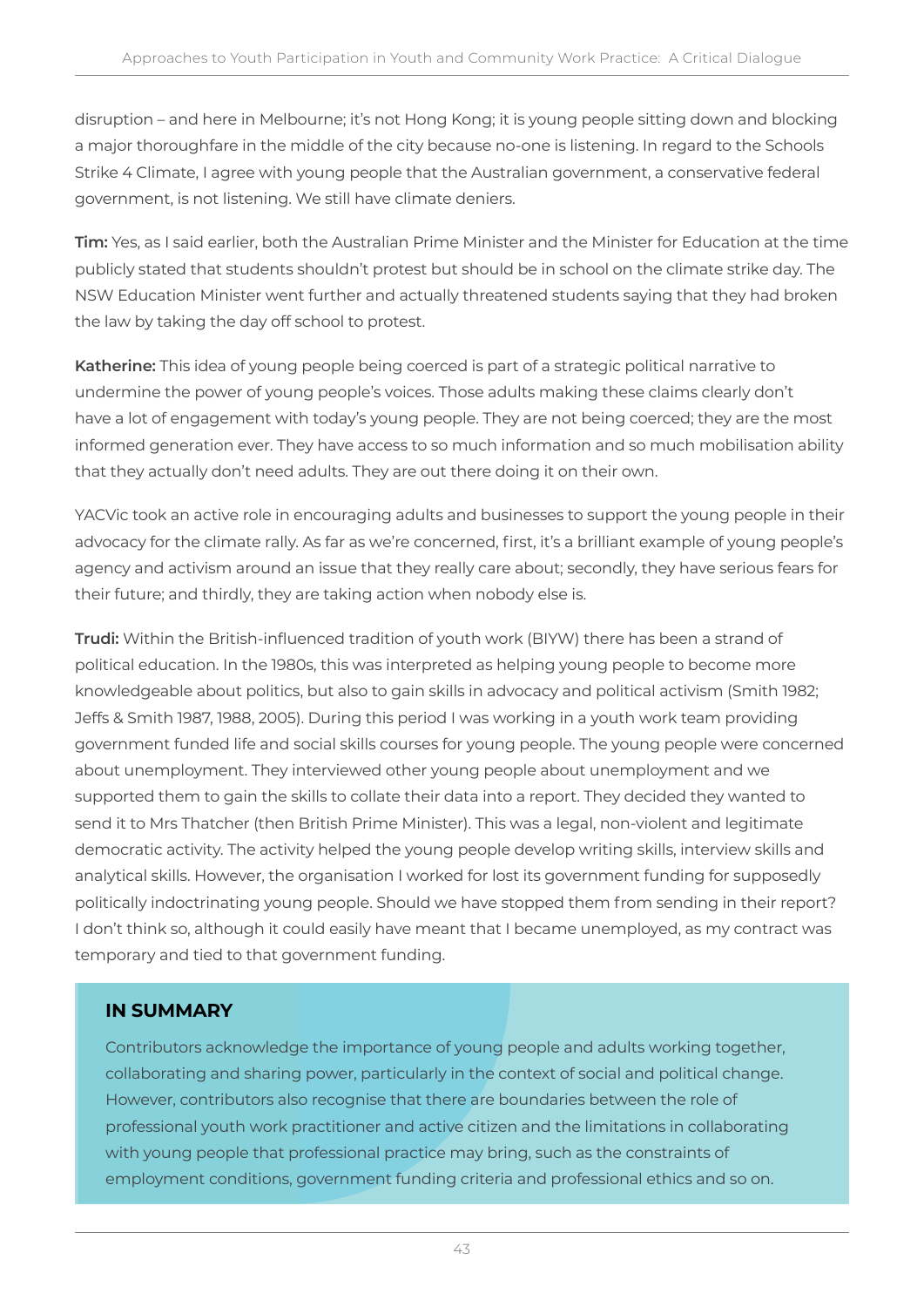### **Chapter 10: Youth Engagement and Participation - can these two concepts work together?**

**Moderator - Tim Corney:** At the moment, in Australia, we have governments providing funding for youth programs and services and often writing into those funding agreements with service providers that young people need to be 'engaged' and that these youth engagement strategies are important to youth participation. What do we think about this concept of youth 'engagement' and is it prefaced on the deficit assumption that young people are 'dis-engaged'? Can these two concepts, youth engagement and participation, work together?

**Howard:** Can I address this term 'engagement'? That word takes me by surprise because I don't align engagement with participation at all. Engagement, in the UK context, emerged partly from research (Istance, Rees & Williamson 1994) in the 1990s around young people who were not in education, employment or training (now depicted as 'NEET'). Young people then were referred to and defined as 'disaffected', but I objected strongly to that description. There was no positive opposite. Disaffection is a very evaluative term; it sounds like there is something wrong with young people. Speaking as a youth worker, I wanted something that was much more descriptive about the distance between institution and individual, but without attributing blame or causation. Disengagement seemed to me to be a rather better term in the early '90s than disaffected. At least that's what I argued for, and at least it did allow the possibility of re-engagement. There has been a lot of policy development since. In Wales, for example, a few years ago we had the Youth Engagement and Progression Strategy (2013). That was about reaching out to young people who have been excluded in some way or other, and trying to provide pathways for inclusion and progression.

**Tim:** So, Howard, are you saying that, in some sense, the concept of engagement is actually about inclusion and that this is leading towards or ultimately enables participation in its broadest sense? So is social inclusion of young people prefaced on engagement?

**Howard:** Well, yes and no. At the 1st European Youth Work Convention, in 2010, I characterised youth work as a stray dog looking for a home! But is the dog a guide dog (Labrador), guard dog (Rottweiler), companion (Terrier) or retriever (Shorthaired Pointer)? In recent years, government wants youth work to be a retriever – 'Go and fetch these 'NEET' young people and bring them back into the fold': this is the political concept of re-engagement. Professionally, we have to keep asking 're-engagement with what… and why'? While many, probably most, young people want to be in education, employment and training, others do not. So *we* have to 'engage' in a conversation with young people about their wants and needs. This I think is related to, but different from, the youth participation agenda in youth work.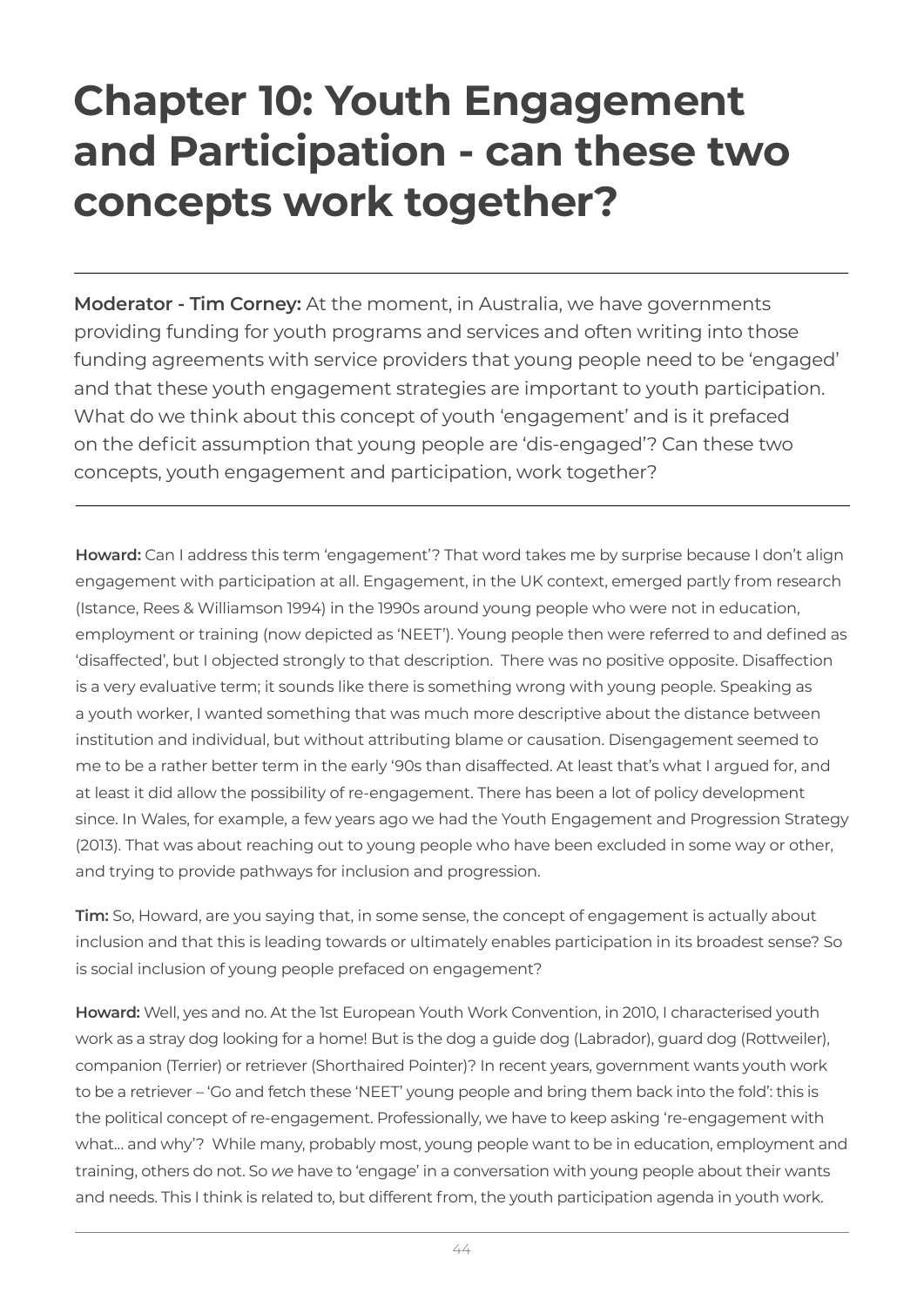**Katherine:** I don't think of youth 'engagement' as necessarily being about re-engaging disengaged young people. I see it as part of hooking young people's interest into the particular topic, or program, that you want them to participate in, in a way that they are keen to be part of and are informed. So engagement in this sense is really the first step in any effective youth participation process.

**Tim:** It does seem to me that the way these terms are used can either be deficit-based or strengthsbased. We've already discussed some of the other terms that are now being used by governments in youth service funding agreements, such as 'co-design'. Are terms like 'engagement or reengagement' the same as participation?

**Roger:** All these terms are stretchable – and 'participation' as a term has been stretched. In the 1980s, participation was about program participation rates (Holdsworth 1985).

**Tim:** Yes, that is right; participation was about how many young people attended a program, not their level of participation or decision-making in the program. Now the term is 'agency' or 'engagement' and governments seize these terms and redefine them in the ways that they want. Do you think that it is important for youth workers to hold on to a term or definition that has become popular with government and to resist it being redefined in policy?

**Roger:** Yes, I do. For governments, participation was and mostly still is 'Come along and take part in the activities we run' so you'll participate in the activities. Young people may have had no say in what those activities were. We had to argue that there is a maximalist and a minimalist idea about participation. We can take ideas in a minimalist sense as being shallow or, in a maximalist sense, we could argue that participation and engagement are much deeper. State governments used the term 'engagement' for a long time as being something professionals worked on, rather than participation, which involves moving and changing structures and approaches. Engagement is a deficit term because it starts by saying young people are disengaged.

An example of this was when researchers (Zyngier, Gale & Mitchell 2004) were suggesting that a particular demographic group of primary school students from grades 4 to 6 in particular schools were 'disengaging' from school. I worked with two of these schools to set up student action teams to investigate 'engagement' in the school and what it meant to students (Student Action Teams at Preston South Primary School and Penders Grove Primary School 2009). We had students who volunteered, who were the engaged students in that mainstream sense, so we had to tap other students on the shoulder and say, 'You know stuff. You hate school. You hardly ever turn up. Would you be interested in being on this student action team?'

This team worked for three years to investigate what engagement meant. They surveyed the whole school about what it was, and developed a 'switch-o-meter'. They started by saying, 'It's like a switch. It can either be on or off'; then they said, 'No, it's more complex than that. It's like something you could turn up and down like a dial'. They worked out a zero to four scale for their dial: zero was total disengagement, four highly engaged. Students could say, 'I'm feeling, at this minute, a number three on the scale'. Students took on and owned these ideas and finished up writing a cartoon-style book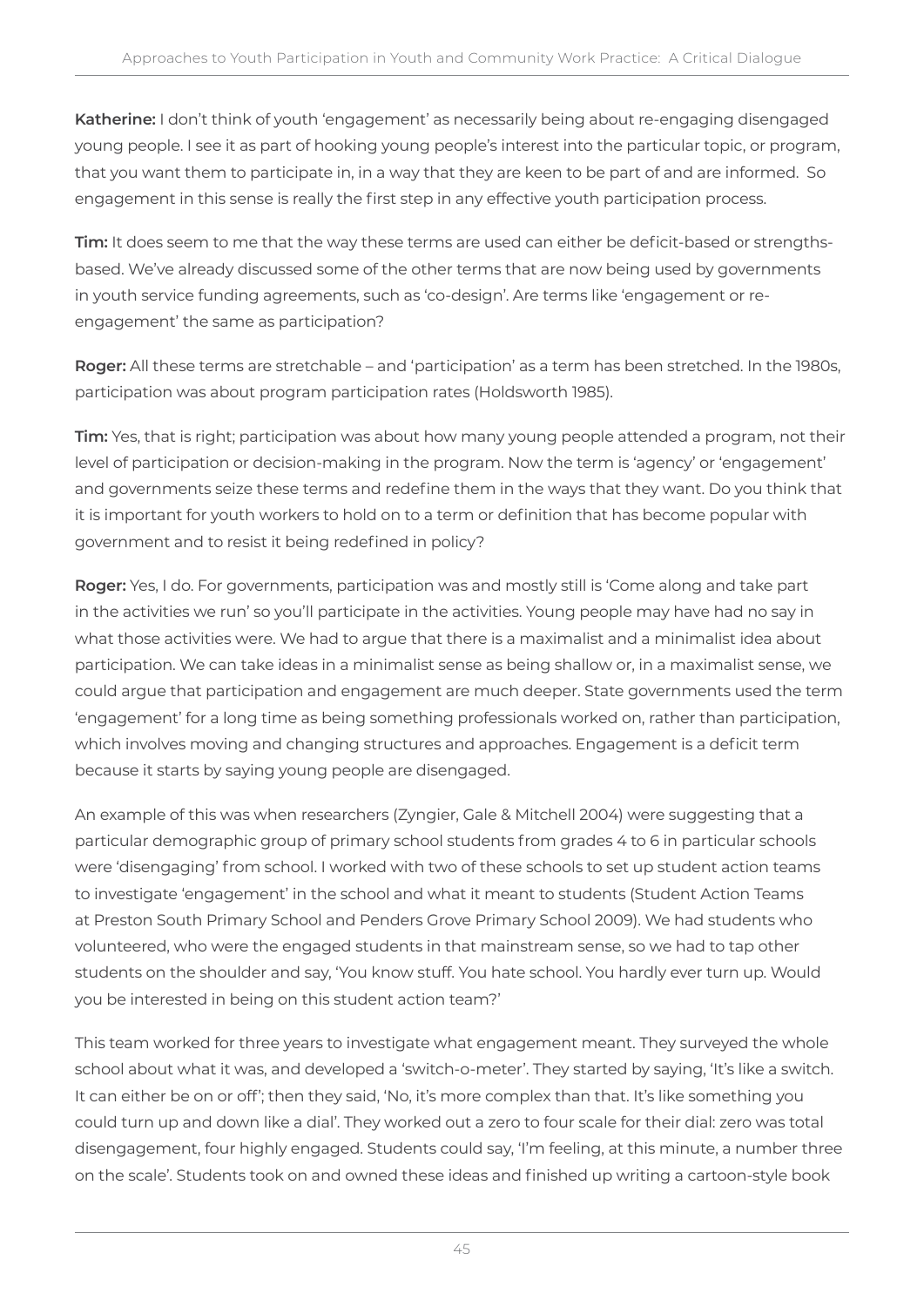for teachers about what they learned, about how teachers could help students to become more engaged, which was really about how to be more participatory.

One thing students said was, 'What bores us are the excursions. Teachers organise these excursions that are really boring. We go out somewhere we don't want to go. What would happen if we organised the excursion?' So the teachers said to them, 'Okay, if you want to organise the excursions, these are the compliance things you have to go through'. So the students had to go through all the things and tick the boxes – and they organised the excursion. But they used the switch-o-meter/dial as a measuring tool during the excursions to see whether in fact students were engaged and which ones were more engaging and so on. These nine-year-old researchers worked out engagement strategies and evaluative outcome measures for themselves through their own participation and decision-making.

**Howard:** Roger's example has reminded me about the word 'citizenship' and other warm words like 'community' or 'enterprise'. In his book on citizenship, Derek Heater (2006) says citizenship has been invested with so much meaning that it has become meaningless. That is one of our problems with a word like 'engagement'. These words get co-opted and corrupted in policy-making circles. They start off with a particular meaning, which might be close to Roger's explanation, but they get taken up by civil servants and are used in very different ways in government policy.

**Harry:** That is interesting. I've never thought about how I use the word 'engagement'. I'd have said it was a very general term like 'involvement' with no hidden agenda. But now I can see what you're saying. In certain discourses 'disengaged' has come to mean what 'alienated' used to mean. Disengaged youth are troublemakers – they probably wear hoodies and spray graffiti – and we need to find ways to make them engaged. I think I'll stick with 'participation'.

**Trudi:** As Tim has already alluded to, we must beware of how government documents twist language to empty it of meaning or even give it a reverse meaning. In Australia and elsewhere, engagement has become one of those words, and participation, and rights are also in danger of the same treatment.

#### **IN SUMMARY**

Contributors *engaged* in a debate on the meaning and usefulness of the term 'engagement', and expressed concern about the deficit connotations the use of such terms can elicit in youth work, such as 'dis-engaged' and 're-engage'. Contributors agree on the need for both academics and practitioners to be vigilant about preserving the intended meaning of words like 'participation' or 'engagement' particularly if they are to be used in the best interests of young people.

Academics and practitioners must continue to resist and rebut the redefining of words that are not used in the best interests of young people. Managerial discourses have become insidious in this regard, particularly the dehumanising use of the term 'client' to refer to young people 'participating' in services or programs. Jim Ife (1995, 2012) has written about the dangers of allowing this language to become common parlance across the youth and community work sectors.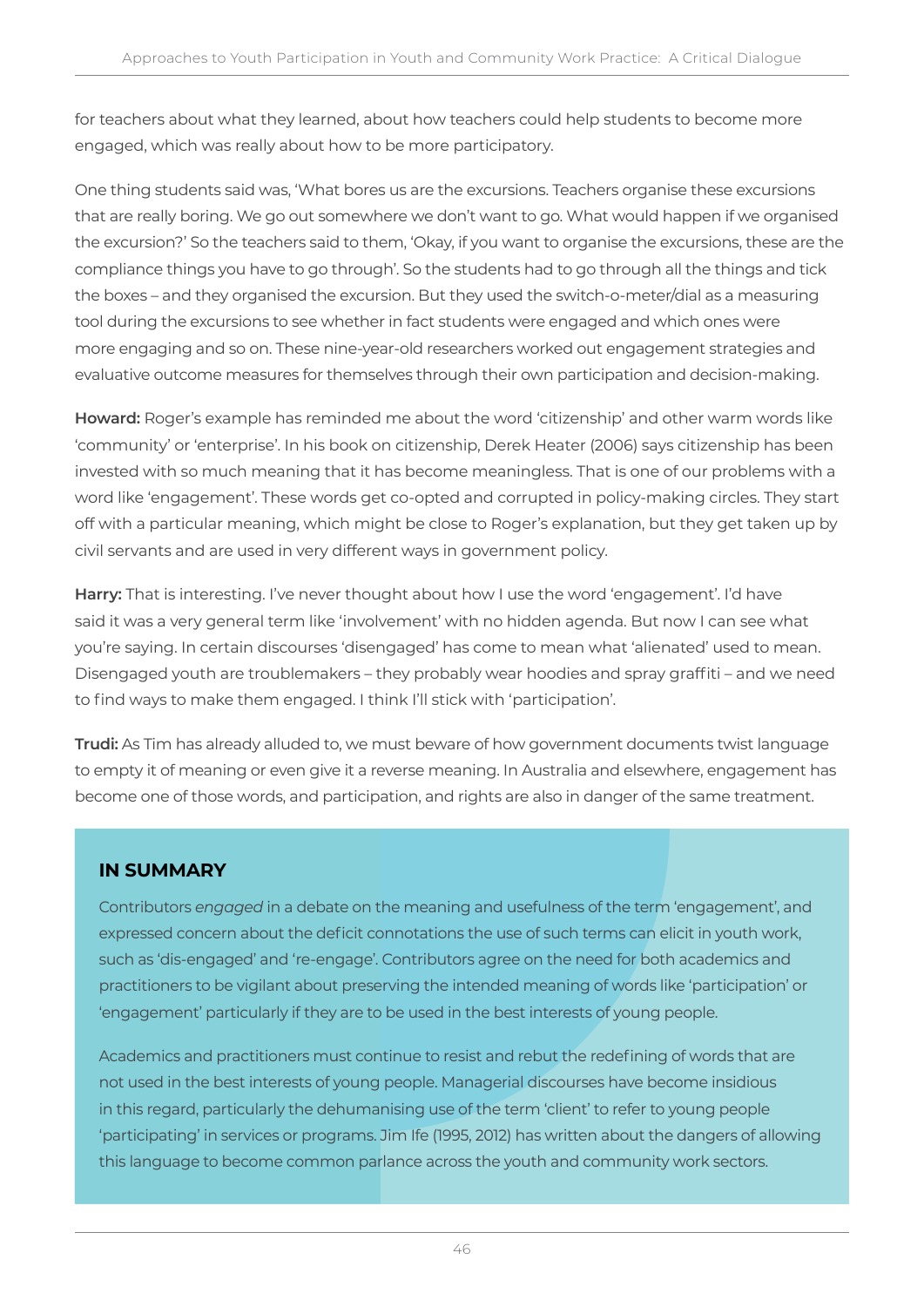### **Chapter 11: What is the Relationship Between Citizenship and Participation?**

**Moderator - Tim Corney:** Howard, previously in the dialogue you mentioned the term 'citizenship' in the context of participation. Some years ago, with Tom Hall and Amanda Coffey (1998, 1999, 2000), you wrote a lot about young people and active citizenship and the relationship to social inclusion. What does it mean for a young person to be an active citizen? And what is the relationship to participation?

**Howard:** While these ideas are related, it is important not to conflate citizenship and participation, which in youth work and in wider discussions are invariably talked about together.

**Tim:** Is it fair to say that citizenship gives you rights to participate? Ruth Lister (2001, 2003, 2007; Smith, Lister, Middleton & Cox 2005) has written about citizenship as both a 'status' and a 'practice' and that young people are often seen as 'learner citizens' who are transitioning to full 'adult citizenship', eligible to enjoy the rights and exercise the obligations and responsibilities associated. Is this a fair representation?

**Howard:** Citizenship may give you rights to participate, but you can be a very active participant – and that may actually jeopardise your right to citizenship as Harry has already alluded to. In 1999, in Prague, I met a guy who'd taken a very participative approach to youth work in Bhutan. He had been running a human rights education program for young people one weekend, came out of the building and found he'd been stripped of Bhutanese citizenship and was forcibly escorted across the border to India. He then went to Nepal. He had no passport; he was only in Prague by virtue of a safe passage document from President Havel. So I learned that we cannot say citizenship and participation necessarily go together.

**Harry:** Citizenship has many meanings, some positive, some dubious. For example, my daughter Laura, who was born in Nicaragua, was automatically granted Irish citizenship at birth, and the Irish Embassy in Mexico City couriered her Irish passport to her when she was two years old. However, Laura's mother, also born in Nicaragua, is even now going through the arduous process of applying for Irish citizenship. This is as much about rules and regulations, certified documents, sworn affidavits and hefty fees, as it is about participation or social commitment.

**Tim:** However, citizenship does provide citizens with certain rights, such as the right to vote and the right to access government services. It also provides protection by the state, if you so choose, so 'formal' citizenship does provide rights to participate. Or, why become a citizen?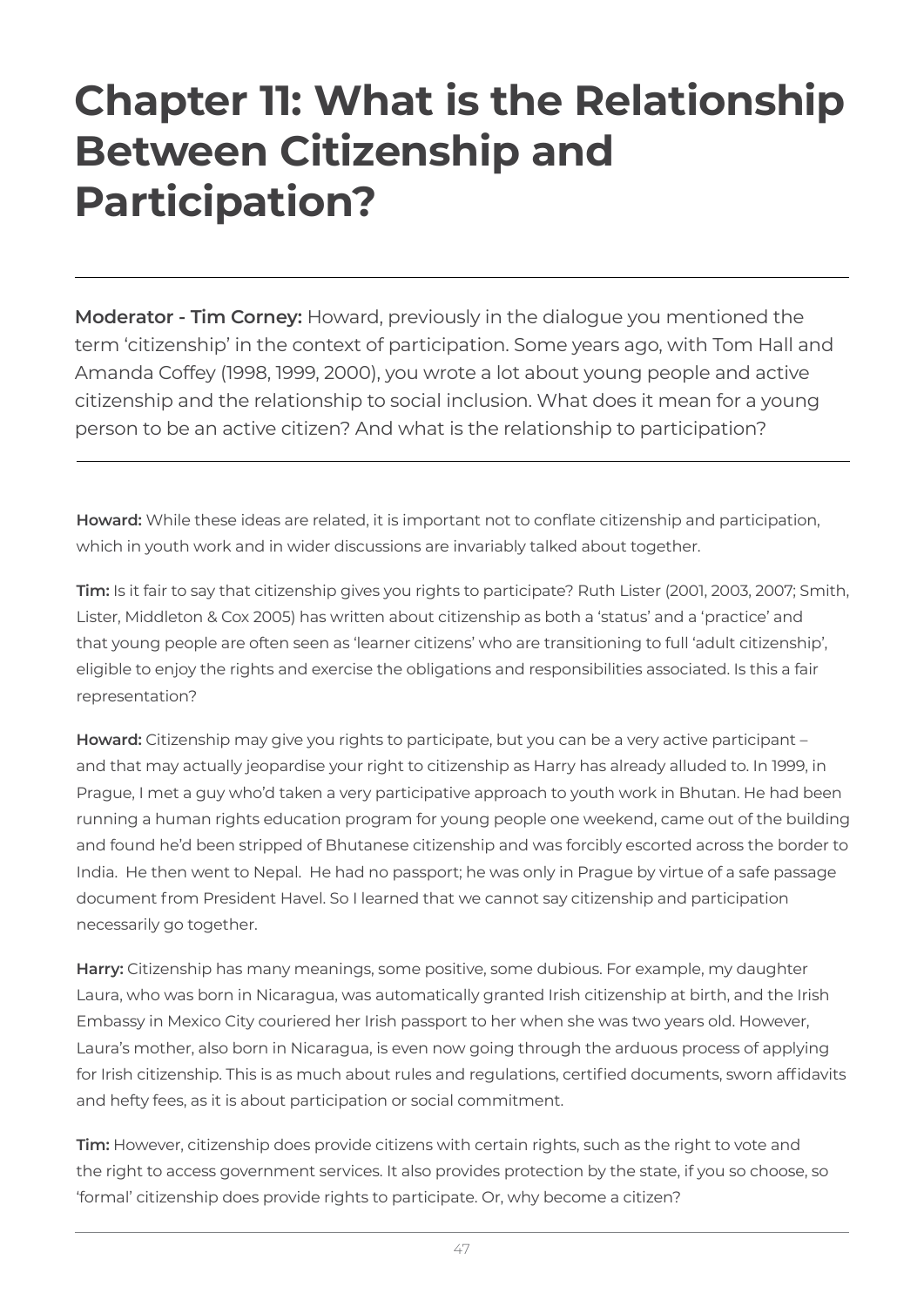**Harry:** Well, there's also the concept of citizenship that Lee Jerome has written about in his study of the UK 'New Labour' government of the noughties, and their project 'to create the new citizen of tomorrow', an experimental citizenship education program where "citizens are educated, coerced and ultimately required to demonstrate an appropriate level of responsibility" (Jerome 2013:165). And then there is the concept of 'active citizenship' that I and my colleagues developed and promoted in our work in Nicaragua, where children and adolescents, as active citizens, far from being 'educated, coerced and required' to accept responsibility, may themselves choose to take on responsibilities as advocates and activists in defence of children's rights (and indeed all human rights). If that is your concept of citizenship then, yes indeed, it is intertwined with the idea of participation.

**Katherine:** YACVic has just done a piece of work in the Mallee area in Victoria on young people and their rights as 'citizens' to education in sexual and reproductive health, because there was an uptick in teenage pregnancy. YACVic did a youth-led awareness-raising campaign with young people, and a lot of them were talking about the fact that they don't get decent sexual and reproductive health education. They're embarrassed to learn from their teachers. Services are not coming into schools. There's stigma in small towns of going to the local services because everybody sees you; everybody knows you. The preventative, early intervention work quite often is actually a really easy fix. It's about more people, more workers. It's about better-educated workers. It's about services that are in accessible places that are non-stigmatised or easily accessible by public transport for young people, and can actually help young people be empowered and be more positive and productive 'citizens'.

**Tim:** So Katherine, are you saying that young people should be viewed by governments as 'citizens' with rights?

**Katherine:** Yes, I think every person has a right to expect and ask for inclusion in the society that they live in as a citizen regardless of age. And it's about representation. It's about trust. It's about respect and it's also about obligations. And if governments and people are not respecting those rights, then you get situations where young people decide, 'Well, I'm not going to participate then,' and maybe that means they don't vote. Maybe that means they don't turn up. Maybe it means that they actually respond negatively. Or they're disruptive. And if you think about it, democracy is the ultimate form of participation, so if we're disenfranchising young people, we're actually excluding them from participating in their own society.

**Trudi:** In Australia, from the 1970s until the early 2000s, 'citizenship' was aligned with multiculturalism and liberal democratic values that accepted cultural diversity. During this time citizenship was aligned with the values of various political ideologies (Heywood 2017), including democratic socialism and liberal nationalism. Being a good citizen meant doing things like voting, serving on juries, and volunteering. In the last decade, citizenship, in political parlance, has been conflated with the flagwaving patriotism of the ethnocentric-nationalist conservative right that rejects multiculturalism and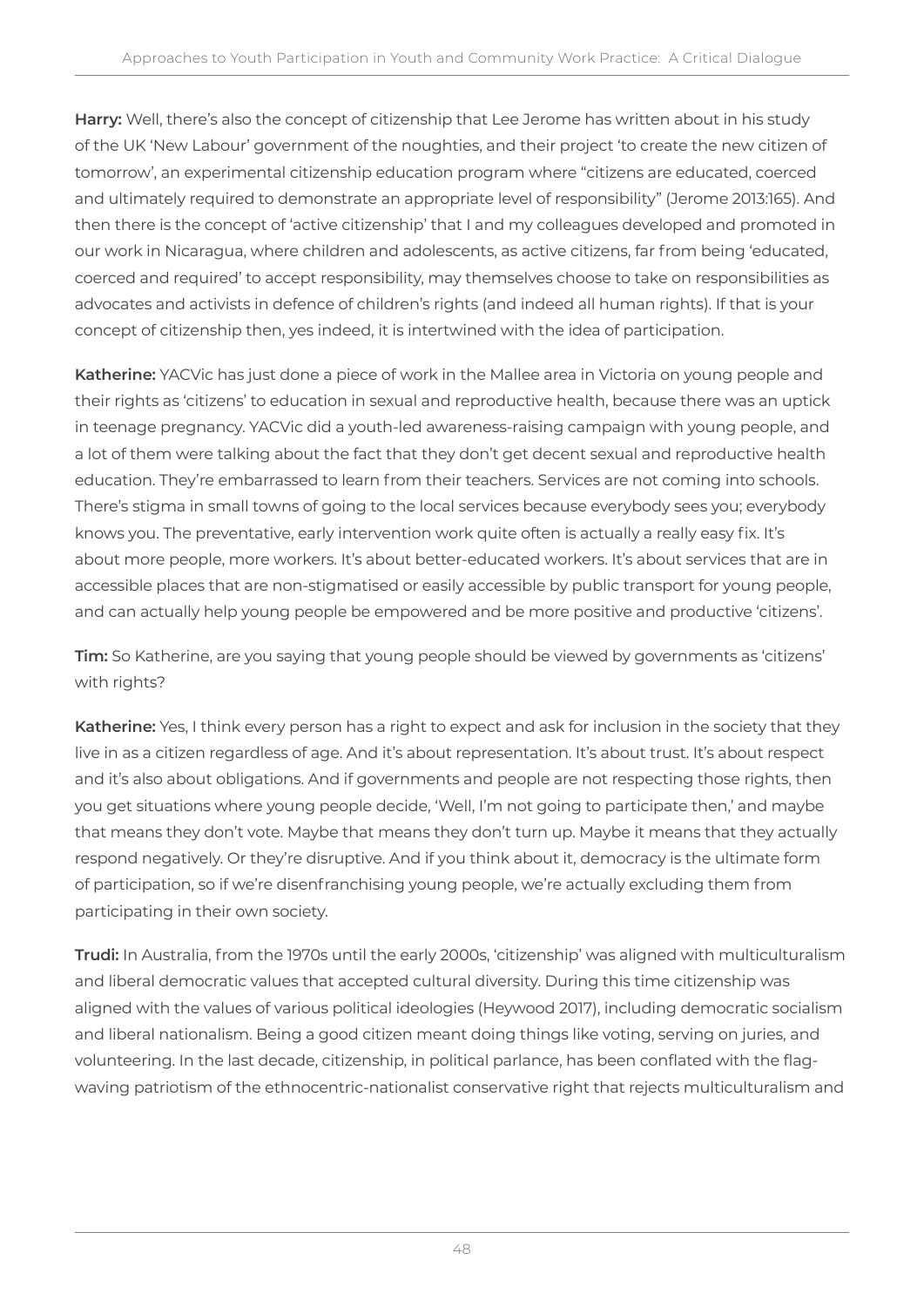Indigenous rights. This has been evidenced in the fights between the Federal government and local government about citizenship ceremonies, the controversy about Invasion Day/Australia Day and changes to the citizenship test, which now requires specific cultural knowledge (not just knowing the four duties of a citizen). Citizenship has been altered in everyday language to a point where it is now hard to use in its original meaning.

#### **IN SUMMARY**

Contributors see citizenship as a contested concept; they debated the relationship of citizenship to participation and its level of importance to youth participation processes in particular. However, most agree that citizenship is a conceptual framework for how governments view not just young people but all people.

Contributors also agree, with some critical caution, that participation is connected to citizenship, the value of that citizenship and the rights and responsibilities that come with that citizenship. We must repeatedly remind ourselves that there are differing levels of rights, responsibilities and security depending on the country you live in, and the government you live under.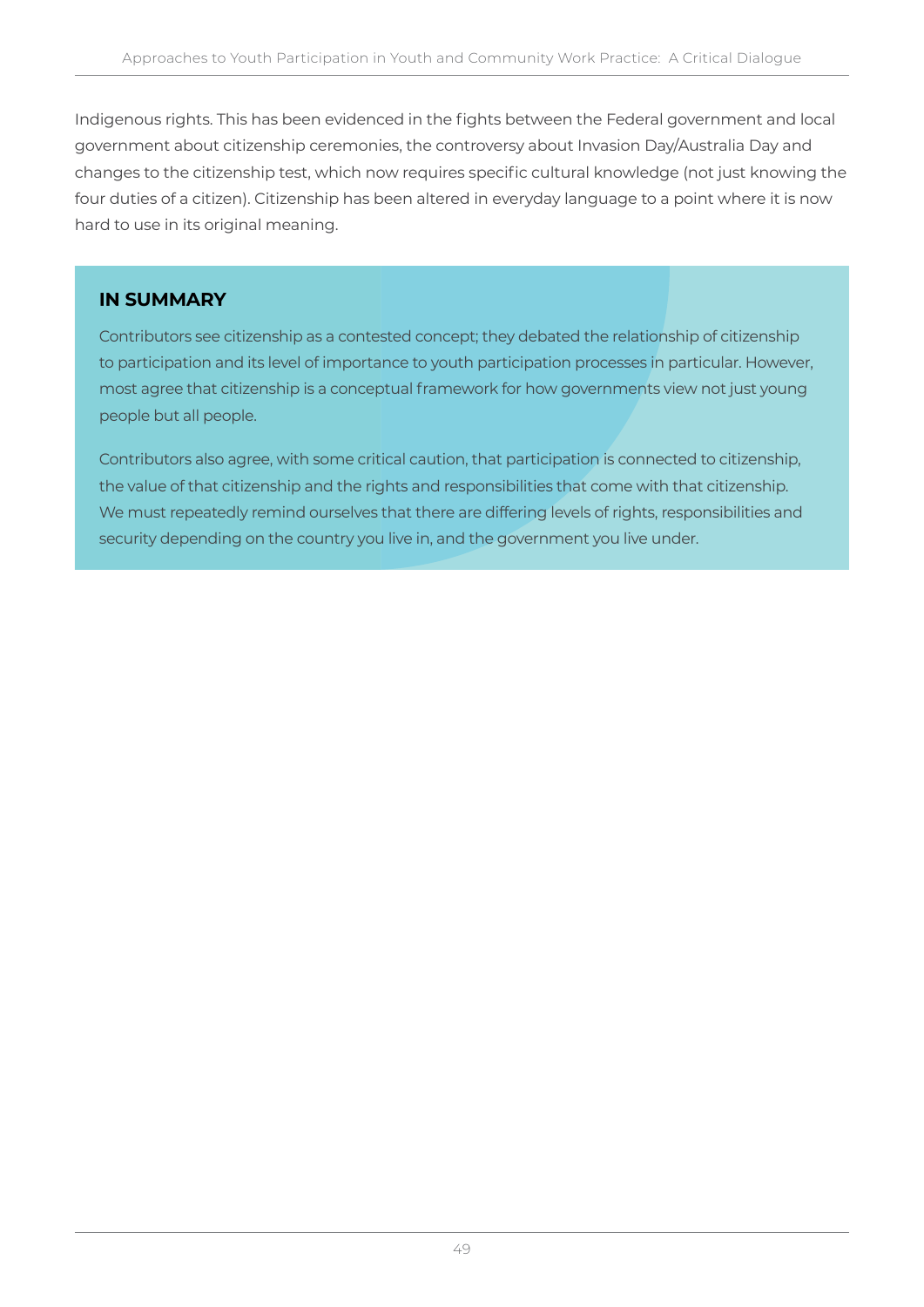### **Chapter 12: Can Participation Go Wrong - even with the best intentions?**

**Moderator - Tim Corney:** We turn now to discuss what might potentially derail the youth participation agenda. Can participation processes go wrong, even with the best intentions, and is there too much of this sort of participation?

**Harry:** Yes things can go wrong. The UN Committee on the Rights of the Child, in its General Comment No 12 on the right to participate (UNCRC1989), introduced nine essential requirements for meaningful and effective participation that, in my view, deserve to be better known and universally applied.

The Committee states that in order for participatory processes involving children and young people to be meaningful and effective, they must be:

- 1. Transparent and informative
- 2. Voluntary
- 3. Respectful
- 4. Relevant
- 5. Child/youth-friendly
- 6. Inclusive
- 7. Supported by training for adults
- 8. Safe and sensitive to risks
- 9. Accountable

So the simple answer to your question is: provided participation operates through processes that meet these criteria, there can never be too much of it. However, there is far too much participation where these criteria fall short; where young people are left in the dark about what is going on (failure of criterion 1); where they are obliged to do things they haven't chosen to do (failure of criterion 2); where they feel disrespected (failure of criterion 3); where they are wasting their time (failure of criterion 4); and so on through the remaining criteria.

**Howard:** One of the big problems with some formalised youth participation processes is that they can actually increase the youth divide. Most young people who are part of formal participation structures,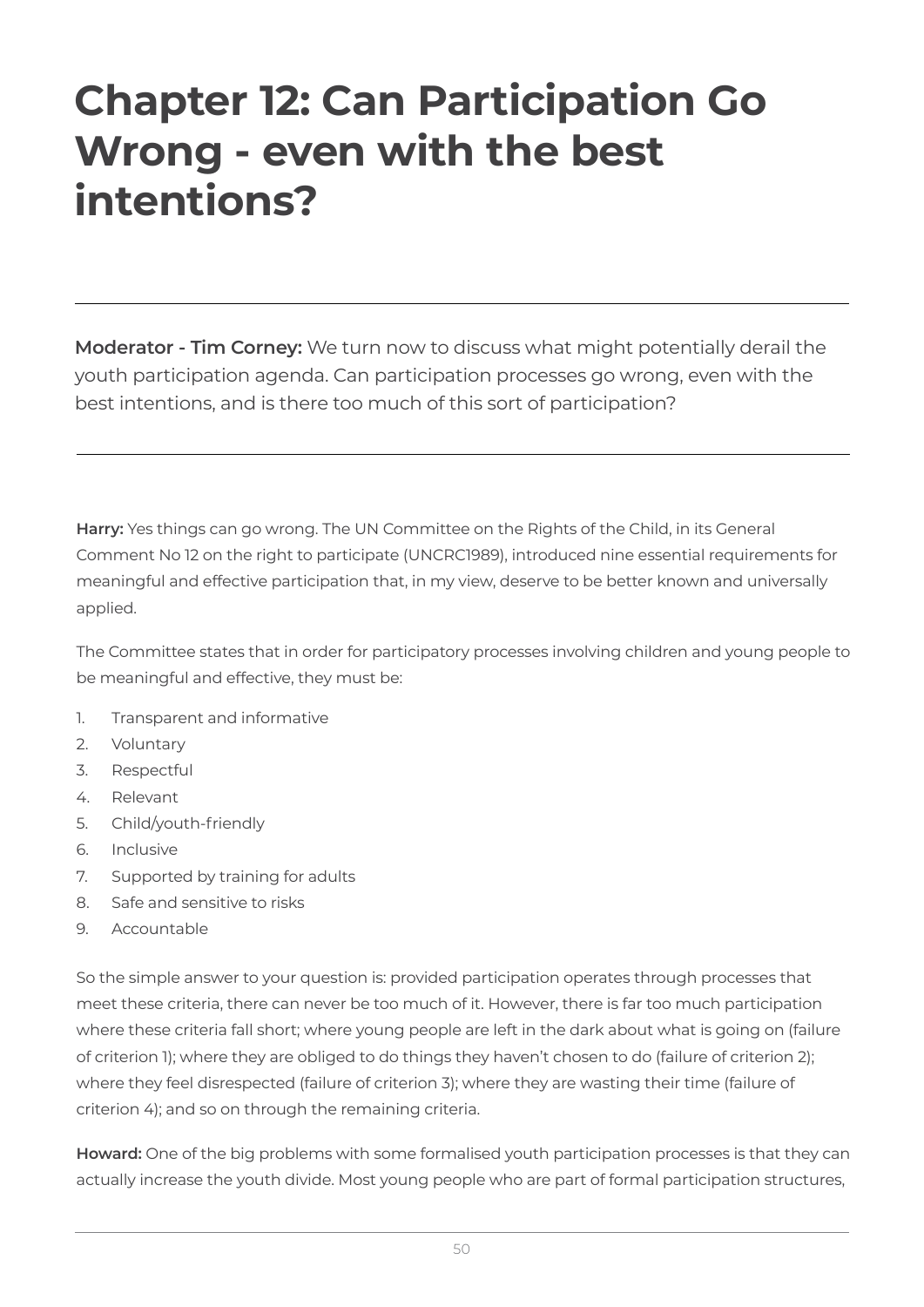or even informal ones, are more articulate, self-confident and privileged – and will probably end up with better educational outcomes. Participation in these sorts of structures is another string to their bows. Public authorities that promote youth participation in these kinds of ways are often inadvertently colluding with and enabling an increased separation of the included and the excluded.

**Roger:** I don't think you can have too much participation. But you can have too much participation by particular groups of young people. Often the young person who ends up in structured participation processes does not represent all young people. Just because you are young does not mean you can speak for all young people.

**Howard:** That's why you need a 'broad highway' made up of multiple forms of participation, so you are connecting with some of those young people who wouldn't routinely be on the formal or semiformal structures, and can have broader conversations in other places. However, in order to broaden participation in favour of those less likely to participate, the allegation often is that you are being undemocratic about it.

European commissioners and politicians have often rallied a group of young people that they feel represent a broad church of perspectives, but then the democratically-elected representatives of non-governmental youth organisations say, 'Hang on a minute; where did these young people come from?' You are almost not allowed to have those handpicked groups in Europe anymore. So you get a lot of well-resourced and supported young people nominated to be elected democratically, and on some matters at least this ensures a rather poor shadow of the diversity of views that you need to create good policy.

**Howard:** Yes, and there are important fault lines within participation processes. For instance, separating out from the generic concept of youth participation the process of involving young people in decision-making, which is a sub-part of the participation agenda.

**Tim:** Do you mean the idea that participation can often be about 'hearing from young people'? That is to say, where governments or youth organisations take soundings or advice from young people about policy or programs rather than enabling young people to participate in decision-making about policy or programs?

**Howard:** Well, yes, and the related issue of what happens when we do empower young people to make 'good' decisions about their future, and then, if they don't, we blame them.

**Robyn:** Participation can go wrong when you are listening to a narrow cohort: the white, articulate, middle-class voices for example. I think it can go wrong when we've got one voice, and not multiple or diverse voices.

**Katherine:** I would say that too. Having a diversity of voices and representation is important for genuine participation and representation. And if a young person is participating as a representative of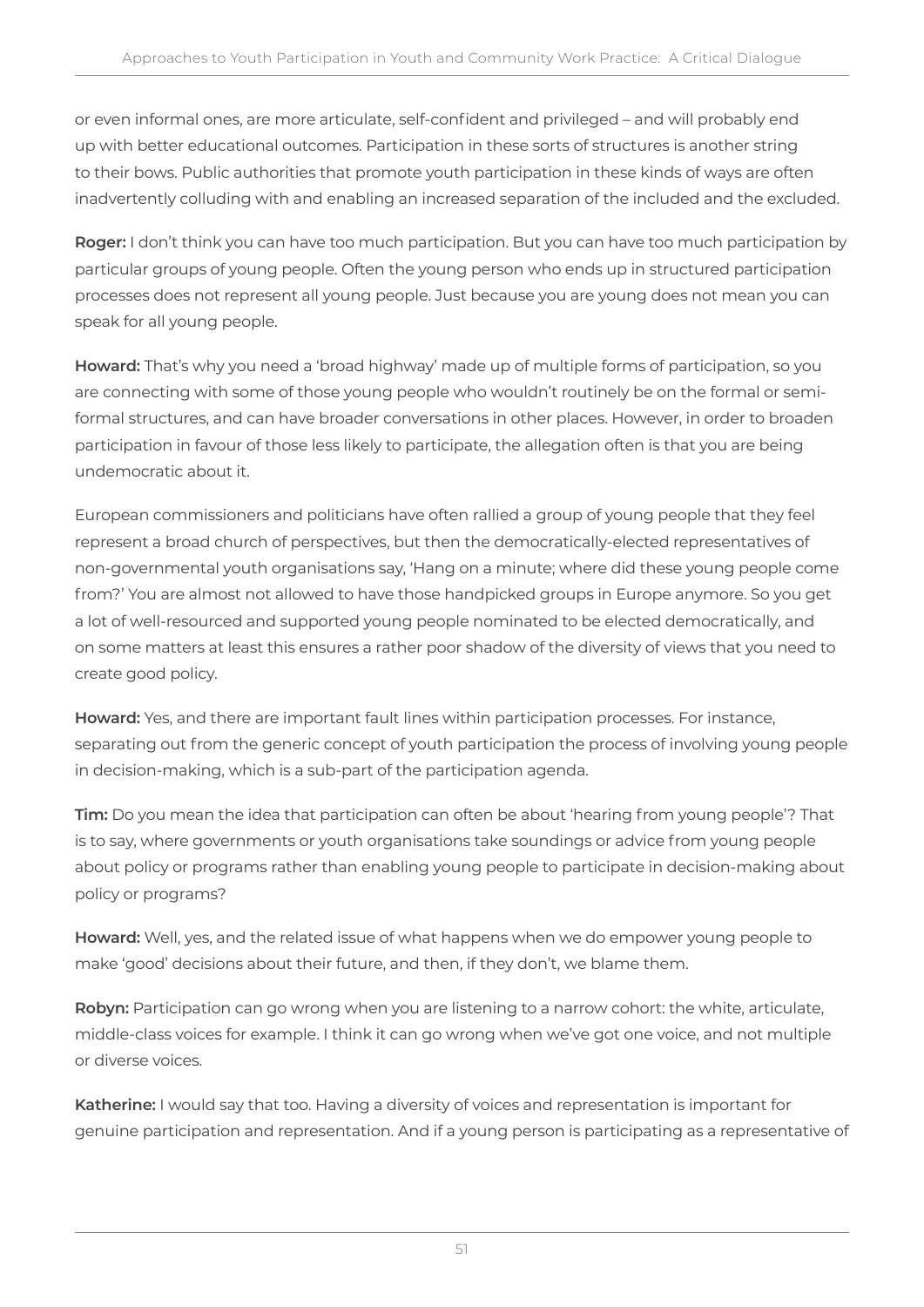other young people, that they are aware and informed enough to do that effectively.

**Trudi:** Participation can go wrong for young people and for adults, if participative structures privilege some voices and exclude others. In practice, this is seen in almost all political, community and representative structures. This is seen in most workplaces, most community organisations and in many educational settings. A real challenge for youth work and for education more generally is how to provide an environment where people who have differing cultural capital are able to participate on equal terms and where people are able to share differing points of view without being immediately judged (Cooper 2019). I think this has become more difficult since social media algorisms created echo chambers (Coldwell-Neilson & Cooper 2019), which means people are less exposed to differences of opinion or worldview.

#### **IN SUMMARY**

Contributors agreed that participation processes can go wrong and that there will inevitably be challenges experienced by youth workers in the implementing of participation (Malone & Hartung 2010). Contributors agreed that the question should not be about whether there can be too much youth participation per se, but crucially it should be about what sort of participation, the quality of the process and who gets to participate.

The issue to be addressed for a successful participation processes is that of positive discrimination (Scanlon et al. 2011; Barrett 2003) and whether the structures allow and enable the participation of young people to be representative of a wide and diverse range of views and backgrounds.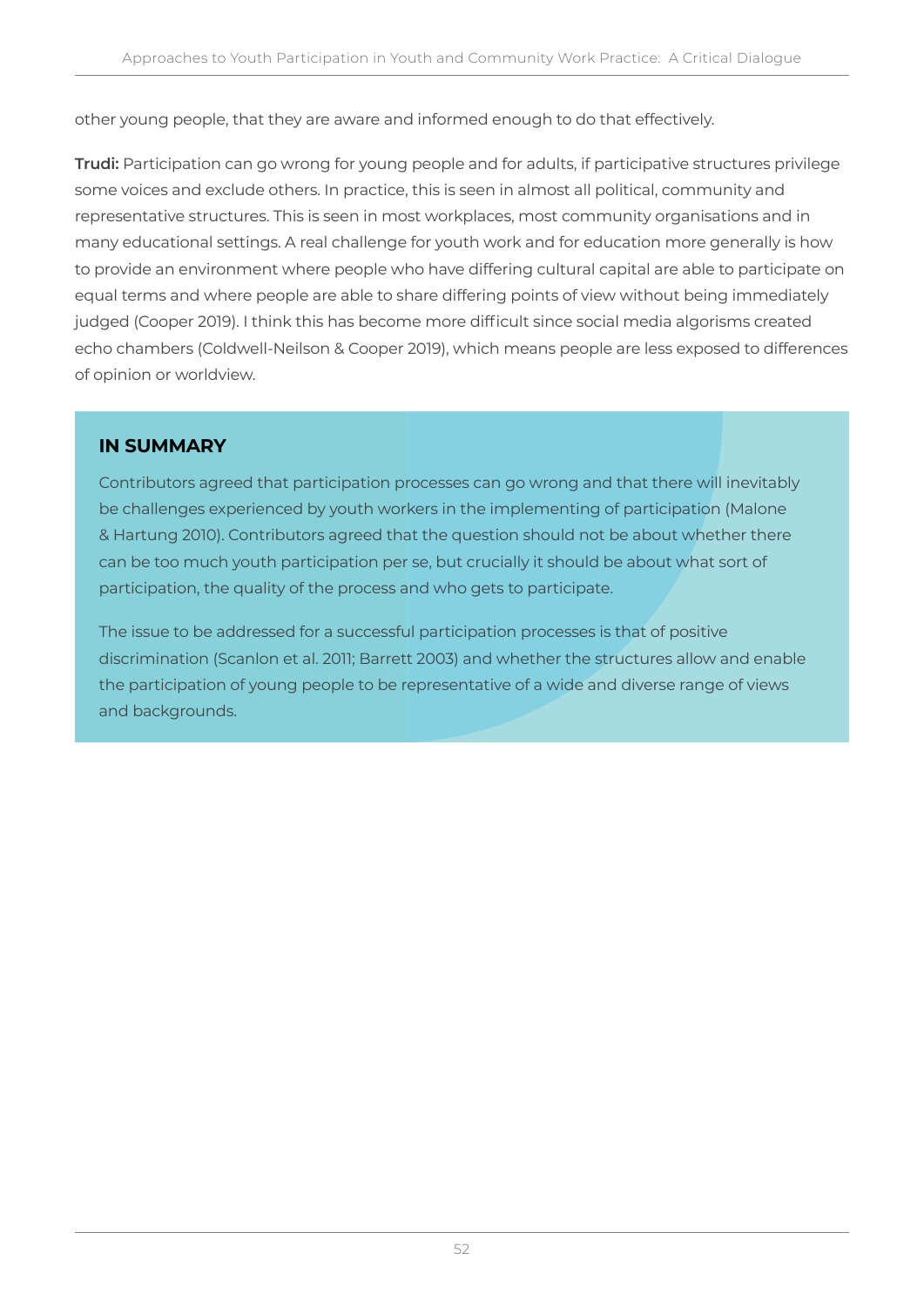## **Chapter 13: Can Too Much be Asked of Young People's Participation?**

**Moderator - Tim Corney:** Related to our earlier discussion of models is the idea that youth participation mechanisms often reflect adult structures; for example, the election of a youth council to sit alongside an adult council. Or when a young person is asked to sit on the adult council they may feel that they have an enormous responsibility for the governance of that organisation that is too big for them as a young person. Can participation be disempowering for young people? Can it ask or expect too much of young people? Can it be a potentially overwhelming process?

**Howard:** Yes, I think we can be asking too much and perhaps also asking the wrong things of young people.

**Trudi:** There is a heuristic concept used in community consultation (adults and young people), which says that at the conceptual stage, the consultation and participation should be maximal to develop the overarching brief (Coover 1985). If this is done effectively, at later technical implementation stages, less consultation should be needed. In the context of co-design of a youth work program, the broadest consultation should establish the parameters of the program. This should involve as many potential users as possible. The detailed planning for how that vision would be implemented would require less involvement. This is one way to make participation less onerous for young people. Typically, however, some youth work programs do exactly the opposite. The parameters are presented as given (rather than negotiated), and young people are asked to work collaboratively on the detail of implementation, which may be less interesting and for which they may have less expertise.

**Tim:** An example of asking too much or the wrong things, could be that a local council wants to build a skateboarding facility for young people and they want to involve them in the design and construction process, which is fine. But council shouldn't expect young people to understand the chemical composition of concrete or how to engineer the construction, or construct it on their own, should they? Could it potentially ask too much or the wrong things of young people? Can we set young people up to fail?

**Robyn:** Well, yes. You can intimidate young people by asking them to do something they are unable to do or without putting boundaries around it. It is about making sure that asking young people to participate is done in a fair and reasonable way.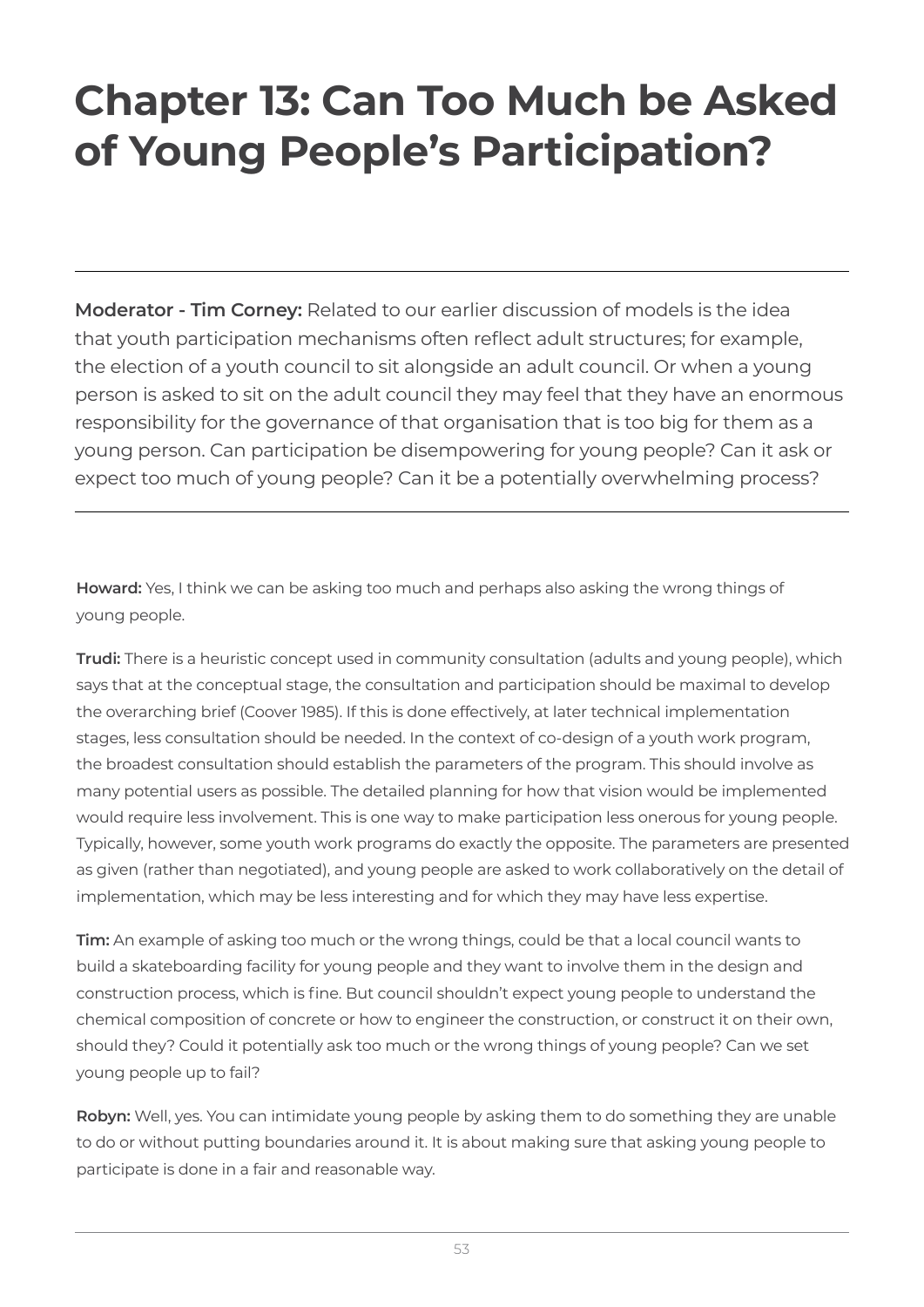**Katherine:** Yes, and it is very similar to how you would engage with anybody really, so don't ask a young person to do something that they can't do as part of a co-design process. You have to look at the sort of age group you are working with and what capacity and interests they have, and what capacity might you be able to build in them as well.

**Tim:** So, Katherine, are you saying that participation can also be looked at as a developmental process for young people? Young people may not be able to literally build the skateboard park, but there could be a project where they are learning skills about an aspect of building as part of that project?

**Katherine:** Yes, exactly, that's right. Maybe they're working with the engineers to say, 'I'd love the skate ramps to do this or can the angle of the walls do that?' and the engineer says, 'Well, if we put this scaffolding and formwork here and we pour the concrete here and put that railing there, then, yeah, we can make it work'. And the process, while developmental, might also inspire young people to be interested in becoming builders or engineers as well.

The Youth Disability and Advocacy Service (YDAS) have a program called *Together* (https://www. yacvic.org.au/ydas) that trains youth services to create more inclusive and accessible environments for disabled young people, and they are partnering with FYA<sup>8</sup> at the moment to build those concepts into the disability stream of their Young Social Pioneers program.

The program is for a group of young people with disabilities or young people who are working on projects for people with a disability. One of them is a young guy who's in a wheelchair and he does wheelchair skating – he uses the skate park in his wheelchair. His project was looking at how to use skateboards in different ways to make them accessible for people with a disability. And I was like, 'Oh, that's really cool', thinking that he was talking about it as a recreational thing, and it's partly recreational, but then he said, 'Actually, doing skating with my wheelchair, I've increased my mobility enormously, so I can go up escalators on my wheelchair now. I can get upstairs. I can actually get into a lot of spaces that were not accessible to me before.' How awesome would it be to make sure that every skate park that's built from now on actually has access for young people with disability? And to include them as co-designers and consults on it as well?

**Tim:** That's a great example, and of course, there's the simple reality that Robyn and I know from our years in local council youth work, that if you don't consult with young people about recreational facilities …

#### **Robyn:** They don't use them!

**Katherine:** Exactly. It's all about ownership and the issue of accountability. If you're creating expectations or making promises you can't, or don't, keep as part of that process, all you're going to do is undermine young people's willingness to participate in any future process.

<sup>8.</sup> The Foundation for Young Australians.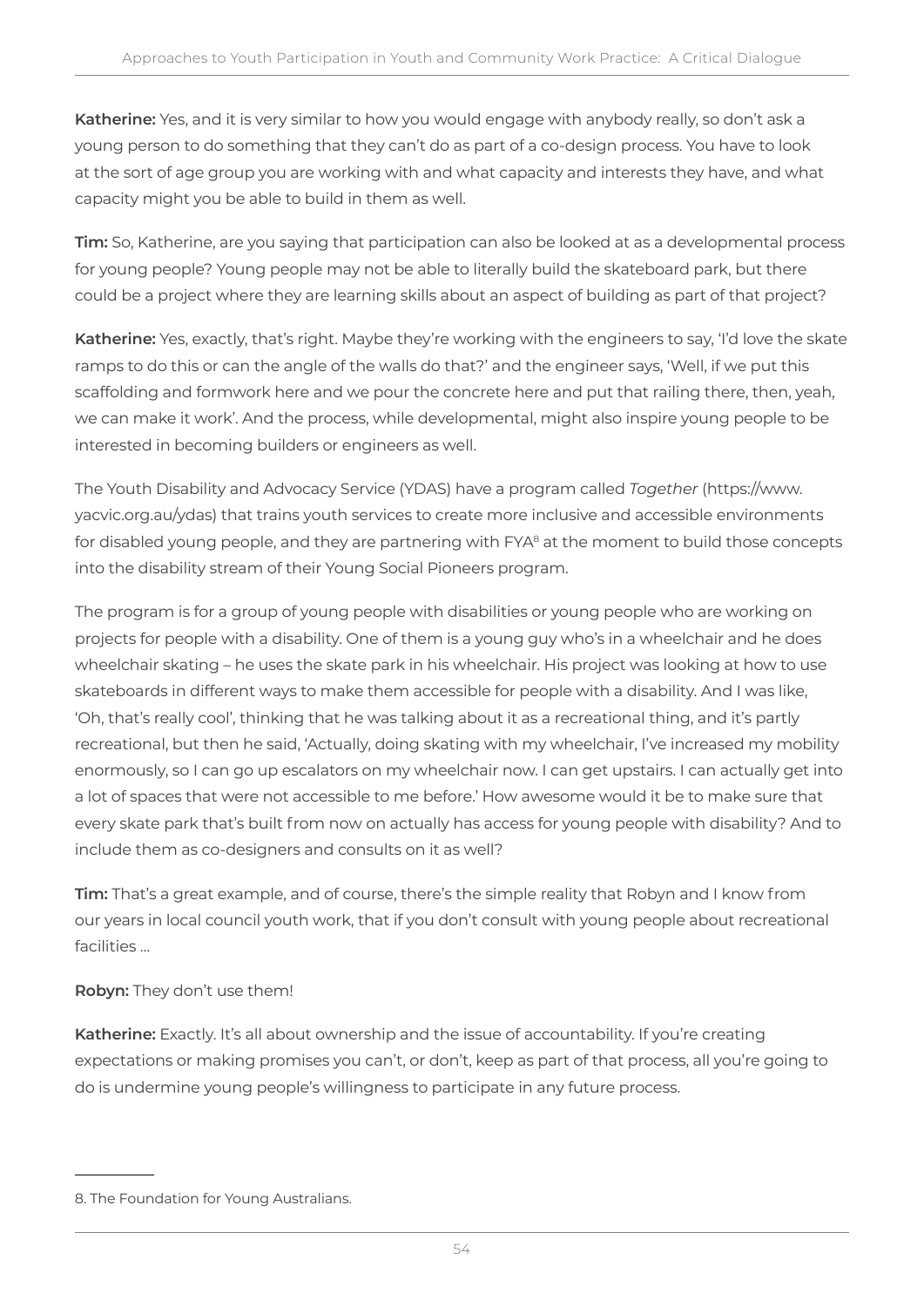**Tim:** Can this lead to a concern that the participation process can potentially set young people up to fail, even unwittingly? For example, if young people are asked to do things they can't do or don't have the knowledge or expertise to do. Is this an accurate summary?

**Howard:** Yes, it is. You can ask young people to be a part of the design and construction process, learning skills in construction, for example, as a development opportunity. But it wouldn't be developmental if you said to young people, 'Great. Now build what you've designed', without knowledge or expertise. So, it's about facilitating an appropriate participation process.

**Tim:** Similarly, it is not hard to imagine that a municipal council that does not consult with young people about the sort of skateboarding facility it should build, will spend a lot of money doing something that young people may not use. So Howard, can that lack of expertise you refer to be used as a reason not to involve young people in decision-making processes, to not consult them – to exclude them?

**Howard:** Yes, it can, but sometimes for good reason. Concerns I have about the youth participation agenda is about power, responsibility and accountability. It is all very well young people saying, 'We want a skateboard park' at a particular time, but what is their responsibility down the track? What if the design causes problems or safety issues?

That's why the 18-year-old adult threshold is there for who can be directors of charities and NGOs and so on. When we talk about participation and say young people can't be actively involved in shaping the direction of a charity or making financial decisions, for example, because they're 'only' 14, it is partly about accountability and the legal responsibility that goes with decision-making. So, this isn't to rule out anything; it's to say we have to work through tensions, contradictions and paradoxes to maintain momentum so that young people's voices are heard and, where appropriate, acted upon. And that's the tricky bit about who makes the decision.

**Harry:** I've been tweeting for a number of years now, and if one of my tweets gets a dozen likes I consider that a result. The only time responses to one of my tweets went into the hundreds was when I tackled an influential Irish broadcaster on this very point. Ryan Tubridy has both a daily radio show and weekend TV show with our national broadcaster RTE. On his radio show he likes to give little homilies about whatever is in the papers that day. The morning after Greta Thunberg made her emotional speech to the UN in New York, he was going on about how this was all too much for her, that she needed looking after, especially since she has a disability, and that 'she needs to go home and watch a movie and come back in a year or two'. I was incensed and immediately tweeted how sad it was that this influential broadcaster wanted to silence a young person who has achieved influence, and worse, that he mentioned her disability as an argument for her not to be heard. This was picked up and retweeted many times, and ended up in the next morning's papers.

So my answer to your question is that participation cannot ask too much of young people (note my previous answer about how it must always be voluntary), but that young people can give unbelievable amounts to it, with astounding commitment and selflessness, and if that is what they choose to do, I'd like to think they can count on my support.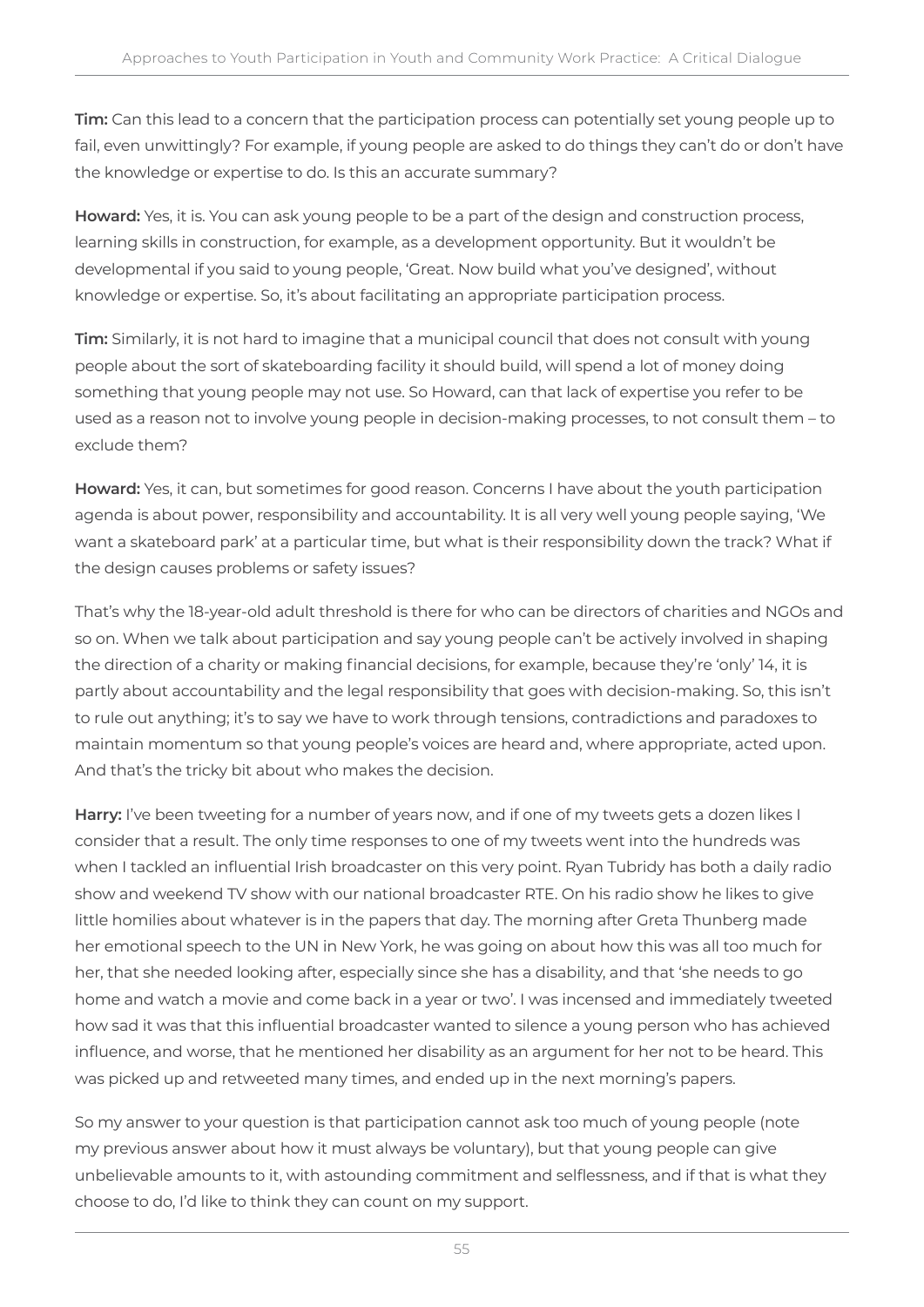**Robyn:** I think there is always risk with youth participation. There is a risk that organisations see young people as a collective group and so they put a single young person on a committee and feel like their youth participation is done. They think that a young person can speak for everyone, which, of course, they cannot. Young people are diverse. The other risk is that organisations can, often unknowingly, exploit articulate and well-resourced young people. They want to use them because they're trusting of their voice: it's articulate.

**Tim:** Is there an issue of accountability that also needs addressing? That adults should be accountable to young people – reporting back on progress and informing them about how they have used the information and expertise that young people have provided within the participation process?

**Katherine:** Yes, accountability is really important. Young people also have a right to hear back during and after the participation process on how their expertise, their experience has been utilised to develop the new program, service or policy, and how young people will be involved going forward, in co-production or governance. It is not respectful to take their knowledge, and then 'ghost' them. In my experience this does happen, sometimes multiple times to the same young people, which can itself result in disillusionment and disengagement. Conversely, if young people understand how their contribution has mattered, they will feel huge pride and ownership.

#### **IN SUMMARY**

Contributors agree that the concern was not that participation asked too much of young people but that certain types of participation were in danger of asking the wrong things of young people and that young people were in danger of being set up to fail. Contributors also warned that adults were not always accountable to young people, informing them of how their participation has been used.

It was also recognised that participation can be conceived positively as developmental. Rather than participation being seen as a chore, or the responsibility as being overwhelming, participation can be conceptualised as developmental, providing opportunities for young people to learn new skills and gain new knowledge.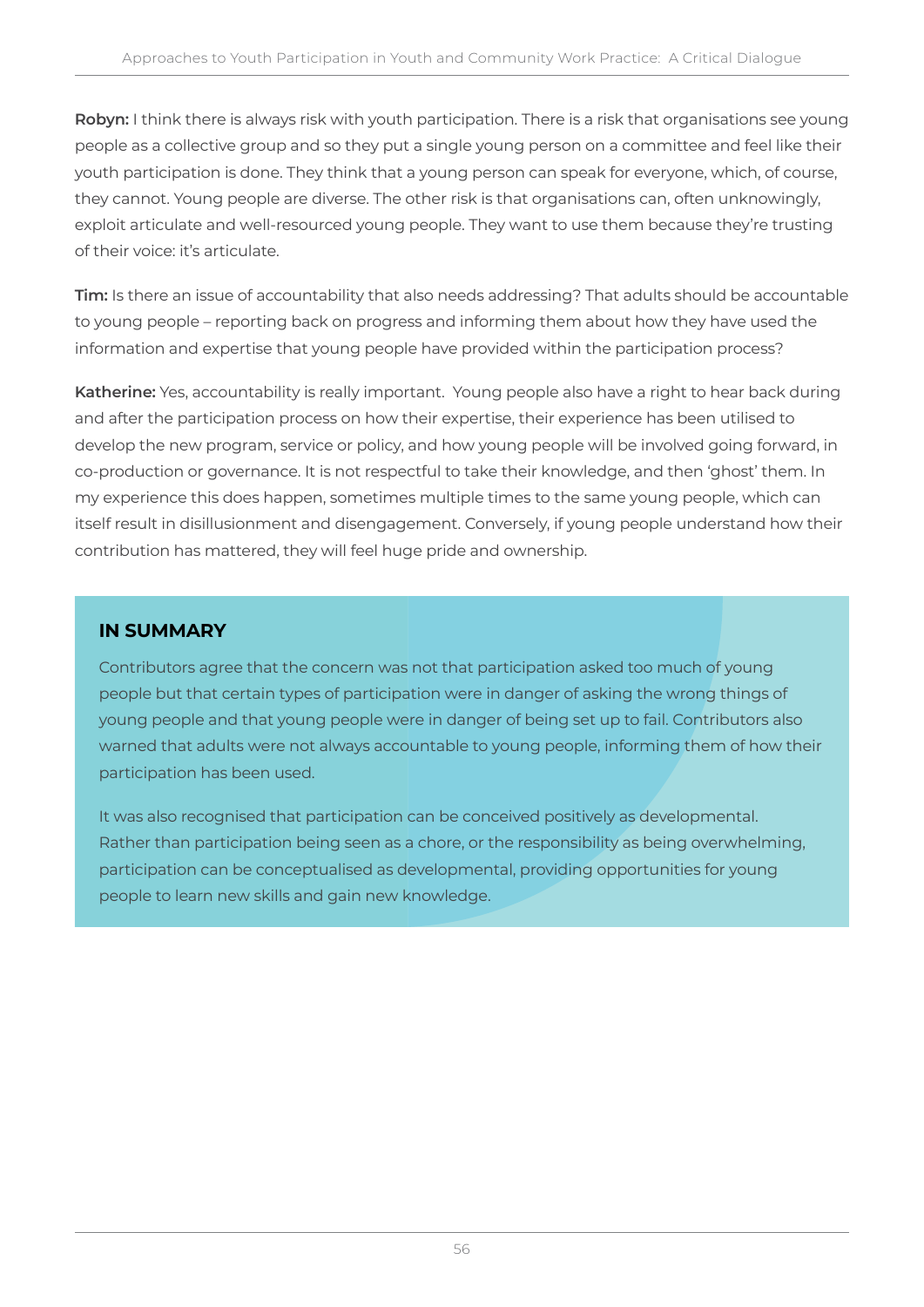### **Chapter 14: What are the Organisational and Structural Barriers to Participation?**

**Moderator - Tim Corney:** To put this question in context, we are having this discussion about youth participation because we think it's important and because we think it doesn't happen in and of itself as a natural consequence. We're saying that young people are more likely to be excluded than they are to be included in decision-making processes about them, based on the idea that they lack something like experience, knowledge, expertise or age. So is an important part of enabling youth participation dealing with the organisational and structural barriers to participation?

**Robyn:** Yes, I think we do need to deal with structural barriers, but when I look back to when I started out as a youth worker, one of the barriers was my own lack of training, as at that stage I hadn't formally studied youth work; I wasn't trained. So I think a barrier to enabling young people's participation can sometimes be a lack of awareness and understanding of what youth participation is and why it is important by well-meaning but untrained youth workers. When I started as a youth worker, there were some real gaps in my knowledge, and there weren't the professional development opportunities that there are now for youth workers. I'd come into the sector without having done a Bachelor of Youth Work, so there were skill sets and knowledge that I was missing. So in that sense, lack of knowledge and training and understanding by workers, managers of services and board members of youth organisations can be a significant barrier to enabling young people's participation.

**Tim:** So Robyn, what you are saying is that an important aspect of enabling participation is about valuing the professional training of youth workers, about having a framework for good practice?

**Robyn:** Yes, exactly, because that is what I really lacked in my early days as a youth worker. I did eventually go back and train as a youth worker and that was important for meeting those gaps and realising a framework for good youth work practice that values youth participation and sees it as central to good practice.

**Tim:** Another barrier or reason given for not including young people particularly in decision-making, is this idea that they 'lack experience'. So in general terms do you think that a 'lack of experience' and the relationship of 'experience to age' may be seen as a barrier to young people's participation?

**Roger:** Yes I do, but I recognise that young people are learning, as I'm learning, but young people are learning rapidly. I would say that young people are now learning more rapidly than I am currently learning as an older person. Therefore, we need to instead talk about levels of experience and background and years of accumulated knowledge, whereas a young person might have only 16 years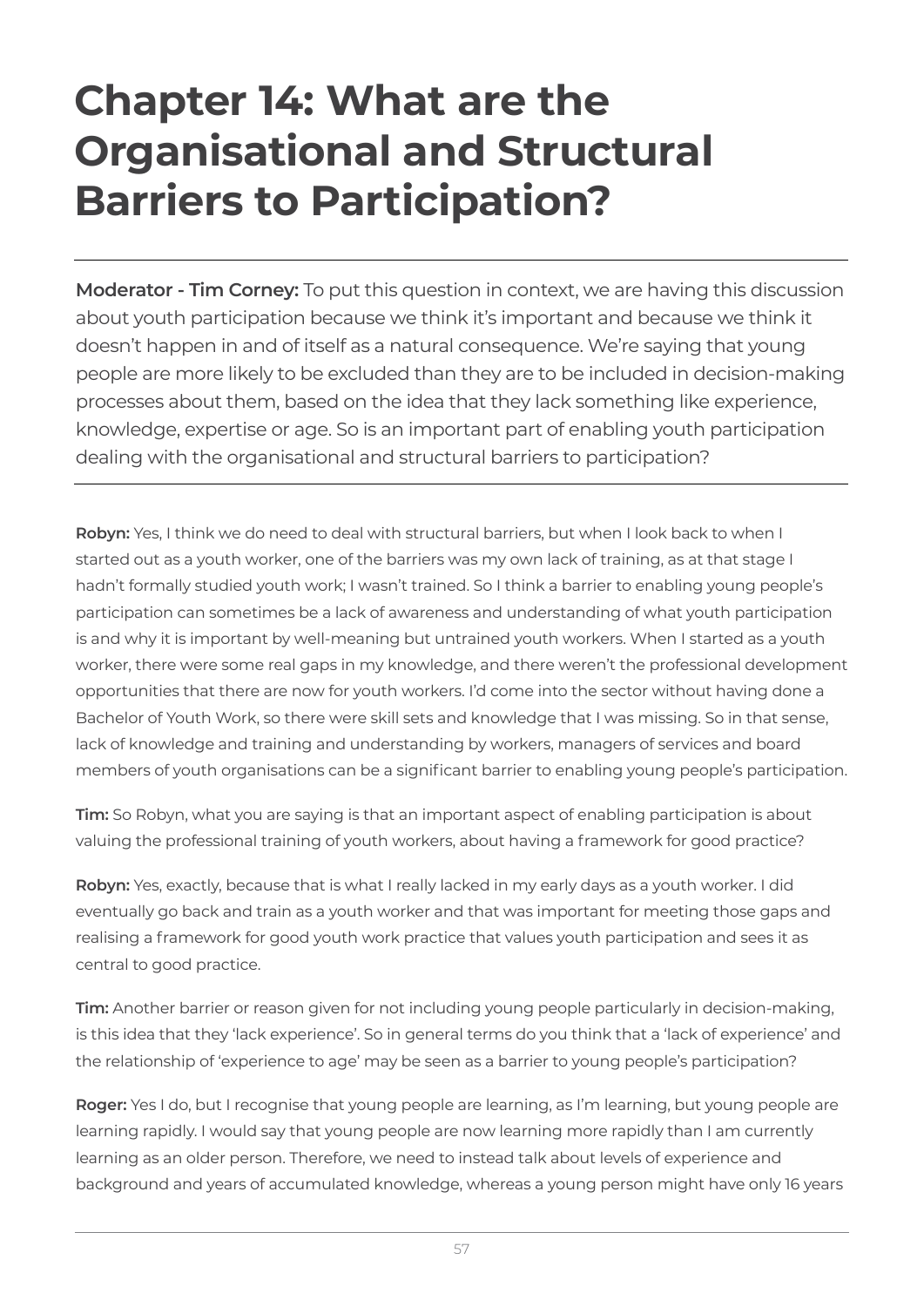of accumulated background information – though I also recognise that my accumulated knowledge is specific and compartmentalised, and that young people equally have specific experience and knowledge that I lack.

**Tim:** But isn't the concept of experience and knowledge both contextual and relative? For example, I couldn't sail a boat single-handedly around the world, but 16-year old Jessica Watson (2011) did, not long ago. She's now an expert in that field and I'm not – she has more accumulated experience and knowledge of sailing than I will ever have. I've got a privileged, white-male, restricted set of knowledge. Whereas, there are young people who have greater knowledge, experience and background about a whole host of areas in which I don't have any knowledge or experience. So is participation less about age *per se* and more about respect and recognising our differences and valuing what we all bring to a given situation?

**Roger:** Yes, I think that's right, there are internal contradictions to participation that need to be challenged. The other thing is to see participation as a 'verb', rather than a 'noun'. It is a way of relating or doing, not a set and fixed 'thing'. It is a process and not a product or a fixed project.

**Harry:** I'll accept that age may be related to experience, but its relationship to knowledge is more doubtful and its relationship to wisdom very tenuous indeed. Malala Yousufzai is 22 now, but she was 17 when she won the Nobel Peace Prize. I would turn to her for advice before asking many older people. As for the organisational and structural barriers, dismantling them is at the very core of our work. It's what we do and should be doing as workers.

**Trudi:** I agree with Harry that dismantling structural and organisational barriers to participation is the core of what youth workers should be doing. We should also be supporting young people to gain the skills to participate effectively in sub-optimal structures that cannot be changed. Very often youth workers can give young people useful information about how organisational structures work, because organisational structures are things we need to know about. My experience also resonates with Robyn's. I went into youth work untrained as a volunteer and had to learn as I went along, including from my mistakes. I feel I am still learning about how to dismantle or overcome organisational and structural barriers to participation. It is not only young people who face these barriers; they are in many parts of civil society and they affect how youth workers organise (Cooper 2013).

#### **IN SUMMARY**

Contributors agree that minimising organisational and structural barriers to participation, and facilitating access for young people, are key roles for youth and community workers. The issue of a lack of knowledge and skills of those responsible for facilitating participation was raised once again and the need for appropriate training and ongoing professional development was acknowledged.

Contributors grappled with the question of age and its relationship to both experience and knowledge; they emphasised that these were both contextual and relative. There was strong consensus that respecting and valuing the unique knowledge and experiences that young people bring is important to the participation process.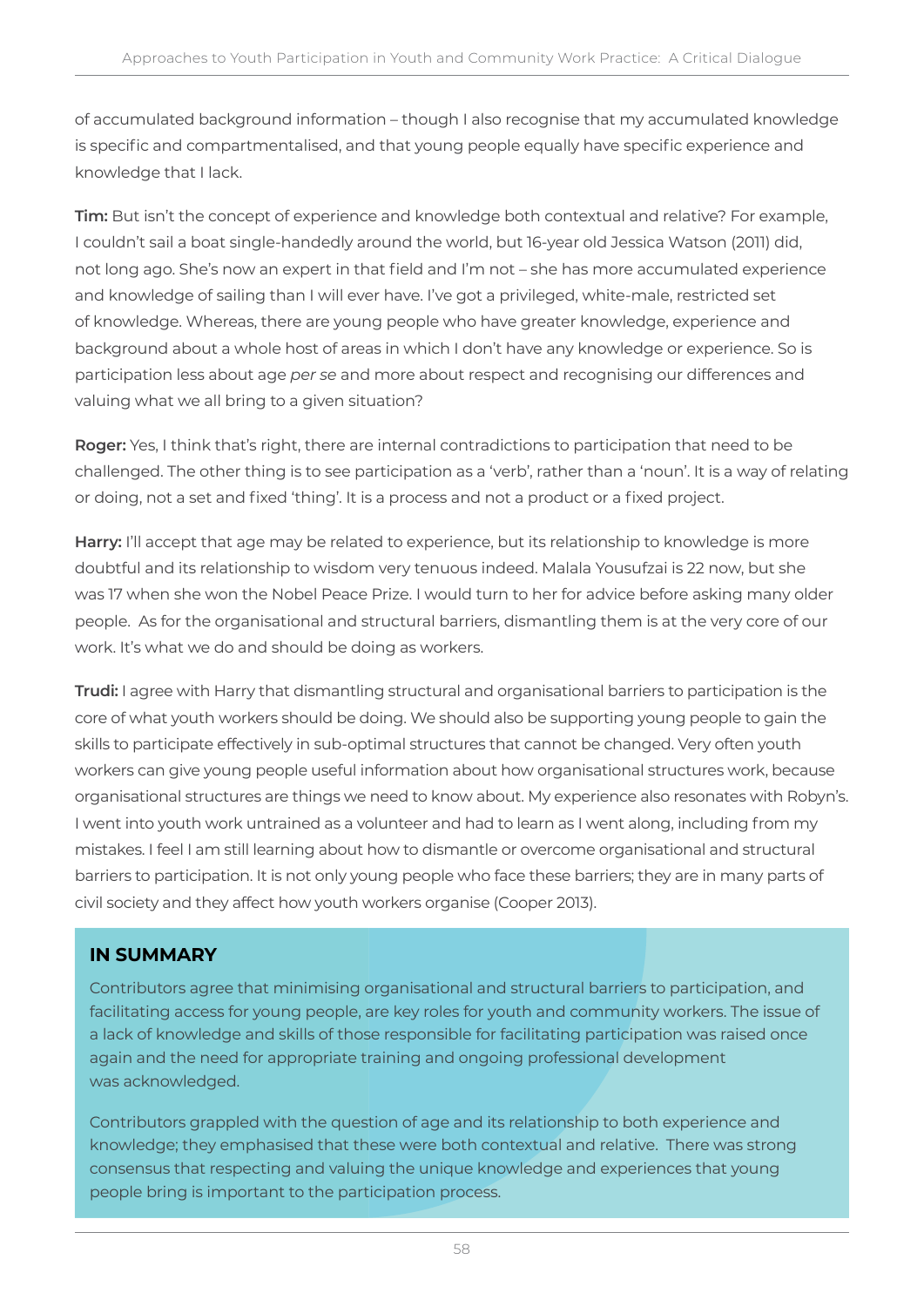## **Chapter 15: Are All Voices Equal in Youth Participation?**

**Moderator - Tim Corney:** In relation to the mechanisms and structures of youth participation and those that control them, is it a legitimate criticism that often they are only listening to young people who express what are deemed positive or acceptable messages? I'm thinking here of the voices that some people may be concerned about elevating. Do 'unacceptable' messages also have a right to be voiced and to be a part of the participation process? Are all voices equal in youth participation?

**Roger:** That is a very, very important question. How do we work with those we disagree with, respecting the principles of participatory approaches, but arguing the values and attitudes expressed? We come with a set of values: I don't come as an empty vessel to work with young people. I come with a set of personal values, which I argue with logic and evidence. I do that and then expect young people also to argue with logic and evidence, which is an issue in itself. I've always felt that the important thing was to be willing to contemplate that I might be wrong.

**Harry:** Manipulation certainly goes on a lot, not just selectively choosing those voices that are considered worthy of being heard and promoted, but manipulating processes so that the desired 'opinions' come to the fore (see my earlier answer in relation to Hart's Ladder, where I discussed how the question of manipulation of youth voices has not been given enough attention). An example I came across recently was where children were involved in a participatory health promotion program. One of the activities was nutrition and cookery, and, though the program was supposedly driven by the children's ideas, the adults in charge had to twist their arms to make sure they only cooked things the adults considered healthy, and none of the tastier stuff they actually wanted to cook.

As a more serious example, a few years ago I was talking with members of a district youth council in Northern Ireland and I was saddened to be told that they were not allowed to talk to the media or promote their views in any way. Any communication had to be sent to the local authority's press office to be cleaned up and have suitable language applied before it could be issued. I'd say that's a good example of how the 'inconvenient youth voice' that Roger mentioned earlier can be effectively stifled.

**Howard:** If you look at youth work in some European countries, some organisations will not go near extreme right-wing, paramilitary youth groups. Perhaps youth work is equally if not more important with those groups, as the Offenburg Talks of 2019<sup>9</sup> suggested. But youth work with the participatory

<sup>9.</sup> The Offenburg Talks consider the role of youth work in relation to broad social and political challenges. In 2019, the theme was populism, nationalism and the rise of the far Right.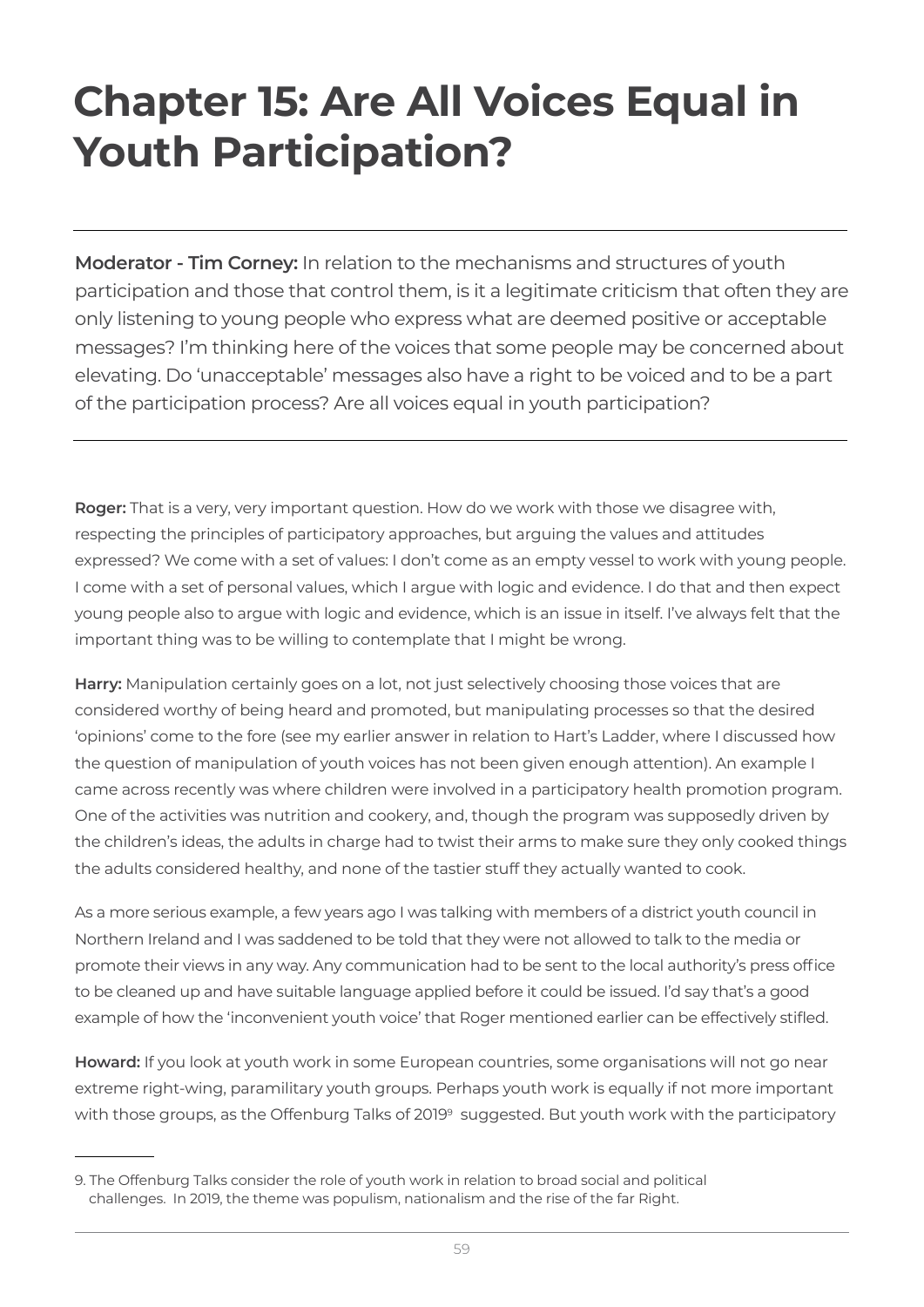element? There are question marks about that. A lot of youth participation – look at Putin's youth in Russia – is going in a very different direction from the ones I would subscribe to. But then do we say we should close those voices down?

Katherine: I think everyone has the right to speak, but I think there's a line where, if what people are saying and advocating for is against the law or is designed to disenfranchise or marginalise other groups of people, then they shouldn't be listened to.

But if they genuinely are raising their voices because they're concerned about the prospects of their cohort, then, yes, I think it is okay. So there is a line that you can draw fairly easily. It's important to be clear about our country being a place where everybody is welcome, everybody's views and behaviours are acceptable as long as they're not impeding other people's rights, is quite key to that thinking.

It's incumbent on all of us, to look at who are the people who are being silenced – who are the young people who don't have a voice, particularly if they come from cultures where the expectation of young people is that you stay silent or you are acquiescent and you don't rebel against your elders – that we're actually encouraging an environment where young people's voices can be heard, albeit potentially in a more respectful and collaborative way rather than an activist way.

**Tim:** And would that include voices that you wouldn't necessarily agree with?

**Katherine:** Yes, for example, young men who are tending towards white nationalism. My view is that a lot of them, they are just looking for a sense of belonging, and if we can provide more positive activities and environments and engagement for them that gives them that sense of belonging that's not about their white identity, then that will go a long way to addressing that particular issue. At the same time, it's actually empowering those young people and re-including them in mainstream society.

**Trudi:** If dialogical conversation (Freire 1972) is a central youth work method (Corney 2004, 2006, 2019; Coburn 2010; Chouhan 2009; Cooper 2018), then youth workers must be open to dialogue with young people who hold very different views from each other and from youth workers themselves. Katherine mentioned white nationalism. I worked as a youth worker in the UK, in a working-class white community, in a youth centre attended by young people most of whom had been in institutional care (children's homes, foster care, youth detention, adult prison, residential youth mental health facilities) for all or part of their childhoods and youth. Within the youth centre, there were only a few rules primarily about not putting other people down, and not using violence. One evening, two of the young men said they were joining the National Front, a white supremacist political organisation and political party. A dialogical conversation invites an open discussion about why, and in this case about how social circumstances are interpreted differently by various political worldviews. Because I already knew them well, it was possible to begin this conversation. Their interest in the National Front did not persist for very long, and my conversations reverted to more basic survival issues. On the issue of not getting what they wanted, I found they were so accustomed to not getting what they wanted that it came as a surprise to them if anyone ever took any notice of what they said or what they wanted. They managed their own expectations, perhaps too well.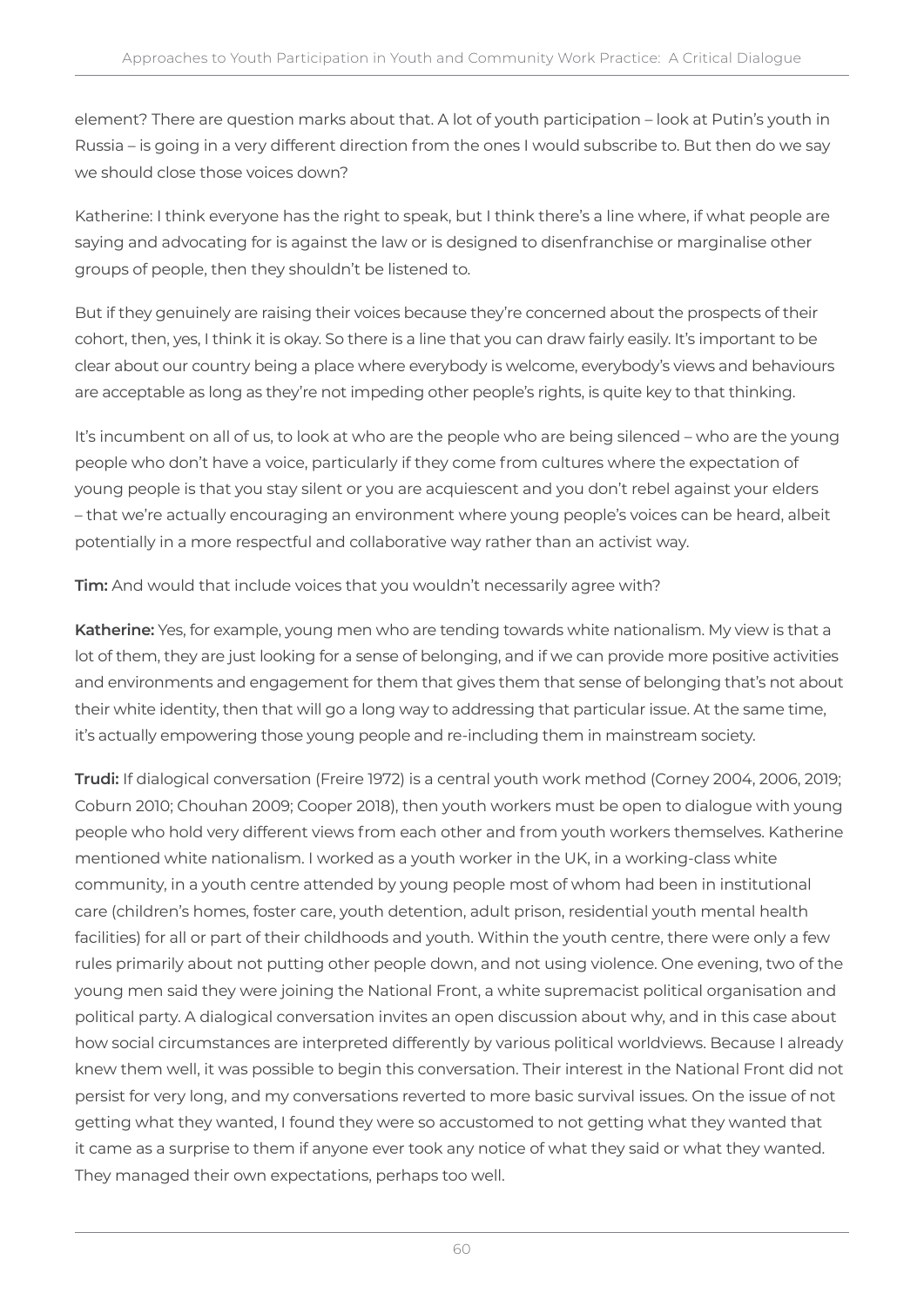**Howard:** In Europe, and almost certainly in Australia as well, this notion of being dogmatic or doctrinaire about participation has been thrown into relief by world events. There was a big youth work conference in Bruges, Belgium, on 14 September 2001 and what had happened in the days previously caused many youth workers to reflect on their practice. They had been promoting multiculturalism, they'd been tolerant, anti-racist and anti-xenophobia – and suddenly the Twin Towers came down. People at the conference asked themselves what this meant for youth work practice and many felt they'd been too dogmatic in saying that we should all be nice and 'everyone should treat everyone else with respect'. Well, if you are a Bosnian Muslim, for example, whose family has been killed by Bosnian Serbs, you may not want to say it nicely, you may want to say it with anger and hatred. And you've got to actually allow space for participation involving the expression of those views in louder, more hostile ways, but within a safe context.

#### **IN SUMMARY**

Contributors agree that working with diverse voices, and elevating those voices that are often silent, was important and crucial to good participation. This may entail difficult encounters where youth workers may not always agree with the perspective or opinions of young people. However, critical dialogue (Freire 1972) is central to youth work practice, and youth workers must be open to dialogue with young people who hold different views. The welcoming of 'convenient voices' only, and manipulation of participation processes and or outcomes, is always a danger. Where to 'draw the line' on inconvenient voice remains contested.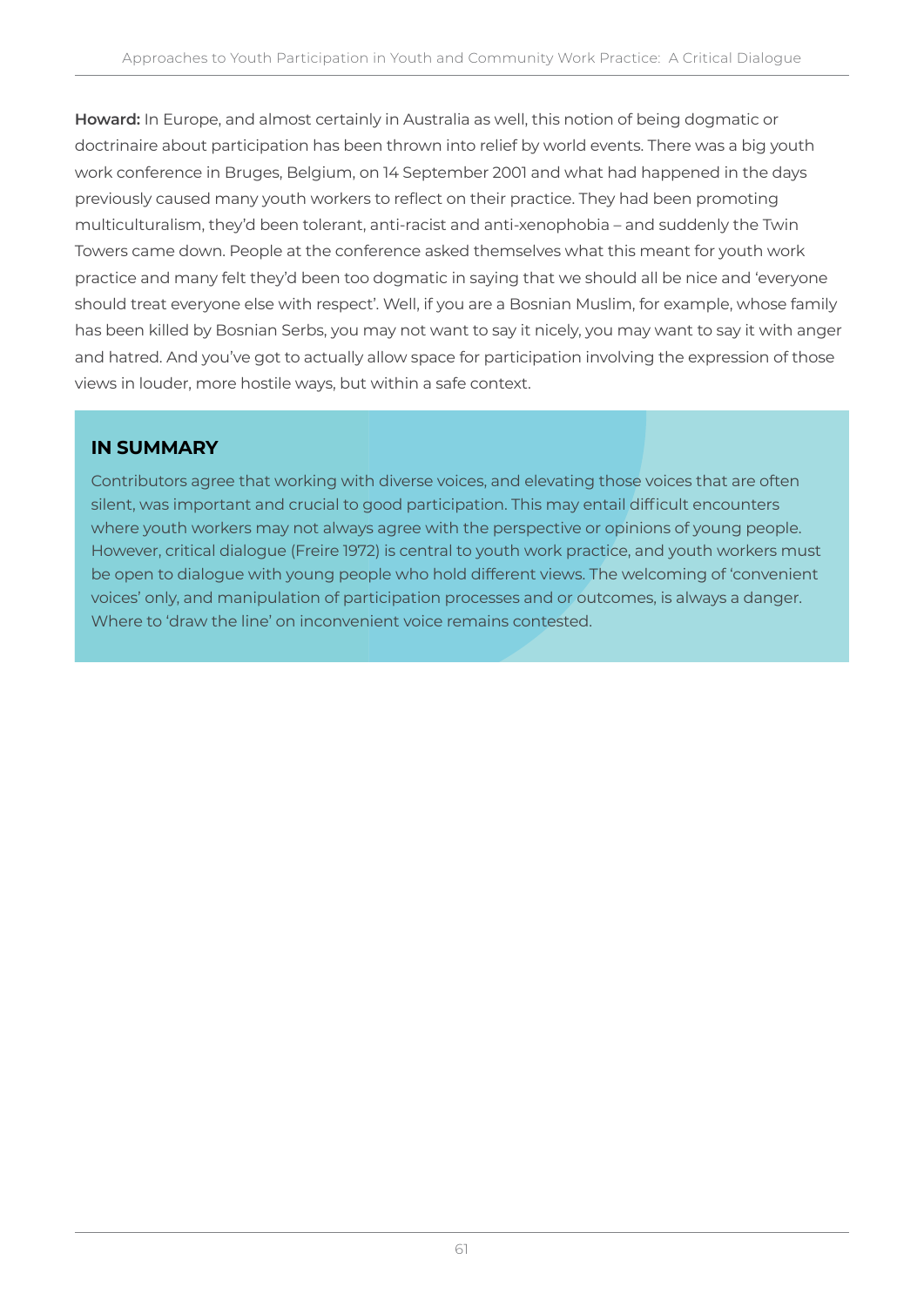### **Chapter 16: How Should Ethnicity, Culture and Diversity be Considered in Participation?**

**Moderator - Tim Corney:** Cultural issues are important in regard to participation. For example, young people may face difficult questions in relation to the importance of their own voice versus the voice and views of cultural or faith leaders and other authoritative voices in their community. What role does culture and diversity play, and how should it be considered in youth participation?

**Roger:** I worked with a young Islamic woman who looked at the question of 'What does participation mean for young refugees from Horn of Africa communities, and the degree to which they are able to see themselves as active participants?' And she said, 'Unless you're the right tribe, unless you're older, unless you're male, you haven't got much hope of speaking up or being heard', because that's the way participation is culturally framed in that community. However, she then went on to argue that, if we talk about participation as being 'community development' instead of a 'right' to be heard or participate, then young people from those communities, because they have skills within their refugee communities that the elders within the communities don't have, can be leaders in community development. This might be what we mean by 'participation' in this context.

**Tim:** So in culturally sensitive contexts, if we move away from the term 'participation' somewhat, and the potentially negative cultural connotations associated with 'demanding to be heard', we can make gains for young people and for their communities by framing participation differently, using different language and mutually beneficial understandings. For example, drawing on the theory and practices of community development (Kenny 2011; Ife 1995) to enable the right to participate and empowerment of those whose voice has traditionally been silent or silenced in that community, not just young people.

**Roger:** Yes, I think that is right; ultimately youth participation is about collaboration, understanding and mutual benefit for the whole community.

**Howard:** Yes, and allowing young people to make mistakes and to potentially learn from those mistakes as they participate.

**Katherine:** Yes, that's right but there are also further issues. YACVic is the auspicing body for the Koorie (Indigenous) Youth Council. They get asked to be part of everything, which is very positive in terms of inclusion of indigenous young people. But it's a big demand on their time, quite often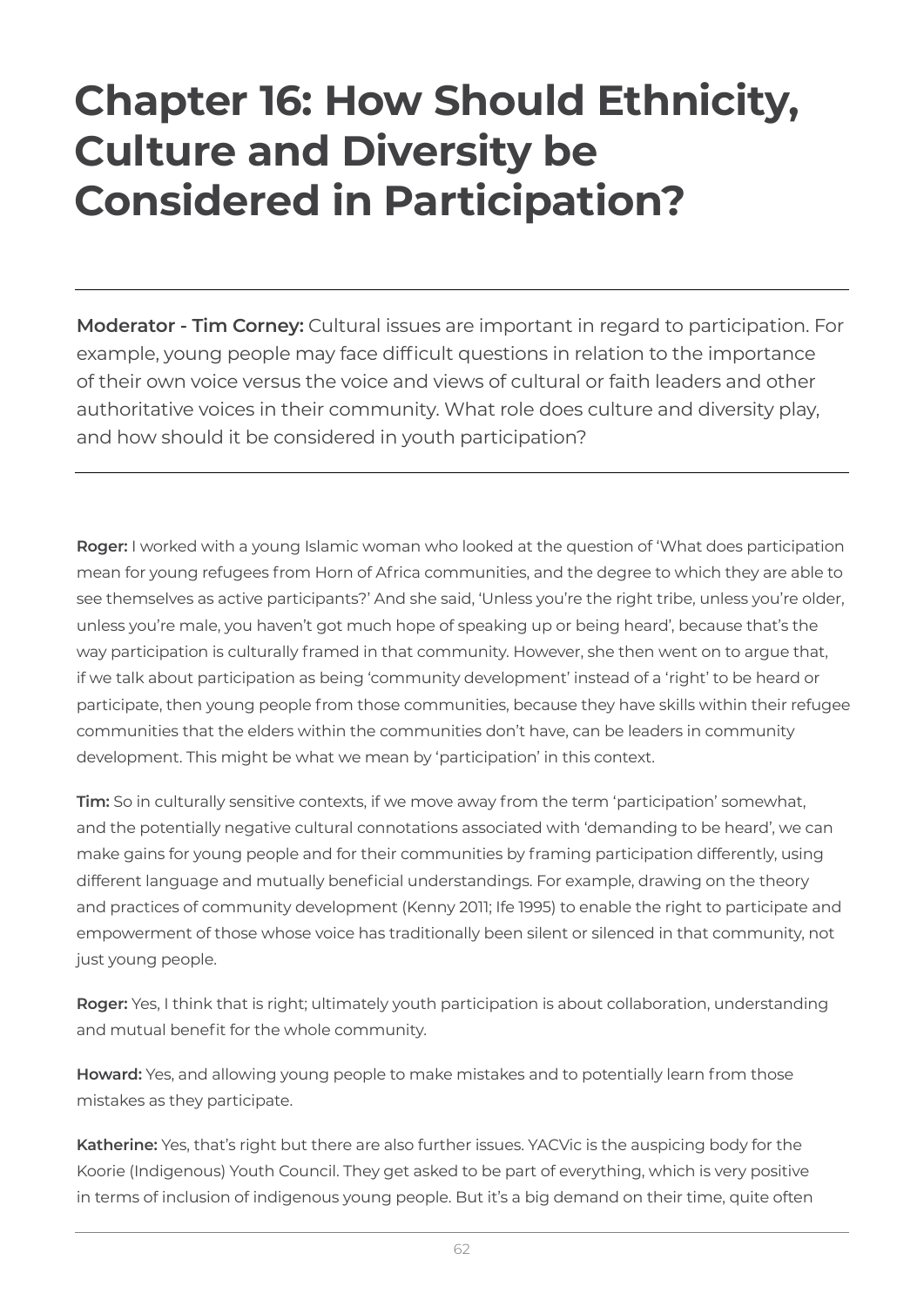without any recognition of the value they bring and the time they give in terms of remuneration or investment in the organisation. On top of that, it can become very disillusioning if they don't see any change happening, if they are being constantly consulted but nothing ever changes.

**Trudi:** I agree with Tim that, in all youth work, there needs to be awareness of inhibitors of participation. To maximise participation, youth workers structure processes to establish a safe environment. Sometimes it may be necessary to work with culturally or gender homogeneous groups to achieve this, whilst at other times it may be important to work with culturally diverse or mixed gender groups. There is no universal application of participation processes, it is necessary to observe groups and individuals and adjust processes accordingly.

**Tim:** So there's a couple of issues here. Within participation processes there may be potential areas of cultural conflict and differing levels of participation, so adaptation of models and process to the context is crucial. However, there is still the need for young people to see actionable outcomes, and that young people participate in realising these in some way.

**Katherine:** Yes, and part of it is young people understanding the nature of the context, whether it is cultural or whether it's bureaucracy and government and the glacial pace of policy change or organisational change. An example is the working group on the YACVic submission to the Victorian Royal Commission on Mental Health System (Rycken 2019); we had our last meeting recently, and one of the youth participants was expressing how disillusioned he was that he'd done all this work, and then he went and saw his mental health provider and nothing had changed. So it's important to manage the expectations of young people, to say yes, you have done all this participatory or advisory work, but it may be years before that flows through to changes.

**Harry:** Well, even taking on board all these considerations, I am not swayed from my commitment to the promotion of participation as a human right, and that means, specifically, a right for *all humans*, regardless of any objections that the 'elders' of their particular community might have. I can't accept the kind of cultural relativism that says that, in certain cultural contexts, respect for elders (almost always male) makes the silencing of youth voices – particularly young women's voices – an acceptable thing to do.

But for me this has to be tied to the principle that participation is voluntary. If some young people living in a certain cultural context prefer to follow the code of their ancestors and let male elders speak for them, I will not be twisting their arms to do otherwise. But throughout the world you will find that there are young people who believe culture evolves from within, and who want to be a part of that evolution. If those young people want my support in claiming their right to be heard, I will give it. But as an outsider, I will be looking for ways to help, not forcing the issue.

As an example, my last job involved supporting development projects in Africa, particularly around child safeguarding (addressing female genital mutilation, child marriage, and corporal punishment and so on). Where my ingrained habit would be to quote the UN Convention on the Rights of the Child, for many of those I encountered, the African Charter on the Rights and Welfare of the Child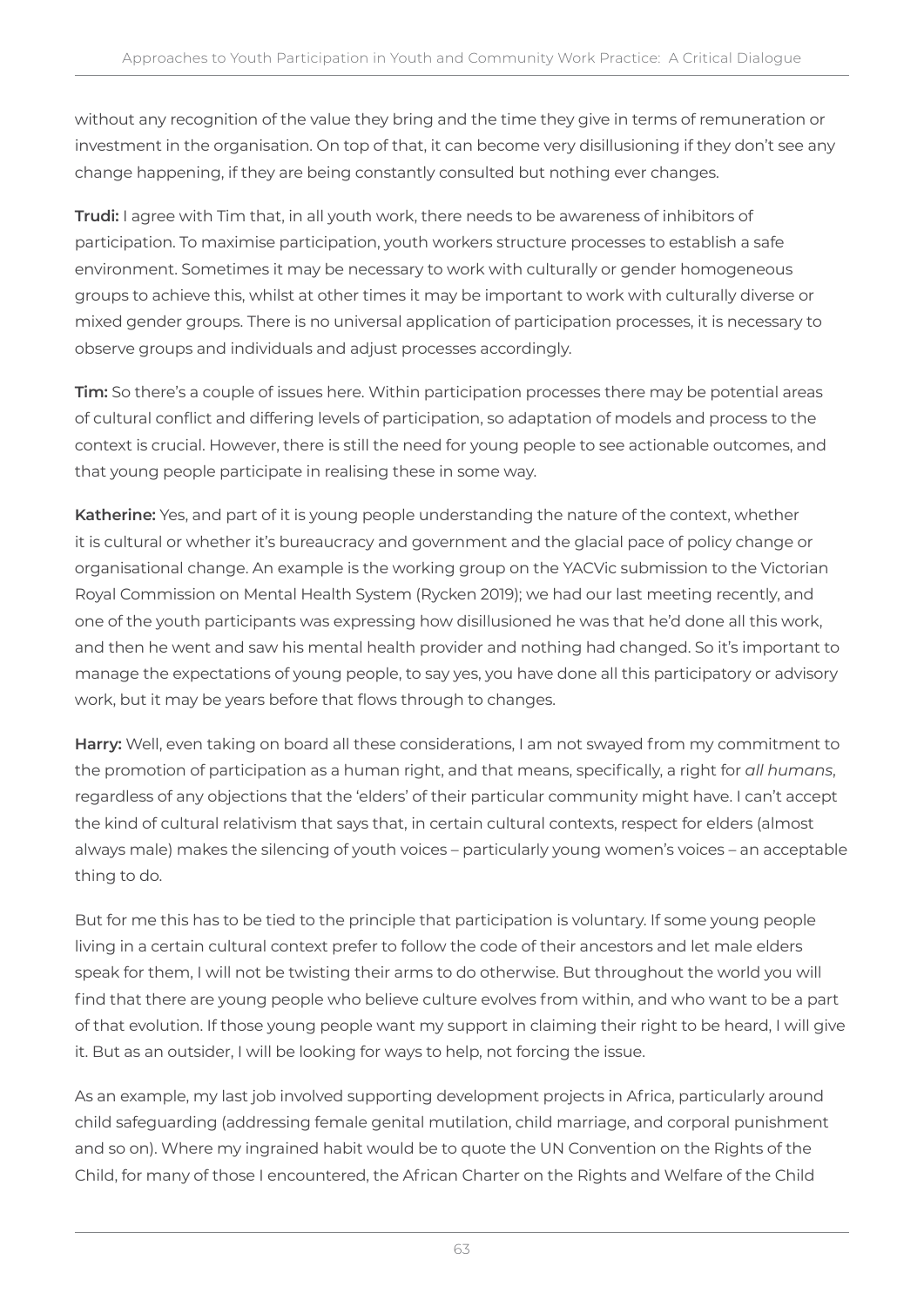(OAU 1990) was a better point of reference. It enshrines much the same rights framework as the UNCRC, but was formulated by Africans for Africans, is monitored by a council of African experts, and resonates strongly with African cultural identities. Children's rights are thus no longer seen as the product of post-colonial cultural hegemony, but as a vibrant element of Africa's own cultural evolution.

#### **IN SUMMARY**

Contributors agree that the *right* to participate and the inclusion of diverse voices are important to the participation process. However, it was acknowledged that rights-based advocacy of young people's voices in traditional cultural contexts is contested, and that language and cultural sensitivity was paramount in these contexts. Mason and Bolzan (2010) have acknowledged these complexities and recognise that there is limited research on the conceptualisation of youth participation both within and across traditional cultural contexts.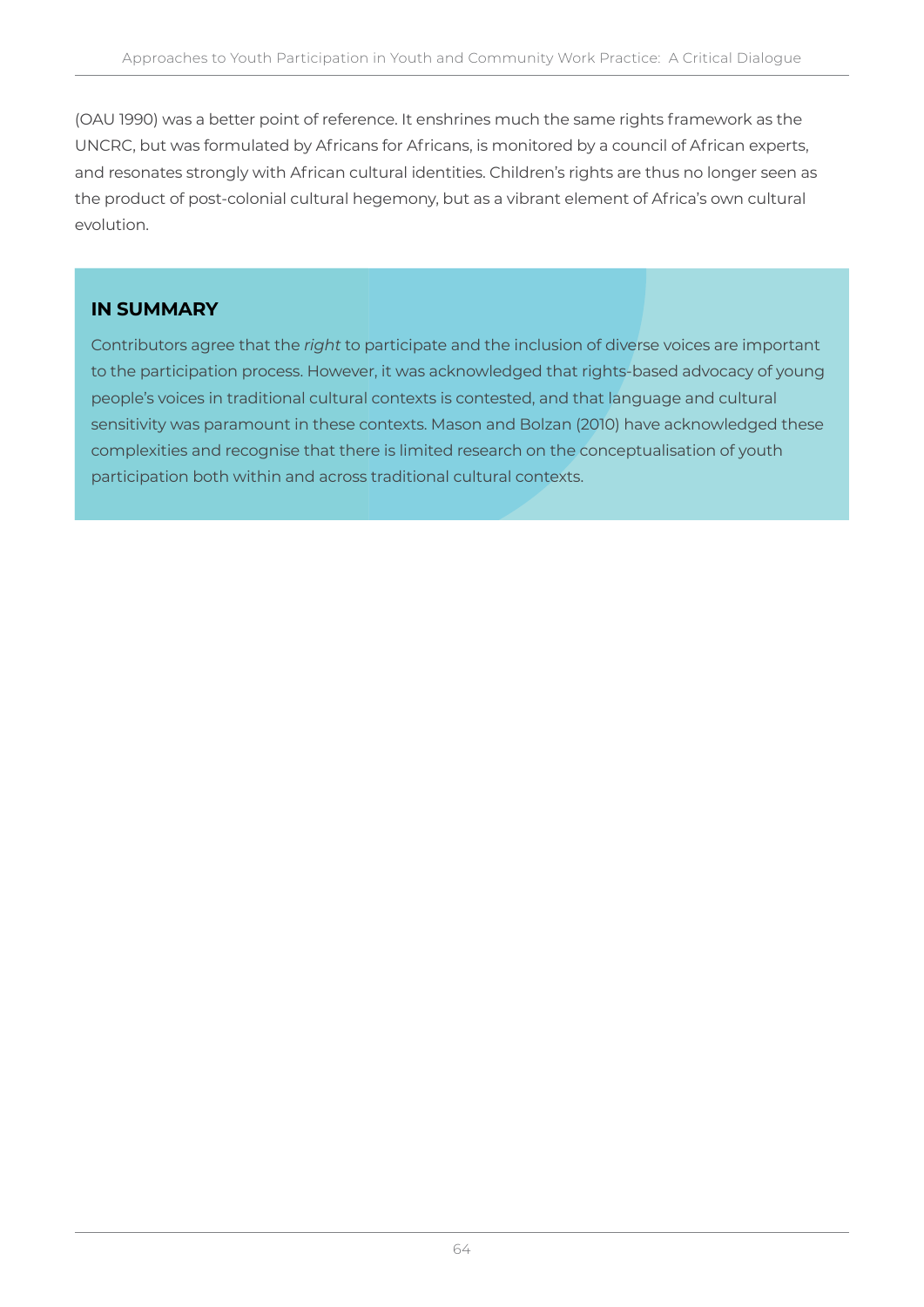### **Chapter 17: How Should Disadvantaged Young People be Included in Participation?**

**Moderator - Tim Corney:** We have discussed the inconvenient voice of young people and those whose views may be controversial or extreme. We have also discussed the diversity of young people's views and the relationship to cultural values and the communities of which they are a part. But what about the voice of 'disadvantaged' young people, such as young people in the youth justice system, or in residential care, or those with very limited financial resources for example? How should disadvantaged young people be included in participation?

**Katherine:** Yes, I think that is actually one of the most important questions. You have to put the effort in to find those young people. Because young people with lived experience are able to speak on their own behalf and on the behalf of other young people like them far better than a bright, shiny young person who is very articulate but who has had every privilege in life, and limited experience of challenge.

**Tim:** Is it true to say that these young people are often unlikely to know about or be invited to participate? Or if they are provided with the opportunity to participate, they may not have adults supporting them, providing resources and time to assist their participation?

**Katherine:** Yes, you have to put the work in to find them. You have to put the work in for them to feel safe and supported in their participation, and you have to put the work into developing their skills to understand issues and processes, and to speak up, That's hard work, but if you don't do that, then you don't have genuine youth participation. In my view, having representative voices from disadvantaged and marginalised groups is absolutely key.

**Harry:** I agree, and once you've found them, you have to put in more work to prevent an army of adult 'gatekeepers' from effectively silencing them. In fact, I will put forward the hypothesis that the greatest resistance to the participation of 'disadvantaged' young people comes, not from the young people themselves, but from professional adults acting as gatekeepers.

This has been the experience of the team at the ReSPECT project I'm currently working with at Western Sydney University. This project was set up specifically to hear the voices and promote the ideas of disadvantaged young people who found themselves users of a variety of state services, including youth justice, youth detention, alternative care, and alternative education settings, by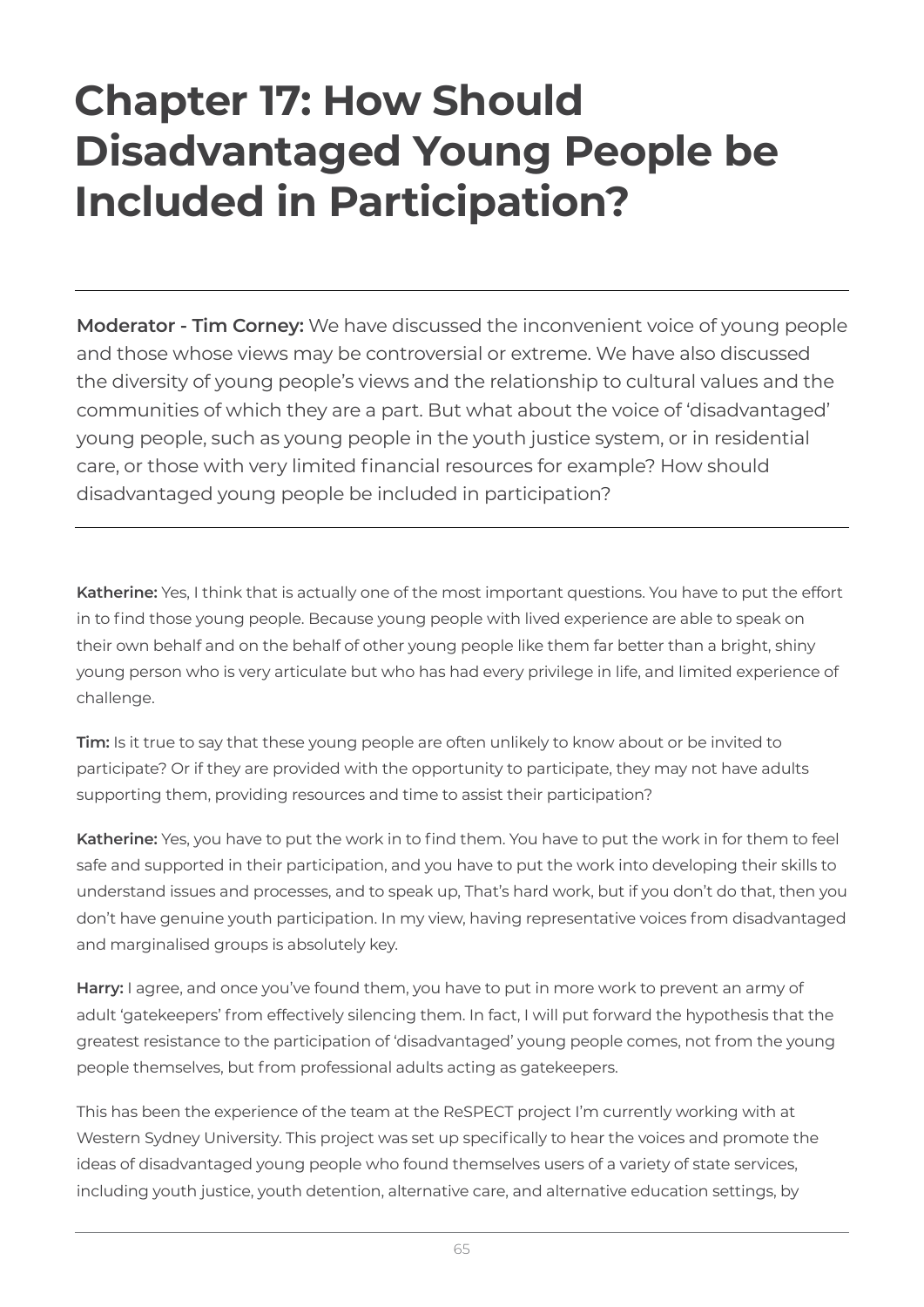necessity, not by choice. By the trick of labelling these young people as 'vulnerable', the adult gatekeepers can deny them their right to be heard, by claiming it is in their own best interests. No evidence is needed; the magic word 'vulnerable' is sufficient to act as a gag. The same trick is also regularly played on young people with disabilities by their supposedly well-intentioned adult gatekeepers. I've seen university research ethics approval forms which contain questions specifically designed to discourage researchers from involving so-called 'vulnerable' groups in their research.

**Howard:** This is what I have always meant by categorical participation. Many 'youth policy' questions are focused on marginalised, excluded, troubled and troublesome youth, but the youth representation that contributes to that policy debate, if at all, generally does not reflect those groups of young people, their issues and experience. I've spent my life battling to 'reach' the voice of those groups and to bring them into the debate. But it is hard work, it takes a lot of time, it is a long process and it often meets with opposition, for many different reasons, including – sometimes – from more formalised youth voices, as well as from those who don't take kindly to the critical voices they hopefully end up hearing and the way things are sometimes said. When I was working as a youth worker, one local politician – who was part of a municipal initiative to listen more closely to young people and understand their 'needs' in the city – tried to get me sacked because he held *me* responsible for the 'in your face' criticism levelled at him by a group of young people – those who would never usually get anywhere near such a public consultation.

**Tim:** Is there a danger here that these young people may feel that their participation is a token gesture? And what if these young people participate but don't get what they asked for? Does that mean that there wasn't genuine participation?

**Katherine:** No, it doesn't necessarily mean it wasn't genuine. To me, that is part of managing the expectations of participation.

**Robyn:** And going to back to young people and respecting their voice and saying, 'This is what we heard'. Even if what you are asking for can't be delivered for whatever reason: we have heard what you have said and we have taken it seriously.

**Katherine:** And also saying; 'This is what we've decided to do, and these are the ideas that we're not going to go forward with now and for various reasons, and if you want to know why, let's talk about it.' I would also say that it's part of a youth worker's responsibility to actually coach young people in the idea that if your preferred outcome doesn't get up, that's democracy, and part of learning to be a functioning citizen in a democratic world is learning to live with compromise.

**Trudi:** In my experience, it is possible to promote participation by young people who wouldn't otherwise get heard, but this often requires pre-existing relationships, the building of trust and a lot of encouragement. Tokenism is a real risk and undermines genuine participation. We should all learn to recognise it and demand better!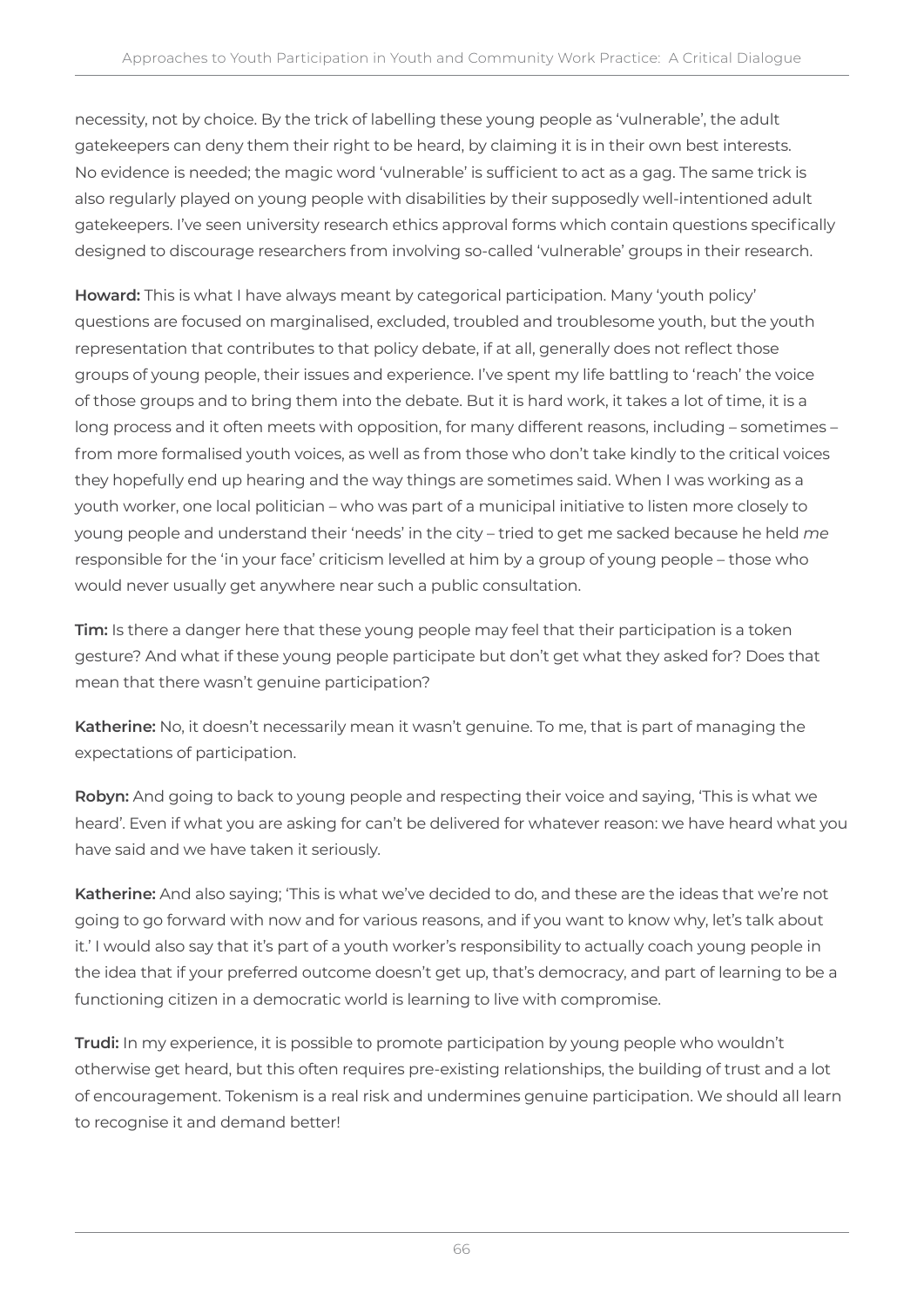**Tim:** Respecting *all* young people regardless of background or advantage, as autonomous human beings, remains an important principle of youth and community work and is consistent with the UNCRC. As clearly stated;

*"The Convention requires that children, including the very youngest children, be respected as persons in their own right. Young children should be recognised as active members of families, communities and societies, with their own concerns, interests and points of view* (UNCRC, General Comment 7, 2005).

#### **IN SUMMARY**

Contributors agree that finding appropriate mechanisms, structures and processes of youth participation for those whose voices are under–represented remains an important role for youth and community workers. In this regard Matthew (2001) and Turkie (2010) provide critical perspectives on traditional youth participation models such as youth councils and youth parliaments as methods of representation, that don't work for all young people, particularly those who may be disadvantaged. Thus, there is the need for youth workers to be active in working with young people to source alternative methods, mechanisms and structures that allow a broader and more diverse representation of young people in participatory practices.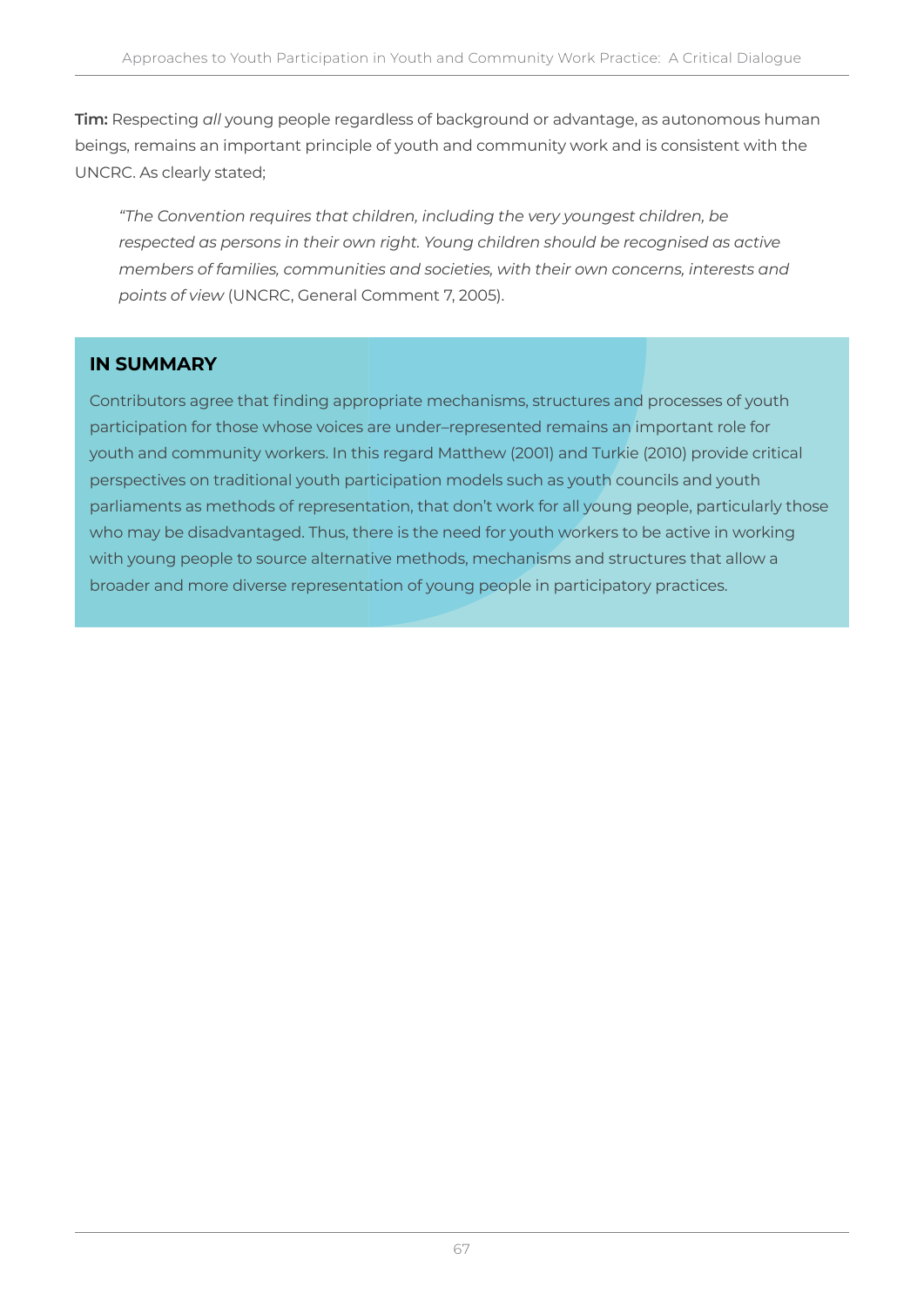# **Conclusion**

This critical dialogue about young people's participation began with an introduction that focused on young people's 'right' to participate in decisions that affect them, acknowledging that this right is based in broader human rights conventions and government legislation. However, the right to participate does not guarantee participation; it needs to be affirmed and enabled, and, in some cases, asserted. We note that this right to participate is not just for young people but for all people.

We established that participation is a good thing and that, as youth and community workers, we want to involve young people in decision-making processes both from the perspective of their right to participate (or not) and because it enhances the quality and effectiveness of youth programs and services. We briefly referred to the importance of values that underpin the participation of young people and that participation is not an end in itself but a beginning.

We acknowledged that participation has a wider frame than just decision-making and that, while young people should certainly be encouraged to be involved in decisions that affect their lives, they may choose not to.

The discussion acknowledged that young people sharing their experience, knowledge and expectations, informs and shapes better decisions and better policy outcomes. However, it is important to recognise that there are often conditions, boundaries and limits to participation – for all of us. Youth work practitioners responsible for enabling young people's participation should continue to argue for why it is important, but must also keep asking themselves what the best way or model of doing it is, and when, where and how it should be done. We must keep asking about which young people are enabled to participate and who is excluded – and challenge divisive, manipulative and exclusionary practices.

While the participants in the dialogue unequivocally agreed that young people's active 'participation' is a good thing, they cautioned that there is not one right way of doing it, and that there should be different and multiple pathways to and for participation that cater to the diversity of young people. They outlined the inherent tension between the principled aspiration of participation and the practical realities of delivering, acknowledging the tensions and contradictions in 'cookie cutter' prescriptions such as 'ladders' and other aspirational models of participation.

The dynamic and ever-changing jargon and terms associated with youth participation was noted and a warning sounded about the dangers of the corrupting power of language. In particular, there is an evolving meaning of associated words and practices by those who may not share the same view of participation, or of what is in 'the best interests' of young people. The example was provided of a word such as 'engagement' and its link to remedial and deficit-based forms of participation that individualise and pathologise young people, seeing them as being 'disengaged' and needing to 'reengage' or become 'more engaged' and so on.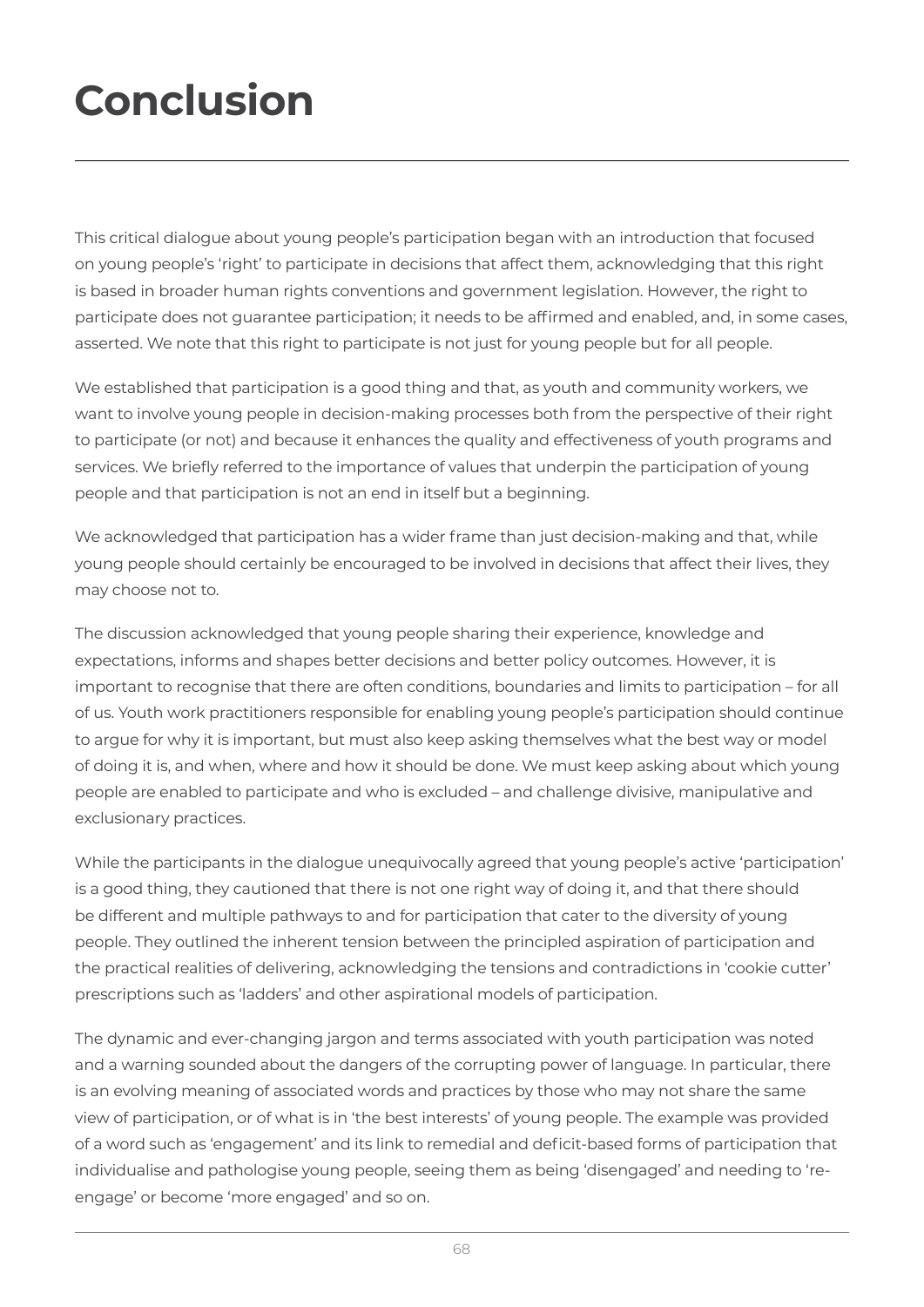In closing, it is worth noting that, while governments continue to champion various forms of 'youth participation', there is little evidence of a move to lower the voting age or to provide a legislative voice for those under the age of enfranchisement. While the current practice of 'youth participation' may not make it perfect, it is hoped that this conversation has helped to refine the ideological and philosophical commitment to it and to temper the warm words with some grounded realities. It is hoped that it contributes to a continued debate about perceptions and policies relating to the participation of young people and the practice of youth and community work.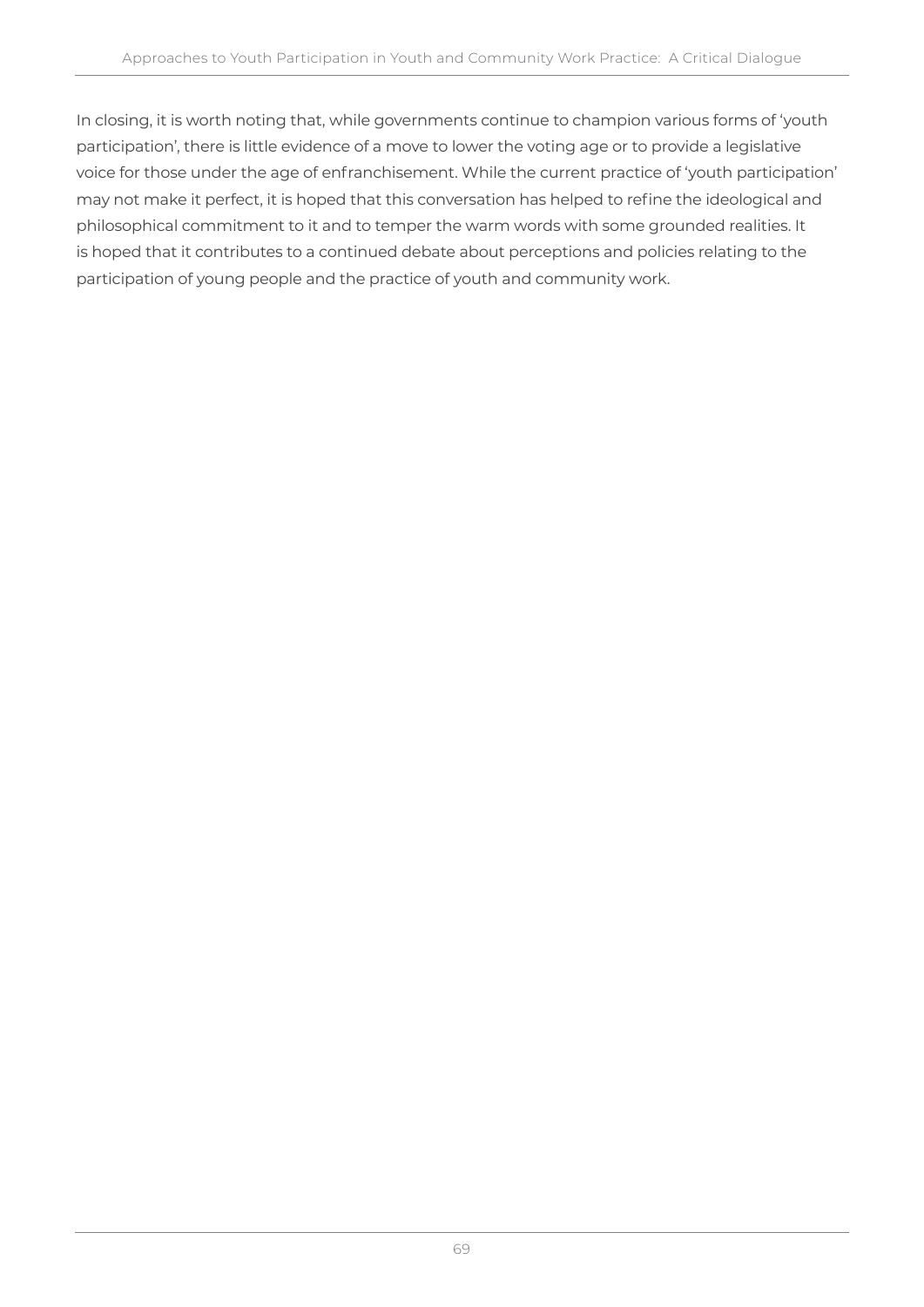## **References**

Archard, D. (1993). *Children; rights and childhood*. Routledge.

Arnstein, S. (1969). A Ladder of Citizen Participation. *Journal of the American Institute of Planners*, 35(4), 216-224.

Bamber, J., & Murphy, H. (1999). Youth work: the possibilities for critical practice. *Journal of Youth Studies*, 2(2), 227-242.

Banks, S. (2010). *Ethical issues in youth work*. Routledge.

Barrett, S. (2003). *The Impact of Targeting on Youth Work Provision*. Kerry Diocesan Youth Service.

Batsleer, J., & Davies, B. (eds.) (2010). *What is Youth Work?* Learning Matters, Sage.

Box, G. (1979). Robustness in the strategy of scientific model building. In R. Launer & G. Wilkinson (Eds.), *Robustness in Statistics* (pp. 201–223). Academic Press.

Broadbent, R. (2018). *Brimbank City Council Feasibility Study on a Youth Recreation Centre*. Brimbank City Council.

Brown, C. (1992). Ideology and ethics in youth work practice. *Youth Issues Forum*, Spring, 14–19.

Brown, C. (2010). Marginalised young people and decision making. In R. White (Ed.), *Youth work and youth issues* (pp. 25–36). Australian Clearinghouse for Youth Studies.

Butler, I., & Williamson, H. (1994). *Children speak: Children, trauma and social work*. Longman.

Cahill, H., & Dadvand, B. (2018). Re-conceptualising youth participation: A framework to inform action. *Children and Youth Services Review*, 95, 243-253.

CESESMA-UNN. (2010). Incidencia de niños, niñas y adolescentes como ciudadanos/as activos/as en Nicaragua. CESESMA.

Chouhan, J. (2009). Anti-oppressive practice, In J. Wood & J. Hine (Eds.), *Work with young people* (pp. 60–74). Sage.

Coburn, A. (2010). Youth work as border pedagogy. In J. Batsleer & B. Davies (Eds.), *What is youth work?* (pp. 33-43). Learning Matters, Sage.

Coldwell-Neilson, J., & Cooper, T. (2019). Digital literacy meets industry 4.0. In J. Higgs, W. Letts, & G. Crisp (Eds.), *Education for Employability* (Vol. 2., pp. 37-50). Brill | Sense.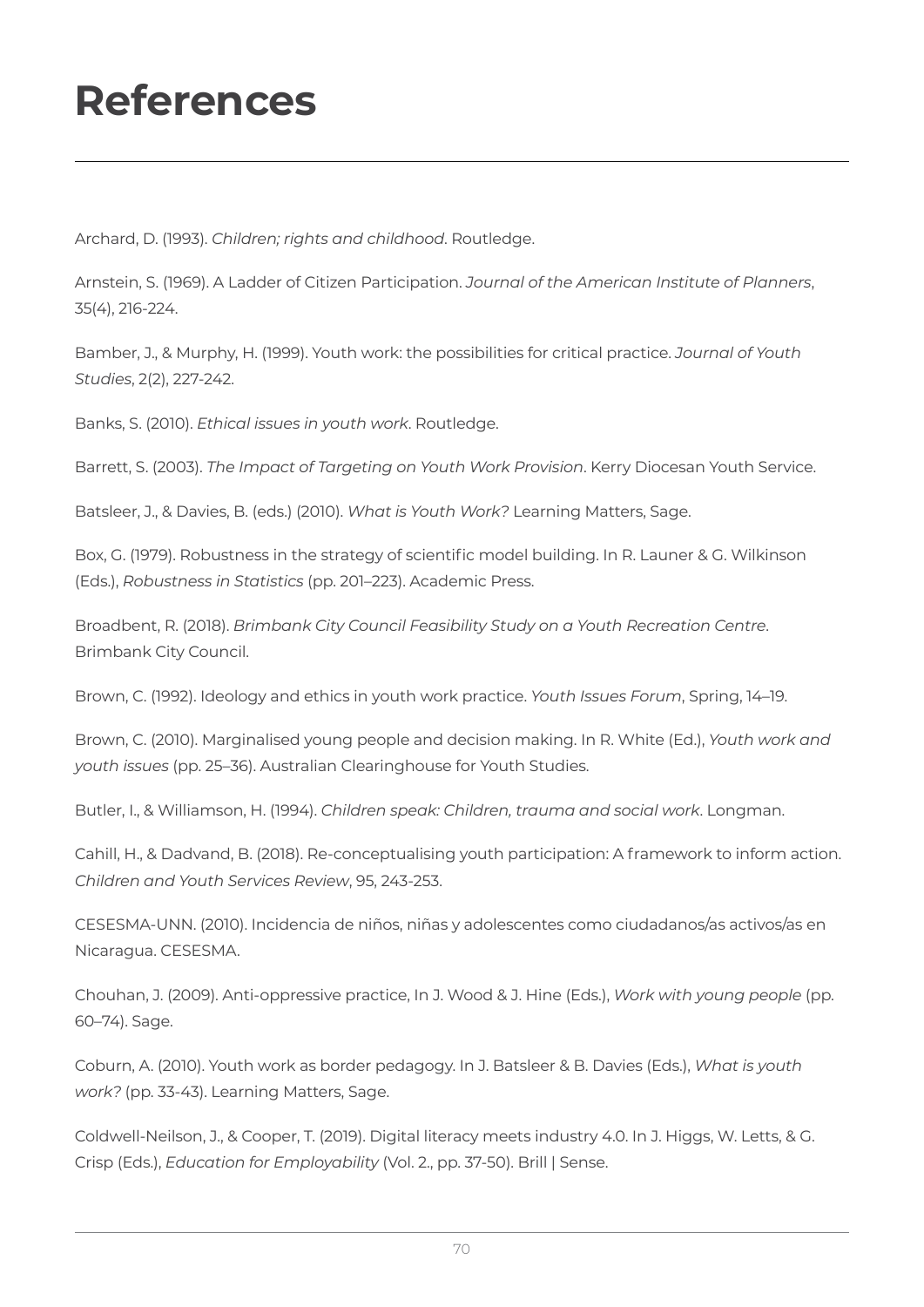Committee on the Rights of the Child (2009). *General Comment No 12: The child's right to be heard*. United Nations.

Cooper, C. (2011). Youth participation and emancipation. In A. Fitzsimons, M. Hope, C. Cooper, & K. Russell (Eds.), *Empowerment and participation in youth work* (pp. 41-66). Learning Matters, Sage.

Cooper, T., & White, R. (1994). Models of youth work practice. *Youth Studies Australia*, 13(4), 30-35.

Cooper T. (1999). Youth worker education: An approach to the development of skills in consciousness raising through group work practice. In R. Flowers (Ed.), *Youth work, community work and popular education*, (Vol 2). University of Technology Sydney.

Cooper, T. (2009). Democracy, community and young people's participation: A comparison between 'Hart's Ladder' and a social capital perspective. *A Journal of Youth Work* (1), 45-58.

Cooper, T. (2012). Models of youth work: a framework for positive sceptical reflection. *Youth and Policy*, 1(109), 98-117.

Cooper, T. (2013). Institutional context and youth work professionalization in post-welfare societies. *Child & Youth Services*, 34 (2), 112-124.

Cooper, T. (2018). Defining youth work: exploring the boundaries, continuity and diversity of youth work practice. In P. Alldred, F. Cullen, K. Edwards, & D. Fusco (Eds.), *Sage Handbook of youth work practice* (pp 3-17). Sage.

Cooper, T. (2019). Calling out 'alternative facts': Curriculum to develop students' capacity to engage critically with contradictory sources. *Teaching in Higher Education*, 24(3), 444-459.

Cooper, T., & Brooker, M. (2020). Support for homeless young people under 16 years old: towards a new paradigm. *Journal of Applied Youth Studies*, 3(1), 43-64.

Coover, V. (1985). *Resource manual for a living revolution*. New Society Publishers.

Corney, T. (2004). Youth work: The problem of values. *Youth Studies Australia*, 23(4), 11–19.

Corney, T. (2006). Youth work in schools: Should youth workers also be teachers? *Youth Studies Australia*, 25(3), 7-24.

Corney, T. (Ed.) (2014). *Professional youth work: An Australian perspective*. Clearing House for Youth Studies.

Corney, T. (2014a). *Code of ethical practice for youth workers: Commonwealth youth programme.*  Commonwealth Secretariat.

Corney, T. (2014b). The human rights of young people: A catalyst for the professionalisation of youth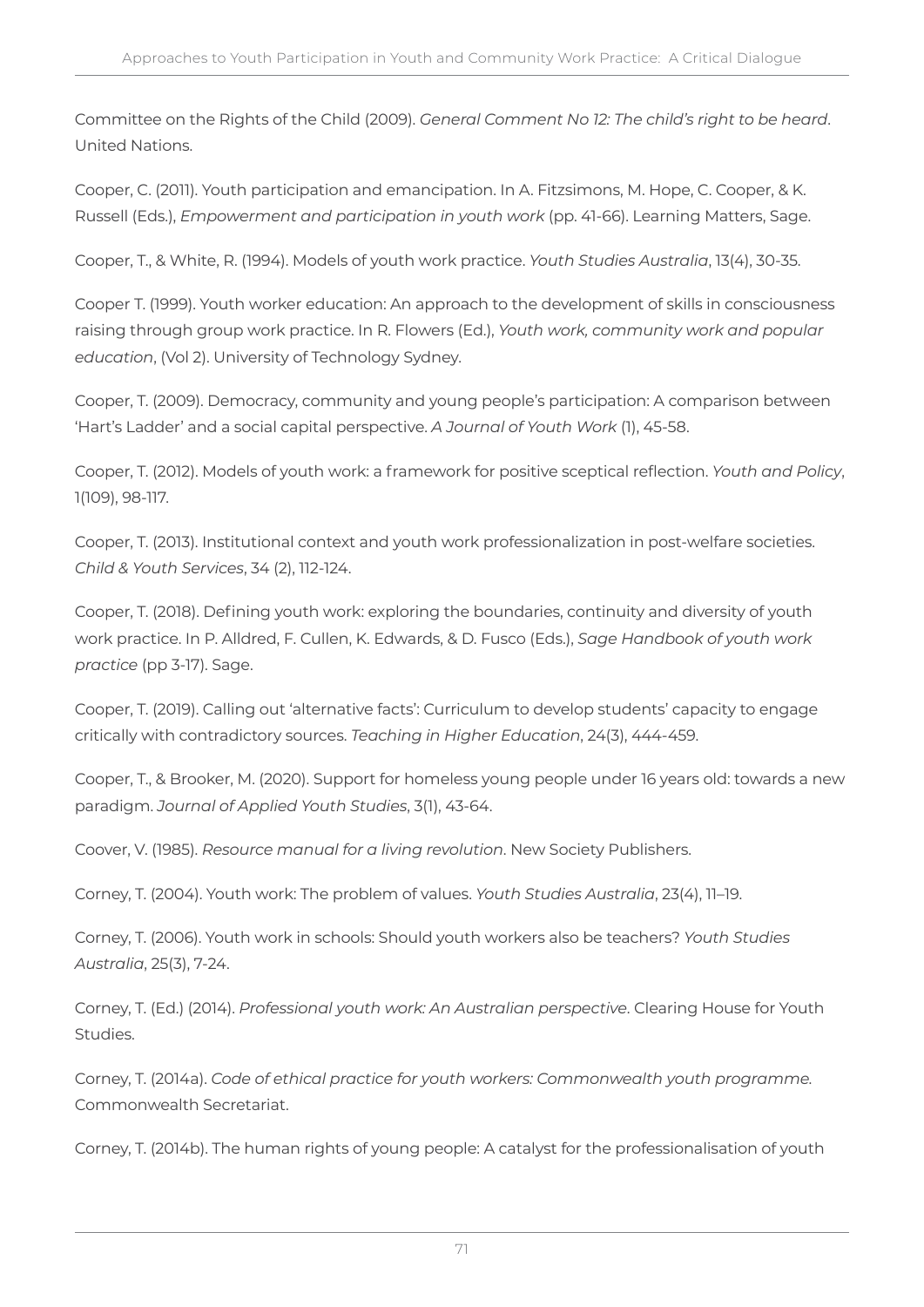work through the development of codes of practice. In T. Corney (Ed.), *Professional youth work: An Australian perspective* (pp 13-34). Clearing House for Youth Studies.

Corney, T. (2019). Teaching youth work in Australia: Values based education and the threat of neoliberalism. In M. Seal (Ed.) *Teaching youth work in higher education* (pp. 160-176). University of Tartu & European Union.

Crooks, M. (1992). 'If it gets too hot in the kitchen … you know what choices you've got.' Core values of youth work. *Youth Issues Forum*, Spring, 20–24.

De Kort, G. (1999). Indicators for youth participation. In *United Nations economic and social commission for Asia and the Pacific: Youth participation manual*. United Nations.

Department of Children and Youth Affairs. (2015). *National strategy on children and young people's participation in decision-making 2015-2020*. Government of Ireland.

De St. Croix, T. (2017). *Grassroots youth work: policy, passion and resistance in practice*. Policy Press.

Dictionary.com. https://www.dictionary.com/ Accessed 4th August 2020.

Fairbairn, R., & Murray, D. (2004). Duty of care, harm reduction and young people in care: An effective approach to working with volatile substance users. *Youth Studies Australia*, 23(2), 17-21.

Farthing, R. (2010). The politics of youthful antipolitics: Representing the "issue" of youth participation in politics. *Journal of Youth Studies*, 13(2), 181–195.

Farthing, R. (2012). Why youth participation? Some justifications and critiques of youth participation using New Labour's youth policies as a case study. *Youth and Policy*, 109, 71-97.

Farson, R. (1974). *Birthrights*. Macmillan.

Fielding, M. (2011). Patterns of partnership: Student voice, intergenerational learning and democratic fellowship. In N. Mockler, & J. Sachs (Eds.), *Rethinking educational practice through reflexive inquiry: Essays in honour of Susan Groundwater-Smith* (pp. 61-75). Springer.

Fitzsimons, A., Hope, M., Cooper, C., & Russell, K. (Eds.) (2011). *Empowerment and participation in youth work*. Learning Matters, Sage.

Fitzsimons, A. (2011). What is empowerment? In, A. Fitzsimons, M. Hope, C. Cooper, & K. Russell, K (Eds.), *Empowerment and participation in youth work* (pp. 3-19). Learning Matters, Sage.

Fletcher, A. (2015). *Facing adultism*. Free Child Institute for Youth Engagement.

Freire, P. (1972). *Pedagogy of the Oppressed*. Herder and Herder.

Francis, M., & Lorenzo, R. (2002). Seven realms of children's participation. *Journal of Environmental Psychology*, 22, 157–69.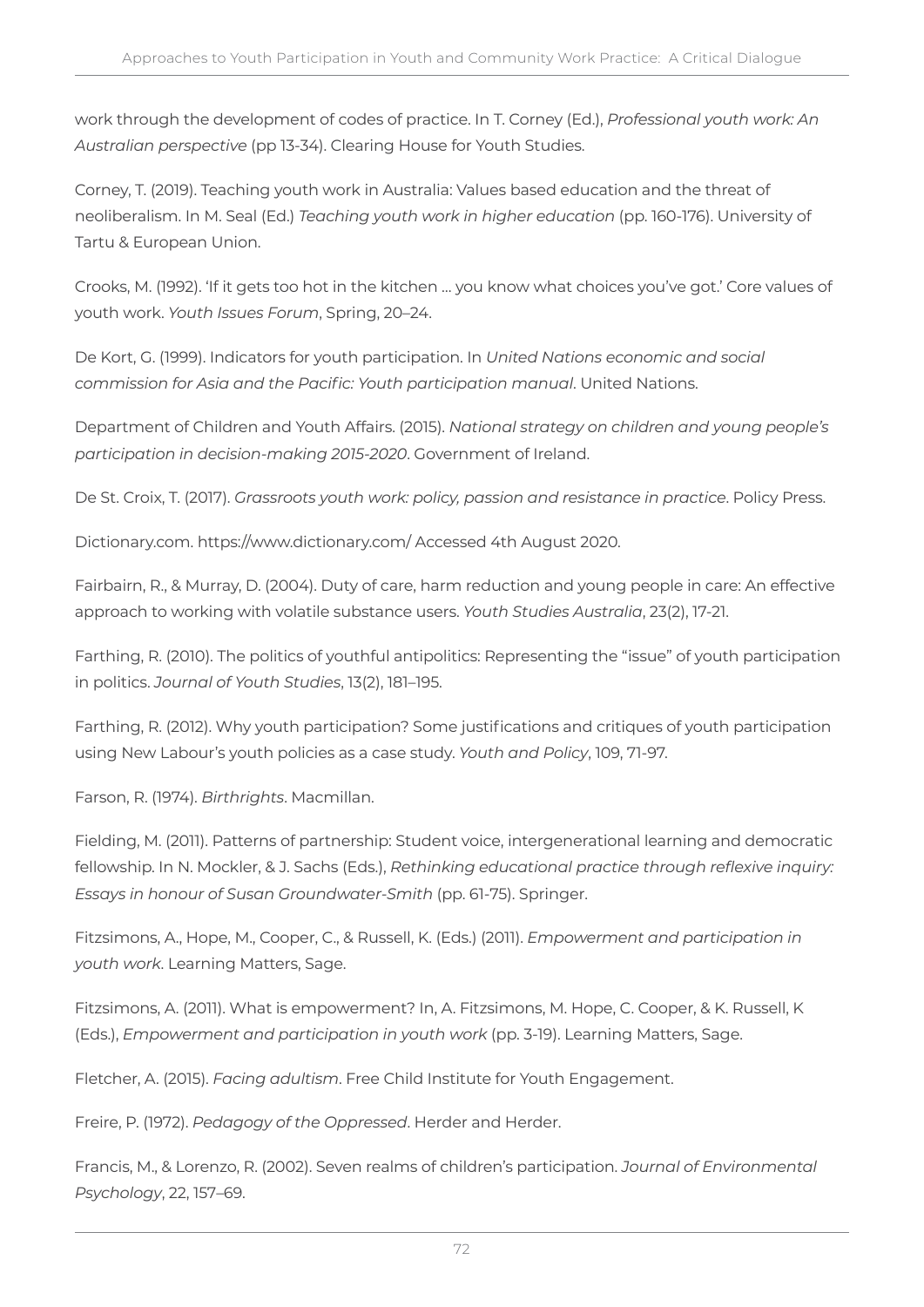Gramsci, A. (1971). *Selections from the prison notebooks*. Lawrence & Wishart.

Grimm, R., & Pilkington, H. (2015). 'Loud and proud': Youth and the politics of silencing. *The Sociological Review*, 63.

Gruening, G. (2001). Origin and theoretical basis of New Public Management. *International Public Management Journal*. 4, 1-25.

Havlicek, J., Curry, A., & Villalpando, F. (2018). Youth participation in foster youth advisory boards: Perspectives of facilitators. *Children and Youth Services Review*, 84, 255–270.

Hall, T., Williamson, H., & Coffey, A. (1998). Conceptualizing citizenship: young people and the transition to adulthood. *Journal of Education Policy*, 13(3) 301-315.

Hall, T., Coffey, A., & Williamson, H. (1999). Self, space and place: Youth identities and citizenship. *British Journal of Sociology of Education*, 20(4) 501-513.

Hall, T., Williamson, H., & Coffey, A. (2000). Young people, citizenship and the third way: A role for the youth service? *Journal of Youth Studies*, 3(4) 461-472.

Harrison, R., & Wise, C. (Eds.) (2005). *Working with young people*. Sage.

Hart, R. (1992). *Children's participation: From tokenism to citizenship*. UNICEF Innocenti Essays, No. 4. International Child Development Centre of UNICEF.

Hart, R. (2008). Stepping back from 'the Ladder': Reflections on a model of participatory work with children. *Participation and learning* (pp. 19–31). Springer.

Hawes, J. (1991). *The children's rights movement: A history of advocacy and protection*. Twayne.

Heater, D. (2006). *Citizenship in Britain: A history*. Edinburgh University Press.

Heywood, A. (2017). *Political ideologies* (6th ed.). Palgrave MacMillan.

Hinman, L. (2013). *Ethics: a pluralistic approach to moral theory* (5th ed.). Thomson Wadsworth.

Hoiles, L., & Corney, T. (2007). Why the youth sector in Victoria, Australia, needs a code of ethical practice. *Commonwealth Youth and Development,* 5(1), 2-10.

Holdsworth, R. (Ed.) (1985). *Student participation and the participation and equity program*. PEP Discussion Paper No 2. Commonwealth Schools Commission.

Holdsworth, R. (2000). Schools that create real roles of value for young people. *Prospects* 30(3) 349- 362.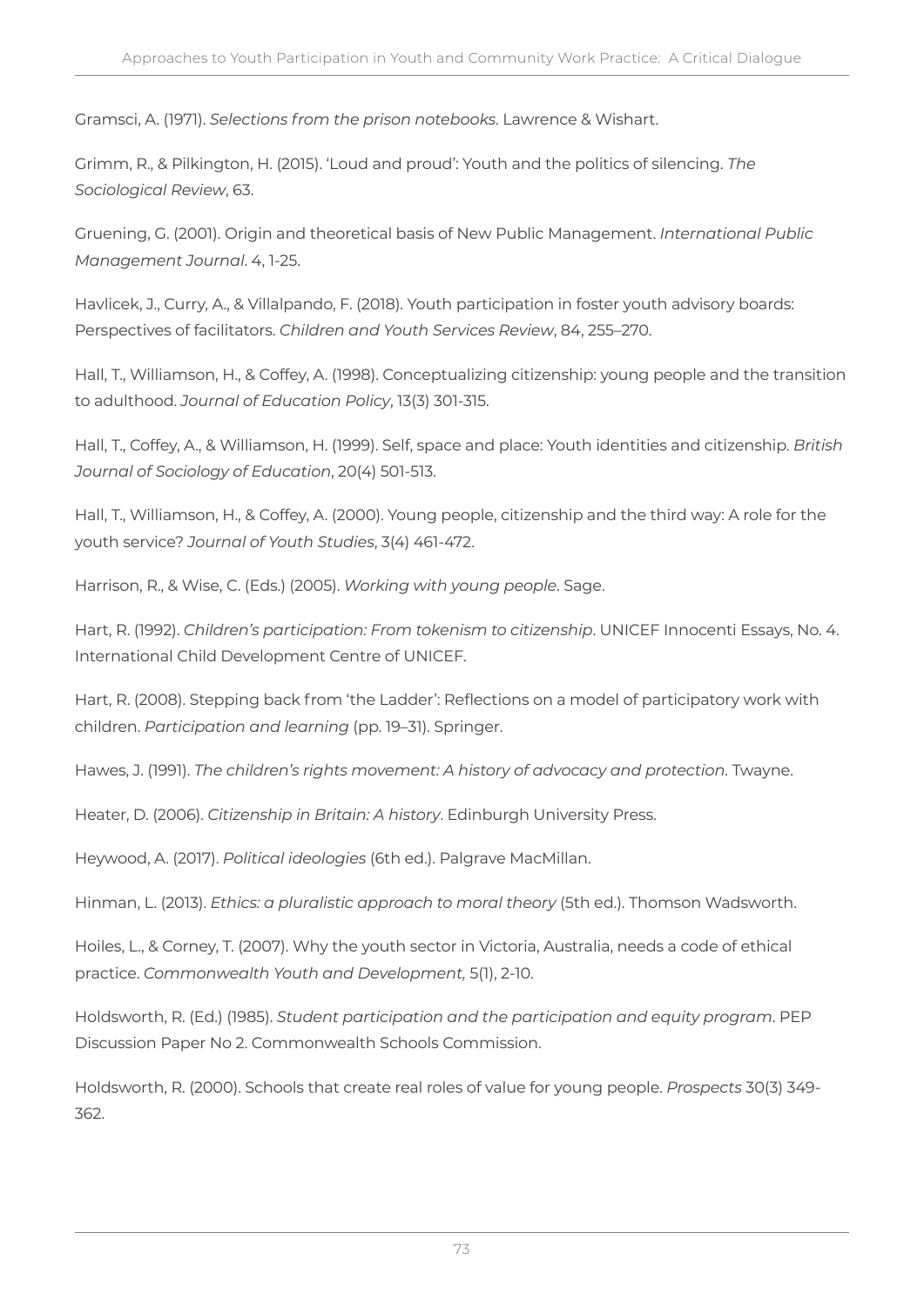Holdsworth, R. (2020). Student voice, agency and participation: Understanding and practices. *Professional Voice*. Australian Education Union, 13(12) 21-30.

Hope, M. (2011). Empowering others – working in an organisational context. In, A. Fitzsimons, M. Hope, C. Cooper, & K. Russell (Eds), *Empowerment and participation in youth work* (pp. 67-88). Learning Matters, Sage.

Huskins, J. (1996). *Quality work with young people*. Youth Clubs UK.

Ife, J. (1995). *Community development: Creating community alternatives – vision, analysis and practice*. Longman.

Ife, J. (2012). *Human rights and social work: Towards rights based practice*. Cambridge University Press.

Istance, D., Rees, G., & Williamson, H. (1994). *Young people not in education, training or employment in South Glamorgan*. South Glamorgan Training and Enterprise Council.

Irving, T., Maunders, D., & Sherington, G. (1995). *Youth in Australia: Policy, administration and politics*. Macmillan.

Jeffs, T., & Smith, M. (Eds.) (1987). *Youth Work*. Macmillan.

Jeffs, T., & Smith, M. (Eds.) (1988). *Youth Work and Welfare Practice*. Macmillan.

Jeffs, T., & Smith, M. (1999). The problem of "youth" for youth work. *Youth and Policy*, 62, 45–66.

Jeffs, T., & Smith, M. (2005). *Informal education: conversation, democracy and learning.* (3rd ed.), YMCA.

Jerome, L. (2013). *England's Citizenship Experiment. State School and Student Perspectives.*  Bloomsbury Academic.

Joseph, J., Akpokavi, K., Chauhan, V., & Cummins, V. (2002). *Towards global democracy: An exploration of black perspectives in youth work*. Development Education Association.

Kenny, S. (2011). *Developing communities for the future: Community development in Australia* (4th ed.). Cengage.

Kirby, P., & Bryson, S. (2002). *Measuring the magic: Evaluating and researching young people's participation in public decision-making.* Carnegie Young People Initiative.

Labaree, D. (1997). Public goods, private goods: The American struggle over educational goals. *American Educational Research Journal*, 34(1) 39–81.

Lansdown, G. (2001). *Promoting children's participation in democratic decision-making*. Innocenti Insights, UNICEF.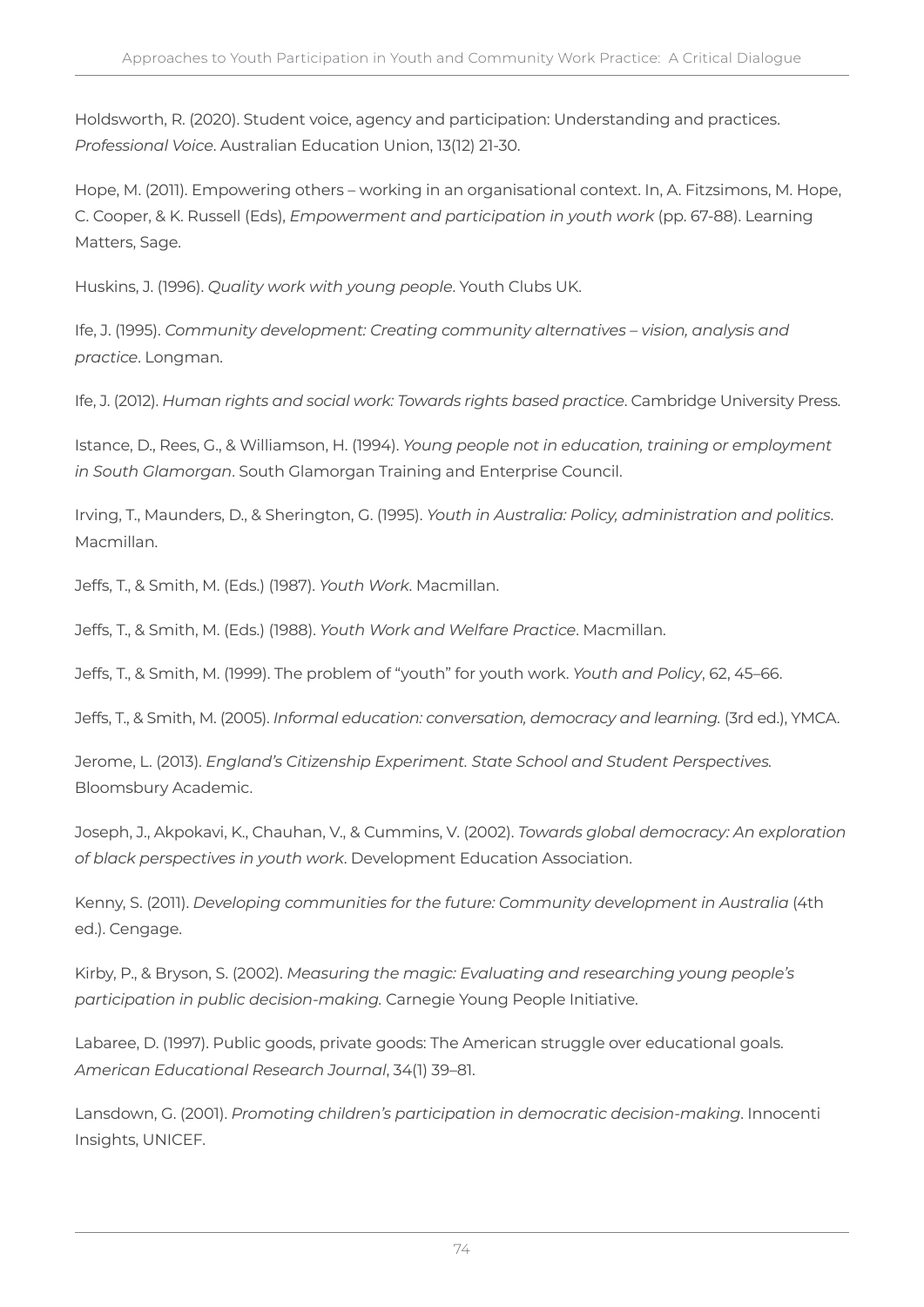Lansdown, G. (2010). The realisation of children's participation rights. Critical reflections. In B. Percy-Smith & N. Thomas (Eds.), *A handbook of children and young people's participation: Perspectives from theory and practice* (pp. 11-23). Routledge.

Lansdown, G. (2011). *Every child's right to be heard*. Save the Children.

Lister, R. (2001). *Family forms and the young generation in Europe*. Presentation to the European Observatory on the Social Situation, Demography and Family at the Austrian Institute for Family Studies, Milan (Italy), 20-22 September.

Lister, R. (2003). *Citizenship: Feminist perspectives*. Palgrave.

Lister, R. (2007). Why citizenship: Where, when and how children? *Theoretical Inquiries in Law*, 8, 693–718.

Lundy, L. (2007). 'Voice' is not enough: conceptualising Article 12 of the United Nations Convention on the Rights of the Child. *British Educational Research Journal*, 33(6) 927-942.

Malone, K., & Hartung, C. (2010). Challenges of participatory practice with children. In B. Percy- Smith & N. Thomas (Eds.). *A handbook of children and young people's participation: Perspectives from theory and practice* (pp. 24-38). Routledge.

Mason, J., & Bolzan, N. (2010). Questioning understandings of children's participation: Applying a cross-cultural lens. In B. Percy- Smith, & N. Thomas (Eds.). *A handbook of children and young people's participation: Perspectives from theory and practice* (pp. 125-132). Routledge.

Matthews, H. (2001). Citizenship, youth councils and young people's participation. *Journal of Youth Studies*, 4(3), 299–318.

Maunders, D. (1984). Keeping them off the streets: a history of voluntary youth organisations in Australia 1850-1980. Phillip Institute of Technology, Centre for Youth & Community Studies.

Maunders, D. (1990). Youth work as a response to social values. *Youth Studies Australia*, 9 (2) 42-50.

Maunders, D. (2009). Youth work as a response to social values. In R. White (Ed.), *Concepts and methods of youth work*. Australian Clearing House for Youth Studies.

Mayo, P. (1999). *Gramsci, Freire and Adult Education: Possibilities for Transformative Action*. Zed Books.

Notley, T., Dezuanni, M., & Zhong, H. (2019). *The Inclusion and representation of young people in the Australian news media*. Western Sydney University and Queensland University of Technology.

Ord, J. (2007). *Youth work process, product and practice: creating an authentic curriculum in work with young people*. Russell House.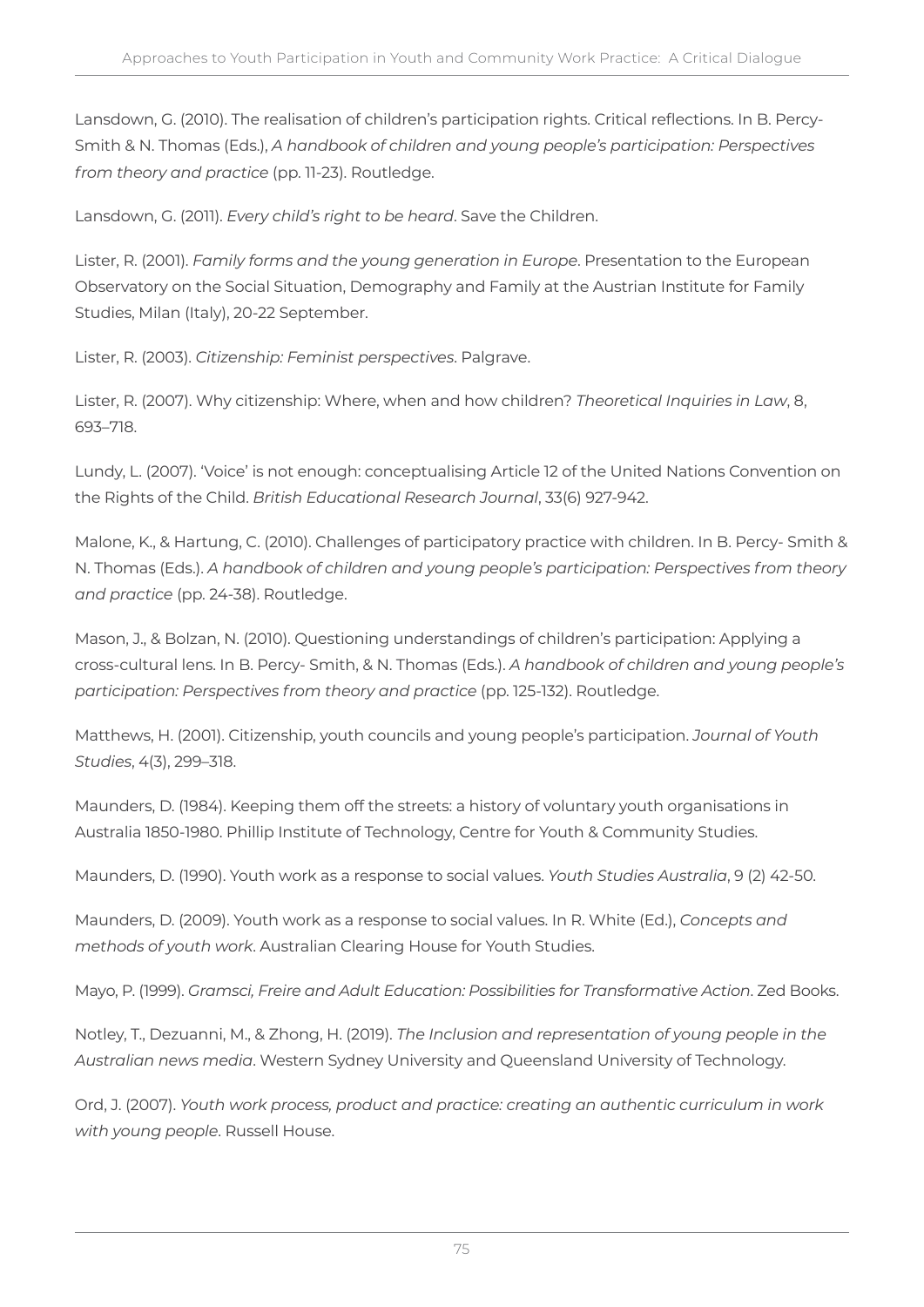Organization for African Unity. (1990). *African Charter on the Rights and Welfare of the Child*. African Union.

Packham, C. (2010). *Active Citizenship and Community Learning*. Sage

Podd, W. (2010). Participation. In J. Batsleer & B. Davies (Eds.), *What is Youth Work?* (pp.20-32). Learning Matters, Sage.

Reddy, N., & Ratna, K. (2002). *Journey in children's participation*. The Concerned for Working Children.

Roberts, J. (2009). *Youth Work Ethics*. Learning Matters, Sage.

Russell, K. (2011). Empowerment in Practice - Case study of an agency. In A. Fitzsimons, M. Hope, C. Cooper, & K. Russell (Eds.), *Empowerment and Participation in Youth Work* (pp.20-40). Learning Matters, Sage.

Rycken, L. (2019). *Beyond Access: Youth Mental Health in Rural and Regional Victoria*: Royal Commission into Victoria's Mental Health System Submission: July, Youth Affairs Council Victoria.

Sapin, K. (2013). *Essential Skills for Youth Work Practice*. Sage.

Scanlon, M., Powell, F., Geoghegan, M., & Swirak, K. (2011). Targeted youth work in contemporary Ireland. *Youth Studies Ireland*, 6(1) 3-15.

Seebach, M. (2008). Youth participation and youth work: a conceptual review. *Youth Studies Ireland*, 3(2), 37–53.

Sercombe, H. (2010). *Youth Work Ethics*. Sage.

Shier, H. (2001). Pathways to participation: openings, opportunities and obligations. *Children and Society*, 15, 107–117.

Shier, H. (2010). 'Pathways to Participation' revisited: Learning from Nicaragua's child coffee workers. In N. Thomas & B. Percy-Smith (Eds.), *A Handbook of Children and Young People's Participation: Perspectives from Theory and Practice* (pp. 215–227). Routledge.

Shier, H. (2015). Children as researchers in Nicaragua: Children's consultancy to transformative research. *Global Studies of Childhood*, 5(2), 206–219.

Shier, H. (2018). Towards a New Improved Pedagogy of "Children's Rights and Responsibilities". *International Journal of Children's Rights*, 26(4), 761–780.

Shier, H. (2019a). An analytical tool to help researchers develop partnerships with children and adolescents. In I. Berson, M. Berson, & C. Gray (Eds.), *Participatory Methodologies to Elevate Children's Voice and Agency* (pp. 295–315). Information Age Publishing.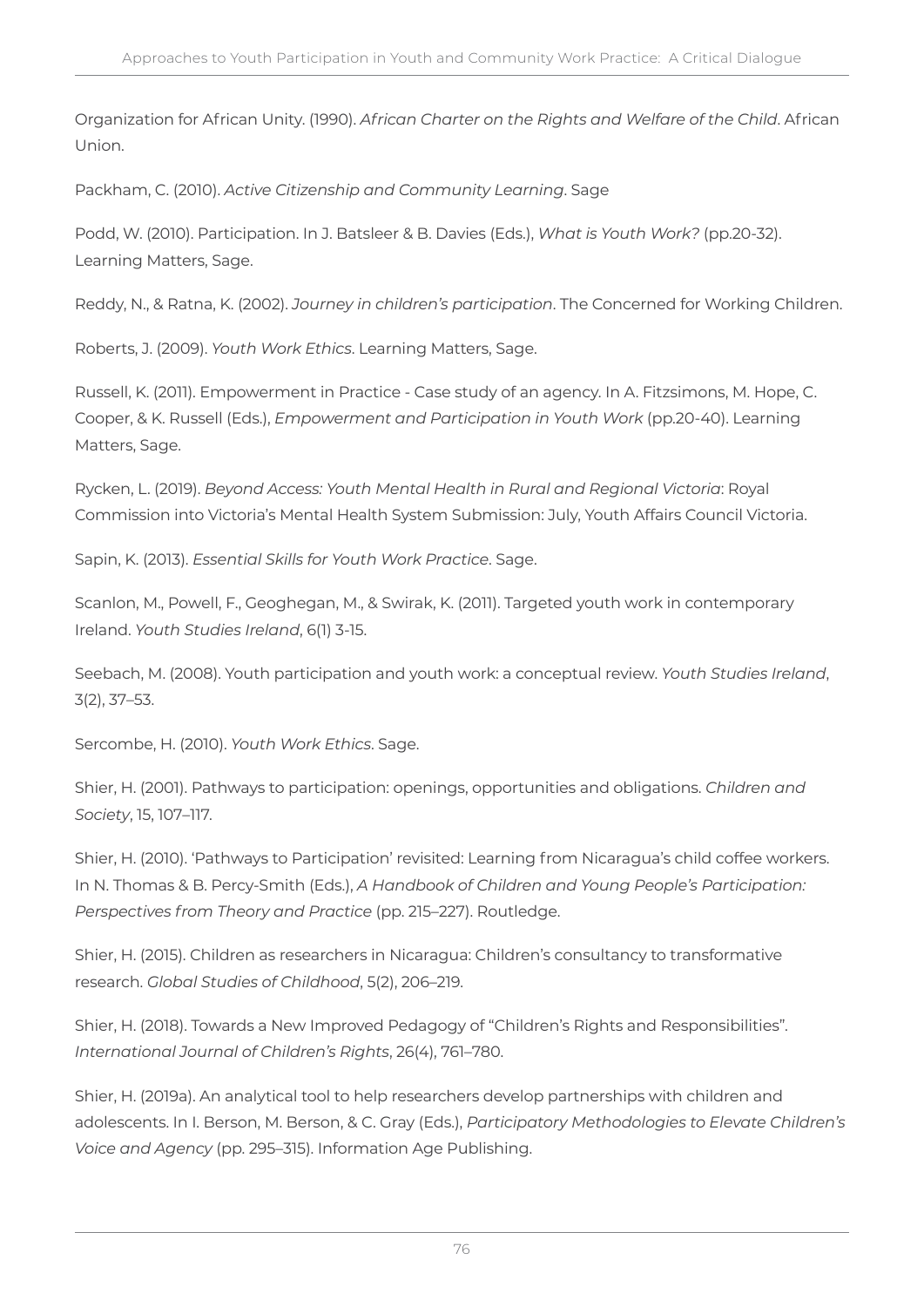Shier, H. (2019b). Children's voices and children's rights: Participation, Empowerment and "Protagonismo". Guest Lecture, Carlow Institute of Technology, Ireland.

Shier, H. (2019c). *'Empowerment' of Children and Adolescents: What is it, how does it occur, and what is the adult supporter's role? Finding answers in the experience of young people organising with CESESMA in Nicaragua.* Children's Research Digest.

Singh, G., & Cowden, S. (2009). The Social Worker as Intellectual. *European Journal of Social Work* 12 (4), 479-493.

Smith, M. (1983). *Creators not Consumers*. National Association of Youth Clubs.

Smith, M. (1988). *Developing Youth Work. Informal education, mutual aid and popular practice*. Open University Press.

Smith, N., Lister, R., Middleton, S., & Cox, L. (2005). Young people as real citizens: Towards an inclusionary understanding of citizenship, *Journal of Youth Studies*, 8(4) 425-443.

Sotkasiira, T., Haikkola, L., & Horell, L. (2010). Building towards effective participation: A learningbased network approach to youth participation. In B. Percy-Smith & N. Thomas (Eds.), *A handbook of children and young people's participation: Perspectives from theory and practice* (pp. 174-183). Routledge.

Sterman, J. (2002). All models are wrong: reflections on becoming a systems scientist. *System Dynamics Review*, 18, 501-531.

Student Action Teams at Preston South Primary School and Penders Grove Primary School. (2009). *Switched On to Learning: Student initiative in school engagement*. Connect Publications.

Theis, J. (2010). Children as active citizens: an agenda for children's civil rights and civic engagement. In B. Percy-Smith & N. Thomas (Eds.), *A handbook of children and young people's participation: Perspectives from theory and practice* (pp. 343–355). Routledge.

Thomas, N. (2007). Towards a theory of children's participation. *International Journal of Children's Rights*, 15(3), 199–218.

Treseder, P. (1997). *Empowering children and young people*. Save the Children.

Turkie, A. (2010). More than crumbs from the table: A critique of youth parliaments as models of representation for marginalised young people. In B. Percy-Smith & N. Thomas (Eds.), *A handbook of children and young people's participation: Perspectives from theory and practice* (pp. 262-269). Routledge.

UNICEF. (2018a). *Adolescent Country Tracker brochure*. UNICEF. https://data.unicef.org/resources/ adolescent-country-tracker/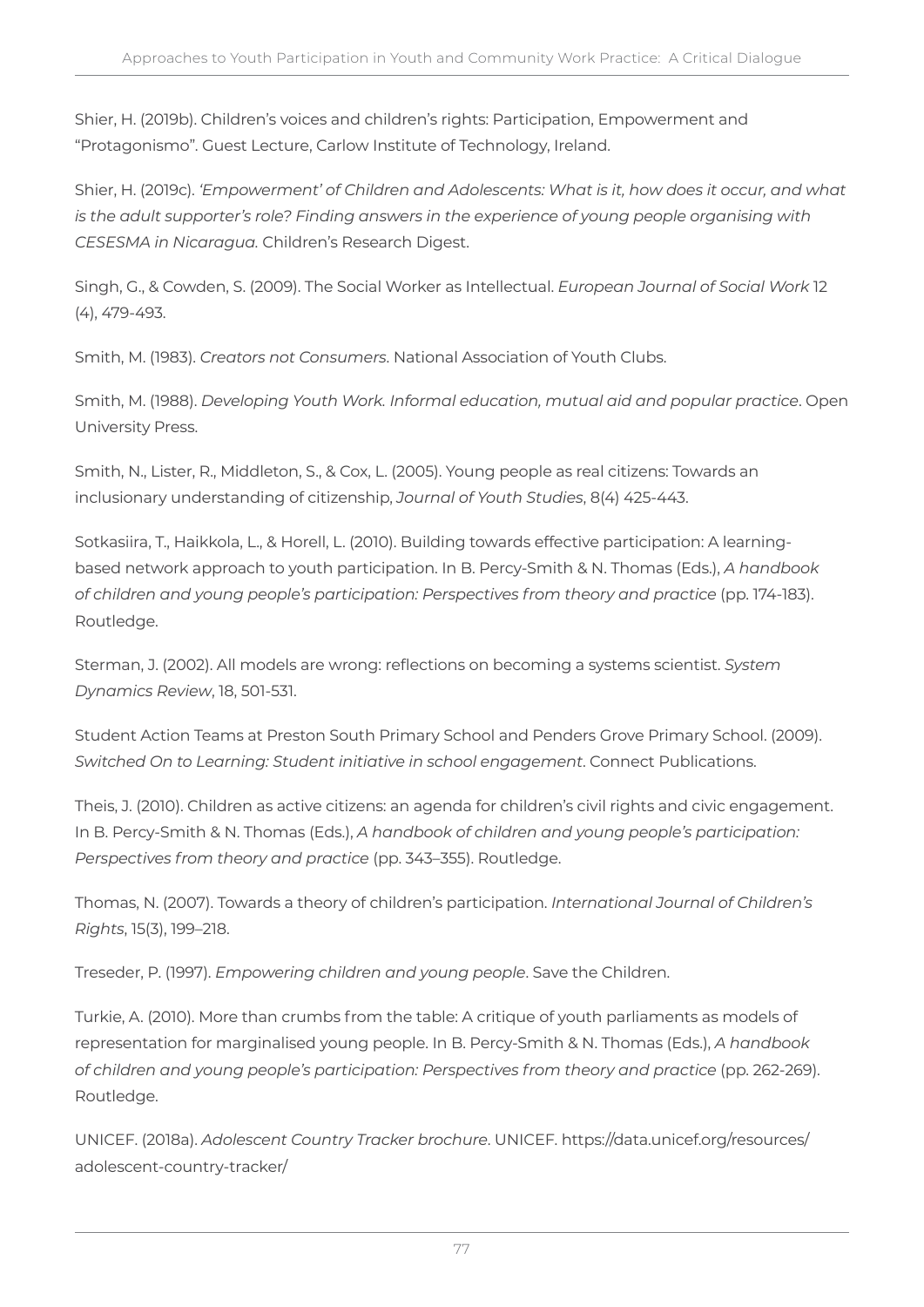UNICEF. (2018b). Conceptual framework for measuring outcomes of adolescent participation. Lead author Gerison Lansdown. UNICEF. https://www.unicef.org/media/59006/file

United Nations. (1948). *Universal Declaration of Human Rights*. United Nations General Assembly.

United Nations. (1966). *International Bill of Human Rights*. United Nations General Assembly.

United Nations. (1989). *Convention on the Rights of the Child*. United Nations General Assembly.

UN Committee on the Rights of the Child (CRC). (2005). *Implementing Child Rights in Early Childhood*, General comment No. 7, 20 September 2006.

Vander Ark, T. (2015). *10 Tips for Developing Student Agency.* Getting Smart. https://www.gettingsmart. com/2015/12/201512tips-for-developing-student-agency/

Villa-Torres, L., & Svanemyr, J. (2015). Ensuring youth's right to participation and promotion of youth leadership in the development of sexual and reproductive health policies and programs. *Journal of Adolescent Health*, 56(1), 51–57.

Vromen, A., & Collin, P. (2010). Everyday youth participation? Contrasting views from Australian policymakers and young people. *Young: Nordic Journal of Youth Research*, 18(1), 97–112.

Watson, J. (2011). *True spirit*. Hachette.

Welsh Government, Department of Education and Skills. (2013). *Youth Engagement and Progression Framework: Better outcomes for young people*. Welsh Government.

Wong, N., Zimmerman, M., & Parker, E. (2010). A typology of youth participation and empowerment for child and adolescent health promotion. *American Journal of Community Psychology*, 46 (1–2) 100-114.

Wood, J. (2009). Education for effective citizenship. In J. Wood & J. Hine (Eds.) *Work with young people*  (pp.141-153). Sage.

Wood, J. (2010). Young people as activists: Ethical issues in promoting and supporting active citizenship. In S. Banks (Ed.), *Ethical issues in youth work* (pp.192–206). Routledge.

Wood, J., & Hine, J. (Eds.) (2009). *Work with young people*. Sage.

Youth Affairs Council Victoria (YACVic). (2007). *The Victorian youth sector – code of ethical practice*. Youth Affairs Council Victoria.

Zyngier, D., Gale, T., & Mitchell, J. (2004). *Student disengagement from primary schooling: A review of research and practice*. A report to the CASS Foundation. CASS Foundation.